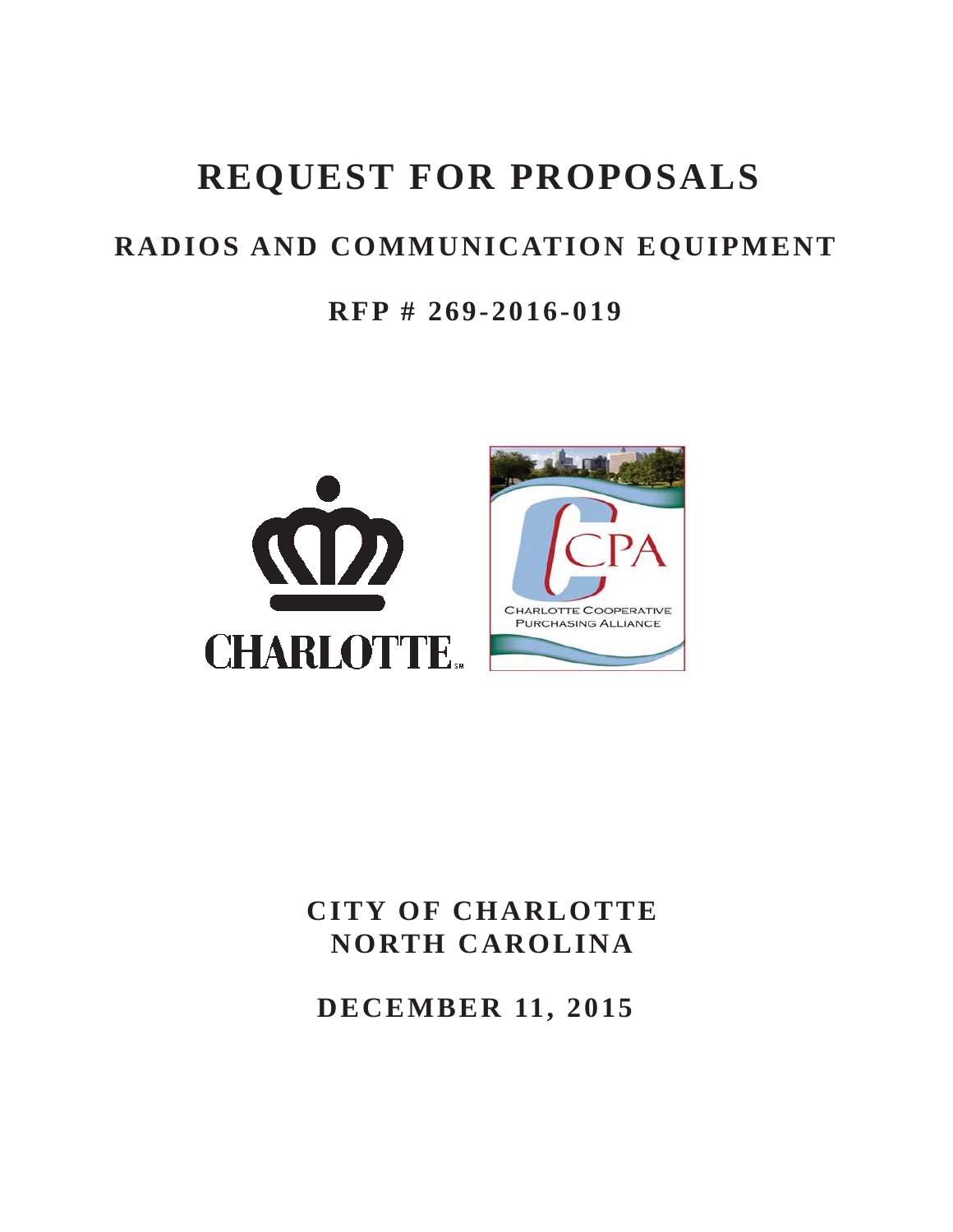#### **REQUEST FOR PROPOSALS RFP # 269-2016-019 RADIOS AND COMMUNICATION EQUIPMENT**

December 11, 2015

Dear Service Provider:

The City of Charlotte, located in the State of North Carolina on behalf of itself and other public agencies is soliciting Proposals from qualified Service Providers to provide Radios and Communication Equipment to satisfactorily support the City, and other public agencies supported under this contract. This Request for Proposal is issued on behalf of the Charlotte Cooperative Purchasing Alliance (CCPA) through a group purchasing clause, which provides that any county, city, special district, local government, school district, private K-12 school, technical or vocational school, higher education institution (including community colleges, colleges and universities, both public and private), state, other government agency or nonprofit organization may purchase Products and Services through this contract. Therefore, respondents to this RFP must give due consideration to the potential market.

A **Non-Mandatory** Pre-Proposal Conference for the purpose of reviewing the RFP and answering questions regarding the Services will be held on **January 5, 2016 at 1:30 p.m. EST**, at the Charlotte-Mecklenburg Government Center (CMGC), 600 East Fourth Street, Charlotte, North Carolina 28202, 9th Floor Large Conference Room 986. Please bring a copy of the RFP with you at that time. All Service Providers should return a completed Request for Proposals Acknowledgement Form (see Section 6, Form One) by the date stated in the schedule in Section 2.1 of this RFP.

An electronic copy of the RFP in Microsoft Word format may be obtained by contacting David Tate at dtate@charlottenc.gov.

All Proposals are due to the Management & Financial Services, Finance Office - Procurement Management, 9th Floor, CMGC 600 East Fourth Street, Charlotte, North Carolina 28202, no later than **January 26, 2016 at 2:00 p.m. EST.**

One (1) original Proposal signed in ink by a company official authorized to make a legal and binding offer and three (3) electronic copies of your Proposal on a CD or flash drive in a searchable format such as MS Word or Adobe Acrobat. The original Proposal must be submitted in a sealed box or opaque envelope plainly marked with the Proposal number and service description as follows:

**Request for Proposals Attention: David Tate Name of Company Submitting Proposal Radios and Communication Equipment RFP # 269-2016-019**

RFP questions must be directed to David Tate, Management & Financial Services, Finance Office - Procurement Management, per the enclosed instructions in Section 2.3. The City is an equal opportunity purchaser.

Sincerely,

Kay Elmore Chief Procurement Officer

cc: RFP Project Team RFP file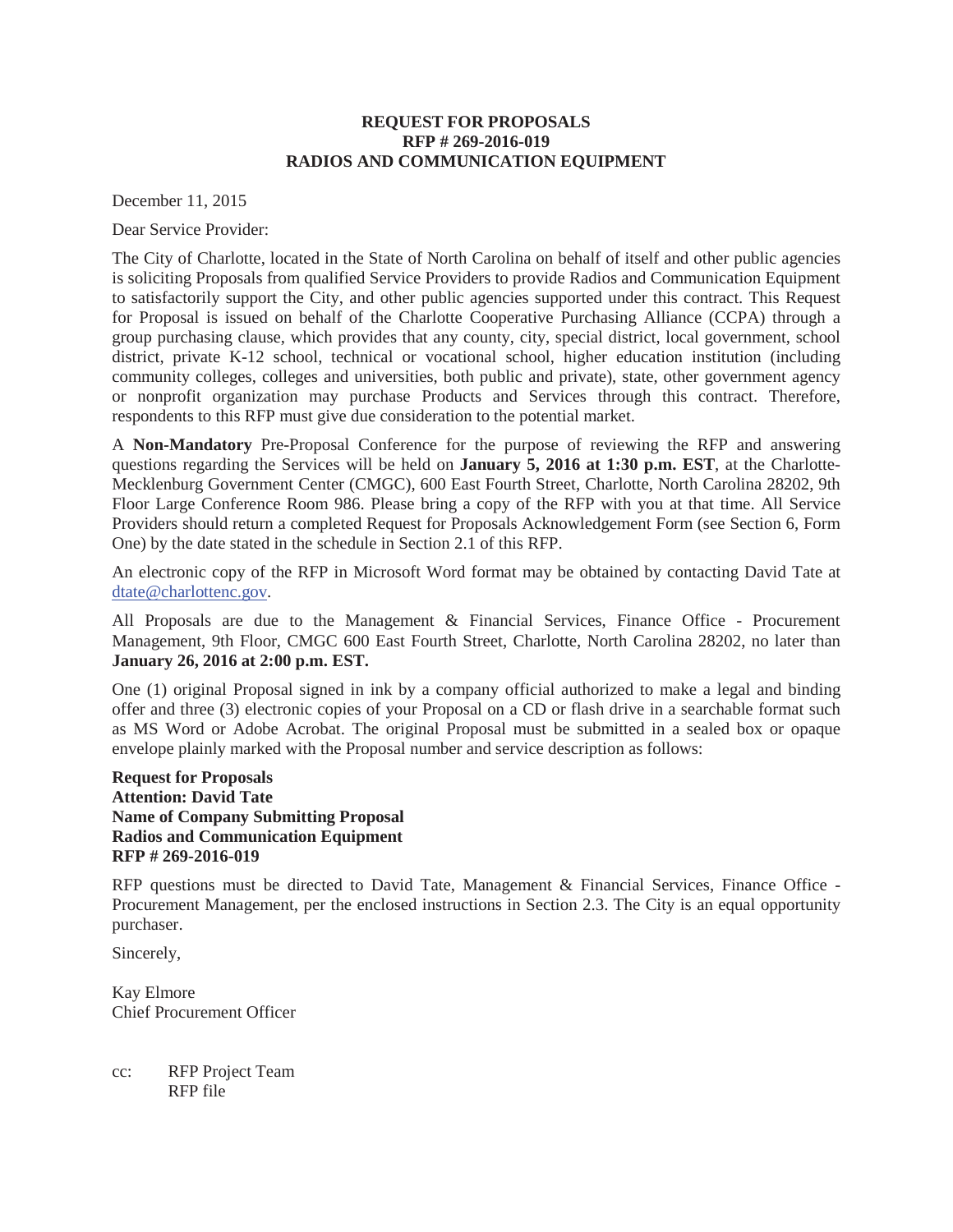#### **Checklist for submitting a Proposal:**

#### **Step 1-Read the document fully.**

**Step 2-**If you plan on submitting a Proposal then fax **Form 1 in Section 6** to the number listed on the sheet.

**Steps 3-**If you have any questions send them before the deadline listed in **Section 2.3**.

#### **If you plan on submitting a Proposal you must follow this checklist, and must include everything detailed below.**

#### **Proposal Copies**

- 1 Copy marked "Original"  $\Box$
- $\Box$ Three (3) Copies on CD or flash drive

#### **Proposal Format-If submitting a Proposal you should be set-up just like this for all required copies.**

- Cover Letter per **Section 4.1.1**  $\Box$
- Proposed Solution per **Section 4.1.2**  $\Box$
- Proposed Alternate in Lieu of Specified Brand per **Section 4.1.3**  $\Box$
- **Section 6, Form 2, Addenda Receipt Confirmation**  $\Box$
- $\Box$ **Section 6, Form 3, Proposal Submission**
- $\Box$ **Section 6, Form 4, Pricing Worksheet**
- **Section 6, Form 5, Proposal Certification**  $\Box$
- $\Box$ **Section 6, Form 6, MWSBE Compliance**
- $\Box$ **Section 6, Form 7, Service Provider Background and Experience**
- **Section 6, Form 8, References**  $\Box$
- **Section 6, Form 9, E-Verify Certification**  $\Box$
- $\Box$ CCPA Plan per **Section 4.1.5.**
- Exceptions to any part of the RFP (If you take any exceptions to anything in this document list it  $\Box$ in a category in your Proposal called "Exceptions" and offer an alternative solution).
- $\Box$ Full Line Product Catalog with List Pricing.

#### **This is all you have to include when you submit your Proposal.**

#### **If awarded a contract you will have to submit the following when you sign a contract**:

Insurance certificate per requirements in **Exhibit A, Section 40.**  $\Box$ 

**It is the Service Provider's responsibility to check www.ips.state.nc.us for any addenda or changes to this Project. Search for bid # 269-2016-019 to find if any documents or changes have been posted.**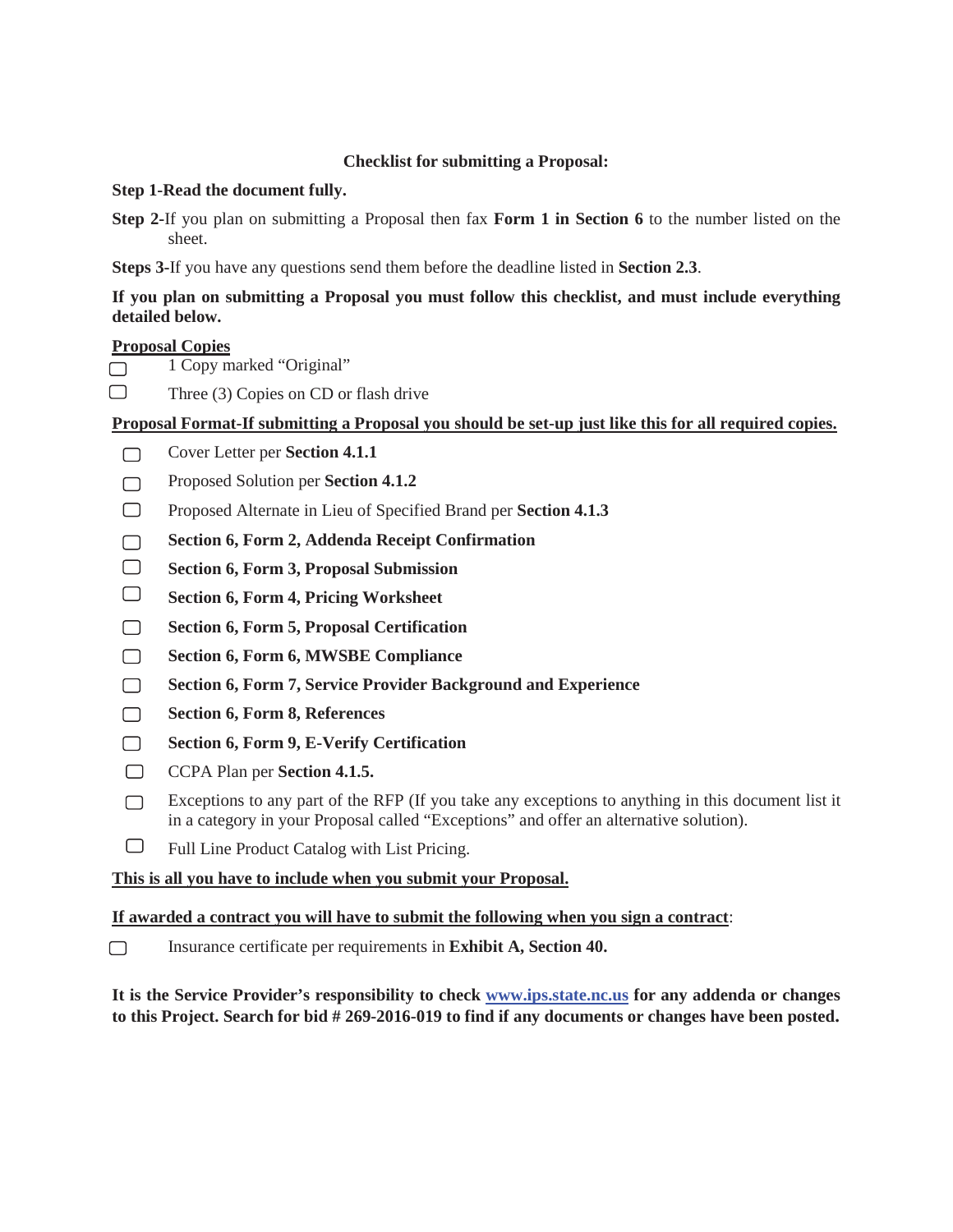### **TABLE OF CONTENTS**

| 1.1.         |                                                                     |  |
|--------------|---------------------------------------------------------------------|--|
| 1.2.         |                                                                     |  |
| 1.3.         |                                                                     |  |
| 1.4.         |                                                                     |  |
| 1.5.         |                                                                     |  |
| 1.6.         |                                                                     |  |
| 2.           |                                                                     |  |
| 2.1.         |                                                                     |  |
| 2.2.         |                                                                     |  |
| 2.3.         |                                                                     |  |
| 2.4.         |                                                                     |  |
| 2.5.         | SUBMIT A PROPOSED ALTERNATE PRODUCT IN LIEU OF A SPECIFIED BRAND 14 |  |
| 2.6.         |                                                                     |  |
| 2.7.         |                                                                     |  |
| 2.8.         |                                                                     |  |
| 2.9.         |                                                                     |  |
| 3.           | SCOPE OF RADIOS AND COMMUNICATION EQUIPMENT.  17                    |  |
| 3.1.         |                                                                     |  |
| 3.2.         |                                                                     |  |
| 3.3.         |                                                                     |  |
| 3.4.         |                                                                     |  |
| 3.5.         |                                                                     |  |
| 3.6.         |                                                                     |  |
| 3.7.         |                                                                     |  |
| 3.8.         |                                                                     |  |
| 3.9.         |                                                                     |  |
| 3.10.        |                                                                     |  |
| 3.11.        |                                                                     |  |
| 3.12.        |                                                                     |  |
| 3.13.        |                                                                     |  |
| 3.14.        |                                                                     |  |
| 3.15.        |                                                                     |  |
| $\mathbf{4}$ |                                                                     |  |
| 4.1.         |                                                                     |  |
| 5.           |                                                                     |  |
| 5.1.         |                                                                     |  |
| 5.2.         |                                                                     |  |
| 5.3.         |                                                                     |  |
| 5.4.         |                                                                     |  |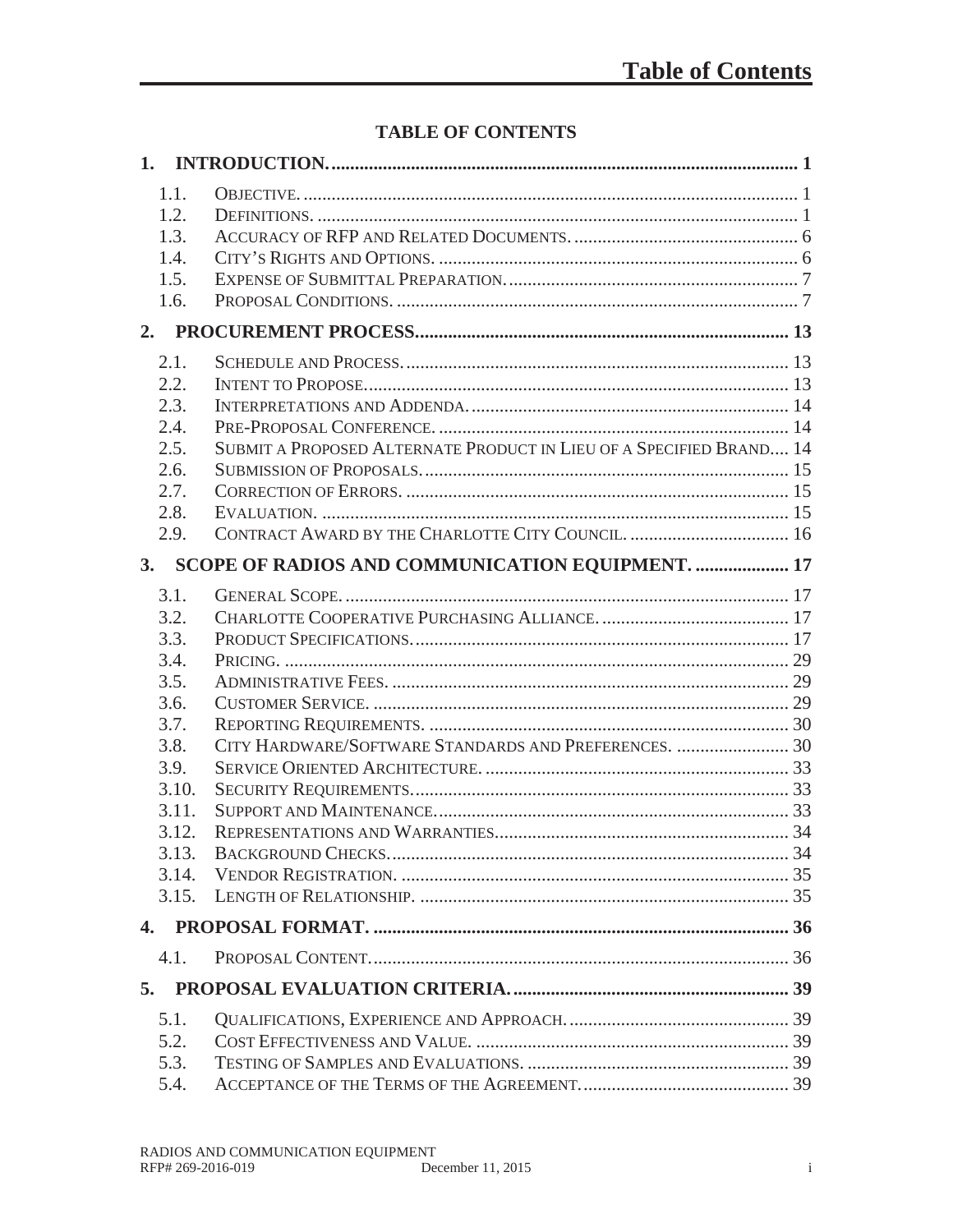| REQUIRED FORM 1 - REQUEST FOR PROPOSALS ACKNOWLEDGEMENT            |  |
|--------------------------------------------------------------------|--|
|                                                                    |  |
| REQUIRED FORM 2 - ADDENDA RECEIPT CONFIRMATION 41                  |  |
|                                                                    |  |
|                                                                    |  |
|                                                                    |  |
|                                                                    |  |
| <b>REQUIRED FORM 7 - SERVICE PROVIDER'S BACKGROUND RESPONSE 47</b> |  |
|                                                                    |  |
|                                                                    |  |
|                                                                    |  |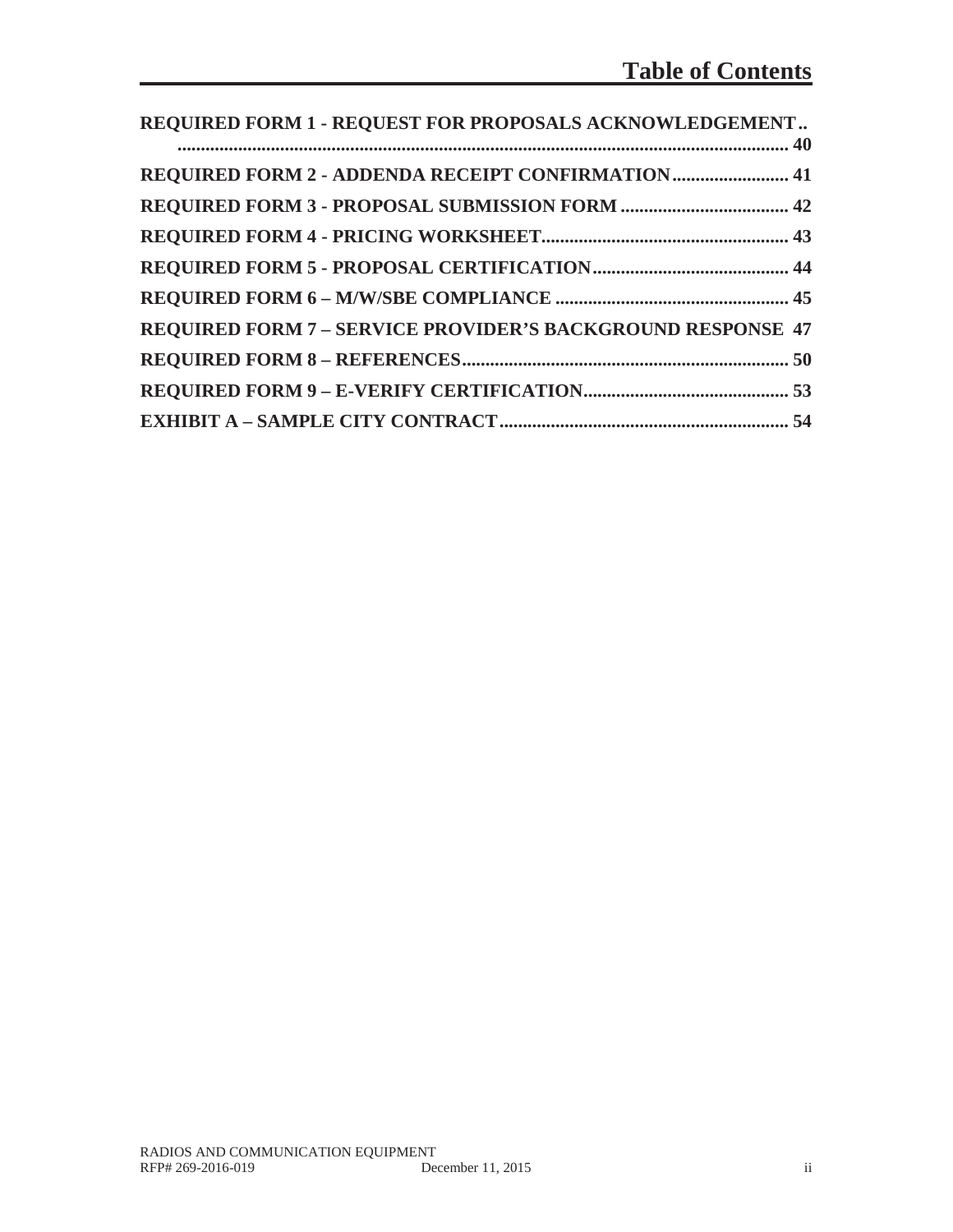#### **1. INTRODUCTION.**

#### **1.1. Objective.**

The objective of this RFP is to solicit Proposals that will enable the City to determine which Service Provider and Proposed Solution will best meet the City's needs.

#### **1.2. Definitions.**

As used in this RFP, the following terms shall have the meanings set forth below:

| Acceptance:              | Refers to receipt and approval by the City of a Product or<br>Service in accordance with the acceptance process and criteria<br>set forth in the Agreement.                                                                                                                                                                                                                                                                                                                                                                                                                                                                                                                                                                                                                  |
|--------------------------|------------------------------------------------------------------------------------------------------------------------------------------------------------------------------------------------------------------------------------------------------------------------------------------------------------------------------------------------------------------------------------------------------------------------------------------------------------------------------------------------------------------------------------------------------------------------------------------------------------------------------------------------------------------------------------------------------------------------------------------------------------------------------|
| Affiliates:              | Refers to all departments or units of the City and all other<br>governmental units, towns, boards, committees<br><b>or</b><br>municipalities for which the City processes data or performs<br>Services that involve the System.                                                                                                                                                                                                                                                                                                                                                                                                                                                                                                                                              |
| Agreement:               | Refers to a contract executed by the City and Service Provider<br>for all or part of the Services covered by this RFP.                                                                                                                                                                                                                                                                                                                                                                                                                                                                                                                                                                                                                                                       |
| Alternate:               | Refers to a product proposed by a Service Provider to be<br>evaluated by the City for "or equal" acceptability to the<br>specifications outlined in this RFP.                                                                                                                                                                                                                                                                                                                                                                                                                                                                                                                                                                                                                |
| $CBI$ :                  | Refers to the Charlotte Business INClusion office of the City<br>of Charlotte.                                                                                                                                                                                                                                                                                                                                                                                                                                                                                                                                                                                                                                                                                               |
| CCPA:                    | Refers to the Charlotte Cooperative Purchasing Alliance.                                                                                                                                                                                                                                                                                                                                                                                                                                                                                                                                                                                                                                                                                                                     |
| City:                    | Refers to the City of Charlotte, North Carolina.                                                                                                                                                                                                                                                                                                                                                                                                                                                                                                                                                                                                                                                                                                                             |
| City Project Manager:    | Refers to a specified City employee representing the best<br>interests of the City for this Project.                                                                                                                                                                                                                                                                                                                                                                                                                                                                                                                                                                                                                                                                         |
| <b>CLT</b> Aviation:     | Refers to the City of Charlotte-Douglas International Airport.                                                                                                                                                                                                                                                                                                                                                                                                                                                                                                                                                                                                                                                                                                               |
| Company:                 | Refers to a Service Provider that has been selected by the City<br>to provide the Services required by this RFP.                                                                                                                                                                                                                                                                                                                                                                                                                                                                                                                                                                                                                                                             |
| Company Project Manager: | Refers to a specified Company employee representing the best<br>interests of the Company for this Project.                                                                                                                                                                                                                                                                                                                                                                                                                                                                                                                                                                                                                                                                   |
| Company Software:        | Refers to mean all pre-existing software owned by the Service<br>Provider or any of its "Related Entities" which the Service<br>Provider provides or is required to provide under this RFP, and<br>all Updates and Enhancements to the foregoing. The term<br>"Related Entity" shall mean any person or entity that is directly<br>or indirectly in control of, controlled by, or under common<br>control with the Service Provider, including but not limited to,<br>parent, subsidiary, and affiliate entities. The word, "control,"<br>as used in this context, shall mean ownership of a sufficient<br>percentage (not necessarily a majority) of the outstanding<br>voting interests in an entity so as to afford effective control of<br>the management of the entity. |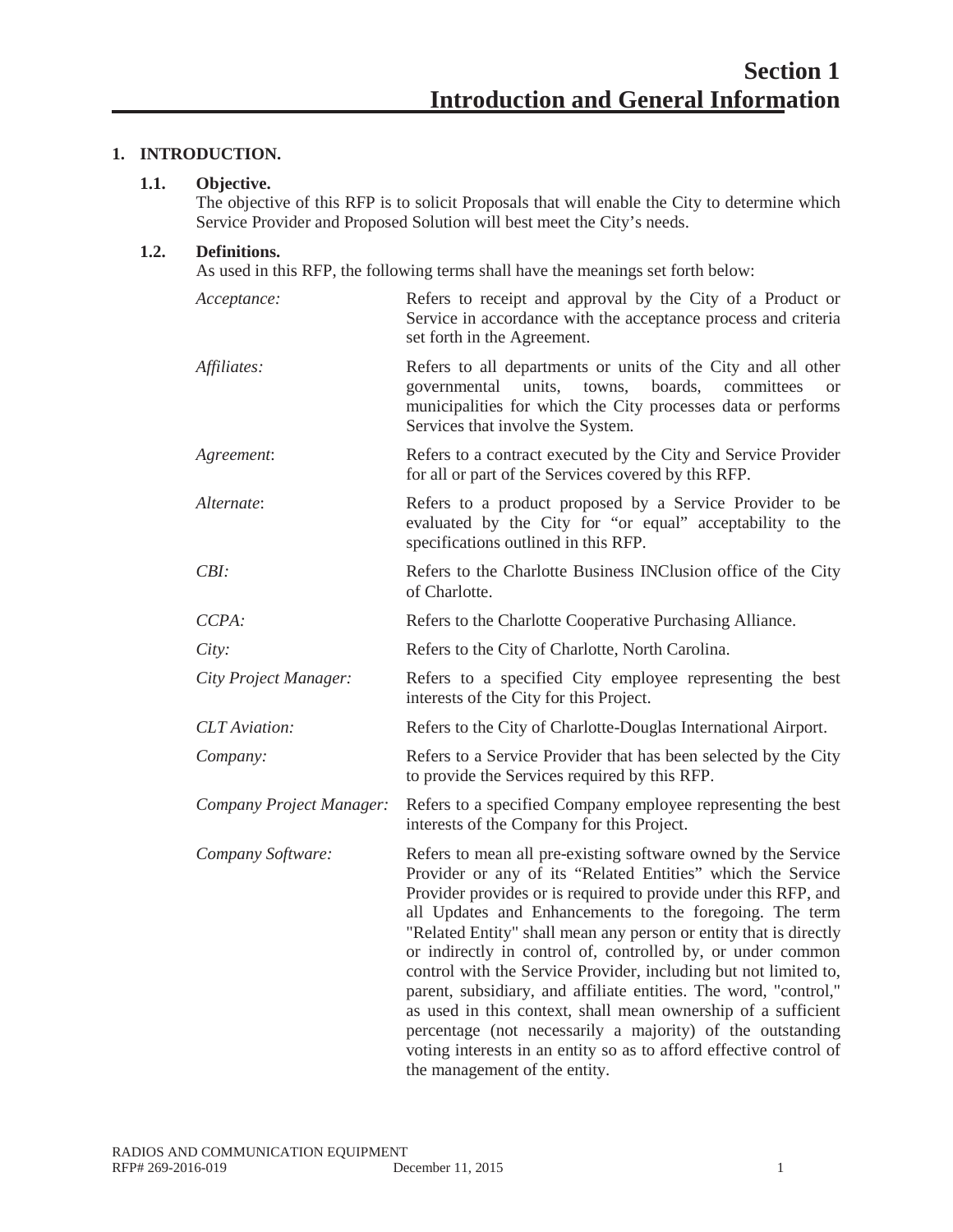| $CSA$ :                           | Charlotte-Gastonia-Salisbury Combined<br>Refers<br>the<br>to<br>Statistical Area consisting of: (a) the North Carolina counties<br>of Anson, Cabarrus, Cleveland, Gaston, Iredell, Lincoln,<br>Mecklenburg, Rowan, Stanly, and Union: and (b) the South<br>Carolina counties of Chester, Lancaster, and York; a criteria<br>used by Charlotte Business INClusion to determine eligibility<br>to participate in the program.                                         |
|-----------------------------------|---------------------------------------------------------------------------------------------------------------------------------------------------------------------------------------------------------------------------------------------------------------------------------------------------------------------------------------------------------------------------------------------------------------------------------------------------------------------|
| County:                           | Refers to Mecklenburg County, North Carolina.                                                                                                                                                                                                                                                                                                                                                                                                                       |
| Current Release:                  | Refers to the latest version of the Software offered for general<br>commercial distribution at a given point in time, including all<br>Updates.                                                                                                                                                                                                                                                                                                                     |
| Customizations:                   | Refers to all newly-developed software created by the Service<br>Provider and/or its subcontractors pursuant to this RFP,<br>including but not limited to all interfaces between different<br>components of the System and between the System and other<br>systems. Customizations will not include Updates and<br>Enhancements that become part of the company Software.                                                                                           |
| Defect:                           | Refers to any failure of the System or any component thereof<br>to fully conform to the Specifications and Requirements. A<br>non-conformity is not a Defect if it results directly from the<br>City's improper use or damage, unless it is reasonably likely<br>that such non-conformity would have occurred on that or<br>another occasion even without the City's improper use or<br>damage.                                                                     |
| Deliverables:                     | Refers to all tasks, reports, information, designs, plans and<br>other items, which the Company is required to complete and<br>deliver to the City in connection with this Agreement.                                                                                                                                                                                                                                                                               |
| Department:                       | Refers to a department within the City of Charlotte.                                                                                                                                                                                                                                                                                                                                                                                                                |
| Documentation:                    | Refers to all written, electronic, or recorded works, that<br>describe the use, functions, features, or purpose of the System<br>or any component thereof, and which are published or<br>provided to the City by the Company or its subcontractors,<br>including without limitation all end user manuals, training<br>manuals, guides, program listings, data models, flow charts,<br>logic diagrams, and other materials related to or for use with<br>the System. |
| Enhancements:                     | Refers to any products, parts of products, improvements,<br>additions or materials which are not included in the Products at<br>the time of execution of an Agreement or that are subsequently<br>developed, which modify the Products to provide a function or<br>feature not originally offered or an improvement in function.                                                                                                                                    |
| <b>Environmentally Preferable</b> |                                                                                                                                                                                                                                                                                                                                                                                                                                                                     |
| Products:                         | Refers to products that have a lesser or reduced effect on<br>human health and the environment when compared with<br>This<br>competing products that serve the same purpose.                                                                                                                                                                                                                                                                                        |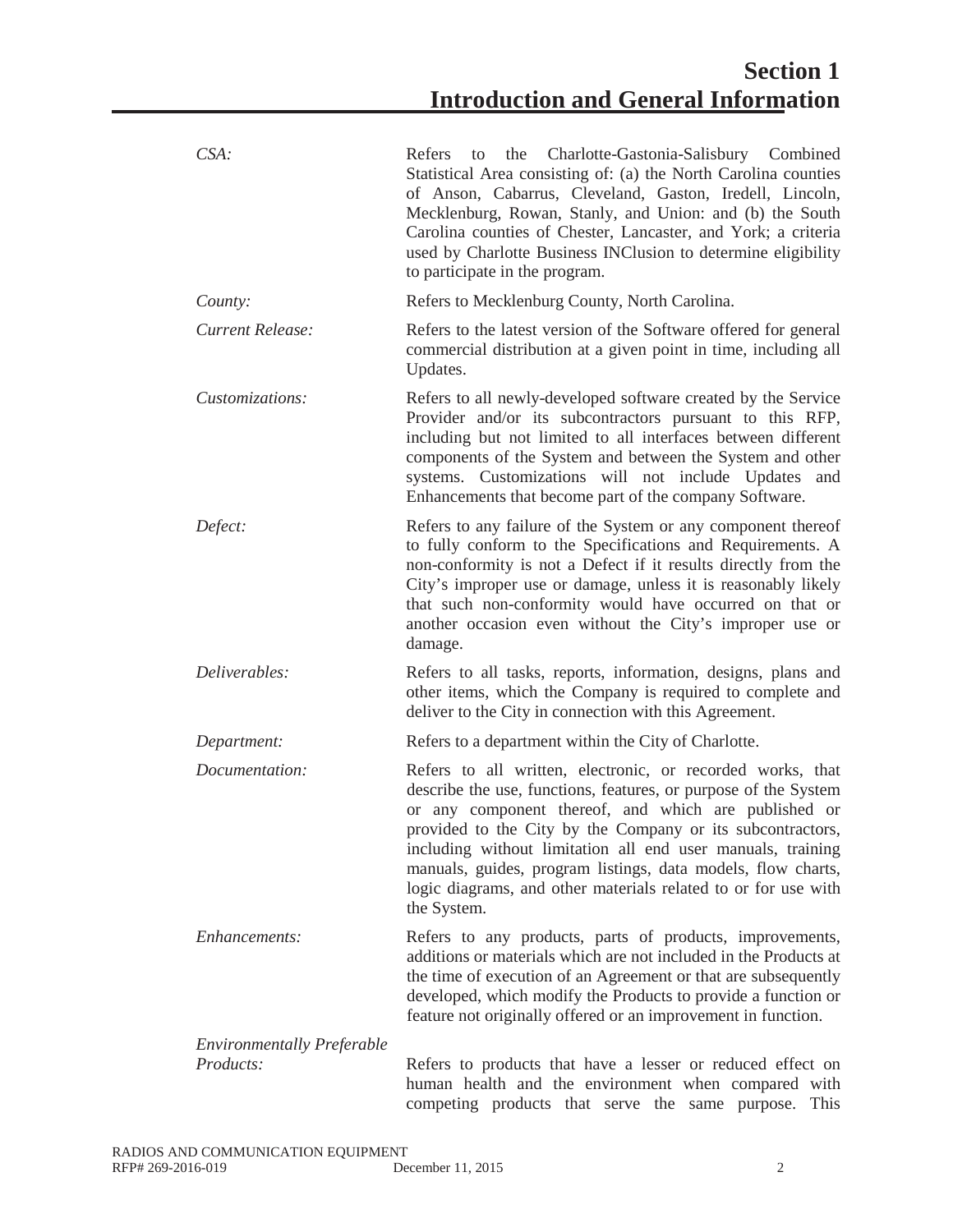|                                                                                                            | comparison may consider raw materials<br>acquisition,<br>production, manufacturing, packaging, distribution, reuse,<br>operation, maintenance, or disposal of the product.                                                                                                                                                                                                                                                                                                             |  |  |  |
|------------------------------------------------------------------------------------------------------------|----------------------------------------------------------------------------------------------------------------------------------------------------------------------------------------------------------------------------------------------------------------------------------------------------------------------------------------------------------------------------------------------------------------------------------------------------------------------------------------|--|--|--|
| <b>Evaluation Committee:</b>                                                                               | Refers to a committee, as appointed by the City, responsible<br>for determining the best Service Provider for the Services<br>described in this RFP.                                                                                                                                                                                                                                                                                                                                   |  |  |  |
| FCC:                                                                                                       | Refers to the Federal Communications Commission.                                                                                                                                                                                                                                                                                                                                                                                                                                       |  |  |  |
| Hardware:                                                                                                  | Refers to all hardware, equipment and materials which the<br>Company actually provides or is required to provide under the<br>terms of this RFP (whether now or in the future).                                                                                                                                                                                                                                                                                                        |  |  |  |
| ICOM:                                                                                                      | Refers to ICOM America, Inc.                                                                                                                                                                                                                                                                                                                                                                                                                                                           |  |  |  |
| Lead Public Agency:                                                                                        | Refers<br>the<br>Charlotte-Mecklenburg<br>Procurement<br>to<br>Management Division.                                                                                                                                                                                                                                                                                                                                                                                                    |  |  |  |
| License:                                                                                                   | Refers to the license agreement.                                                                                                                                                                                                                                                                                                                                                                                                                                                       |  |  |  |
| Maintenance Services:                                                                                      | Refers to the maintenance services described in Section 3.                                                                                                                                                                                                                                                                                                                                                                                                                             |  |  |  |
| MBF:                                                                                                       | Refers to a business enterprise that: (a) is certified by the State<br>of North Carolina as a Historically Underutilized Business<br>(HUB) within the meaning of N.C. Gen. Stat. § 143-128.4; (b)<br>is at least fifty-one percent (51%) owned by one or more<br>persons who are members of one of the following groups:<br>African American or Black, Hispanic, Asian, Native American<br>or American Indian; and (c) is headquartered in the Charlotte<br>Combined Statistical Area. |  |  |  |
| Milestones:                                                                                                | Refers to the benchmarks of performance (consisting of an<br>identified deadline for the completion of specific services<br>and/or the acceptance of identified Deliverables), as specified<br>in this RFP.                                                                                                                                                                                                                                                                            |  |  |  |
| Motorola MotoTrbo:<br>Refers to the MotoTrbo product line of two-way radios by<br>Motorola Solutions, Inc. |                                                                                                                                                                                                                                                                                                                                                                                                                                                                                        |  |  |  |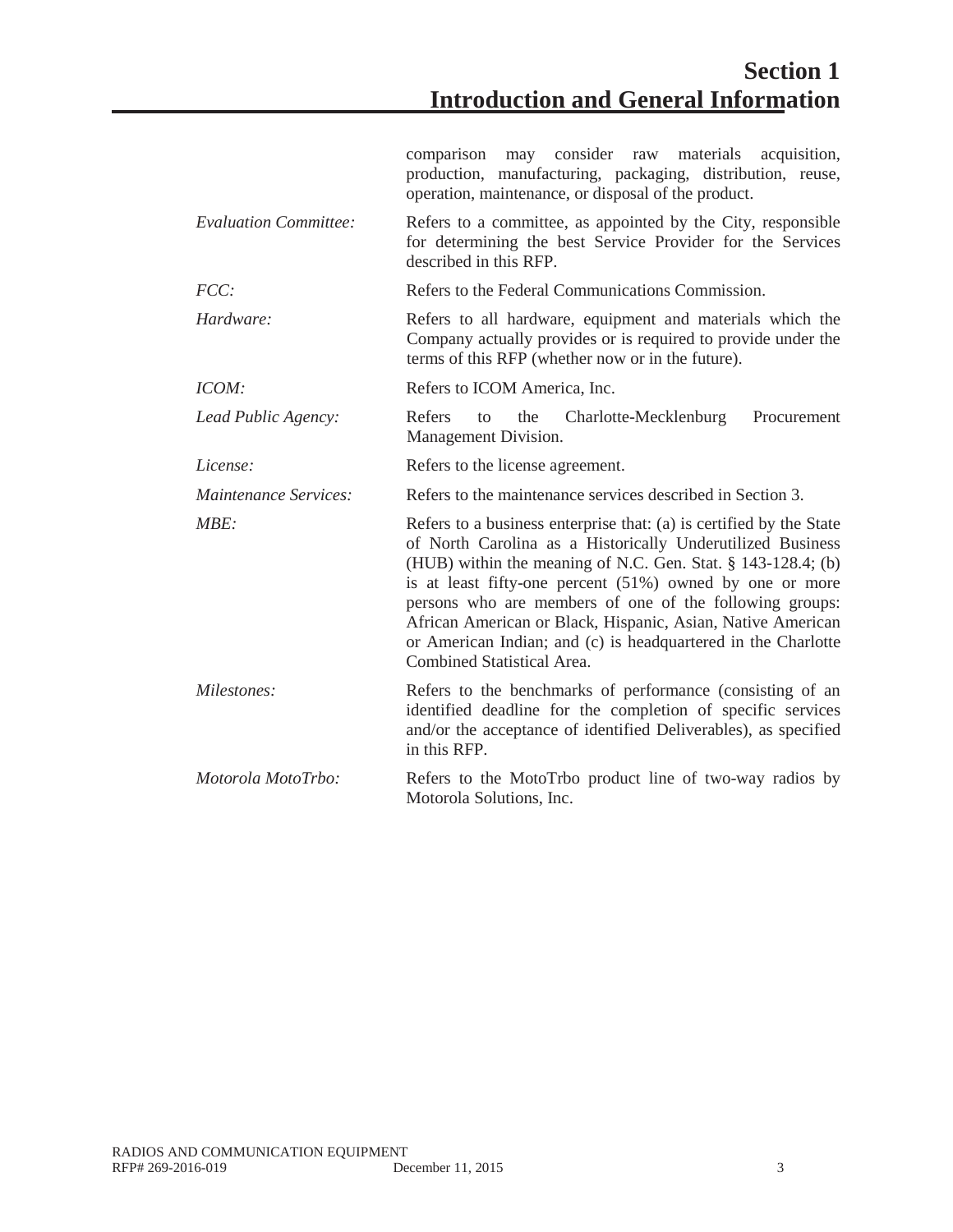|                          | <i>Participating Public Agency:</i> Refers to a public entity, county, city, special district, local<br>government, school district, private K-12 school, technical or<br>vocational school, higher education institution (including<br>community colleges, colleges and universities, both public and<br>private), other government agency or nonprofit organization.                                                                                                              |
|--------------------------|-------------------------------------------------------------------------------------------------------------------------------------------------------------------------------------------------------------------------------------------------------------------------------------------------------------------------------------------------------------------------------------------------------------------------------------------------------------------------------------|
| Post-Consumer            |                                                                                                                                                                                                                                                                                                                                                                                                                                                                                     |
| Recycled Material:       | Refers to material and by-products which have served their<br>intended end-use by a consumer and have been recovered or<br>diverted from solid waste. It does not include those materials<br>and by-products generated from, and commonly reused within,<br>an original manufacturing process.                                                                                                                                                                                      |
| Project:                 | Refers to the procurement process to choose a Service Provider<br>to perform Radios and Communication Equipment for the<br>City.                                                                                                                                                                                                                                                                                                                                                    |
| Project Plan:            | Refers to the detailed plan for implementation of the System as<br>described in Section 3, in the form accepted in writing by the<br>City in accordance with the terms of this RFP and resultant<br>Agreement.                                                                                                                                                                                                                                                                      |
| Products:                | Refers to all Software and all Hardware (both as herein<br>defined).                                                                                                                                                                                                                                                                                                                                                                                                                |
| Proposal:                | Refers to the Proposal submitted by a Service Provider for the<br>Services as outlined in this RFP.                                                                                                                                                                                                                                                                                                                                                                                 |
| Recyclability:           | Refers to products or materials that can be collected, separated<br>or otherwise recovered from the solid waste stream for reuse,<br>or used in the manufacture or assembly of another package or<br>product, through an established recycling program. For<br>products that are made of both recyclable and non-recyclable<br>components, the recyclable claim should be adequately<br>qualified to avoid consumer deception about which portions or<br>components are recyclable. |
| Recycled Material:       | Refers to material and by-products which have been recovered<br>or diverted from solid waste for the purpose of recycling. It<br>does not include those materials and by-products generated<br>from, and commonly reused within, an original manufacturing<br>process.                                                                                                                                                                                                              |
| SBE:                     | Refers to a business enterprise that is certified by the City of<br>Charlotte under Part E of the CBI Policy as meeting all of the<br>requirements for SBE certification.                                                                                                                                                                                                                                                                                                           |
| Services:                | Refers to the Radios and Communication Equipment as<br>requested in this RFP, including but not limited to training,<br>warranty, and maintenance.                                                                                                                                                                                                                                                                                                                                  |
| <i>Service Provider:</i> | Refers to a company that has interest in providing the Services<br>required by this RFP.                                                                                                                                                                                                                                                                                                                                                                                            |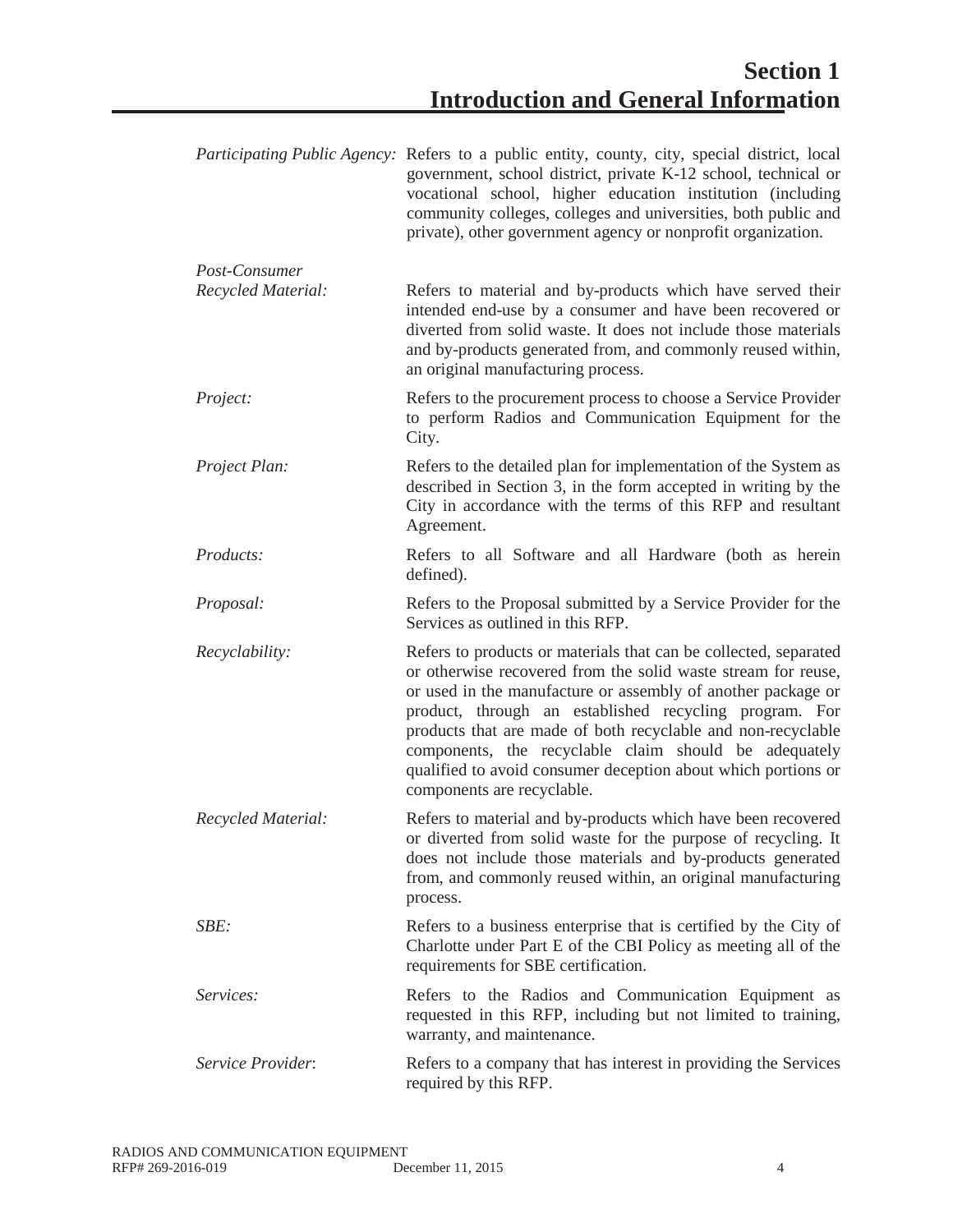| Software:               | Refers to (i) all Company Software; (ii) all Customizations;<br>(iii) all Third Party Software; and (iv) all Updates and<br>Enhancements of any of the foregoing.                                                                                                                                                                                                                                                                                                                                                                                                                                                                                                                                                                                                                                                                                                                                                                                      |  |  |  |  |
|-------------------------|--------------------------------------------------------------------------------------------------------------------------------------------------------------------------------------------------------------------------------------------------------------------------------------------------------------------------------------------------------------------------------------------------------------------------------------------------------------------------------------------------------------------------------------------------------------------------------------------------------------------------------------------------------------------------------------------------------------------------------------------------------------------------------------------------------------------------------------------------------------------------------------------------------------------------------------------------------|--|--|--|--|
| Source Code:            | Refers to the human readable form of a computer program and<br>algorithms, flow charts, logic diagrams,<br>structure<br>all<br>descriptions or diagrams, data format or layout descriptions,<br>pseudo-code, code listings (including comments), and other<br>technical documentation relating to such program.                                                                                                                                                                                                                                                                                                                                                                                                                                                                                                                                                                                                                                        |  |  |  |  |
| Specifications and      |                                                                                                                                                                                                                                                                                                                                                                                                                                                                                                                                                                                                                                                                                                                                                                                                                                                                                                                                                        |  |  |  |  |
| Requirements:           | Refers to all definitions, descriptions, requirements, criteria,<br>warranties and performance standards relating to the Products<br>or System which are set forth or referenced in: (i) this RFP; (ii)<br>the Documentation; and (iii) any functional and/or technical<br>specifications which are published or provided by the<br>Company or its licensors or suppliers from time to time with<br>respect to all or any part of the Products or the System.                                                                                                                                                                                                                                                                                                                                                                                                                                                                                          |  |  |  |  |
| System:                 | Refers to Radio and Communications Equipment to be<br>designed, supplied, installed, configured, tested and<br>commissioned by the Service Provider under this RFP,<br>including but not limited to all Products.                                                                                                                                                                                                                                                                                                                                                                                                                                                                                                                                                                                                                                                                                                                                      |  |  |  |  |
| System Acceptance:      | The term "System Acceptance" shall mean acceptance by the<br>City of the complete System to be provided.                                                                                                                                                                                                                                                                                                                                                                                                                                                                                                                                                                                                                                                                                                                                                                                                                                               |  |  |  |  |
| Third Party Software:   | Refers to all software included within the System or required<br>for the System to function in full compliance with the<br>Specifications and Requirements that is provided by the<br>Service Provider as a result of this RFP and was not<br>manufactured, developed or otherwise created by the Service<br>Provider, any Related Entity of the Service Provider, or any of<br>the Service Provider's subcontractors. The phrase "Related<br>Entity" shall mean any person or entity that is directly or<br>indirectly in control of, controlled by, or under common<br>control with the Service Provider, including but not limited to<br>any parent, subsidiary, and affiliate entities. The word,<br>"control," as used in this context, shall mean ownership of a<br>sufficient percentage (not necessarily a majority) of the<br>outstanding voting interests in an entity so as to afford<br>effective control of the management of the entity. |  |  |  |  |
| Updates:                | Refers to program logic changes made by Service Provider or<br>its subcontractors or vendors to correct Defects in the Products<br>and/or related Documentation delivered hereunder.                                                                                                                                                                                                                                                                                                                                                                                                                                                                                                                                                                                                                                                                                                                                                                   |  |  |  |  |
| <b>Warranty Period:</b> | the twelve-month period following<br>System<br>Refers to<br>Acceptance.                                                                                                                                                                                                                                                                                                                                                                                                                                                                                                                                                                                                                                                                                                                                                                                                                                                                                |  |  |  |  |
| WBE:                    | Refers to a business enterprise that: (a) is certified by the State<br>of North Carolina as a Historically Underutilized Business<br>(HUB) within the meaning of N.C. Gen. Stat. § 143-128.4; (b)                                                                                                                                                                                                                                                                                                                                                                                                                                                                                                                                                                                                                                                                                                                                                      |  |  |  |  |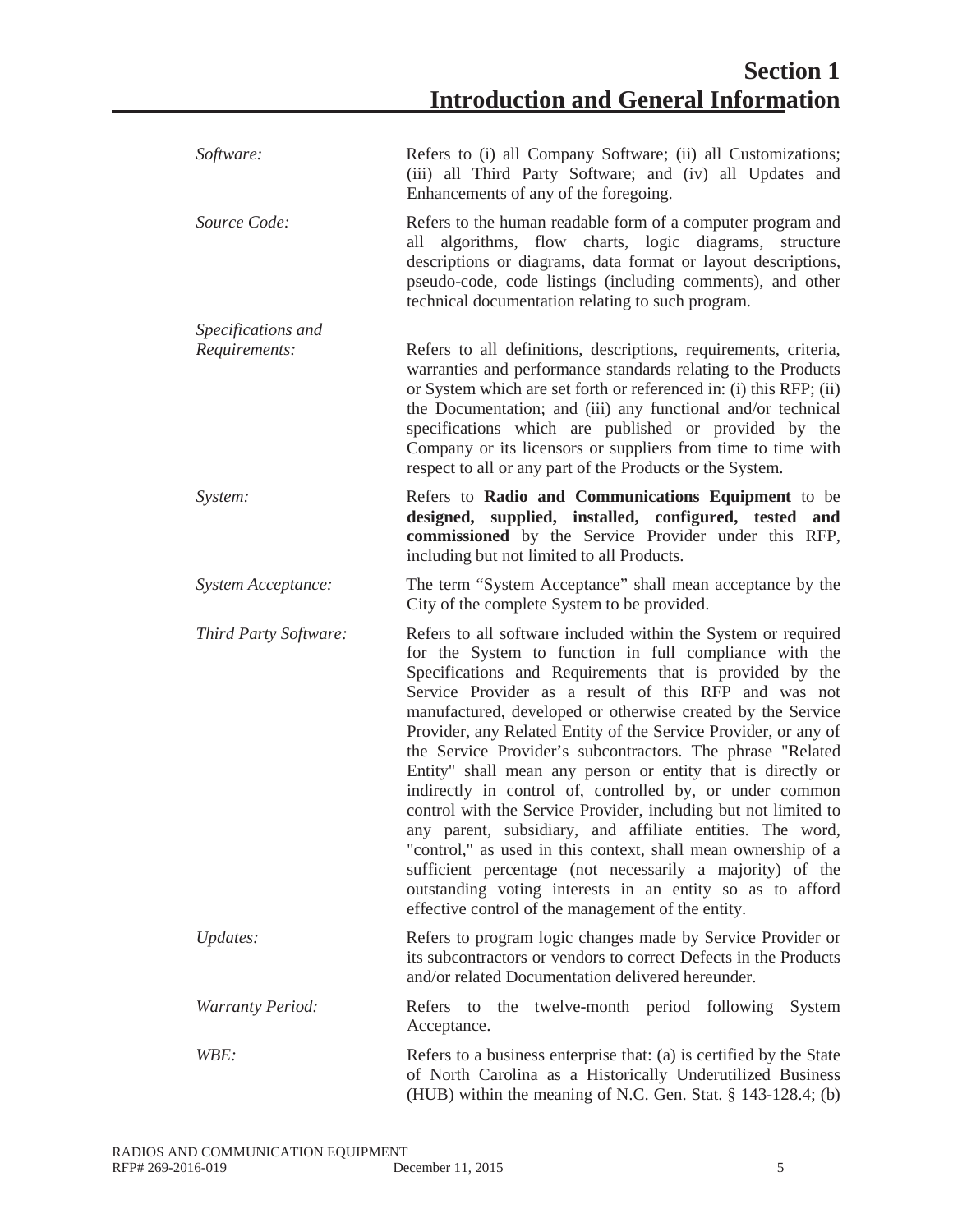is at least fifty-one percent (51%) owned by one or more persons who are female; and (c) is headquartered in the Charlotte.

- *Workaround:* Refers to a reasonable change in the procedures followed or data supplied to avoid a Defect that does not impair the performance of the System or increase the cost of using the System.
- *Work Product:* Refers to the Deliverables and all other programs, algorithms, reports, information, designs, plans and other items developed by the Service Provider in connection with this RFP, and all partial, intermediate or preliminary versions of any of the foregoing.

#### **1.3. Accuracy of RFP and Related Documents.**

The City assumes no responsibility for conclusions or interpretations derived from the information presented in this RFP, or otherwise distributed or made available during this procurement process. In addition, the City will not be bound by or be responsible for any explanation, interpretation or conclusions of this RFP or any documents provided by the City other than those provided by the City through the issuance of addenda. In no event may a Service Provider rely on any oral statement by the City or its agents, advisors or consultants.

Should a Service Provider find discrepancies or omissions in this RFP or any other documents provided by the City, the Service Provider should immediately notify the City of such potential discrepancy in writing, and a written addendum may be issued if the City determines clarification necessary. Each Service Provider requesting an interpretation will be responsible for delivering such requests to the City's designated representative as directed in Section 2 of this RFP.

#### **1.4. City's Rights and Options.**

The City reserves the following rights, which may be exercised at the City's sole discretion:

- 1.4.1. To supplement, amend, substitute or otherwise modify this RFP at any time;
- 1.4.2. To cancel this RFP with or without the substitution of another RFP;
- 1.4.3. To take any action affecting this RFP, this RFP process, or the Services or facilities subject to this RFP that would be in the best interests of the City;
- 1.4.4. To issue additional requests for information;
- 1.4.5. To require one or more Service Providers to supplement, clarify or provide additional information in order for the City to evaluate the Proposals submitted;
- 1.4.6. To conduct investigations with respect to the qualifications and experience of each Service Provider;
- 1.4.7. To waive any defect or irregularity in any Proposal received;
- 1.4.8. To reject any or all Proposals;
- 1.4.9. To share the Proposals with City employees other than the Evaluation Committee or City advisory committees as deemed necessary;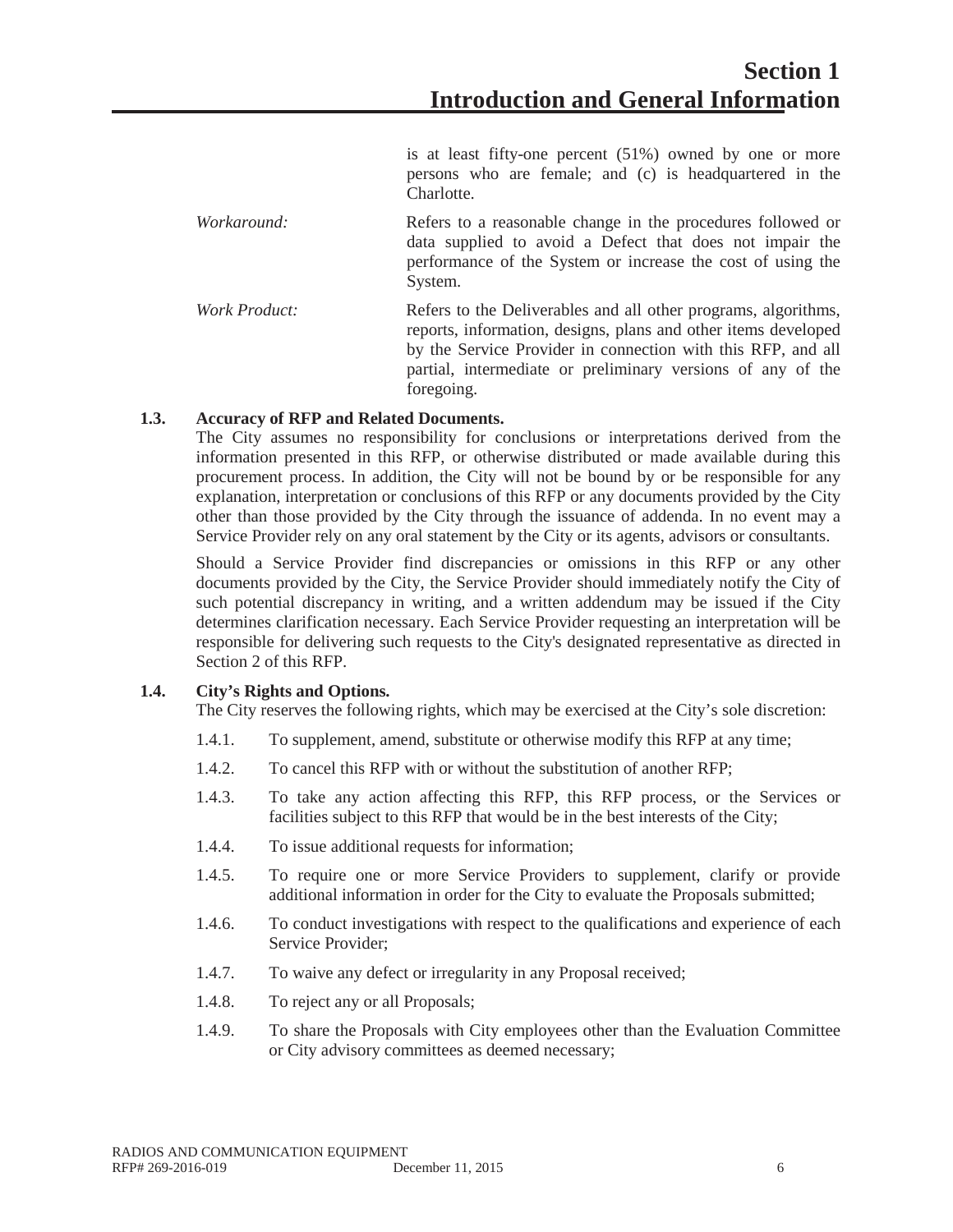- 1.4.10. To award all, none, or any part of the Services that is in the best interest of the City, with one or more of the Service Providers responding, which may be done without or without re-solicitation.
- 1.4.11. To discuss and negotiate with selected Service Provider(s) any terms and conditions in the Proposals including but not limited to financial terms; and
- 1.4.12. To enter into any agreement deemed by the City to be in the best interest of the City, with one or more of the Service Providers responding.

#### **1.5. Expense of Submittal Preparation.**

The City accepts no liability for the costs and expenses incurred by the Service Providers in responding to this RFP, in preparing responses for clarification, in attendance at interviews, participating in contract development sessions, or in meetings and presentations required for the contract approval process. Each Service Provider that enters into the procurement process shall prepare the required materials and submittals at its own expense and with the express understanding that the Service Provider cannot make any claims whatsoever for reimbursement from the City for the costs and expenses associated with the procurement process.

#### **1.6. Proposal Conditions.**

The following terms are applicable to this RFP and the Service Provider's Proposal.

1.6.1. RFP Not an Offer.

This RFP does not constitute an offer by the City. No binding contract, obligation to negotiate, or any other obligation shall be created on the part of the City unless the City and the Service Provider execute an Agreement. No recommendations or conclusions from this RFP process concerning the Service Provider shall constitute a right (property or otherwise) under the Constitution of the United States or under the Constitution, case law, or statutory law of North Carolina.

#### 1.6.2. Right to Terminate Discussions.

The Service Provider's participation in this process might result in the City selecting the Service Provider to engage in further discussions. The commencement of such discussions, however, does not signify a commitment by the City to execute an Agreement or to continue discussions. The City can terminate discussions at any time and for any reason.

1.6.3. Trade Secrets and Personal Identification Information /Confidentiality.

Upon receipt at the Procurement Management Division, all materials submitted by a Service Provider (including the Proposal, requests and other communications) are considered public records except for material which qualifies as "trade secret" information under N.C. Gen. Stat. 66-152 et seq. and personal identification information" as protected by state and federal law ("Personal Identification Information" or "PII"), to include, but not be limited to, social security numbers, bank account numbers, and driver's license numbers. After the Proposal due date, the City's Evaluation Committee, as well as other City staff and members of the general public who submit public records requests will review the Proposal.

The public disclosure of the contents of a Proposal or other materials submitted in response to this RFP is governed by Chapter 132 and 66-152 et. seq. of the General Statutes of North Carolina. If any Proposal contains trade secret information as defined by Chapter 66-152 et seq. of the General Statutes of North Carolina or PII,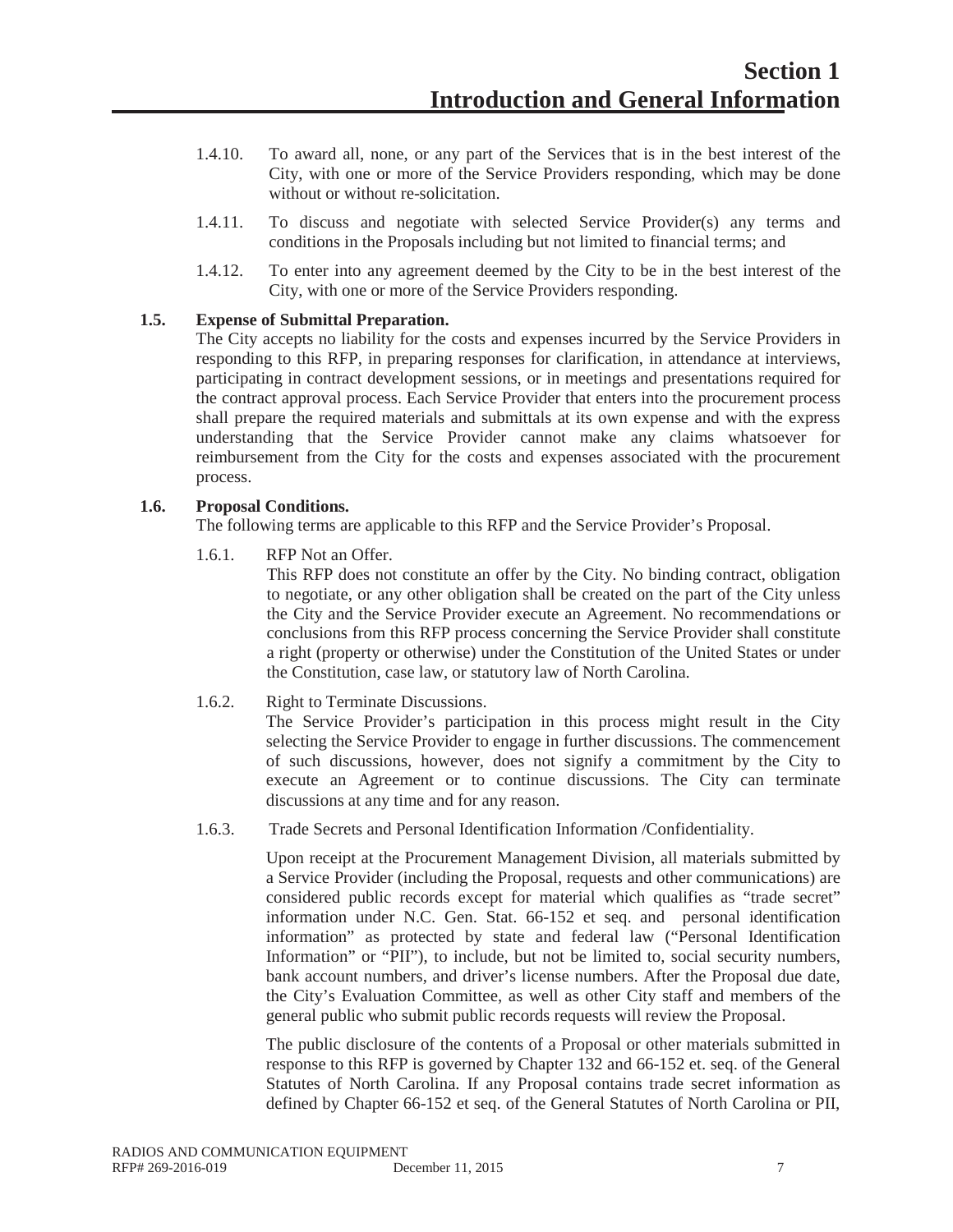such trade secret information and PII must be specifically and clearly identified in accordance with this Section 1.6.3.

Any trade secrets or PII submitted by a Service Provider must be clearly segregated from the rest of the Proposal. For hard copy Proposals, it must submitted in a separate, sealed envelope, marked either "Personal Identification Information – Confidential" or "Trade Secret—Confidential and Proprietary Information." For electronic submissions it must be submitted on a separate CD if submitting by CD, or in a separate electronic file is submitting online. Whether filing by hard copy or electronic format, the confidentiality same caption stated above must be clear appear on each page of the trade secret or PII materials.

In submitting a Proposal, each Service Provider agrees that the City may reveal any trade secret materials and PII contained in such response to all City staff and City officials involved in the selection process, and to any outside consultant or other third parties who serve on the Evaluation Committee or who are hired or appointed by the City to assist in the evaluation process.

Furthermore, each Service Provider agrees to indemnify and hold harmless the City and each of its officers, employees, and agents from all costs, damages, and expenses incurred in connection with refusing to disclose any material, which the Service Provider has designated as a trade secret. **Any Service Provider that designates its entire Proposal as a trade secret may be disqualified.**

#### 1.6.4. Commercial Non-Discrimination.

The City has adopted a Commercial Non-Discrimination Ordinance that is set forth in Section 2, Article V of the Charlotte City Code, and is available for review on the City's website (the "Non-Discrimination Policy"). As a condition of entering into an Agreement that may result from this RFP, the Service Provider agrees to comply with the Non-Discrimination Policy, and consents to be bound by the award of any arbitration conducted thereunder. As part of such compliance, the Service Provider shall not discriminate on the basis of race, gender, religion, national origin, ethnicity, age, or disability in the solicitation, selection, hiring, or treatment of subcontractors, vendors, suppliers, or commercial customers in connection with a City contract or contract solicitation process, nor shall the Service Provider retaliate against any person or entity for reporting instances of such discrimination. The Service Provider shall provide equal opportunity for subcontractors, vendors and suppliers to participate in all of its subcontracting and supply opportunities on City contracts, provided that nothing contained in this clause shall prohibit or limit otherwise lawful efforts to remedy the effects of marketplace discrimination that has occurred or is occurring in the marketplace.

As a condition of entering into an Agreement that may result from this RFP, the Service Provider agrees to: (a) promptly provide to the City all information and documentation that may be requested by the City from time to time regarding the solicitation, selection, treatment and payment of subcontractors in connection with the Agreement; and (b) if requested, provide to the City within sixty (60) days after the request a truthful and complete list of the names of all subcontractors, vendors, and suppliers that Service Provider has used on City contracts in the past five (5) years, including the total dollar amount paid by Service Provider on each subcontract or supply contract. The Service Provider shall further agree to fully cooperate in any investigation conducted by the City pursuant to the City's Non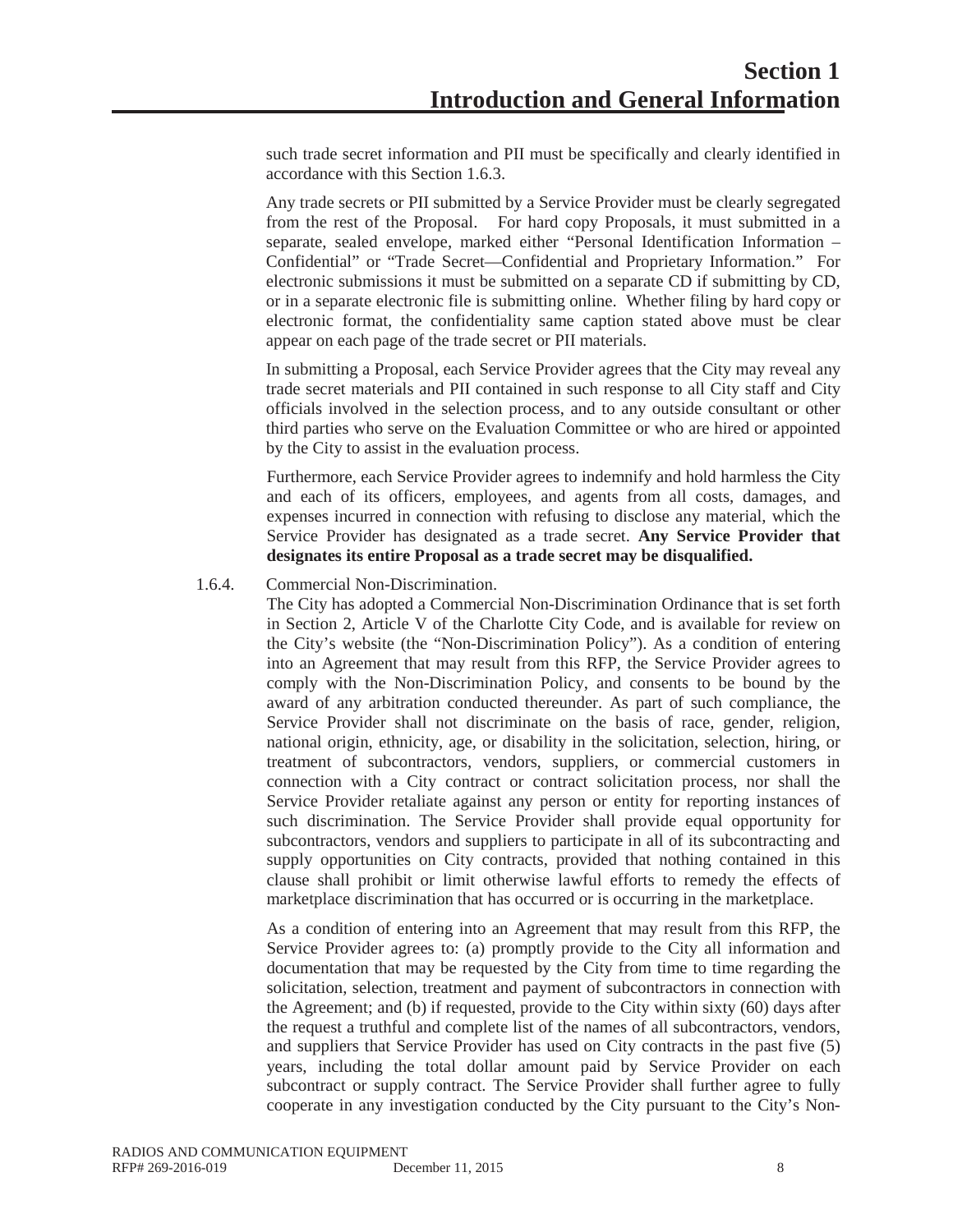Discrimination Policy, to provide any documents relevant to such investigation that are requested by the City, and to be bound by the award of any arbitration conducted under such Policy.

The Service Provider agrees to provide to the City from time to time on the City's request, payment affidavits detailing the amounts paid by Service Provider to subcontractors and suppliers in connection with the Agreement within a certain period of time. Such affidavits shall be in the format specified by the City from time to time.

The Service Provider understands and agrees that violation of this Commercial Non-Discrimination provision shall be considered a material breach of the Agreement and may result in contract termination, disqualification of the Service Provider from participating in City contracts and other sanctions.

1.6.5. Statutory Requirements.

Any Agreement awarded as a result of this RFP shall be in full conformance with all statutory requirements of North Carolina and all statutory requirements of the Federal Government, to the extent applicable.

1.6.6. Reservation of Right to Change Schedule. The City shall ultimately determine the timing and sequence of events resulting from this RFP. The City reserves the right to delay the closing date and time for any phase if City staff believe that an extension will be in the best interest of the City.

#### 1.6.7. Reservation of Right to Amend RFP.

The City reserves the right to amend this RFP at any time during the process, if it believes that doing so is in the best interests of the City. Any addenda will be posted to the Internet at www.ips.state.nc.us, bid# 269-2016-019. Service Providers are required to acknowledge their receipt of each addenda by including the Addenda Receipt Confirmation Form set forth in Section 6, Form Two with their Proposal.

- 1.6.8. Additional Evidence of Ability. Service Providers shall be prepared to present additional evidence of experience, qualifications, abilities, equipment, facilities, and financial standing. The City reserves the right to request such information at any time during the Proposal evaluation period for this RFP.
- 1.6.9. No Collusion or Conflict of Interest. By responding to this RFP, the Service Provider shall be deemed to have represented and warranted that the Proposal is not made in connection with any competing Service Provider submitting a separate response to this RFP, and is in all respects fair and without collusion or fraud.

#### 1.6.10. Proposal Terms Firm and Irreversible.

The signed Proposal shall be considered a firm offer on the part of the Service Provider. The City reserves the right to negotiate price and Services. All Proposal responses (including all statements, claims, declarations, prices and specifications in the Proposals) shall be considered firm and irrevocable for purposes of future contract negotiations unless specifically waived in writing by the City. The Service Provider chosen for award should be prepared to have its Proposal and any relevant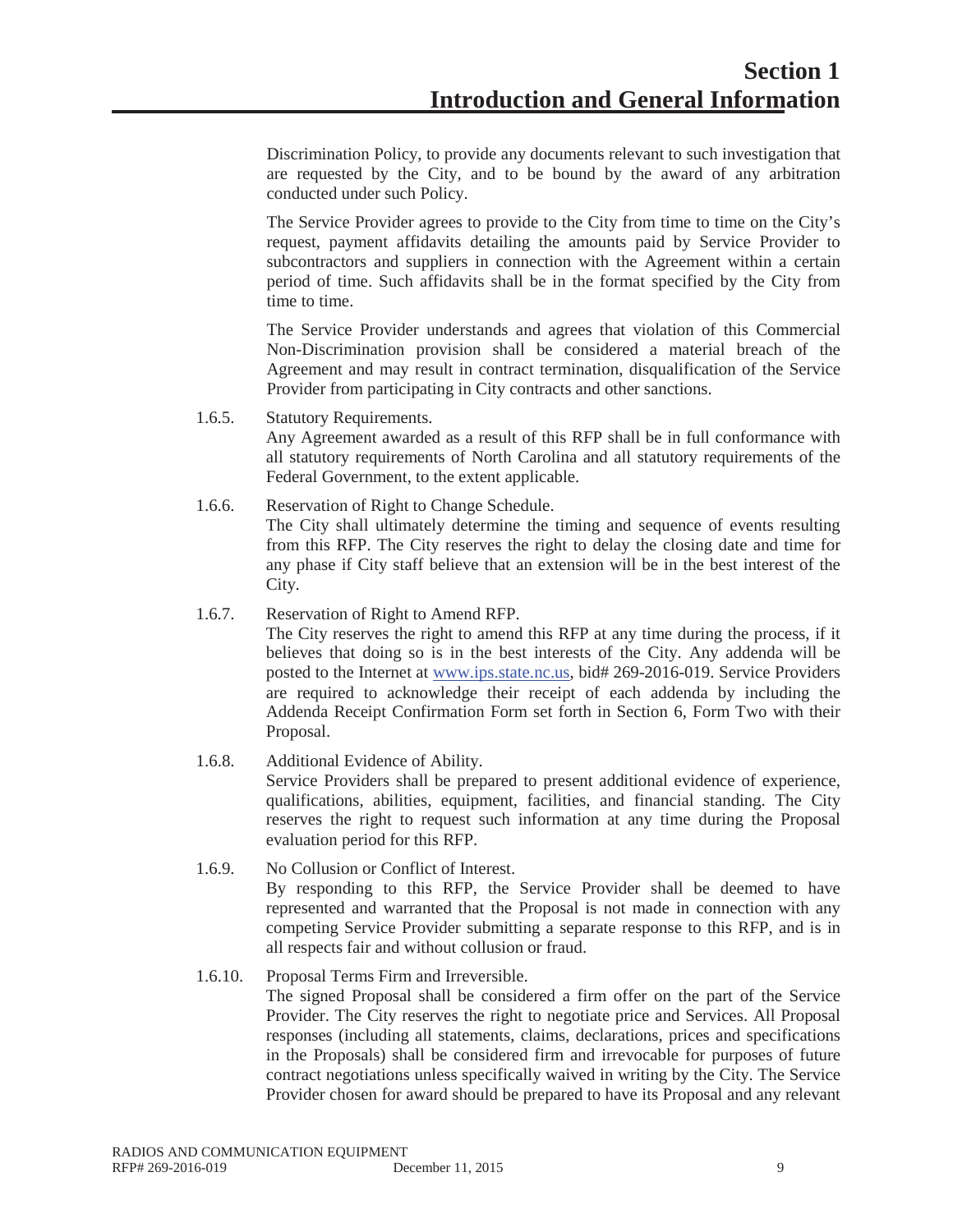correspondence incorporated into the Agreement, either in part or in its entirety, at the City's election. Any false or misleading statements found in the Proposal or Agreement exceptions not included in the Proposal may be grounds for disqualification.

1.6.11. Proposal Binding for 180 Days.

Each Proposal shall contain a statement to the effect that the Proposal is a firm offer for one-hundred-eighty (180) calendar day period from the date of the opening. This statement must be signed by an individual authorized to bind the Service Provider and include their name, title, address, and telephone number. All prices quoted shall be firm and fixed for the full Agreement period. The City shall have the option to accept subject to exception by Agreement.

1.6.12. Charlotte Business INClusion Program.

Pursuant to Charlotte City Council's adoption of the Charlotte Business INClusion (CBI) Policy, the CBI program promotes diversity, inclusion, and local business opportunities in the City's contracting and procurement process for Minority, Women, and Small Business Enterprises (MWSBEs) headquartered in the Charlotte Combined Statistical Area (CSA). The CBI Policy is posted at www.charlottebusinessinclusion.com .

The City is committed to promoting opportunities for maximum participation of certified MWSBEs on City funded contracts at both the Prime and Subcontract level. For MWSBE participation to count towards a Goal, MWSBEs must meet both the certification and geographic requirements as detailed throughout this solicitation and in the CBI Policy.

1.6.13. Subcontracting.

The Service Provider given contract award shall be the prime contractor and shall be solely responsible for contractual performance. In the event of a subcontracting relationship, the Service Provider shall remain the prime contractor and will assume all responsibility for the performance of the Services that are supplied by all subcontractors. The City retains the right to approve all subcontractors. Additionally, the City must be named as a third party beneficiary in all subcontracts.

1.6.14. Equal Opportunity.

The City has an equal opportunity purchasing policy. The City seeks to ensure that all segments of the business community have access to supplying the goods and services needed by City programs. The City provides equal opportunity for all businesses and does not discriminate against any Service Providers regardless of race, color, religion, age, sex, and national origin or disability.

- 1.6.15. Use of City's Name. No advertising, sales promotion or other materials of the Service Provider or its agents or representatives may identify or reference the City in any manner absent the prior written consent of the City.
- 1.6.16. Withdrawal for Modification of Proposals. Service Providers may change or withdraw their Proposals at any time prior to the Proposal due date; however, no oral modifications will be allowed. Only telegrams, letters, or other formal written requests for modifications or corrections of a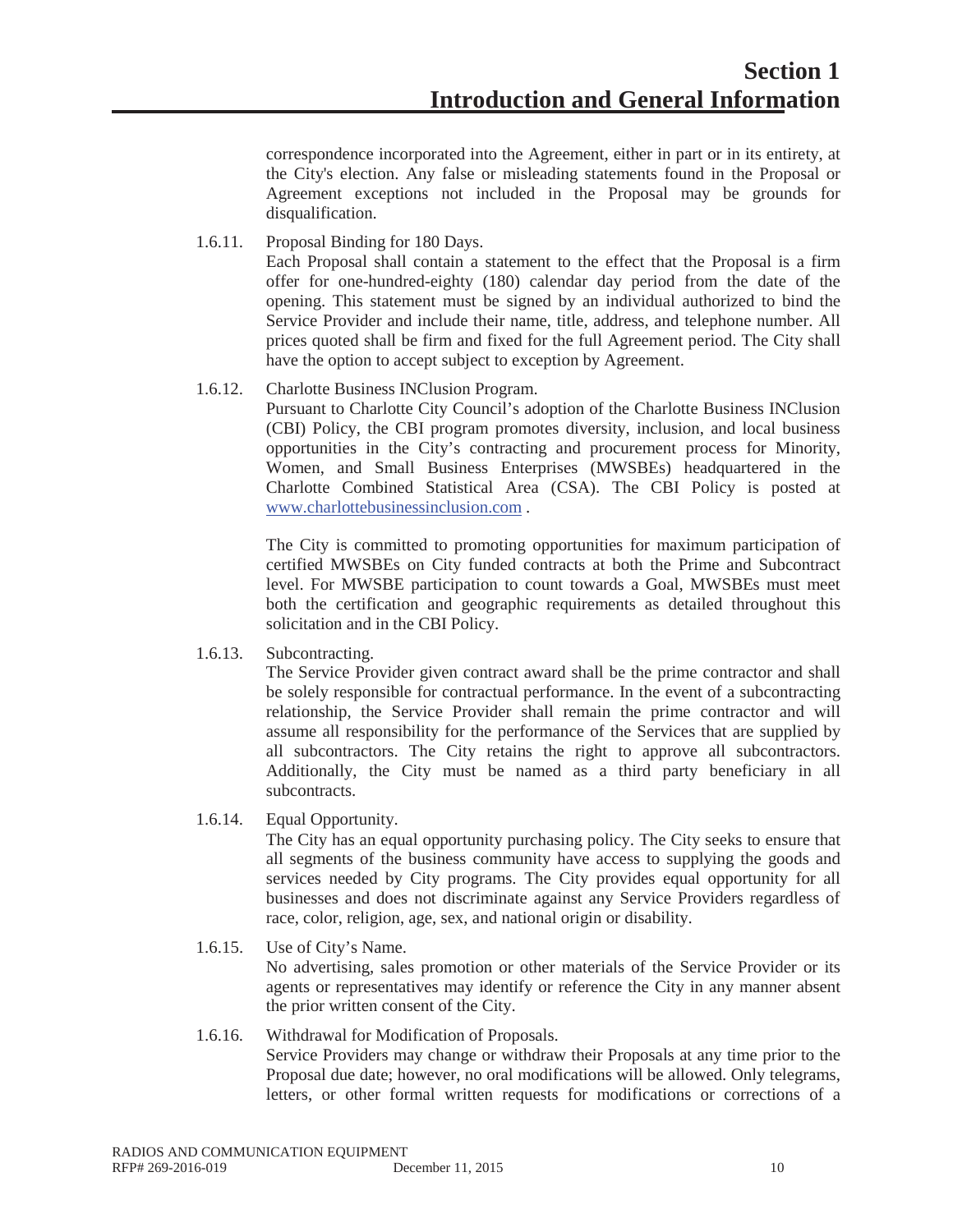previously submitted Proposal, which is addressed in the same manner as the Proposal, and received by the City prior to the scheduled closing time for receipt of Proposals, will be accepted. The Proposal, when opened, will then be corrected in accordance with such written request(s), provided that the written request is contained in a sealed envelope, which is plainly marked "**Modifications to Proposal**."

1.6.17. No Bribery.

In submitting a response to this RFP, each Service Provider certifies that neither it, any of its affiliates or subcontractor*s*, nor any employees of any of the foregoing has bribed, or attempted to bribe, an officer or employee of the City in connection with the Agreement.

1.6.18. Exceptions to the RFP.

Other than exceptions that are stated in compliance with this Section, each Proposal shall be deemed to agree to comply with all terms, conditions, specifications, and requirements of this RFP including the sample contract language included as Section 7. An "exception" is defined as the Service Provider's inability or unwillingness to meet a term, condition, specification, or requirement in the manner specified in the RFP including the sample contract language included as Section 7. All exceptions taken must be identified and explained in writing in your Proposal and must specifically reference the relevant section(s) of this RFP. If the Service Provider provides an alternate solution when taking an exception to a requirement, the benefits of this alternative solution and impact, if any, on any part of the remainder of the Service Provider's solution, must be described in detail.

#### 1.6.19. Fair Trade Certifications.

By submission of a Proposal, the Service Provider certifies that in connection with this procurement:

- The prices have been arrived at independently, without consultation, communication, or agreement, for the purpose of restricting competition, as to any matter relating to such prices with anyone;
- Unless otherwise required by law, the prices which have been quoted in its Proposal have not been knowingly disclosed by the Service Provider and will not knowingly be disclosed by the Service Provider prior to opening; and
- No attempt has been made or will be made by the Service Provider to induce any other person or firm to submit or not to submit a Proposal for the purpose of restricting competition.
- 1.6.20. Clarification of Ambiguities.

Any Service Provider believing that there is any ambiguity, inconsistency or error in this RFP shall promptly notify the City in writing of such apparent discrepancy. Failure to notify will constitute a waiver of claim for ambiguity, inconsistency or error.

#### 1.6.21. Service Provider's Obligation to Fully Inform Themselves. Service Providers or their authorized representatives are expected to fully inform themselves as to all conditions, requirements and specifications of this RFP before submitting Proposals. Failure to do so will be at the Service Provider' own risk.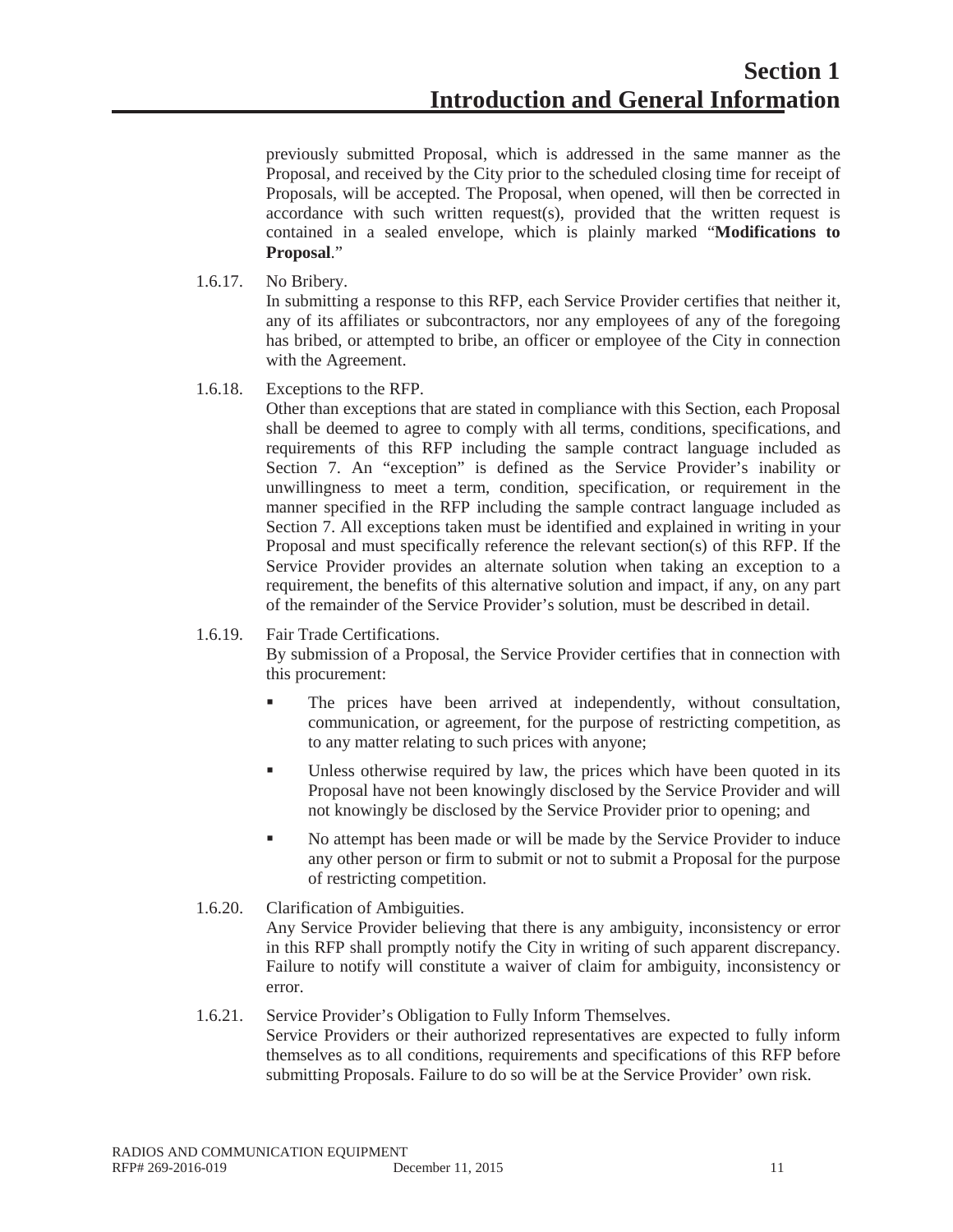1.6.22. Environmental Preferable Purchasing.

The City promotes the practice of Environmentally Preferable Purchasing (EPP) in acquiring products or services. Applicable EPP attributes that may be taken into consideration as environmental criterion include the following:

| Recycled content               | Renewable resources |
|--------------------------------|---------------------|
| Recyclability                  | Packaging           |
| Biodegradability               | Reduced toxicity    |
| Energy and water efficiency    | Durability          |
| Low volatile organic compounds | Take back options   |

Service Providers able to supply products or services containing any of the applicable environmentally preferable attributes that meet performance requirements are encouraged to offer them in the Proposal. Service Providers must provide certification of environmental standards and other environmental claims, such as recycled content and emissions data or a formal statement signed by a senior company official.

1.6.23. Environmental Reporting Requirements.

The Service Provider shall furnish quarterly usage reports showing a summary of the ordering and/or history of each City department for the previous quarter to the Finance Office - Procurement Management. The report must show at minimum, description and total quantity of each item ordered during the period, reporting period, City agency, and total dollars per agency. The City reserves the right to request additional information, if required, when reviewing contract activity.

1.6.24. Disclaimer.

Each Service Provider must perform its own evaluation and due diligence verification of all information and data provided by the City. The City makes no representations or warranties regarding any information or data provided by the City.

#### 1.6.25. **E-Verify Certification**

For any Proposal to be considered responsive, the successful Service Provider shall be required to provide a certification attesting that the Service Provider is in compliance with the E-Verify provisions of Article 2 of Chapter 64 of the North Carolina General Statutes and shall ensure that any subcontractors used by the Service Provider on this Project will also comply with the E-Verify provisions. The certification is attached to this RFP as Form 9.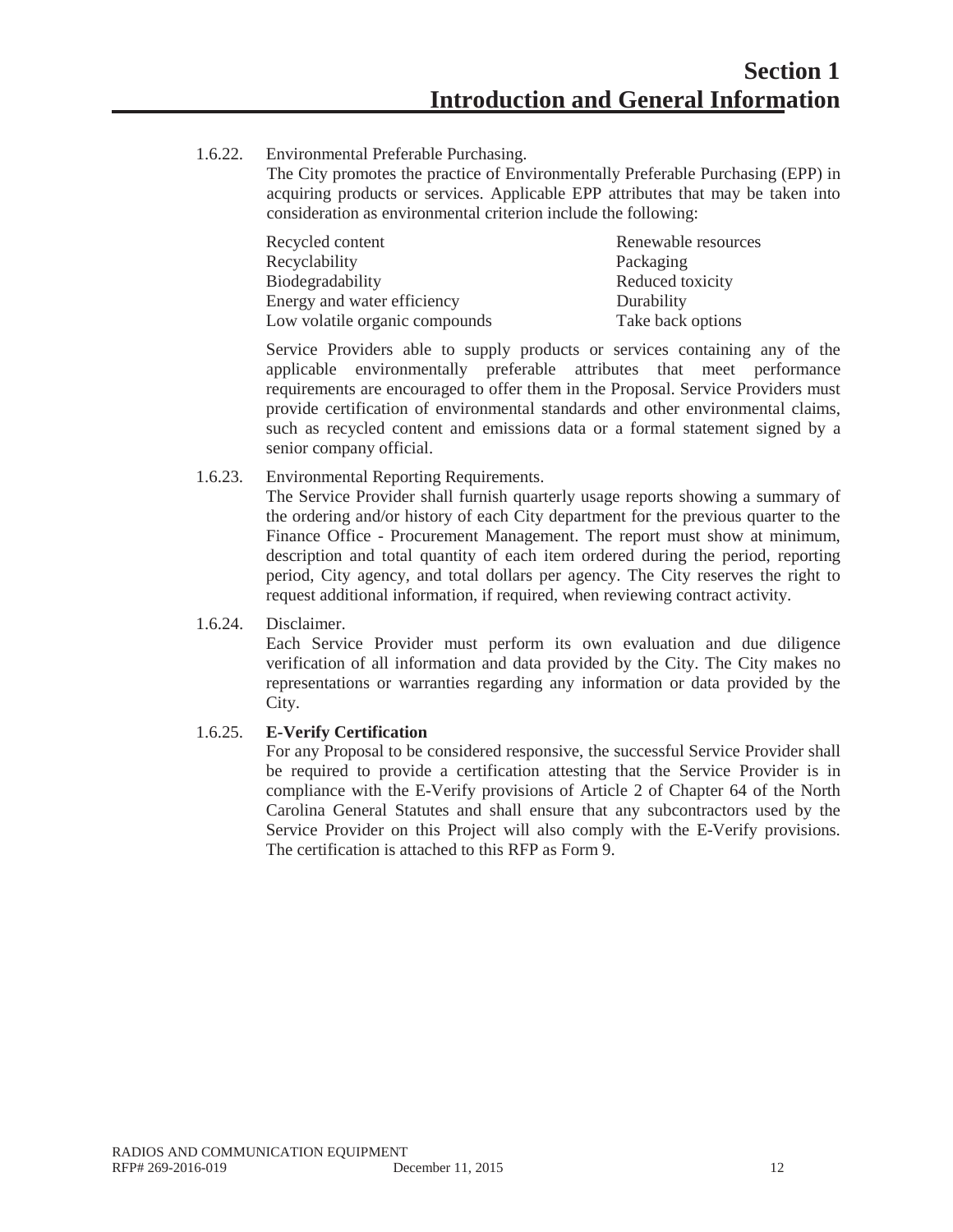#### **2. PROCUREMENT PROCESS.**

This Section 2 contains information about the procurement process for this Project.

#### **2.1. Schedule and Process.**

The following chart shows the schedule of events to prepare the Service Provider's Proposal. The key events and deadlines for this process are as follows, some of which are set forth in more detail in the Sections that follow:

| <b>DATE</b>            | <b>EVENT</b>                                                                                                                                                                                                                                                                                                                                                                |
|------------------------|-----------------------------------------------------------------------------------------------------------------------------------------------------------------------------------------------------------------------------------------------------------------------------------------------------------------------------------------------------------------------------|
| December 11,<br>2015   | <i>Issuance of RFP.</i> The City issues this RFP.                                                                                                                                                                                                                                                                                                                           |
| December 30,<br>2015   | Service<br>for Proposals Acknowledgement.<br>Request<br>Providers who intend to submit a Proposal shall submit the<br>RFP Acknowledgement Form on this date to the fax<br>number listed in Section 2.2.                                                                                                                                                                     |
| December 30,<br>2015   | Submission of Written Questions Prior to Pre-Proposal<br>Conference. Service Providers are permitted to submit<br>written questions, but only for purposes of clarifying this<br>RFP. All submissions must be faxed or preferably e-mailed<br>to David Tate at the address and number listed in Section<br>2.3. Questions are due by 2:00 p.m. EST on December 30,<br>2015. |
| <b>January 5, 2016</b> | Non-Mandatory Pre-Proposal Conference.                                                                                                                                                                                                                                                                                                                                      |
| January 15, 2016       | Submission of Written Questions After the Pre-Proposal<br>Conference.                                                                                                                                                                                                                                                                                                       |
| January 26, 2016       | Proposal Submission. Proposals are due by 2:00 p.m. EST<br>on January 26, 2016, at the Finance Office - Procurement<br>Management, CMGC 9 <sup>th</sup> Floor. All Proposals will be time-<br>stamped upon receipt and held in a secure place until this<br>date.                                                                                                           |
| January 26, 2016       | Evaluation.                                                                                                                                                                                                                                                                                                                                                                 |
| March 28, 2016         |                                                                                                                                                                                                                                                                                                                                                                             |
| March 28, 2016         | Contract Award by Council.                                                                                                                                                                                                                                                                                                                                                  |
| April 15, 2016         | Contract Effective Date. Service Provider begins providing<br>all Radios and Communication Equipment.                                                                                                                                                                                                                                                                       |

#### **2.2. Intent to Propose.**

Please acknowledge receipt of this RFP via facsimile by **December 30, 2015** using the Request for Proposals Acknowledgement Form located in Section 6, Form One. Complete the form in its entirety advising the City of your firm's intention to submit or not submit a Proposal. Fax the completed and signed form to 704-632-8520, Attention: David Tate. The City strongly encourages Service Providers to submit this form prior to the Pre-Proposal conference, but Service Providers shall not be precluded from submitting a Proposal if they fail to submit this form.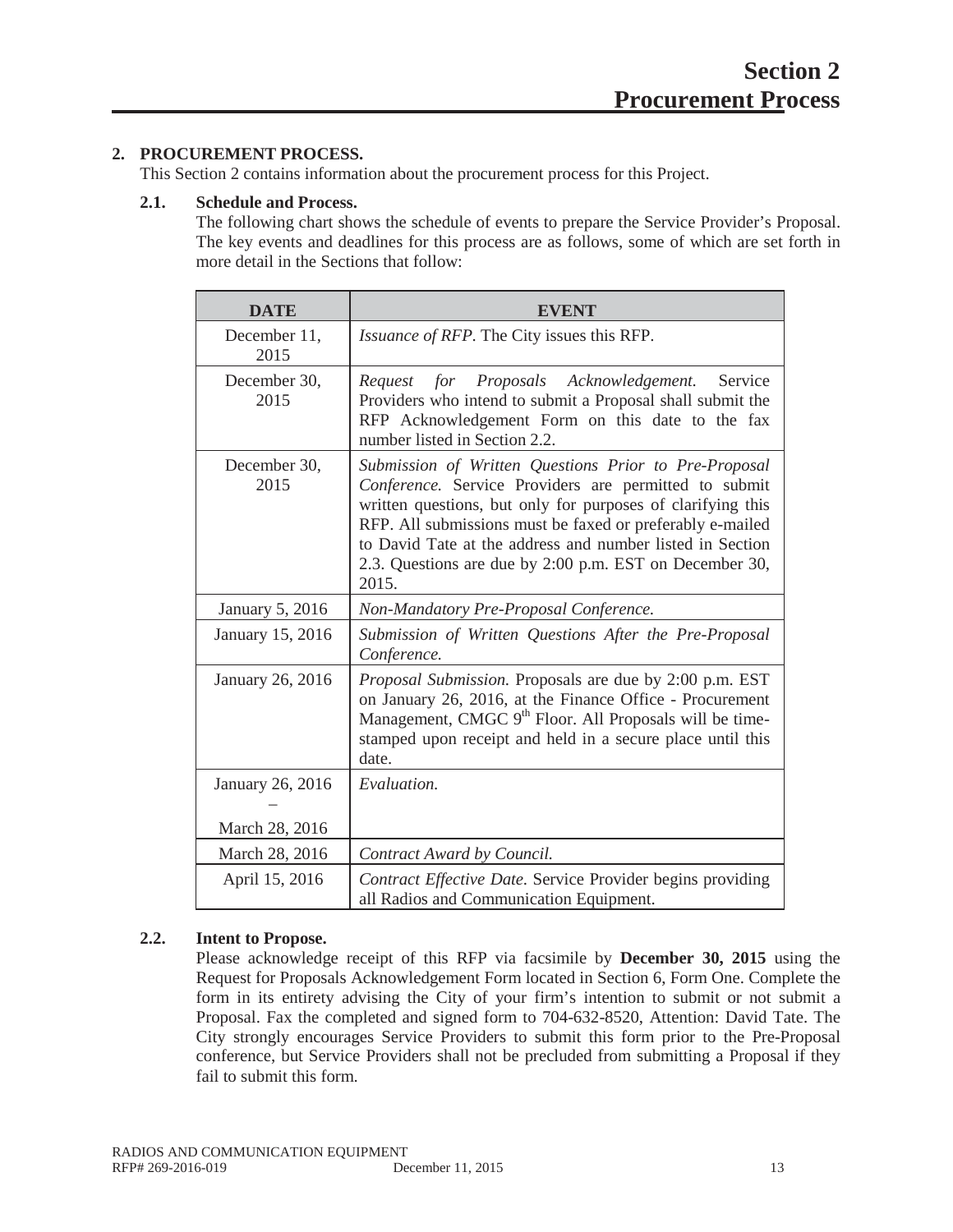#### **2.3. Interpretations and Addenda.**

No interpretation or clarification of the meaning of any part of this RFP will be made orally to any Service Provider with the exception of questions answered at the Pre-Proposal Conference. Otherwise, Service Providers must request such interpretations or clarifications in writing from the City. Address requests for information or clarification of this RFP to David Tate at the e-mail address listed below. When submitting questions, please reference the RFP page and topic number. In order for questions to be addressed at the Pre-Proposal Conference, they must be submitted by **2:00 p.m. EST on December 30, 2015**.

After the Pre-Proposal Conference, questions must be submitted by the deadline outlined in Section 2.1. In the case of questions not submitted by the deadline, the Procurement Officer will, based on the availability of time to research and communicate an answer, decide whether an answer can be given before the Proposal Due Date. When responding to Service Provider questions or issuing addenda to the RFP, the City will post the answer or information to the Internet at www.ips.state.nc.us, solicitation# 269-2016-019.

David Tate City of Charlotte/Mecklenburg County Finance Office - Procurement Management 600 East  $4<sup>th</sup>$  Street, CMGC  $9<sup>th</sup>$  Floor Charlotte, NC 28202 RFP # 269-2016-019 Fax: 704-632-8520 E-mail: dtate@charlottenc.gov

The City reserves the right to disqualify any Service Provider who contacts a City or County official, employee, or agent concerning this RFP other than in accordance with this Section. Nothing in this Section shall prohibit the City from conducting discussions with Service Providers after the Proposal due date.

#### **2.4. Pre-Proposal Conference.**

A Non-Mandatory Pre-Proposal Conference will be conducted on **January 5, 2016 at 1:30 p.m. EST.** The meeting will be held at the Charlotte-Mecklenburg Government Center, 600 East Fourth Street, Charlotte, North Carolina 28202, 9th Floor Large Conference Room 986.

While attendance at the Pre-Proposal Conference is not mandatory, all interested Service Providers are encouraged to attend. If special accommodations are required for attendance, please notify David Tate in advance of the conference date and time identifying the special accommodations required.

#### **2.5. Submit a Proposed Alternate Product in Lieu of a Specified Brand.**

Service Providers that desire to submit a proposed alternate Product in lieu of a brand specified in Section 3 of this RFP (referred to as an "Alternate") must include the following with their Proposal:

- 2.5.1. A written statement identifying the manufacturer, brand name, make and, if applicable, style number.
- 2.5.2. Any descriptive literature such as illustrations, drawing or date that are necessary for the City to make a comparison with the brand specified for that item listed in Section 3.
- 2.5.3. Certified test reports (if applicable) by an independent laboratory attesting that the proposed Alternate is equal to or better than the specified brand with respect to the applicable specifications for which certified test reports are required.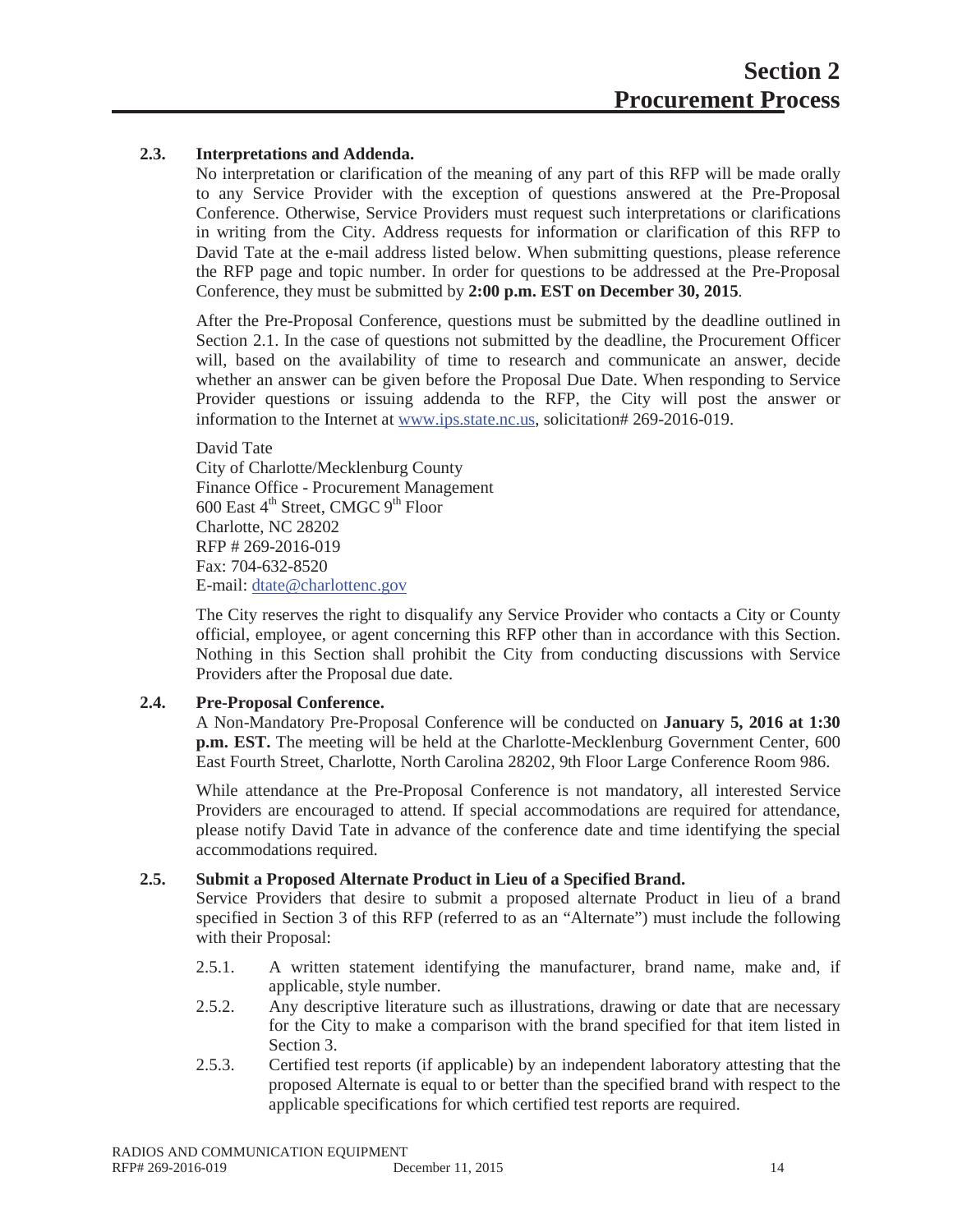Failure to comply with each of the above requirements with respect to a proposed Alternate Product shall result in the City rejecting the Alternate as an acceptable "or equal" for the brand specified in Section 3.

#### **2.6. Submission of Proposals.**

One (1) original Proposal signed in ink by a company official authorized to make a legal and binding offer and three (3) electronic copies of your Proposal on a CD or flash drive in a searchable format such as MS Word or Adobe Acrobat shall be submitted to the address listed in Section 2.3 above by **January 26, 2016 on or before but no later than 2:00 p.m. EST.** The "original" Proposal shall be complete and unabridged, and shall not refer to any other copy of the signed/sealed original for any references, clarifications, or additional information.

When received, all Proposals and supporting materials, as well as correspondence relating to this RFP, shall become the property of the City. **Proposals sent by fax or email will not be accepted.**

**Due to increased security concerns at the Charlotte-Mecklenburg Government Center (CMGC), your sealed boxed including any portions marked as Confidential/Trade Secret, may be searched and thoroughly inspected prior to admittance. Please allow time for this search to take place and to re-seal the box if delivering your Proposal in person to the CMGC.**

Do not arrive at the Finance Office - Procurement Management on the Proposal due date for the purposes of reviewing your competitor's Proposals. The Proposals will not be read aloud or made available to inspect or copy until any trade secret issues have been resolved.

#### **2.7. Correction of Errors.**

The person signing the Proposal must initial erasures or other corrections in the Proposal. The Service Provider further agrees that in the event of any obvious errors, the City reserves the right to waive such errors in its sole discretion. The City, however, has no obligation under any circumstances to waive such errors.

#### **2.8. Evaluation.**

As part of the evaluation process, the Evaluation Committee may engage in discussions with any Service Provider. Discussions might be held with individual Service Providers to determine in greater detail the Service Provider's qualifications, to explore with the Service Provider the scope and nature of the required contractual Services, to learn the Service Provider's proposed method of performance and the relative utility of alternative methods, and to facilitate arriving at an Agreement that will be satisfactory to the City.

The City may in its discretion require one or more Service Providers to make presentations to the Evaluation Committee or appear before the City and/or its representatives for an interview. During such interview, the Service Provider may be required to orally and otherwise present its Proposal and to respond in detail to any questions posed. Additional meetings may be held to clarify issues or to address comments, as the City deems appropriate. Service Providers will be notified in advance of the time and format of such meetings.

Since the City may choose to award an Agreement without engaging in discussions or negotiations, the Proposals submitted shall define the Service Provider's best offer for performing the Services described in this RFP.

#### 2.8.1. **Samples.**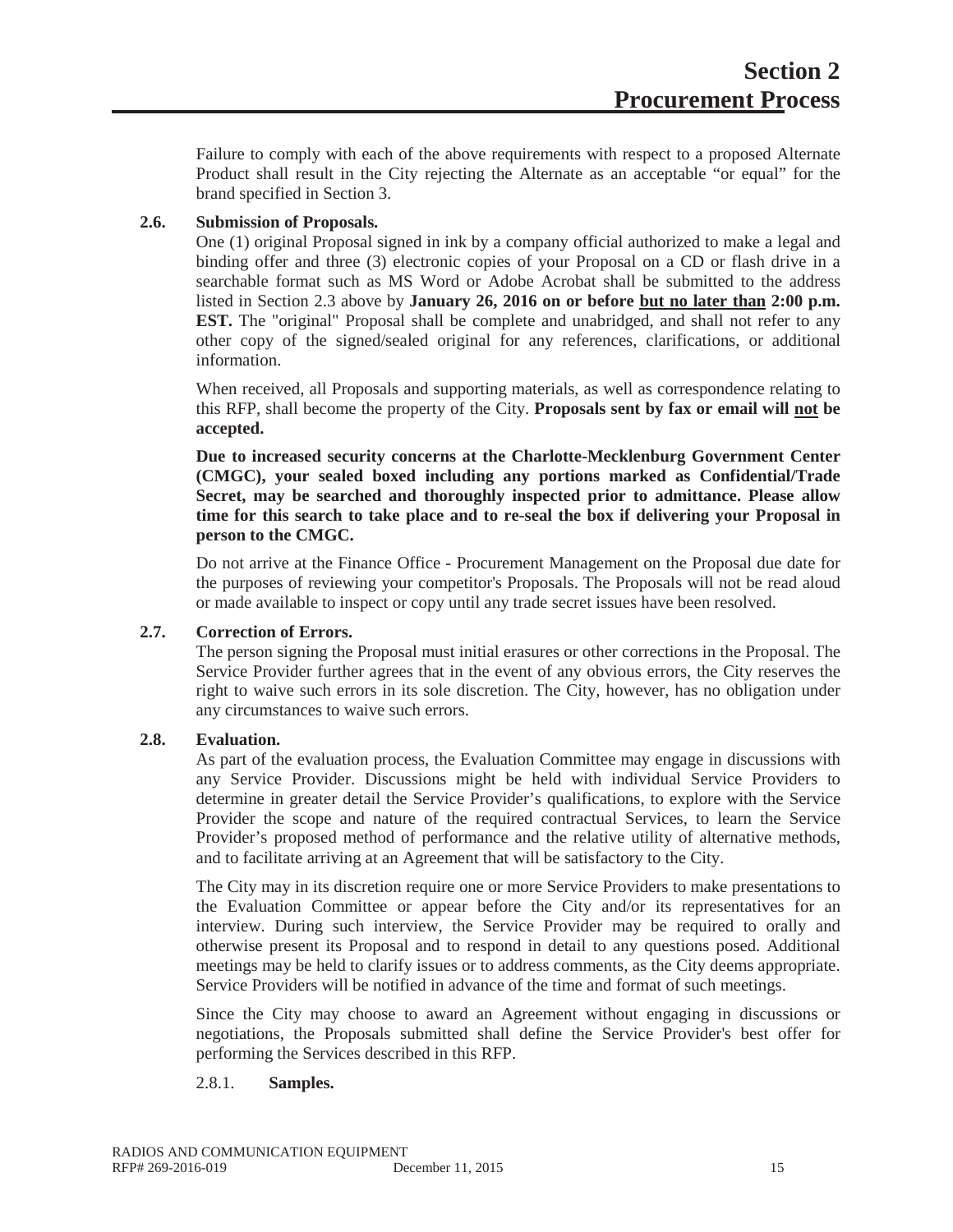Service Providers may be requested to submit samples of specific Groups of radios during the evaluation phase. If samples are requested, Service Providers shall submit two (2) samples of a certain group of radios, to be determined during the evaluation process, that are described in the Scope of Services Section 3.3, at no charge to the City for evaluation purposes. Samples shall be received by the City within five (5) business days. Samples must be an exact and true representation of the actual Products that will be proposed in response to this RFP.

Upon receipt of the samples, the Evaluation Committee will conduct an evaluation of each product to determine the compliance with requirements outlined in Section 3 and whether the samples appear to be acceptable "or equal" alternates to the brand names listed. Service Providers may also be requested to come onsite to the City for programming and/or demonstration purposes. The testing of samples and evaluation process shall be conducted for an estimated three (3) weeks from the proposals submission date outlined in Section 2.1.

During the evaluation phase, the City reserves the right to contact Service Providers as the City deems necessary with questions or concerns regarding the sample submitted or with requests for additional documentation, samples or information. Service Providers must promptly comply with all such requests. The City is not responsible for locating or obtaining any information not identified in the proposal response. The City shall be the sole judge in determining the product acceptability.

At the conclusion of the sample evaluation process, the City shall return each sample to the Service Provider.

#### **2.9. Contract Award by the Charlotte City Council.**

As soon as practical after opening the Proposals, the name of the apparent successful Service Provider will be submitted to the Charlotte City Council for final approval of award. If approved by the Charlotte City Council, the Finance Office - Procurement Management will provide Agreement documents to the Service Provider. In the event the Charlotte City Council approval is not received within one hundred eighty (180) calendar days after opening of the Proposals, the Service Provider may request that it be released from the Proposal.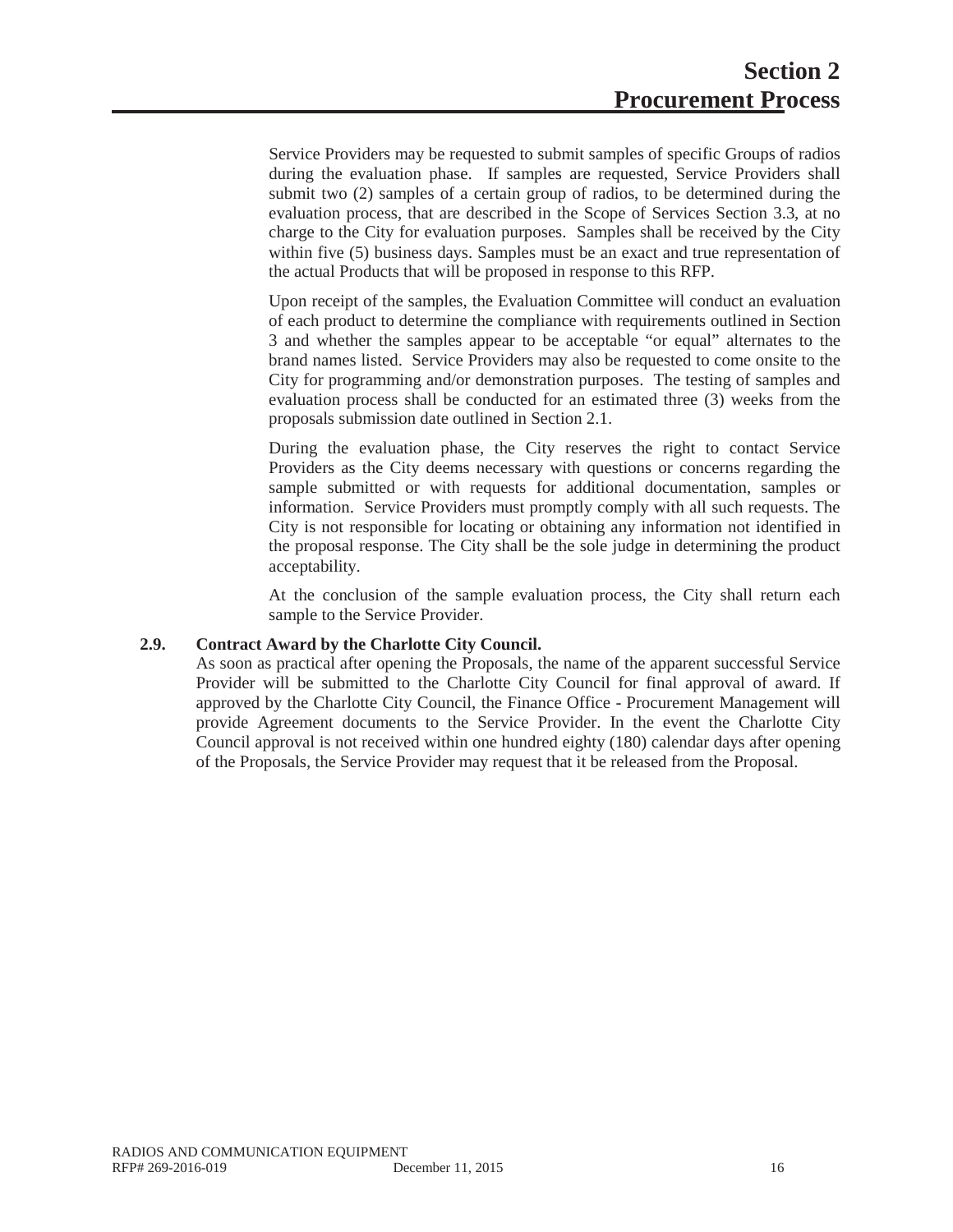#### **3. SCOPE OF RADIOS AND COMMUNICATION EQUIPMENT.**

#### **3.1. General Scope.**

The City of Charlotte manages an estimated 12,000 radios through all departments citywide. While the City is flexible with respect to certain elements of its proposed relationship with the Radios and Communication Equipment Services Provider, the City does have certain preferences for that relationship and has developed the following proposed model for that relationship.

#### **3.2. Charlotte Cooperative Purchasing Alliance.**

Pursuant to N.C. G.S. 160A-461 and  $143-129(e)(3)$ , the City of Charlotte Procurement Management Division has established the Charlotte Cooperative Purchasing Alliance (CCPA). The purpose of the CCPA is to allow other public agencies regionally and nationwide to use contracts competitively solicited and awarded by the City. Combining the volumes of government agencies achieves cost effective pricing and reduces the administrative and overhead costs of suppliers and public agencies alike. By providing a comprehensive and competitively solicited Contract through a single RFP process, county, city, special district, local government, school district, private K-12 school, technical or vocational school, higher education institution (including community colleges, colleges and universities, both public and private), state, other government agency or nonprofit organization can utilize the subsequent contract(s) without the need for further solicitation. Service Providers should consider the potential volumes when responding to this RFP. Participation by other entities is strictly voluntary and no volumes are guaranteed. Participating Public Agencies (PPA's) must register with the CCPA at: www.charlottealliance.org.

The objective of this RFP is to utilize participation among the City, as well as various other Public Agencies, to provide low cost reliable Services. The Service Provider must agree to receive orders from the City and all Participating Public Agencies and to provide all Services ordered to a specified City and Participating Public Agency address.

#### **3.3. Product Specifications.**

Service Providers shall provide pricing for each type of radio listed below that meet the following specifications: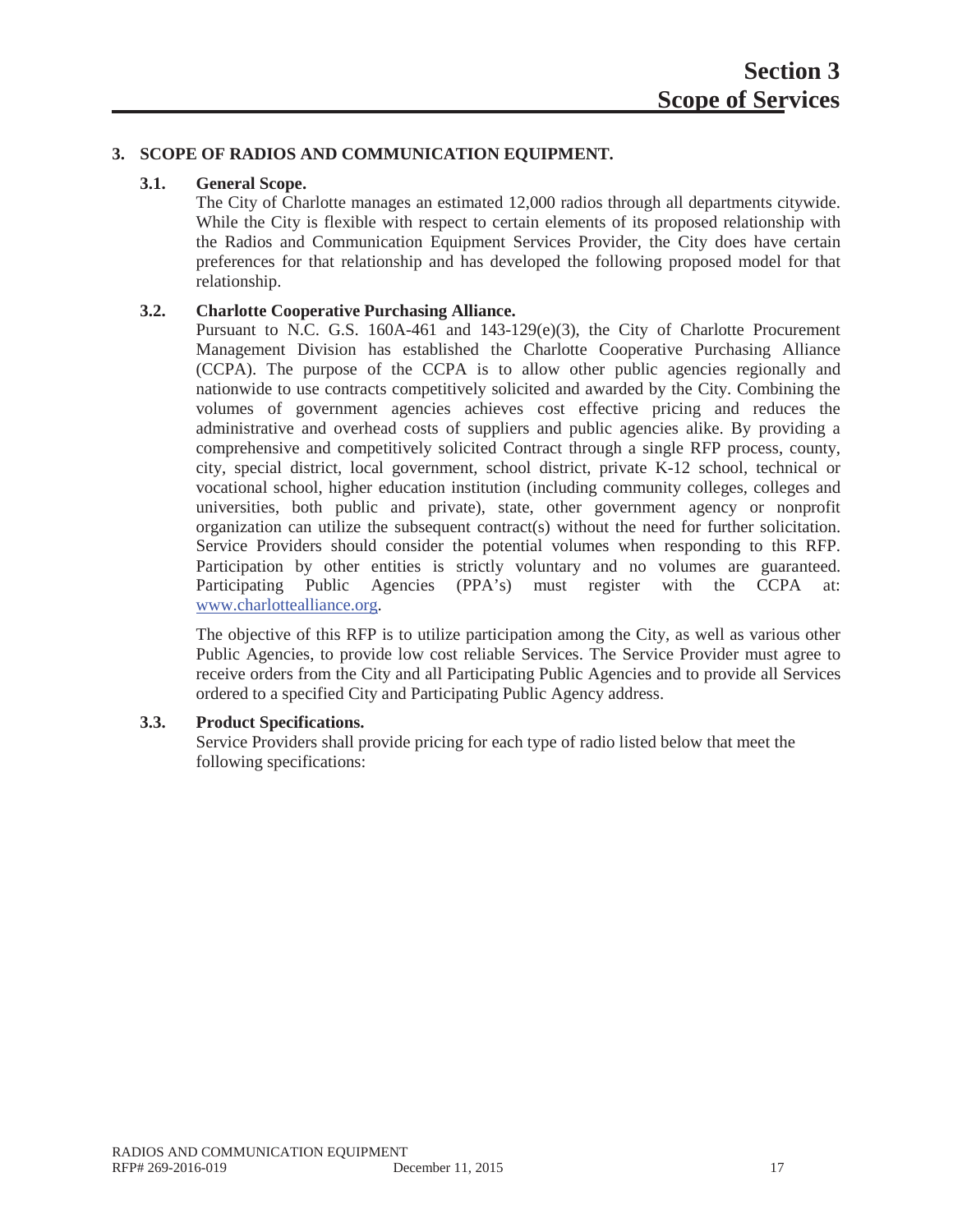#### 3.3.1. **Portable Radios**.

| <b>GROUP 1-PORTABLE RADIOS</b> |                                                                                                                                                                                                                                                                                                                                                                          |            |                   |                  |  |
|--------------------------------|--------------------------------------------------------------------------------------------------------------------------------------------------------------------------------------------------------------------------------------------------------------------------------------------------------------------------------------------------------------------------|------------|-------------------|------------------|--|
|                                | <b>SPECIFICATION</b>                                                                                                                                                                                                                                                                                                                                                     |            | <b>COMPLIANCE</b> |                  |  |
| <b>SPEC#</b>                   |                                                                                                                                                                                                                                                                                                                                                                          | <b>YES</b> | NO                | <b>EXCEPTION</b> |  |
| 1.1                            | All Service Provider equipment is<br>expected to be of high quality and<br>intended to provide high reliability<br>under heavy use in severe<br>environments. Equipment must be<br>FCC type accepted in accordance with<br>FCC Part 90 rules and regulations.                                                                                                            |            |                   |                  |  |
| 1.2                            | All Service Provider equipment shall<br>meet MIL-STD-810 C, D, E, and F.                                                                                                                                                                                                                                                                                                 |            |                   |                  |  |
| 1.3                            | All Service Provider equipment shall<br>be software programmable.                                                                                                                                                                                                                                                                                                        |            |                   |                  |  |
| 1.4                            | All Service Provider equipment shall<br>support the following:<br>Conventional analog;<br>Project 25 Conventional;<br>Project 25 Trunked Digital<br>Phase 1;<br>Upgradable to Project 25<br>Trunked Digital Phase 2<br>(TDMA); and<br>Digital CAI Operation.                                                                                                             |            |                   |                  |  |
| 1.5                            | Features:<br>Push-to-Talk (PTT) button;<br>Top-mounted on/off volume<br>$\bullet$<br>knob;<br>Talkgroup/channel selector;<br>$\bullet$<br>Emergency button with<br>protection from inadvertent<br>activation;<br>Alphanumeric display (on<br>applicable models) with a<br>minimum of eight characters;<br>Transmit indicator.<br>Service Providers shall have the option |            |                   |                  |  |
| 1.6                            | to provide pricing for multiband<br>portable radios capable of operating in<br>the following frequency bands:<br>VHF: 136-174 MHz<br>UHF: 380-520 MHz<br>700/800 MHz: 762-870 MHz                                                                                                                                                                                        |            |                   |                  |  |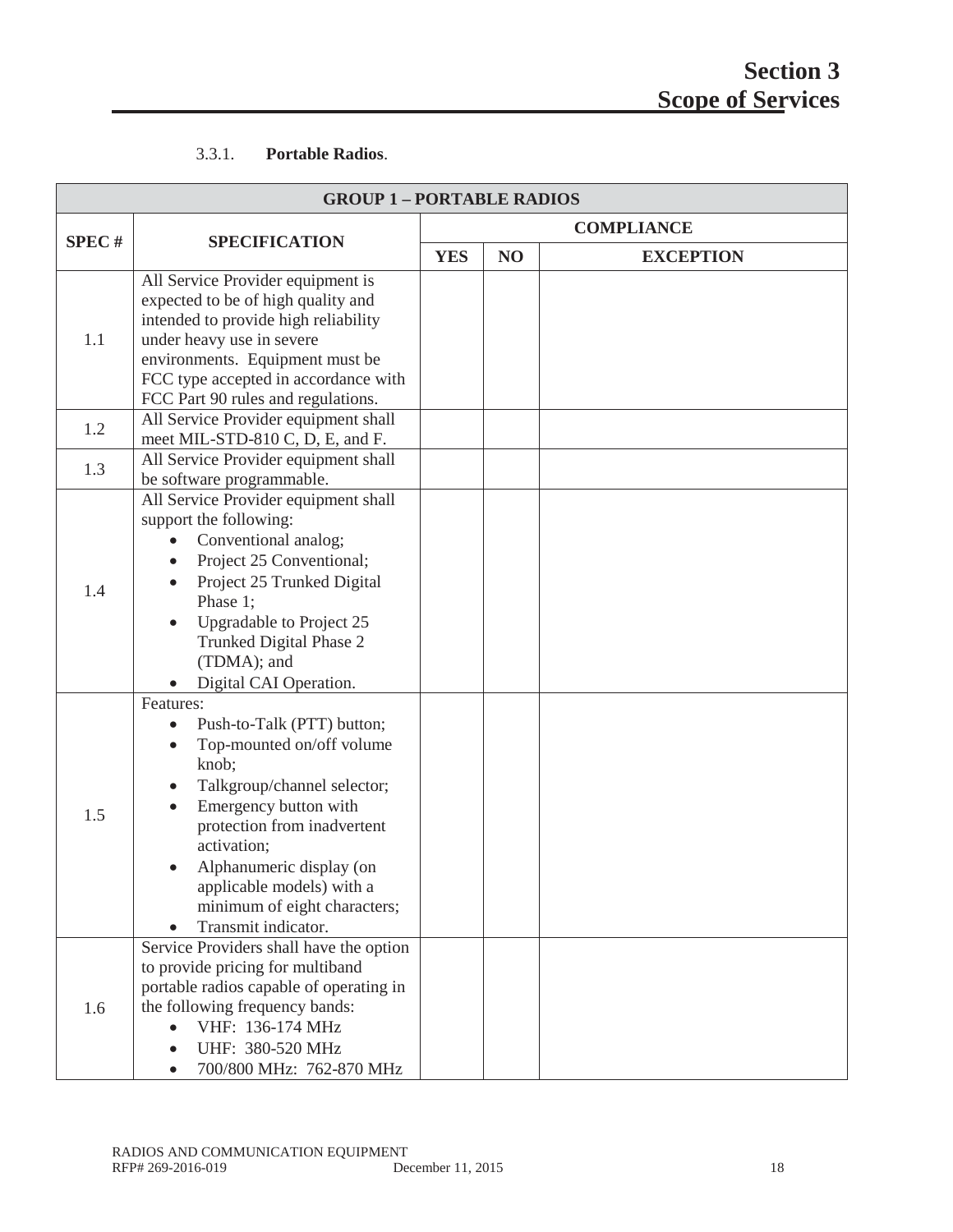| <b>GROUP 2-PORTABLE RADIOS</b> |                                                                                                                                                                                                                                                        |                   |                |                  |  |
|--------------------------------|--------------------------------------------------------------------------------------------------------------------------------------------------------------------------------------------------------------------------------------------------------|-------------------|----------------|------------------|--|
| <b>SPEC#</b>                   | <b>SPECIFICATION</b>                                                                                                                                                                                                                                   | <b>COMPLIANCE</b> |                |                  |  |
|                                |                                                                                                                                                                                                                                                        | <b>YES</b>        | N <sub>O</sub> | <b>EXCEPTION</b> |  |
| 2.1                            | All Group 2 Portable Radios shall<br>include the requirements listed in<br>Group 1 in addition to the following:                                                                                                                                       |                   |                |                  |  |
| 2.2                            | Certified as intrinsically safe.                                                                                                                                                                                                                       |                   |                |                  |  |
| 2.3                            | ADP Encryption option.                                                                                                                                                                                                                                 |                   |                |                  |  |
| 2.4                            | Service Providers shall have the option<br>to provide pricing for multiband<br>portable radios capable of operating in<br>the following frequency bands:<br>VHF: 136-174 MHz<br>UHF: 380-520 MHz<br>$\bullet$<br>700/800 MHz: 762-870 MHz<br>$\bullet$ |                   |                |                  |  |

| <b>GROUP 3-PORTABLE RADIOS</b> |                                                                                                                                                                                                   |                   |    |                  |  |
|--------------------------------|---------------------------------------------------------------------------------------------------------------------------------------------------------------------------------------------------|-------------------|----|------------------|--|
| <b>SPEC#</b>                   | <b>SPECIFICATION</b>                                                                                                                                                                              | <b>COMPLIANCE</b> |    |                  |  |
|                                |                                                                                                                                                                                                   | <b>YES</b>        | NO | <b>EXCEPTION</b> |  |
| 3.1                            | All Group 3 Portable Radios shall<br>include the requirements listed in<br>Group 1 and Group 2 in addition to the<br>following:                                                                   |                   |    |                  |  |
| 3.2                            | Over the air programming (OTAP)<br>capable to include:<br>Integrated voice and data<br>option;<br>Secure programming and<br>seamless batch programming<br>options;<br>POP25 option or equivalent. |                   |    |                  |  |
| 3.3                            | Text Messaging Format capable to<br>include:<br>Programmable quick access<br>buttons;<br>Store and forward text options.                                                                          |                   |    |                  |  |
| 3.4                            | GPS capable to include:<br>Integration into main antenna.                                                                                                                                         |                   |    |                  |  |
| 3.5                            | SmartZone Operation.                                                                                                                                                                              |                   |    |                  |  |
| 3.6                            | Integrated Voice & Data (IV&D)<br>option.                                                                                                                                                         |                   |    |                  |  |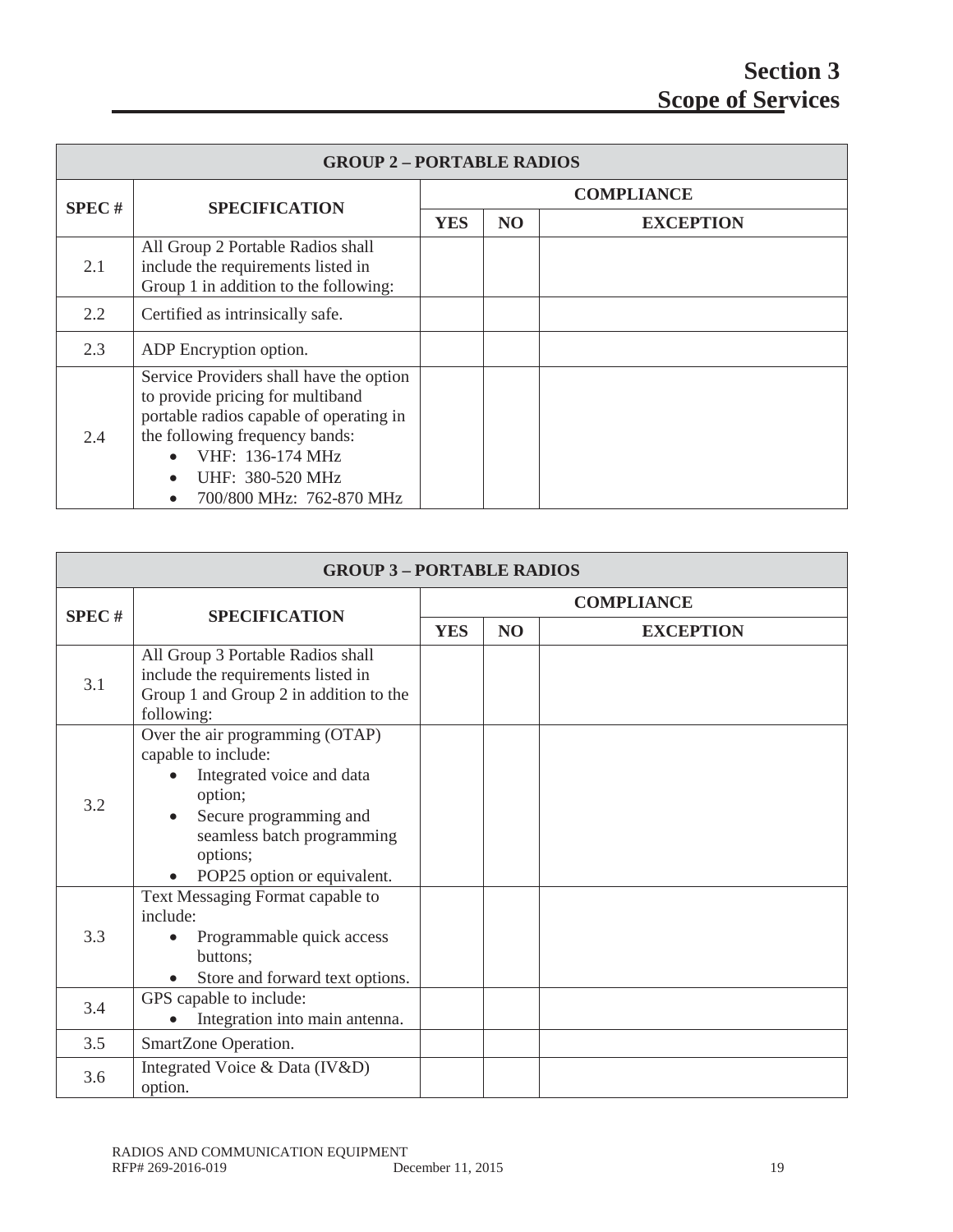| 3.7  | Integrated GPS option.                                                                                                                                                                                                                                 |  |  |
|------|--------------------------------------------------------------------------------------------------------------------------------------------------------------------------------------------------------------------------------------------------------|--|--|
| 3.8  | Advanced System Key (ASK) option.                                                                                                                                                                                                                      |  |  |
| 3.9  | Radio Authentication option.                                                                                                                                                                                                                           |  |  |
| 3.10 | Programming Over P25 (OTAP)<br>option.                                                                                                                                                                                                                 |  |  |
| 3.11 | Bluetooth option.                                                                                                                                                                                                                                      |  |  |
| 3.12 | <b>Smart Battery Charging System</b><br>option.                                                                                                                                                                                                        |  |  |
| 3.13 | Service Providers shall have the option<br>to provide pricing for multiband<br>portable radios capable of operating in<br>the following frequency bands:<br>VHF: 136-174 MHz<br>UHF: 380-520 MHz<br>$\bullet$<br>700/800 MHz: 762-870 MHz<br>$\bullet$ |  |  |

|              | <b>GROUP 4 - MOTOTRBO 7000 SERIES PORTABLE RADIOS</b>                                                                                                                  |                   |    |                  |  |
|--------------|------------------------------------------------------------------------------------------------------------------------------------------------------------------------|-------------------|----|------------------|--|
| <b>SPEC#</b> |                                                                                                                                                                        | <b>COMPLIANCE</b> |    |                  |  |
|              | <b>SPECIFICATION</b>                                                                                                                                                   | <b>YES</b>        | NO | <b>EXCEPTION</b> |  |
| 4.1          | All Group 4 Portable Radios shall be<br>brand specific or equal for the<br>MotoTrbo 7000 Series and for the<br>following models:<br><b>XPR 7380</b><br><b>XPR 7580</b> |                   |    |                  |  |
| 4.2          | IMPRES Hi-Cap Li-ion 2150 mAH<br>Battery (PMNN4409) or equal                                                                                                           |                   |    |                  |  |
| 4.3          | Slim IMPRES Li-ion 1500 mAH<br>Battery (PMNN4407) or equal                                                                                                             |                   |    |                  |  |
| 4.4          | IMPRES Hi-Cap Li-ion FM 2300<br>mAH Battery (NNTN8129) or equal                                                                                                        |                   |    |                  |  |
| 4.5          | All radios, including "or equal"<br>proposed radios, must be compatible<br>with the CLT Aviation MotoTrbo Link<br>Capacity Plus radio system.                          |                   |    |                  |  |
| 4.6          | Service Providers shall provide proof<br>of being an authorized reseller of these<br>types of radios.                                                                  |                   |    |                  |  |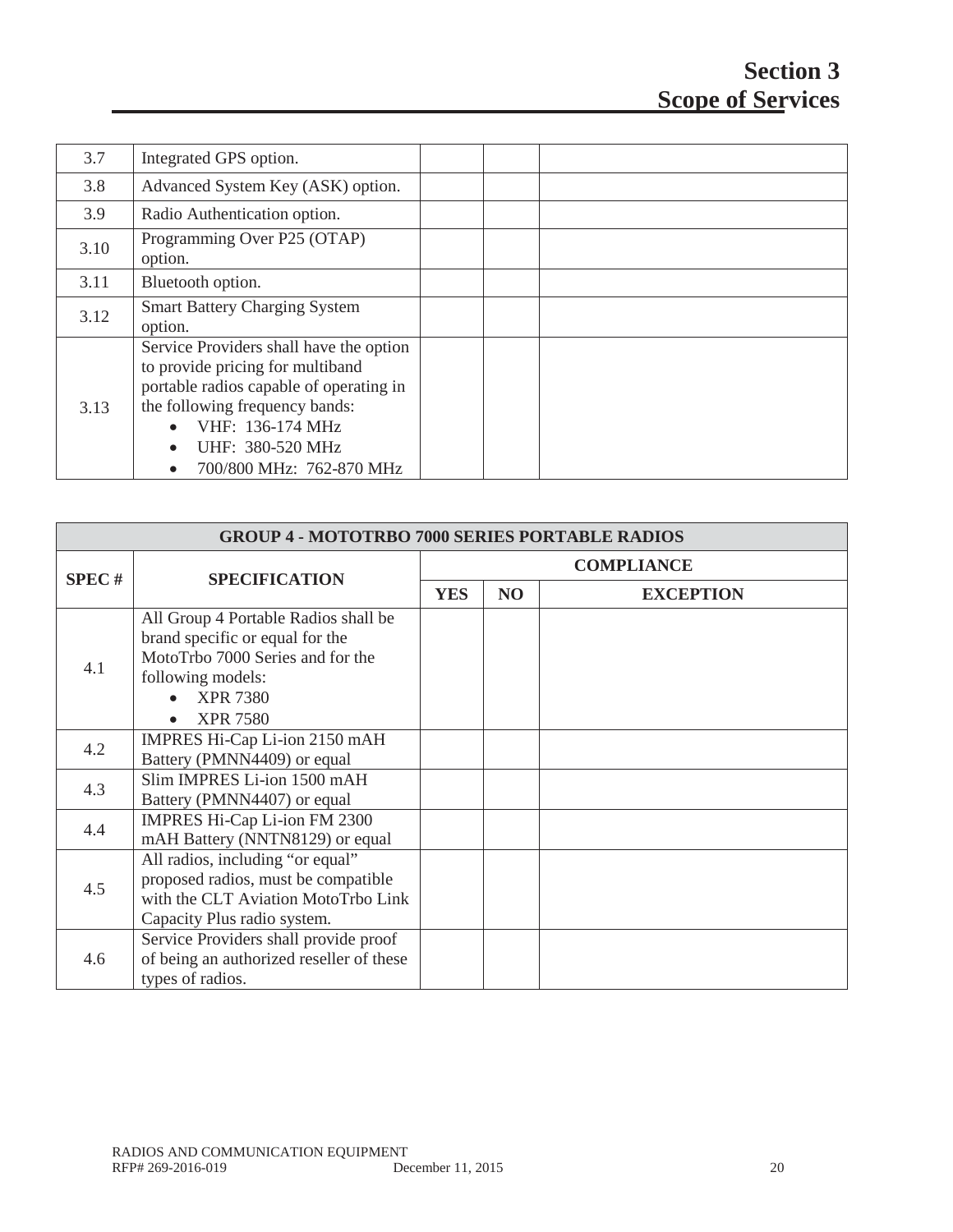| <b>GROUP 5 - ICOM PORTABLE RADIOS</b> |                                                                                                                  |            |                   |                  |  |  |
|---------------------------------------|------------------------------------------------------------------------------------------------------------------|------------|-------------------|------------------|--|--|
| SPEC#                                 |                                                                                                                  |            | <b>COMPLIANCE</b> |                  |  |  |
|                                       | <b>SPECIFICATION</b>                                                                                             | <b>YES</b> | <b>NO</b>         | <b>EXCEPTION</b> |  |  |
| 5.1                                   | All Group 5 Portable Radios shall be<br>brand specific or equal for the ICOM<br>A14S Com Series handheld radios. |            |                   |                  |  |  |
| 5.2                                   | Service Providers shall provide proof<br>of being an authorized reseller of these<br>types of radios.            |            |                   |                  |  |  |

| <b>ACCESSORIES</b> |                                                                                                                                                                                |                   |                |                  |  |
|--------------------|--------------------------------------------------------------------------------------------------------------------------------------------------------------------------------|-------------------|----------------|------------------|--|
| <b>SPEC#</b>       |                                                                                                                                                                                | <b>COMPLIANCE</b> |                |                  |  |
|                    | <b>SPECIFICATION</b>                                                                                                                                                           | <b>YES</b>        | N <sub>O</sub> | <b>EXCEPTION</b> |  |
| 6.1                | Regardless of the Group of Portable<br>Radios, Service Providers shall<br>provide pricing for all optional OEM<br>accessories including the following at<br>a minimum:         |                   |                |                  |  |
| 6.2                | Programming Cables;                                                                                                                                                            |                   |                |                  |  |
| 6.3                | Antennas;                                                                                                                                                                      |                   |                |                  |  |
| 6.4                | Batteries;                                                                                                                                                                     |                   |                |                  |  |
| 6.5                | Single-bay Battery Charger                                                                                                                                                     |                   |                |                  |  |
| 6.6                | Multiple-bay Battery Charger                                                                                                                                                   |                   |                |                  |  |
| 6.7                | Vehicular Battery Charger                                                                                                                                                      |                   |                |                  |  |
| 6.8                | Remote Speaker Microphone;                                                                                                                                                     |                   |                |                  |  |
| 6.9                | Remote Speaker Microphone with<br>Antenna:                                                                                                                                     |                   |                |                  |  |
| 6.10               | <b>Wired Headset</b>                                                                                                                                                           |                   |                |                  |  |
| 6.11               | Wireless/Bluetooth Headset                                                                                                                                                     |                   |                |                  |  |
| 6.12               | <b>Carrying Cases</b>                                                                                                                                                          |                   |                |                  |  |
| 6.13               | <b>Belt Clips</b>                                                                                                                                                              |                   |                |                  |  |
| 6.14               | All proposed accessories shall be<br>Original Equipment Manufacturer<br>(OEM) and must be accompanied by a<br>compatible portable radio in the<br>Service Provider's proposal. |                   |                |                  |  |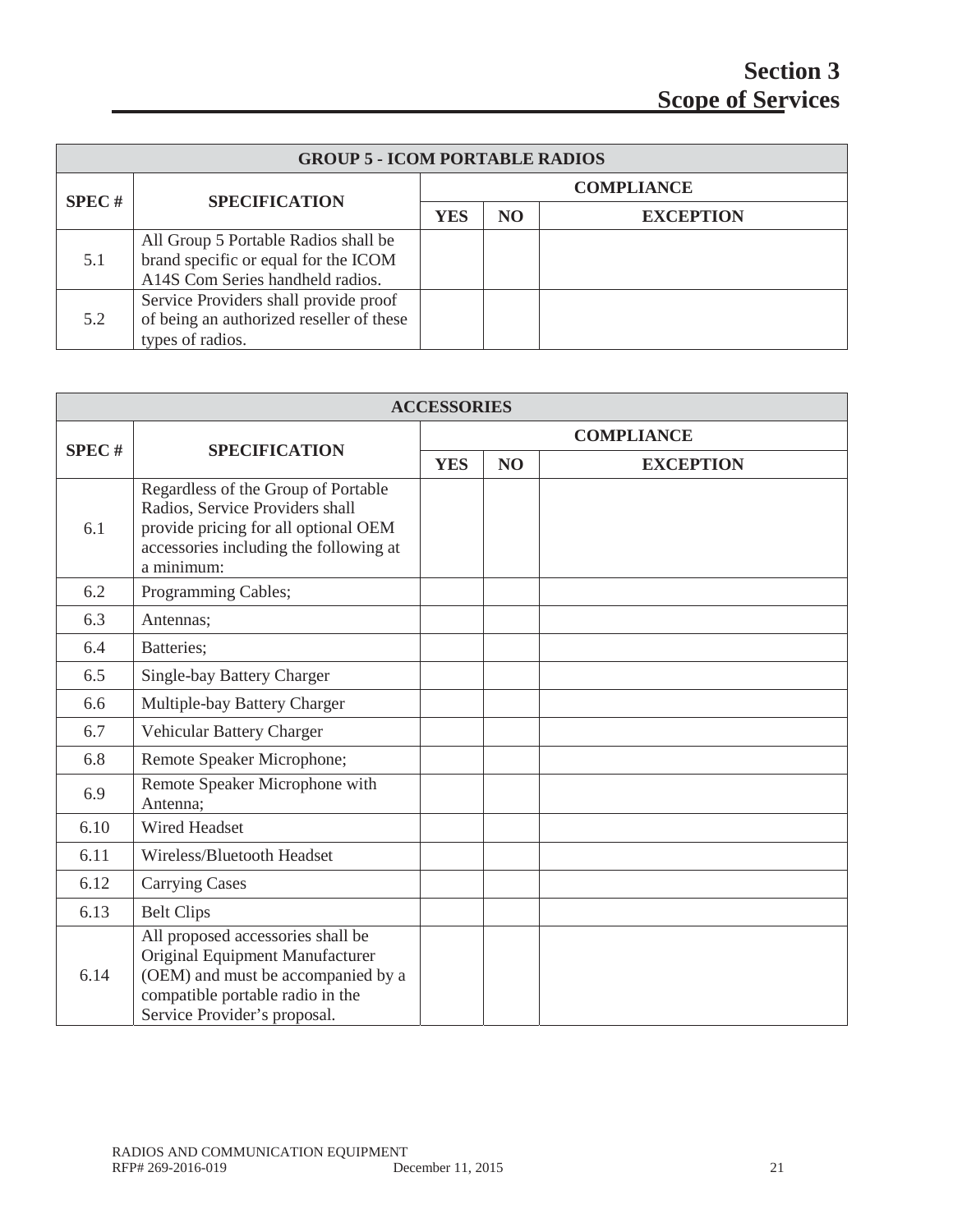| DETAILED EQUIPMENT SPECIFICATIONS |                                                                                                                                                                   |            |                   |                  |  |  |
|-----------------------------------|-------------------------------------------------------------------------------------------------------------------------------------------------------------------|------------|-------------------|------------------|--|--|
| SPEC#                             | <b>SPECIFICATION</b>                                                                                                                                              |            | <b>COMPLIANCE</b> |                  |  |  |
|                                   |                                                                                                                                                                   | <b>YES</b> | N <sub>O</sub>    | <b>EXCEPTION</b> |  |  |
| 7.1                               | Service Providers shall provide<br>detailed equipment specifications for<br>all proposed portable radios and<br>accessories, including the follow<br>information: |            |                   |                  |  |  |
| 7.2                               | Radio Dimensions                                                                                                                                                  |            |                   |                  |  |  |
| 7.3                               | Radio Weight with Battery                                                                                                                                         |            |                   |                  |  |  |
| 7.4                               | Antenna Type                                                                                                                                                      |            |                   |                  |  |  |
| 7.5                               | <b>Frequency Channel Capacity</b>                                                                                                                                 |            |                   |                  |  |  |
| 7.6                               | General features, transmit/receive<br>parameters, and mechanical<br>specifications                                                                                |            |                   |                  |  |  |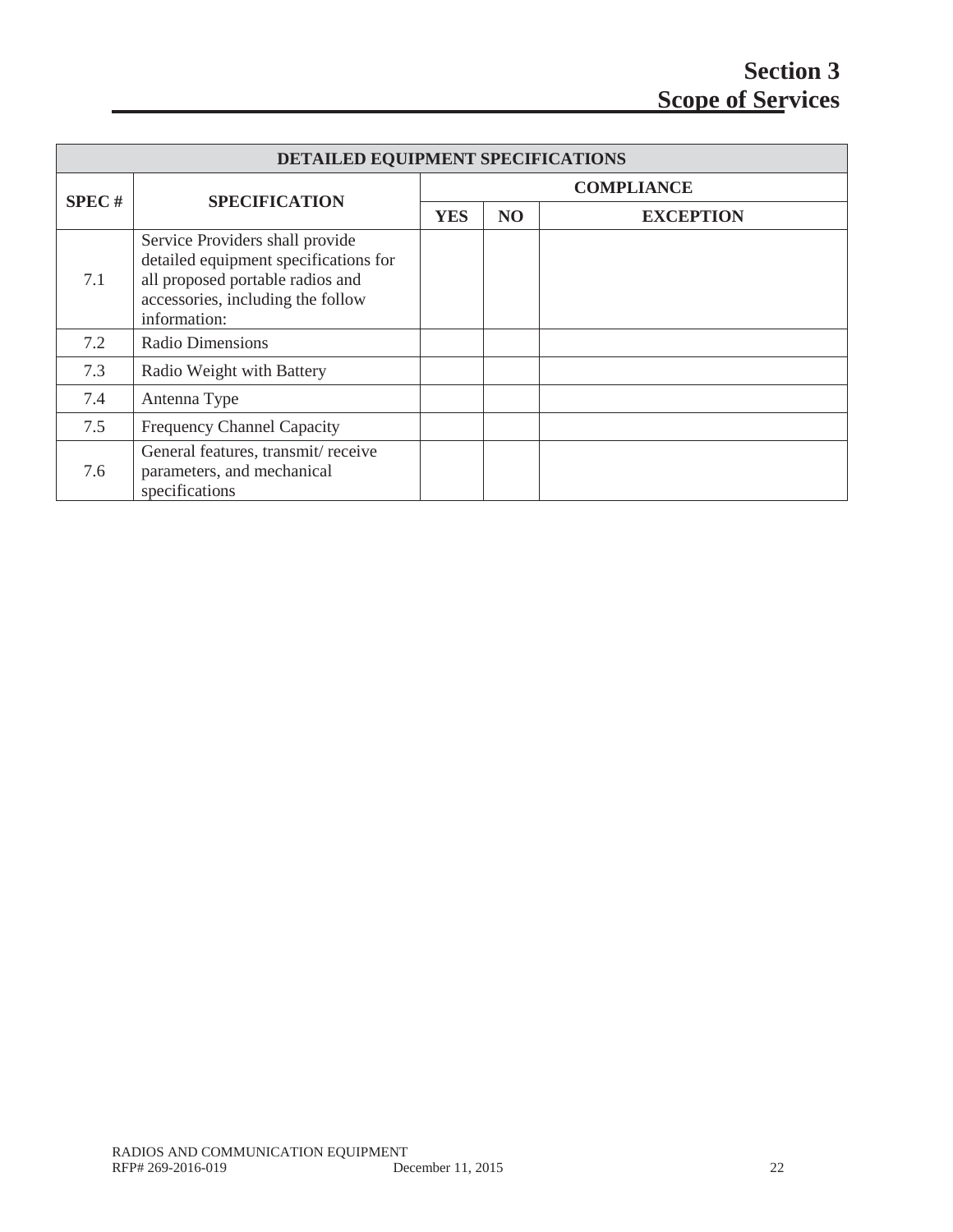#### 3.3.2. **Mobile Radios/Control Stations**

| <b>GROUP 6 - MOBILE RADIOS/CONTROL STATIONS</b> |                                                                                                                                                                                                                                                                                        |            |                |                   |
|-------------------------------------------------|----------------------------------------------------------------------------------------------------------------------------------------------------------------------------------------------------------------------------------------------------------------------------------------|------------|----------------|-------------------|
|                                                 |                                                                                                                                                                                                                                                                                        |            |                | <b>COMPLIANCE</b> |
| <b>SPEC#</b>                                    | <b>SPECIFICATION</b>                                                                                                                                                                                                                                                                   | <b>YES</b> | N <sub>O</sub> | <b>EXCEPTION</b>  |
| 8.1                                             | All Service Provider equipment is<br>expected to be of high quality and<br>intended to provide high reliability<br>under heavy use in severe<br>environments. Equipment must be<br>FCC type accepted in accordance with<br>FCC Part 90 rules and regulations.                          |            |                |                   |
| 8.2                                             | All Service Provider equipment shall<br>meet MIL-STD-810 C, D, E, and F.                                                                                                                                                                                                               |            |                |                   |
| 8.3                                             | All Service Provider equipment shall<br>be software programmable.                                                                                                                                                                                                                      |            |                |                   |
| 8.4                                             | All Service Provider equipment shall<br>support the following:<br>Conventional analog;<br>$\bullet$<br>Project 25 Conventional;<br>$\bullet$<br>Project 25 Trunked Digital<br>Phase 1;<br>Upgradable to Project 25<br>Trunked Digital Phase 2<br>(TDMA); and<br>Digital CAI Operation. |            |                |                   |
| 8.5                                             | Mobile radios shall be supplied<br>complete with the following for a<br>complete working solution:<br>Microphone;<br>External Speaker;<br>Cables;<br>Fusing;<br>Mounting Hardware;<br>Coaxial Cable;<br>Antennas;<br><b>Installation Services.</b>                                     |            |                |                   |
| 8.6                                             | Mobile Radios shall interface with on-<br>board radio headset systems on<br>vehicles as applicable.                                                                                                                                                                                    |            |                |                   |
| 8.7                                             | Control Station Radios shall be<br>supplied with the following for a<br>complete working solution:<br>Desk Microphone;<br>Speaker;<br>Cables;                                                                                                                                          |            |                |                   |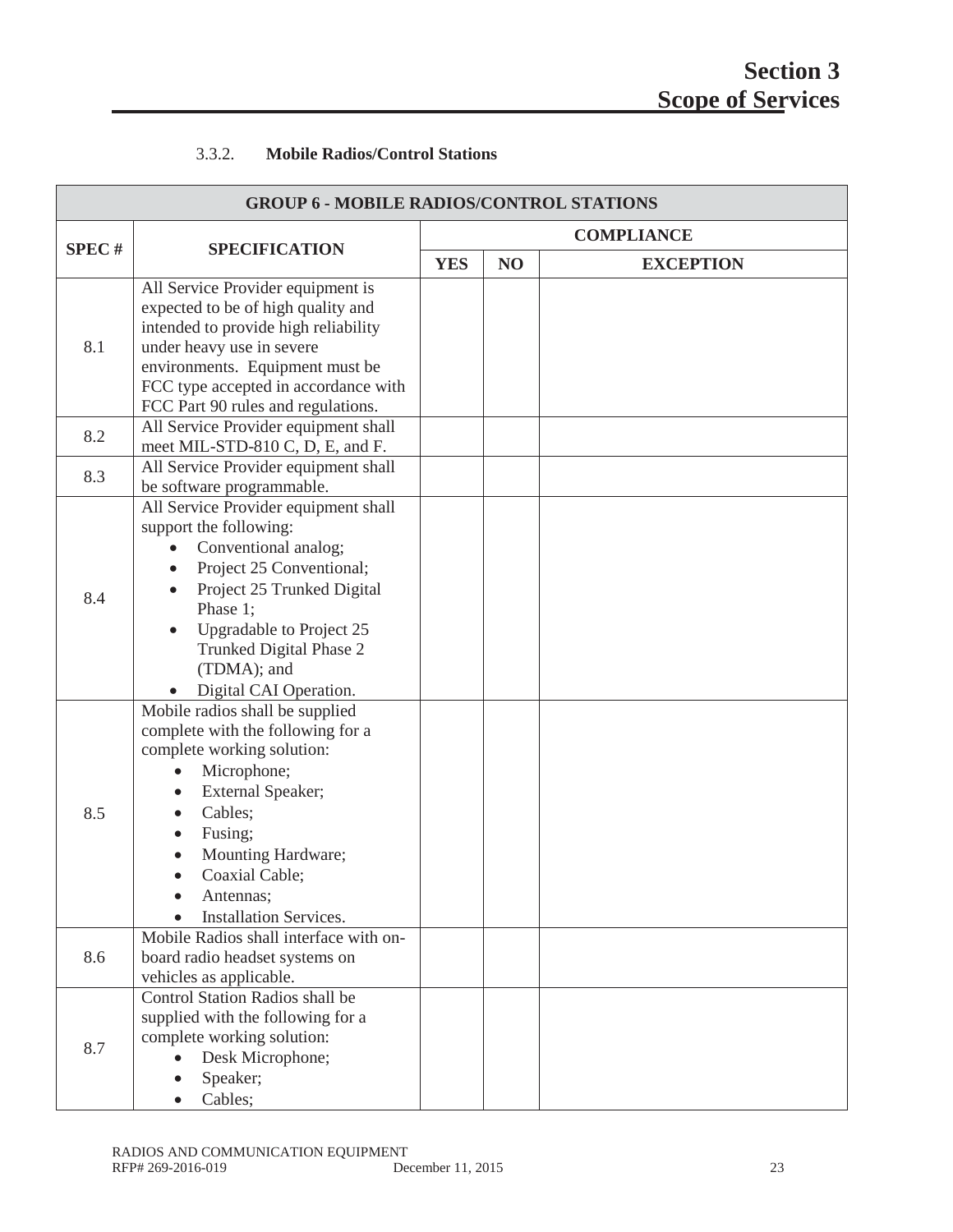|      | Coaxial Cable;                           |  |  |
|------|------------------------------------------|--|--|
|      | Antennas.                                |  |  |
|      | Service Providers shall provide pricing  |  |  |
| 8.8  | for dash mounted units and remote        |  |  |
|      | mounted units.                           |  |  |
|      | Features:                                |  |  |
|      | Push-to Talk (PTT) button;<br>$\bullet$  |  |  |
|      | Front-mounted on/off volume<br>$\bullet$ |  |  |
| 8.9  | knob;                                    |  |  |
|      | Talkgroup/channel selector;<br>$\bullet$ |  |  |
|      | Alphanumeric display;<br>$\bullet$       |  |  |
|      | Transmit indicator.<br>$\bullet$         |  |  |
|      | Service Providers shall have the option  |  |  |
|      | to provide pricing for multiband         |  |  |
|      | mobile radios capable of operating in    |  |  |
| 8.10 | the following frequency bands:           |  |  |
|      | VHF: 136-174 MHz<br>$\bullet$            |  |  |
|      | UHF: 380-520 MHz<br>$\bullet$            |  |  |
|      | 700/800 MHz: 762-870 MHz<br>$\bullet$    |  |  |

| <b>GROUP 7 - MOBILE RADIOS/CONTROL STATIONS</b> |                                                                                                                                                                                                                            |            |                |                   |
|-------------------------------------------------|----------------------------------------------------------------------------------------------------------------------------------------------------------------------------------------------------------------------------|------------|----------------|-------------------|
| SPEC#                                           |                                                                                                                                                                                                                            |            |                | <b>COMPLIANCE</b> |
|                                                 | <b>SPECIFICATION</b>                                                                                                                                                                                                       | <b>YES</b> | N <sub>O</sub> | <b>EXCEPTION</b>  |
| 9.1                                             | All Group 7 Mobile Radios/Control<br>Stations shall include the requirements<br>listed in Group 6 in addition to the<br>following:                                                                                         |            |                |                   |
| 9.2                                             | Certified as intrinsically safe.                                                                                                                                                                                           |            |                |                   |
| 9.3                                             | ADP Encryption option.                                                                                                                                                                                                     |            |                |                   |
| 9.4                                             | Service Providers shall have the option<br>to provide pricing for multiband<br>mobile radios capable of operating in<br>the following frequency bands:<br>VHF: 136-174 MHz<br>UHF: 380-520 MHz<br>700/800 MHz: 762-870 MHz |            |                |                   |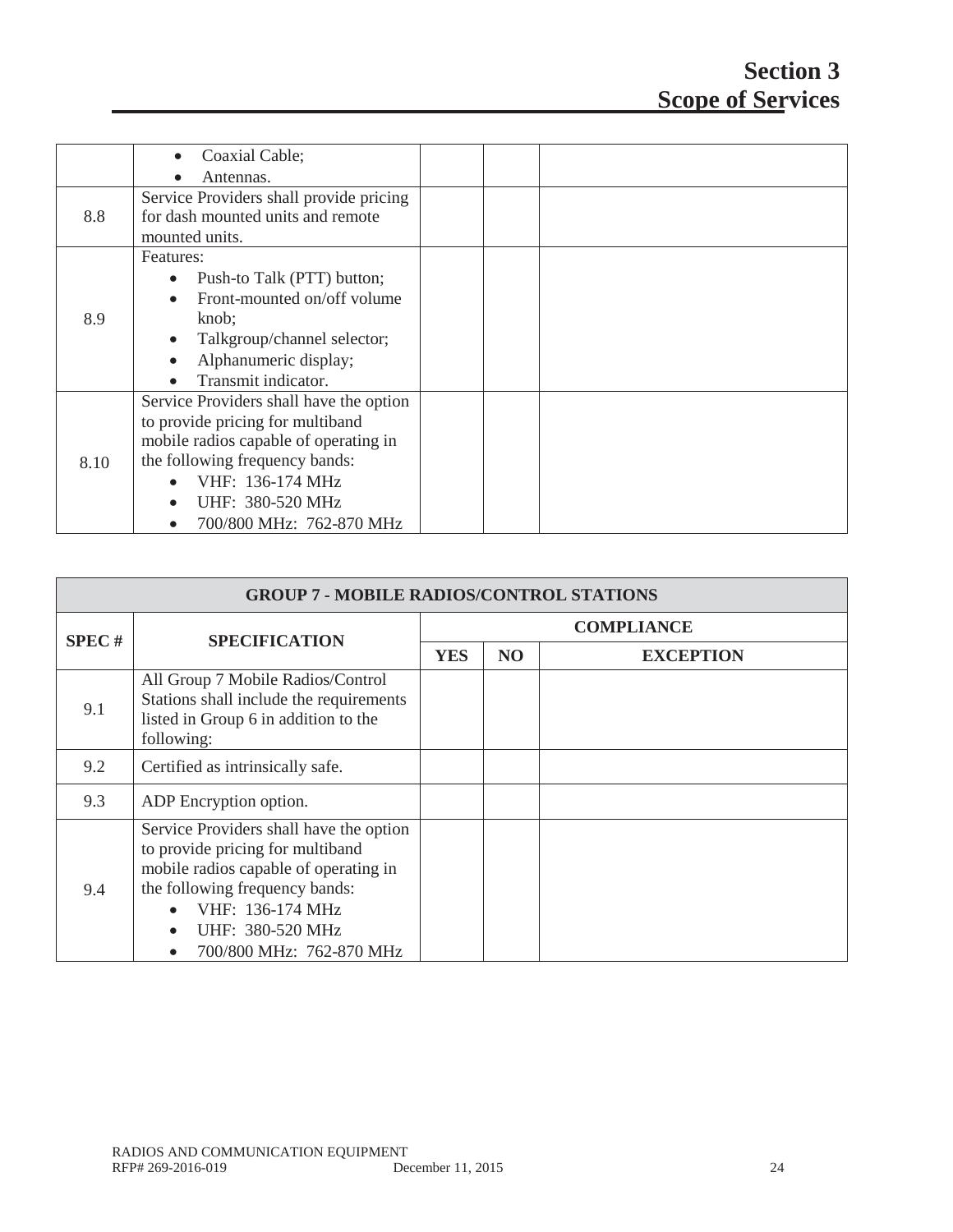## **Section 3 Scope of Services**

| <b>GROUP 8 - MOBILE RADIOS/CONTROL STATIONS</b> |                                                                                                                                                                                                                            |            |                |                   |
|-------------------------------------------------|----------------------------------------------------------------------------------------------------------------------------------------------------------------------------------------------------------------------------|------------|----------------|-------------------|
|                                                 |                                                                                                                                                                                                                            |            |                | <b>COMPLIANCE</b> |
| <b>SPEC#</b>                                    | <b>SPECIFICATION</b>                                                                                                                                                                                                       | <b>YES</b> | N <sub>O</sub> | <b>EXCEPTION</b>  |
| 10.1                                            | All Group 8 Mobile Radios/Control<br>Stations shall include the requirements<br>listed in Group 6 and Group 7 in<br>addition to the following:                                                                             |            |                |                   |
| 10.2                                            | Over the air programming (OTAP)<br>capable to include:<br>Integrated voice and data<br>option;<br>Secure programming and<br>seamless batch programming<br>options;<br>POP25 option or equivalent.                          |            |                |                   |
| 10.3                                            | Text Messaging Format capable to<br>include:<br>Programmable quick access<br>$\bullet$<br>buttons;<br>Store and forward text options.                                                                                      |            |                |                   |
| 10.4                                            | GPS capable.                                                                                                                                                                                                               |            |                |                   |
| 10.5                                            | SmartZone Operation.                                                                                                                                                                                                       |            |                |                   |
| 10.6                                            | Integrated Voice & Data (IV&D)<br>option.                                                                                                                                                                                  |            |                |                   |
| 10.7                                            | Advanced System Key (ASK) option.                                                                                                                                                                                          |            |                |                   |
| 10.8                                            | Radio Authentication option.                                                                                                                                                                                               |            |                |                   |
| 10.9                                            | Programming Over P25 (OTAP)<br>option.                                                                                                                                                                                     |            |                |                   |
| 10.10                                           | Bluetooth option.                                                                                                                                                                                                          |            |                |                   |
| 10.11                                           | Service Providers shall have the option<br>to provide pricing for multiband<br>mobile radios capable of operating in<br>the following frequency bands:<br>VHF: 136-174 MHz<br>UHF: 380-520 MHz<br>700/800 MHz: 762-870 MHz |            |                |                   |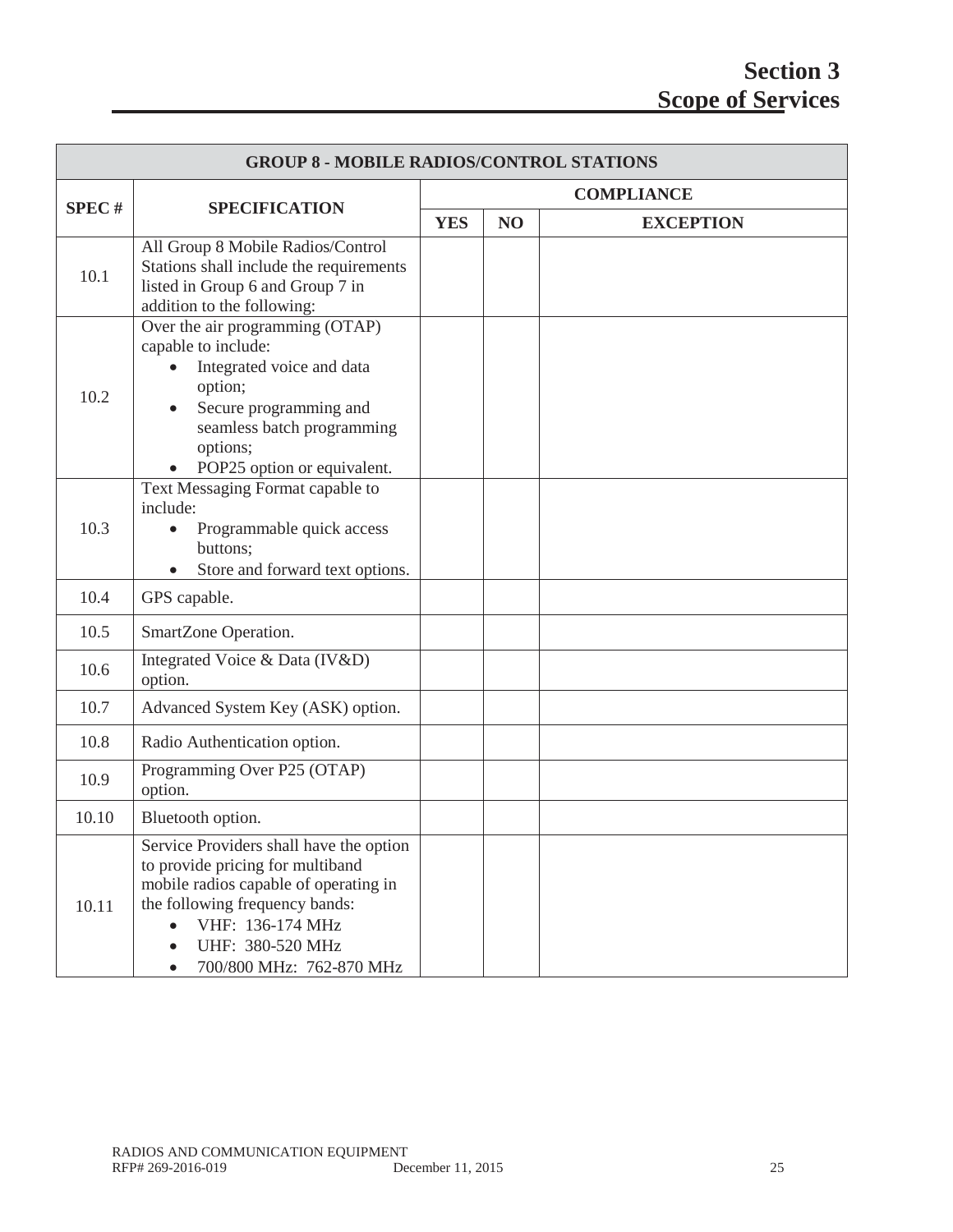| <b>GROUP 9 - MOTOTRBO 5000 SERIES MOBILE RADIOS</b> |                                                                                                                                                                                                                                                              |                   |    |                  |  |
|-----------------------------------------------------|--------------------------------------------------------------------------------------------------------------------------------------------------------------------------------------------------------------------------------------------------------------|-------------------|----|------------------|--|
|                                                     |                                                                                                                                                                                                                                                              | <b>COMPLIANCE</b> |    |                  |  |
| <b>SPEC#</b>                                        | <b>SPECIFICATION</b>                                                                                                                                                                                                                                         | <b>YES</b>        | NO | <b>EXCEPTION</b> |  |
| 11.1                                                | All MotoTrbo 5000 Series Mobile<br>Radios shall be brand specific or equal<br>for the following models:<br><b>XPR 5580</b><br><b>XPR 5380</b>                                                                                                                |                   |    |                  |  |
| 11.2                                                | All radios shall be supplied complete<br>with the following for a complete<br>working solution:<br>Microphone;<br>External Speaker;<br>Cables:<br>Fusing;<br>Mounting Hardware;<br>$\bullet$<br>Coaxial Cable;<br>Antennas;<br><b>Installation Services.</b> |                   |    |                  |  |
| 11.3                                                | All radios, including "or equal"<br>proposed radios, must be compatible<br>with the CLT Aviation MotoTrbo Link<br>Capacity Plus radio system.                                                                                                                |                   |    |                  |  |
| 11.4                                                | Service Providers shall provide proof<br>of being an authorized reseller of these<br>types of radios.                                                                                                                                                        |                   |    |                  |  |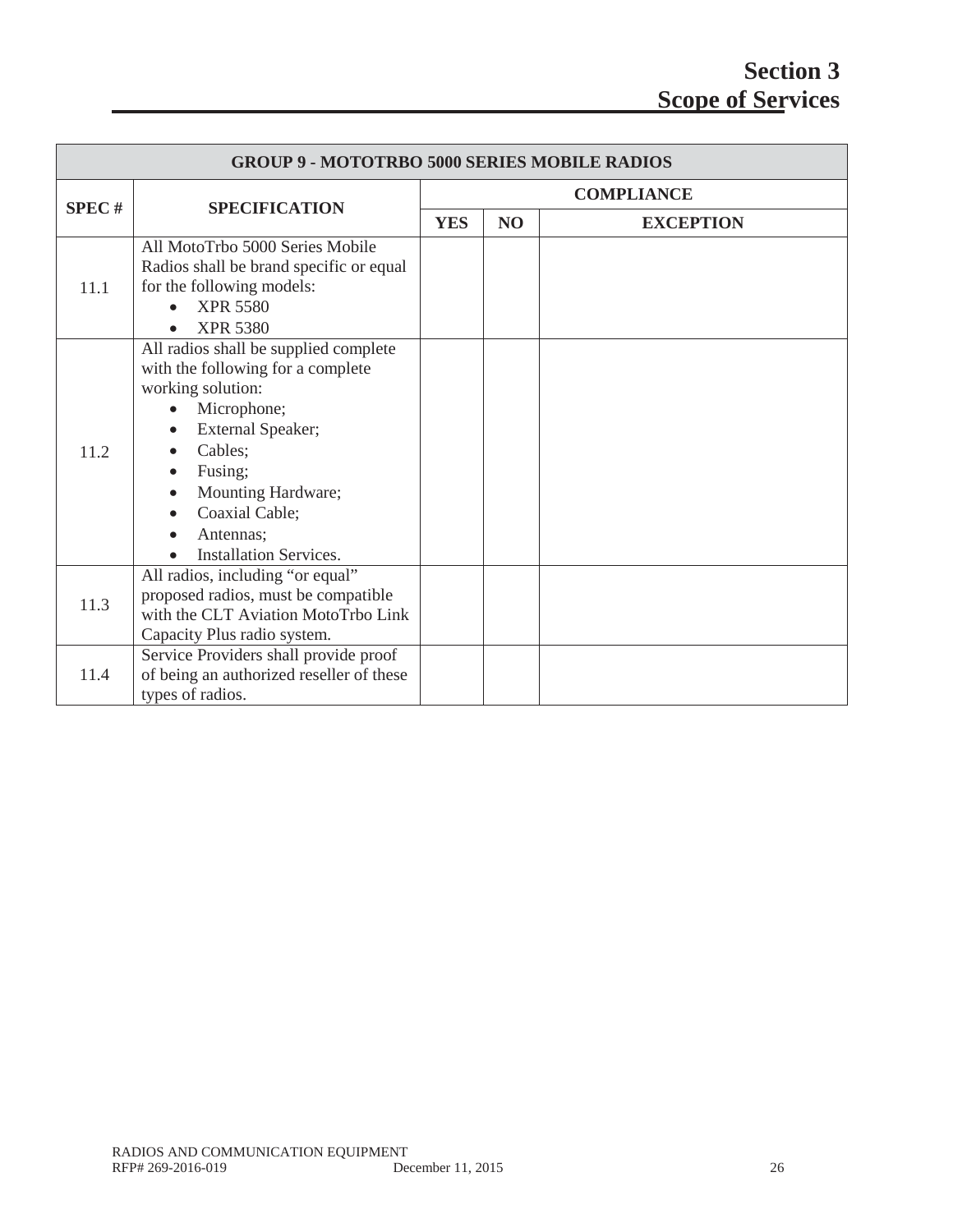| <b>GROUP 10 - ICOM MOBILE RADIOS</b> |                                                                                                                                                                                                                                                                                                                                                          |            |    |                   |
|--------------------------------------|----------------------------------------------------------------------------------------------------------------------------------------------------------------------------------------------------------------------------------------------------------------------------------------------------------------------------------------------------------|------------|----|-------------------|
|                                      |                                                                                                                                                                                                                                                                                                                                                          |            |    | <b>COMPLIANCE</b> |
| <b>SPEC#</b>                         | <b>SPECIFICATION</b>                                                                                                                                                                                                                                                                                                                                     | <b>YES</b> | NO | <b>EXCEPTION</b>  |
| 12.1                                 | All ICOM Mobile Radios shall be<br>brand specific or equal mobile vehicle<br>mounted radios for communications to<br>and from aircraft and/or a Federal<br>Aviation Administration (FAA) tower<br>in an Aviation environment for the<br>following models:<br>A120<br>A210                                                                                |            |    |                   |
| 12.2                                 | All ICOM A120 Mobile Radios shall<br>be Federal Communications<br>Commission (FCC) type accepted<br>according to FCC Part 87 (aviation<br>services) and meet applicable rules for<br>FCC Part 87 and Part 15.                                                                                                                                            |            |    |                   |
| 12.3                                 | All ICOM A210 Mobile Radios shall<br>be made in accordance with RTCA<br>DO-186B.                                                                                                                                                                                                                                                                         |            |    |                   |
| 12.4                                 | All radios shall be supplied complete<br>with the following for a complete<br>working solution:<br>Microphone;<br>External Speaker;<br>$\bullet$<br>Cables;<br>$\bullet$<br>Fusing;<br>$\bullet$<br>Mounting Hardware;<br>$\bullet$<br>Coaxial Cable;<br>Antennas;<br><b>Installation Services.</b>                                                      |            |    |                   |
| 12.5                                 | All radios shall contain the following<br>features:<br>Operation on USA Aviation<br><b>Communications Band</b><br>$(118.00-136.992 \text{ MHz});$<br>A120 only - Both 12- and 24-<br>volt systems compatible;<br>A120 only - 8.33 kHz and 25<br>$\bullet$<br>kHz channel spacing;<br>PC programming capability.<br>Service Providers shall provide proof |            |    |                   |
| 12.6                                 | of being an authorized reseller of these<br>types of radios.                                                                                                                                                                                                                                                                                             |            |    |                   |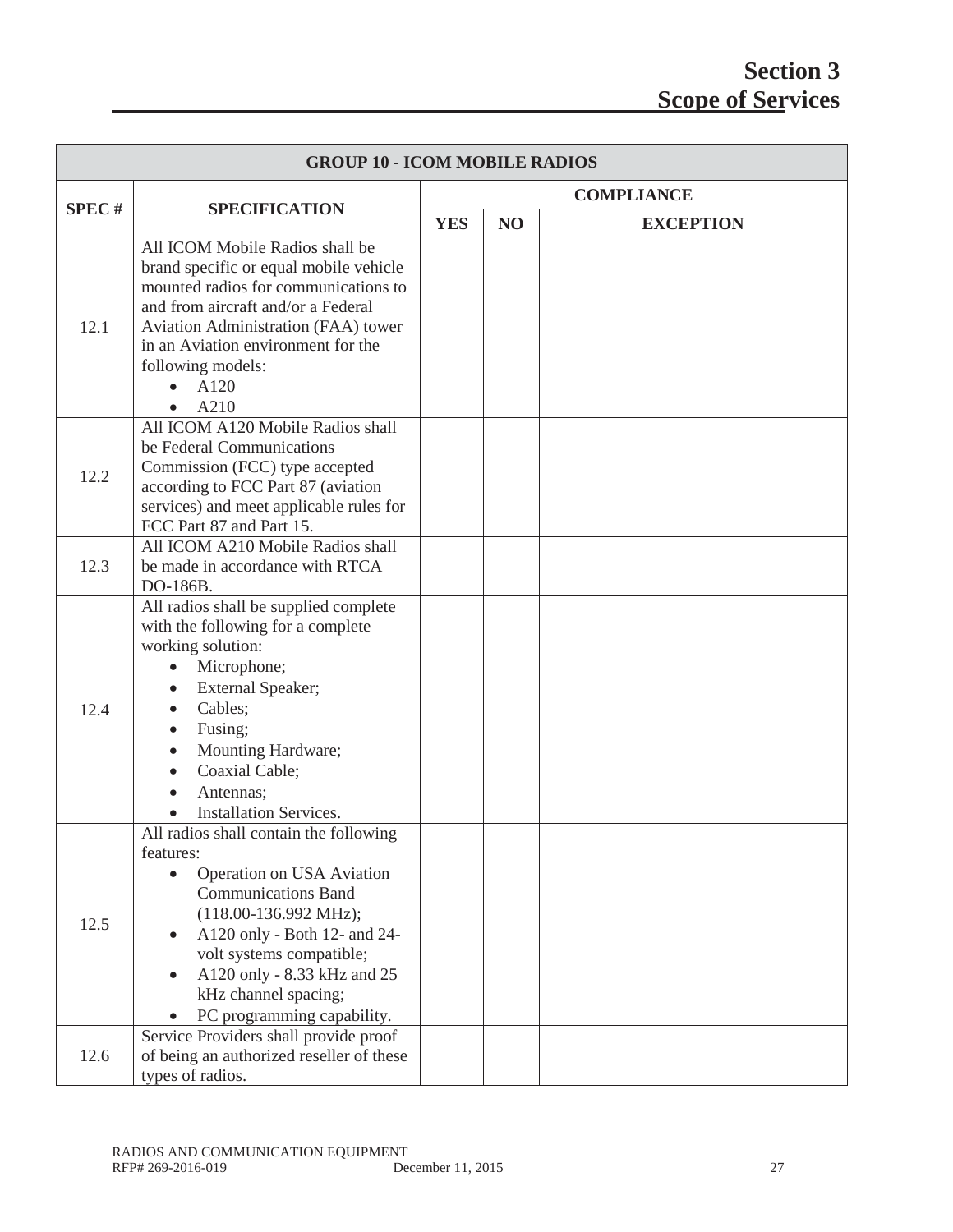| <b>ACCESSORIES</b> |                                                                                                                                                                                                    |                   |                |                  |  |
|--------------------|----------------------------------------------------------------------------------------------------------------------------------------------------------------------------------------------------|-------------------|----------------|------------------|--|
| SPEC#              | <b>SPECIFICATION</b>                                                                                                                                                                               | <b>COMPLIANCE</b> |                |                  |  |
|                    |                                                                                                                                                                                                    | <b>YES</b>        | N <sub>O</sub> | <b>EXCEPTION</b> |  |
| 13.1               | Service Providers shall provide pricing<br>for all optional OEM accessories,<br>including the following at a minimum:                                                                              |                   |                |                  |  |
| 13.2               | Cables:<br>Data Cables;<br>$\bullet$<br><b>Extension Cables;</b><br>Adapters;<br>Power Cables;<br>Programming Cables.                                                                              |                   |                |                  |  |
| 13.3               | Antennas                                                                                                                                                                                           |                   |                |                  |  |
| 13.4               | <b>External Speakers</b>                                                                                                                                                                           |                   |                |                  |  |
| 13.5               | <b>Public Address Kits</b>                                                                                                                                                                         |                   |                |                  |  |
| 13.6               | Desktop Microphone (Control Stations<br>Only)                                                                                                                                                      |                   |                |                  |  |
| 13.7               | All proposed accessories shall be<br>Original Equipment Manufacturer<br>(OEM) and must be accompanied by a<br>compatible mobile radio or control<br>station in the Service Provider's<br>proposal. |                   |                |                  |  |

| DETAILED EQUIPMENT SPECIFICATIONS |                                                                                                                                                                                       |                   |     |                  |  |  |
|-----------------------------------|---------------------------------------------------------------------------------------------------------------------------------------------------------------------------------------|-------------------|-----|------------------|--|--|
| <b>SPEC#</b>                      | <b>SPECIFICATION</b>                                                                                                                                                                  | <b>COMPLIANCE</b> |     |                  |  |  |
|                                   |                                                                                                                                                                                       | <b>YES</b>        | NO. | <b>EXCEPTION</b> |  |  |
| 14.1                              | Service Providers shall provide<br>detailed equipment specifications for<br>all proposed mobile radios, control<br>stations, and accessories, including the<br>following information: |                   |     |                  |  |  |
| 14.2                              | <b>Radio Dimensions</b>                                                                                                                                                               |                   |     |                  |  |  |
| 14.3                              | Radio Weight                                                                                                                                                                          |                   |     |                  |  |  |
| 14.4                              | Antenna Type                                                                                                                                                                          |                   |     |                  |  |  |
| 14.5                              | <b>Frequency Channel Capacity</b>                                                                                                                                                     |                   |     |                  |  |  |
| 14.6                              | General features, transmit/receive<br>parameters, and mechanical<br>specifications.                                                                                                   |                   |     |                  |  |  |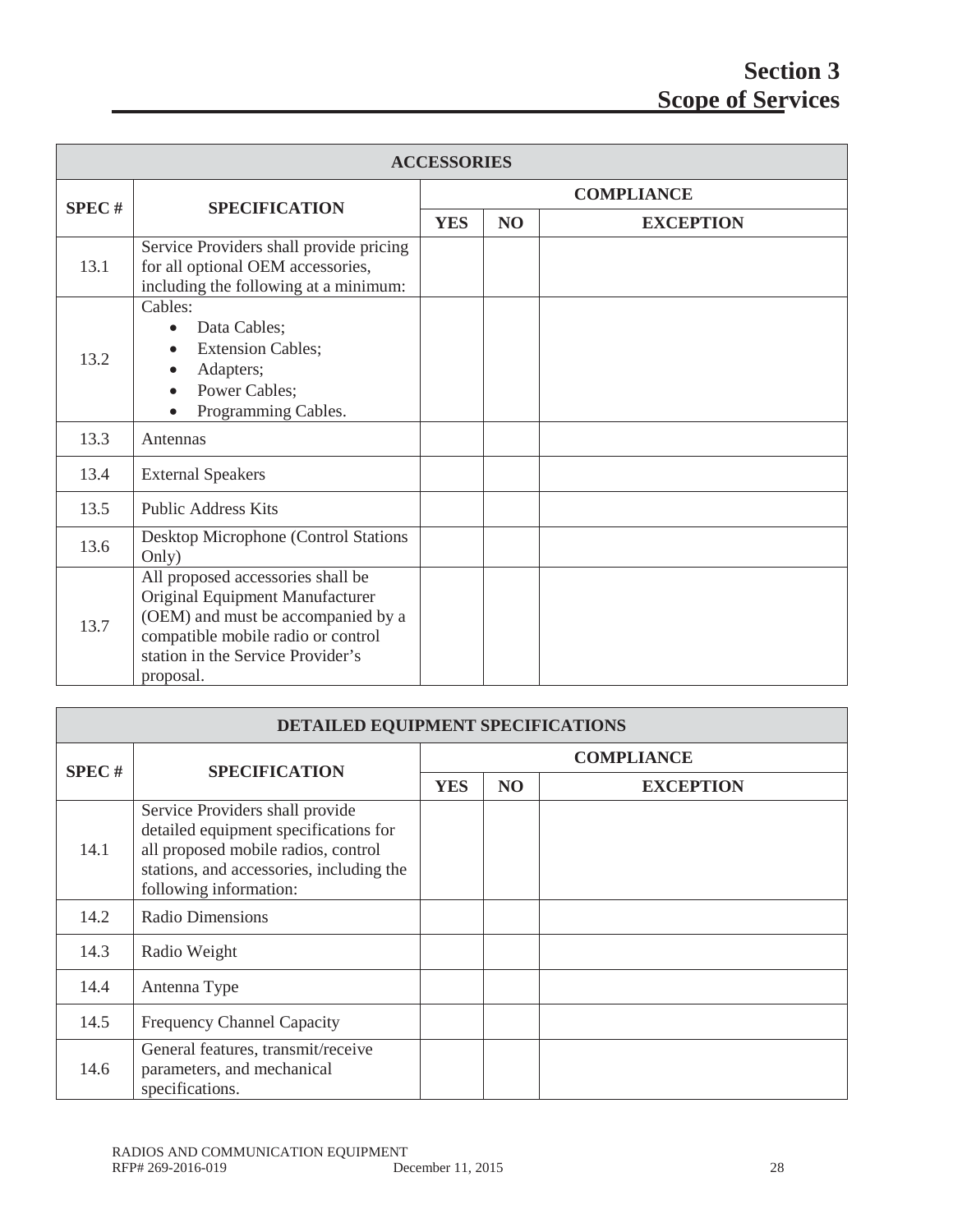#### **3.4. Pricing.**

Regardless of exceptions taken, Service Providers shall provide fixed pricing based on the requirements and terms set forth in this RFP. Pricing must be all-inclusive and cover every aspect of the Project. Cost must be in United States dollars rounded to the nearest quarter of a dollar. A pricing worksheet is provided in Section 6, Form 4 to assist you.

The Lead Public Agency is requesting a fixed percentage discount from the Manufacturer's/Retail List Price (list price less discount) included in the Service Provider's most current full line catalog for the items not included on the pricing worksheet. Service Provider's shall provide a copy of their current full line catalog with list pricing or access to a website containing the full line catalog with list pricing. Pricing under this contract shall include all shipping and handling, delivery, vendor markup/profit, and storage. No other charges will be allowed.

To obtain a copy of the pricing worksheet in Excel format, please email David Tate at dtate@charlottenc.gov. Pricing worksheets must be submitted in Excel format on a compact disc or flash drive.

No catalog items can be excluded from the quoted list price less discounts based on gross profit floors, vendor costs, sourcing methods, or changing market conditions.

Discounts shall be firm for the life of the contract. Prices shall be firm for the entire three (3) year initial term of the contract. The prices shall also remain firm during the two (2) one-year renewal option terms unless the Lead Public Agency approves a price adjustment in writing. To request a price adjustment, the Service Provider shall submit in writing to the City of Charlotte Procurement Management division any proposed price adjustments for review. Price increases will only be considered for legitimate, bona fide increases in the cost of materials. The Service Provider shall provide a comparison of previous year prices and proposed new prices, showing the percent (%) difference. Price increases will not be considered more than once annually.

3.4.1 Pricing Incentives and Rebates: Identify any incentives and rebates offered based on volume, or other criteria on pricing worksheet in Section 6, Form 4.

#### **3.5. Administrative Fees.**

The Service Provider(s) shall pay the City a minimum of one (1) percent quarterly administrative fee based on overall CCPA Program spend by the City and Participating Public Agencies during the term of the contract and will include a report as mutually agreed to by the parties outlining the CCPA spend. The Administrative Fee shall be paid no later than 30 days after the end of each calendar quarter during the term of the contract. It is the responsibility of the Service Provider to set the Administrative Fee on Section 6, Form 4.

#### **3.6. Customer Service.**

The City is very focused on Customer Service with a philosophy to provide all customers with quality services in a manner that is courteous, responsive, accessible, and seamless. The Services will be delivered with patience, understanding, good will, and without regard to our own convenience. The selected Service Provider will be expected to use these guidelines in developing the Proposed Solution:

- x Accessible, courteous, responsive and seamless customer service is of highest priority for the City.
- Accessible service means that citizens have easy access to the organization.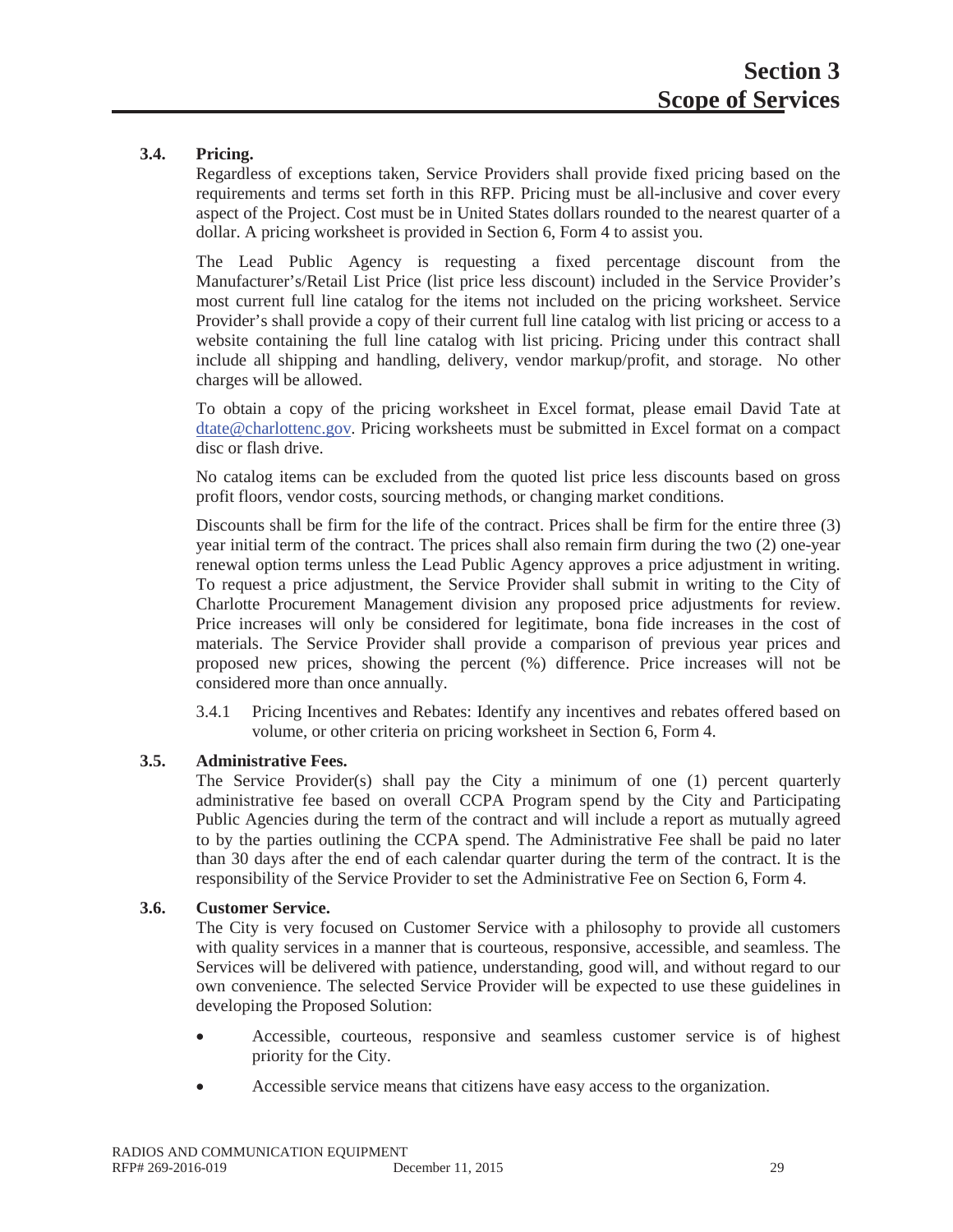- Seamless customer service means that a customer gets good service no matter who is responsible.
- Responsible customer service means that our employees know what they are doing: that information they give is accurate; that they have a good understanding of how to get problems and decisions made; that they are trained and evaluated for the jobs they are doing.
- Customer Service goals must be measurable and regularly evaluated.
- Continuous improvements in customer service must be made in order to make City services accessible, responsive and as seamless as possible.

#### **3.7. Reporting Requirements.**

3.7.1 Project Reporting Requirements.

The Service Provider shall provide written reports of purchasing and expenditures as may be requested by the City from time to time, including without limitation any reports described in this Scope of Services.

3.7.2 Environmental Reporting Requirements.

The Service Provider shall furnish quarterly usage reports showing a summary of the ordering and/or history of each City department for the previous quarter to the Finance Office - Procurement Management. The report must show at minimum, description and total quantity of each item ordered during the period, reporting period, City agency, and total dollars per agency. The City reserves the right to request additional information, if required, when reviewing contract activity.

3.7.3 CCPA Quarterly Usage Reports.

Service Providers must have the ability to provide an itemized usage report to include but not limited to agency name, product description, product number, quantities, unit of measure, unit cost, purchase date and total cost.

#### **3.8. City Hardware/Software Standards and Preferences.**

The City has a number of standards and preferences regarding implementation of new hardware and software. Proposed solutions must adhere to these in the cases where defined standards apply (noted next to the technology categories below) or where specific technology needs are noted in an RFP requirements section. In the remaining cases, adherence is preferred, but not required. Standards documentation for any technology category can be provided upon request. Implementation of any new hardware or software should require minimal changes to existing City systems. It is preferred that new software use architectures (e.g. database and reporting solutions) building upon or compliant with those already implemented at the City. Similarly, where System integration is required, new software installation should include the implementation of these interfaces and the Service Provider should identify means of minimizing any changes to the systems being interfaced with. The following table provides a summary of the City's current technology environment.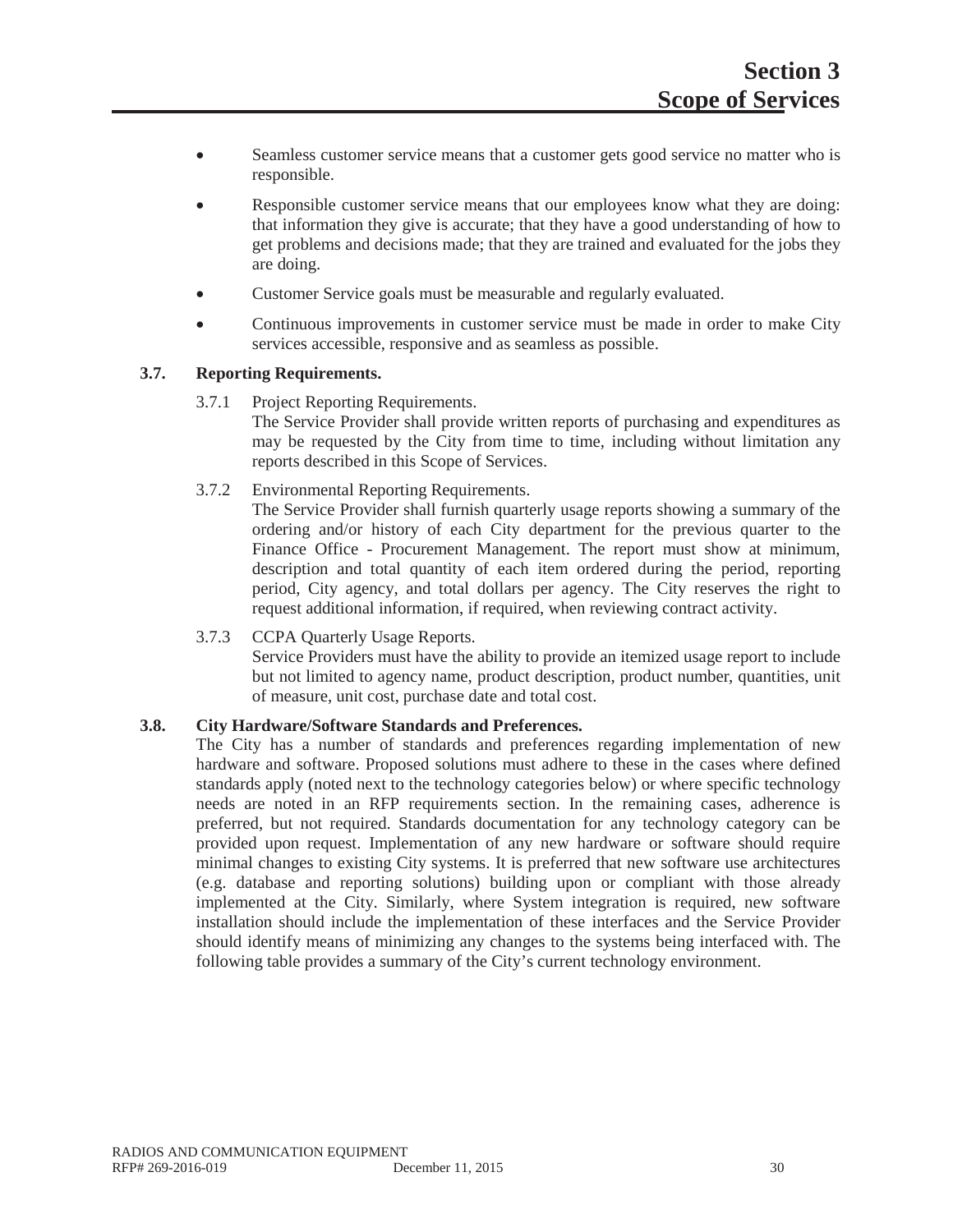| <b>Technology Category</b>                                            | <b>Current Architecture Summary</b>                                                                                                                                                                                                     | <b>Target Architecture</b><br>(where different)                       |  |  |
|-----------------------------------------------------------------------|-----------------------------------------------------------------------------------------------------------------------------------------------------------------------------------------------------------------------------------------|-----------------------------------------------------------------------|--|--|
| Telephony                                                             |                                                                                                                                                                                                                                         |                                                                       |  |  |
| Telephony                                                             | AT&T Centrex Service / Cisco / Nortel /<br>GetAbby IVR                                                                                                                                                                                  | Cisco                                                                 |  |  |
| Call Recording System<br>(standards apply)                            | Eventide / Verint / Cisco                                                                                                                                                                                                               | Verint / Cisco                                                        |  |  |
| Networking                                                            |                                                                                                                                                                                                                                         |                                                                       |  |  |
| Network Hardware                                                      | Cisco Systems Hardware and Software                                                                                                                                                                                                     |                                                                       |  |  |
| (standards apply)                                                     | including all portions of their Borderless<br>Networking, Collaboration, Data Center<br>and Virtualization product lines                                                                                                                |                                                                       |  |  |
| <b>Multiple Domains</b>                                               | Any technology the City adopts must<br>work within a multiple domain<br>environment, including the ability to<br>distinguish between users with the same<br>username in multiple domains.                                               |                                                                       |  |  |
| <b>Network Communication</b><br>Protocol (standards<br><i>apply</i> ) | IP, current protocol is IPv4, but new<br>equipment should support IPv6                                                                                                                                                                  | New technologies should<br>support both IPv4 and<br>IP <sub>v</sub> 6 |  |  |
| Wi-Fi                                                                 | Wi-Fi enabled systems should support<br>80211a,b,g, and n protocols<br>, AES 256 bit encryption, PEAP and<br>MS-CHAPv2 authentication<br>New Access point equipment should<br>support Cisco CAPWAP architecture,<br><b>IEEE 802.11i</b> |                                                                       |  |  |
| Load Balancing                                                        | F <sub>5</sub>                                                                                                                                                                                                                          |                                                                       |  |  |
| Data Center                                                           |                                                                                                                                                                                                                                         |                                                                       |  |  |
| Server Hardware                                                       | HP Proliant series, Dell, Sun                                                                                                                                                                                                           | <b>HP Proliant Series</b>                                             |  |  |
| <b>Server Operating</b><br>Systems (standards<br><i>apply</i> )       | Windows Server 2008 and above, Red<br>Hat 5 and above, Solaris 10 and above,<br>HP-UX 11 and above                                                                                                                                      | Windows Server 2012                                                   |  |  |
| <b>Virtual Operating</b><br>Environments (standards                   | VMWare, Microsoft App-V, Citrix<br>XenApp/XenDesktop                                                                                                                                                                                    | All servers will be                                                   |  |  |
| <i>apply</i> )                                                        |                                                                                                                                                                                                                                         | VMWare, where possible                                                |  |  |
| Storage                                                               | HP, Pillar & EMC Isilon SAN / NAS<br>storage,                                                                                                                                                                                           | HP                                                                    |  |  |
| <b>Backup Software</b>                                                | Symantec Netbackup 7.5, EMC Avamar<br>6, EMC Data Domain                                                                                                                                                                                | EMC Avamar 6                                                          |  |  |
| <b>Backup Hardware</b>                                                | Oracle/SUN/Storagetek SL-500 library,<br>Spectralogic T-50, HP ESL9326                                                                                                                                                                  | EMC Avamar / Data<br>Domain                                           |  |  |
| Data                                                                  |                                                                                                                                                                                                                                         |                                                                       |  |  |
| Database Systems<br>(standards apply)                                 | Oracle Database Server 11g and above,<br>MS SQL Server 2008 and above                                                                                                                                                                   | <b>SQL 2014</b><br>Oracle 12                                          |  |  |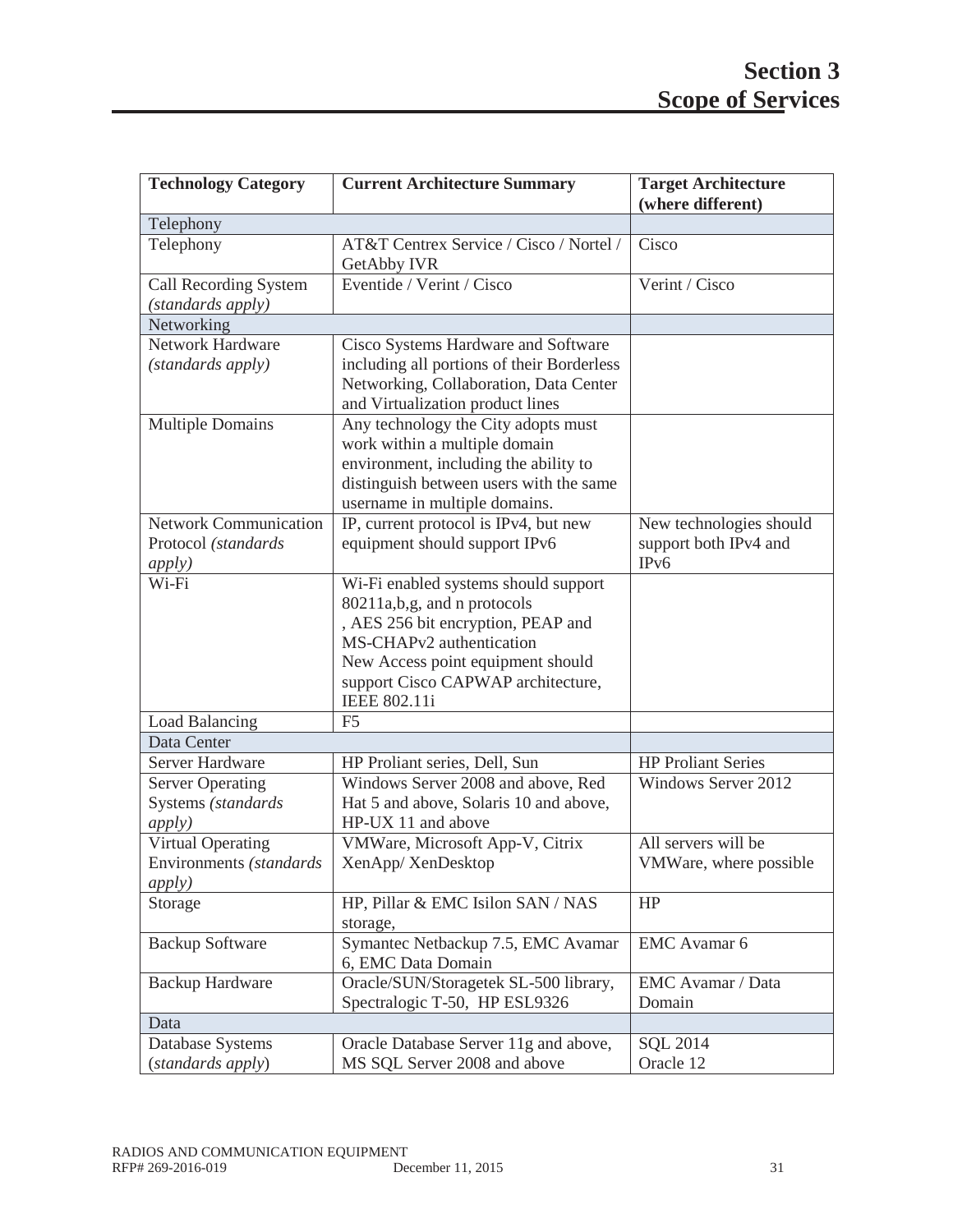| <b>Technology Category</b>                       | <b>Current Architecture Summary</b>                                                                                                                                                                                                                                                                                      | <b>Target Architecture</b><br>(where different) |
|--------------------------------------------------|--------------------------------------------------------------------------------------------------------------------------------------------------------------------------------------------------------------------------------------------------------------------------------------------------------------------------|-------------------------------------------------|
| ETL/Data Mapping<br>Services/Data<br>Warehousing | SQL Server Integration Services, SQL<br>Server Analysis Services, BizTalk<br>2010, WhereScape RED                                                                                                                                                                                                                        |                                                 |
| Business Intelligence /                          | Tableau, Excel, Microsoft SQL                                                                                                                                                                                                                                                                                            |                                                 |
| Data Visualization                               | Reporting                                                                                                                                                                                                                                                                                                                |                                                 |
| <b>Reporting Services</b>                        | Third-party products such as Business<br>Objects / Crystal, COGNOS, Oracle<br>Reports, and Microsoft SQL Server<br>Reporting Services (SSRS) are<br>supported for application-specific<br>reporting.                                                                                                                     | <b>SQL Server Reporting</b><br>Services         |
| <b>Application Servers</b>                       | .NET Framework, Oracle WebLogic                                                                                                                                                                                                                                                                                          | .NET Framework 4.5.2                            |
| Application                                      |                                                                                                                                                                                                                                                                                                                          |                                                 |
| <b>Web Servers</b>                               | <b>Microsoft Internet Information Services</b><br>(IIS) $v7.x$ and 8.x                                                                                                                                                                                                                                                   | $IIS8.x$                                        |
| <b>Application Languages</b>                     | MS VB.NET, ASP.NET, C#.NET,<br>PL/SQL, JSP, JavaScript, and Java J2EE<br>are among the City's development<br>toolsets in use.                                                                                                                                                                                            | VB.NET, C#.NET,<br>JavaScript                   |
| <b>Desktop Operating</b>                         | Windows 7, Windows 8 (on Microsoft                                                                                                                                                                                                                                                                                       |                                                 |
| System (standards apply)                         | Surface Only)                                                                                                                                                                                                                                                                                                            |                                                 |
| <b>Application Client</b><br>(standards apply)   | Client operating systems may include<br>Windows 7 and above. Browser clients<br>should support Microsoft Internet<br>Explorer Version 11 and above. If an<br>actual client installation is required, it<br>must be tested by the City to confirm<br>that it does not conflict with other<br>existing desktop components. | Browser-based<br>implementation is<br>preferred |
| <b>Portal Services</b>                           | Microsoft Office SharePoint Services                                                                                                                                                                                                                                                                                     |                                                 |
| <b>GIS Platform</b> (standards<br><i>apply</i> ) | The City's Geospatial Platform is based<br>on ESRI's ArcGIS technology. All<br>spatial databases should be compatible.<br>with the City's implementation of the<br>ESRI Geodatabase. Web-based GIS<br>tools, components or extended custom<br>functionality should use ArcGIS Server                                     |                                                 |
| <b>E-mail Services</b>                           | The City uses Microsoft Exchange with                                                                                                                                                                                                                                                                                    |                                                 |
| (standards apply)                                | the Microsoft Outlook e-mail client.                                                                                                                                                                                                                                                                                     |                                                 |
| <b>Business Productivity</b>                     | MS Office 2010                                                                                                                                                                                                                                                                                                           |                                                 |
| (standards apply)                                |                                                                                                                                                                                                                                                                                                                          |                                                 |
| Scanning software                                | Kofax 10                                                                                                                                                                                                                                                                                                                 |                                                 |
| Data Protection                                  |                                                                                                                                                                                                                                                                                                                          |                                                 |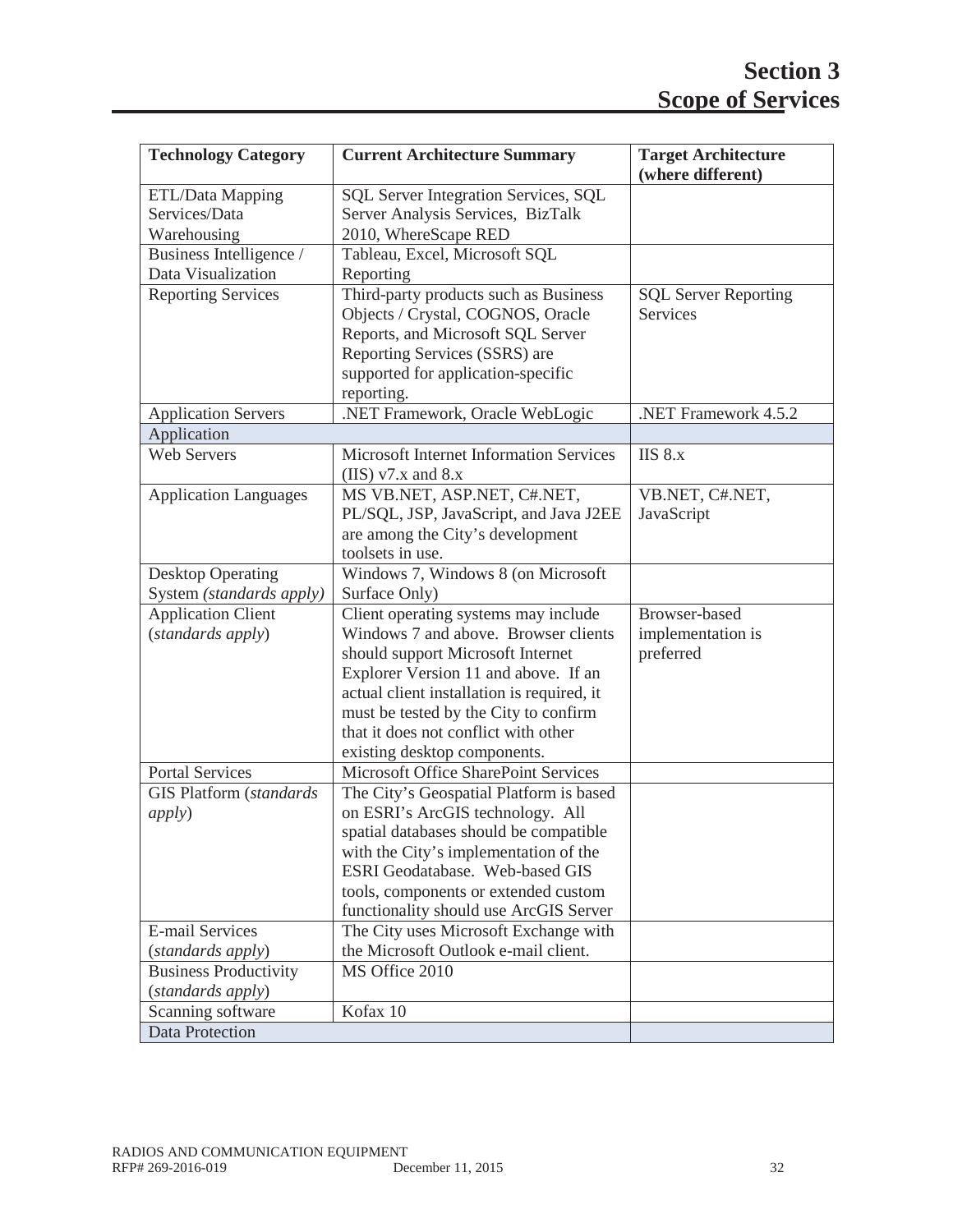| <b>Technology Category</b> | <b>Current Architecture Summary</b>                                                                                                                                                                                                                                                                                                                  | <b>Target Architecture</b><br>(where different) |
|----------------------------|------------------------------------------------------------------------------------------------------------------------------------------------------------------------------------------------------------------------------------------------------------------------------------------------------------------------------------------------------|-------------------------------------------------|
| Security                   | Security Access to the Software must be<br>restricted by assigning user credentials<br>to authorized users. Enterprise<br>authentication services are provided by<br>Active Directory. All data should be<br>encrypted during transmission and data<br>defined as restricted in the City's<br>Restricted Data Policy should be<br>encrypted at rest. |                                                 |
| <b>Endpoint Security</b>   | McAfee VirusScan Enterprise 8.8<br>McAfee Host Intrusion Prevention 8.0                                                                                                                                                                                                                                                                              |                                                 |

# **3.9. Service Oriented Architecture.**

The City is implementing a Service Oriented Architecture and prefers new technologies that apply the following Service Oriented Architecture elements:

- The System groups functionality around business processes and provides access to this functionality via interoperable services;
- Supplied services are engineered to improve System agility and to be generic and reusable;
- Disparate System components share related data to ensure consistency;
- x Web services delivered as part of a COTS application *should* adhere to City's SOA Standards and Development Guidelines (*available upon request)*; and
- x Web services *developed* for the City of Charlotte as part of any engagement *must* adhere to City's SOA Standards and Development Guidelines (*available upon request)*.

## **3.10. Security Requirements.**

The City of Charlotte is committed to protecting its information resources from accidental or intentional intrusion. To accomplish this, the City will require Information Security features be included with software/hardware purchases, (e.g. access permissions, encryption for restricted data and data that passes from trusted to untrusted networks (FTP, RDP, telnet, etc), common authentication (Active Directory)).Please describe the security capabilities of the proposed technology, and your company's security procedures to include handling of electronic data, hard copy information, and employee security. If the software/hardware will process credit cards, please include PCI and PA-DSS compliance letters. Specific Information Security procedures and standards can be supplied upon request.

## **3.11. Support and Maintenance.**

The Service Provider will be requested to provide the City the following Support and Maintenance Services:

- Prevention and Correction of Software Defects:
- Prevention and Correction of Hardware Defects;
- Software Updates and Enhancements;
- Compliance with laws;
- Training and Documentation for Major Updates and Enhancements;
- Reporting of Defects:
- Telephone Support
- Remote Support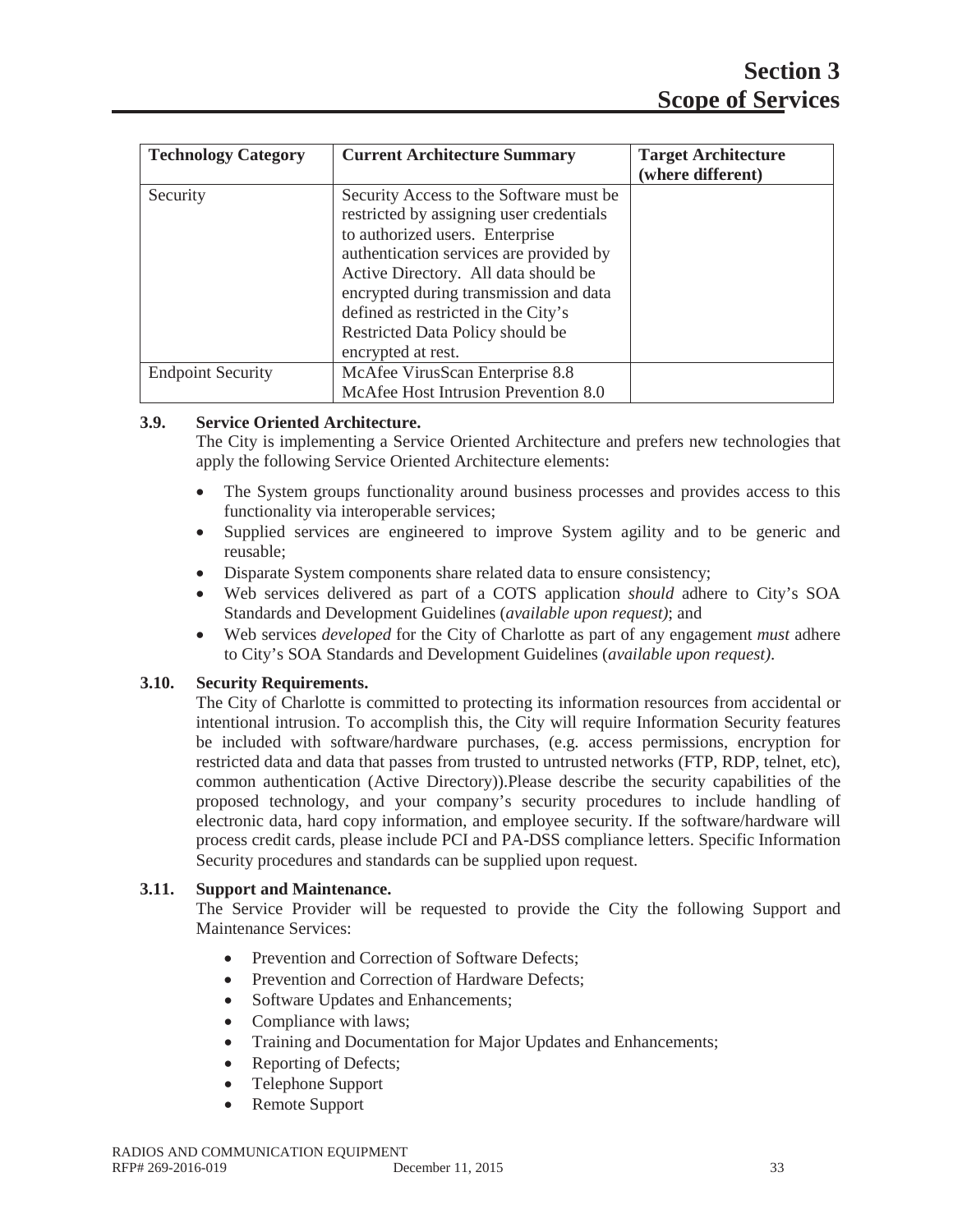- Onsite Support;
- Change Control Procedures;
- Severity Levels, Response Times, and Resolution Times;
- Phone Logs; and
- Technical Records.

## **3.12. Representations and Warranties.**

The Service Provider represents, warrants and covenants that:

- 3.12.1 The Services shall satisfy all requirements set forth in the Agreement, including but not limited to the attached Exhibits;
- 3.12.2 All work performed by the Service Provider and/or its subcontractors pursuant to the Agreement shall meet highest industry standards, and shall be performed in a professional and workmanlike manner by staff with the necessary skills, experience and knowledge;
- 3.12.3 Neither the Services, nor any Software or Hardware provided by the Company under the Agreement will infringe or misappropriate any patent, copyright, trademark or trade secret rights of any third party;
- 3.12.4 The Service Provider shall comply in all material respects with all applicable federal, state and local laws, regulations and guidelines in providing the Products and Services, and shall obtain all necessary permits and licenses;
- 3.12.5 The Service Provider has taken and will continue to take precautions sufficient to ensure that it will not be prevented from performing all or part of its obligations under the Agreement by virtue of interruptions in the computer systems used by the Company; and

## **3.13. Background Checks.**

Prior to starting work under the Agreement, the Service Provider is required to conduct a background check on each Service Provider employee assigned to work under the Agreement, and shall require its subcontractors (if any) to perform a background check on each of their employees assigned to work under the Agreement (collectively, the "Background Checks"). Each Background Check must include: (a) the person's criminal conviction record from the states and counties where the person lives or has lived in the past seven years; and (b) a reference check.

After starting work under the Agreement, the Service Provider shall be required to, on an annual basis, perform a Background Check for each Service Provider employee assigned to work under the Agreement during that year, and shall require its subcontractors (if any) to do the same for each of their employees. If the Service Provider undertakes a new project under the Agreement, then prior to commencing performance of the project the Service Provider shall perform a Background Check for each Service Provider employee assigned to work on the project, and shall require its subcontractors (if any) to do the same for each of their employees.

If a person's duties under the Agreement fall within the categories described below, the Background Checks that the Service Provider will be required to perform (and to have its subcontractors perform) shall also include the following additional investigation:

 $\bullet$  If the job duties require driving: A motor vehicle records check.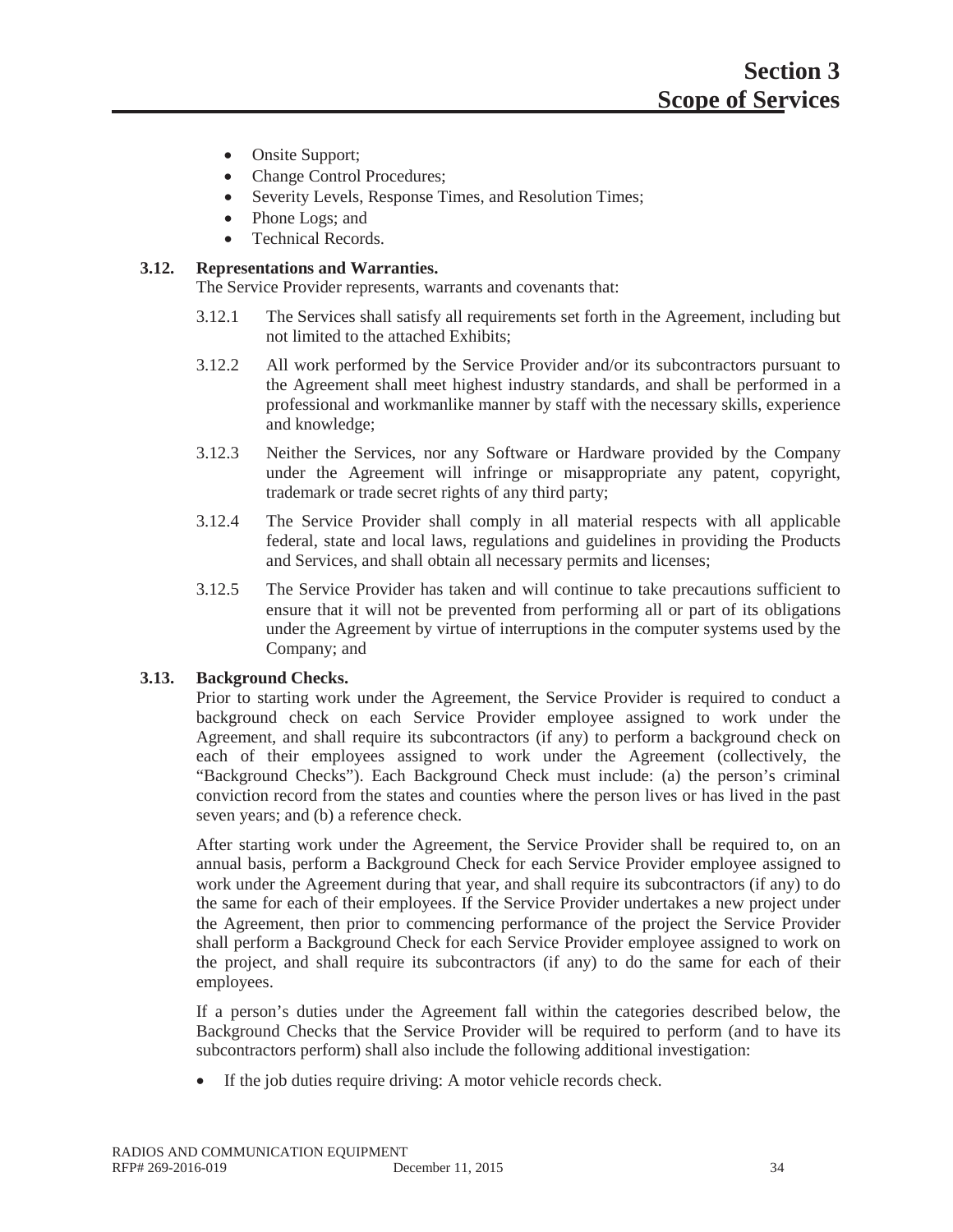• If the job duties include responsibility for initiating or affecting financial transactions: A credit history check.

The Service Provider must follow all State and Federal laws when conducting Background Checks, including but not limited to the Fair Credit Reporting Act requirements, and shall require its subcontractors to do the same.

The Service Provider shall notify the City of any information discovered in the Background Checks that may be of potential concern for any reason.

The City may conduct its own background checks on principals of the Service Provider as the City deems appropriate. By operation of the public records law, background checks conducted by the City are subject to public review upon request.

#### **3.14. Vendor Registration.**

The City is pleased at your interest in doing business with the City of Charlotte and appreciates the opportunity to provide you with information regarding procurement protocols. The City's vendor management philosophy supports a fair, open, and inclusive process that offers the same access and information to all Service Providers. To assist you in familiarizing yourself with procurement at the City, please follow the link below to the "How to Business with the City of Charlotte" booklet:

http://www.charmeck.org/city/charlotte/nbs/ed/SBO/Documents/HTDBbooklet.pdf

Once you have had an opportunity to review the information above, you will need to register as a vendor with the City of Charlotte-Mecklenburg County. Your registration provides the City with baseline information for your company including location, contact and demographic information, as well as your areas of expertise with specific commodity and/or service descriptions. You will also have the opportunity to complete any applicable certifications if your company desires to establish itself as a Small Business Enterprise (SBE) or a Minority and Woman-Owned Business Enterprise (MWBE). The link below will provide you with the opportunity to complete your registration on-line with the City.

https://cityvendors.charmeck.org

## **3.15. Length of Relationship.**

The City expects to establish a long-term relationship with its Radios and Communication Equipment Service Provider in order to permit costs and fees to be distributed properly over a sufficient time period. For purposes of this RFP and the Service Provider's Proposal, assume an initial term of three  $(3)$  years, with the City having an option to renew for two  $(2)$ additional consecutive one- (1) year terms thereafter.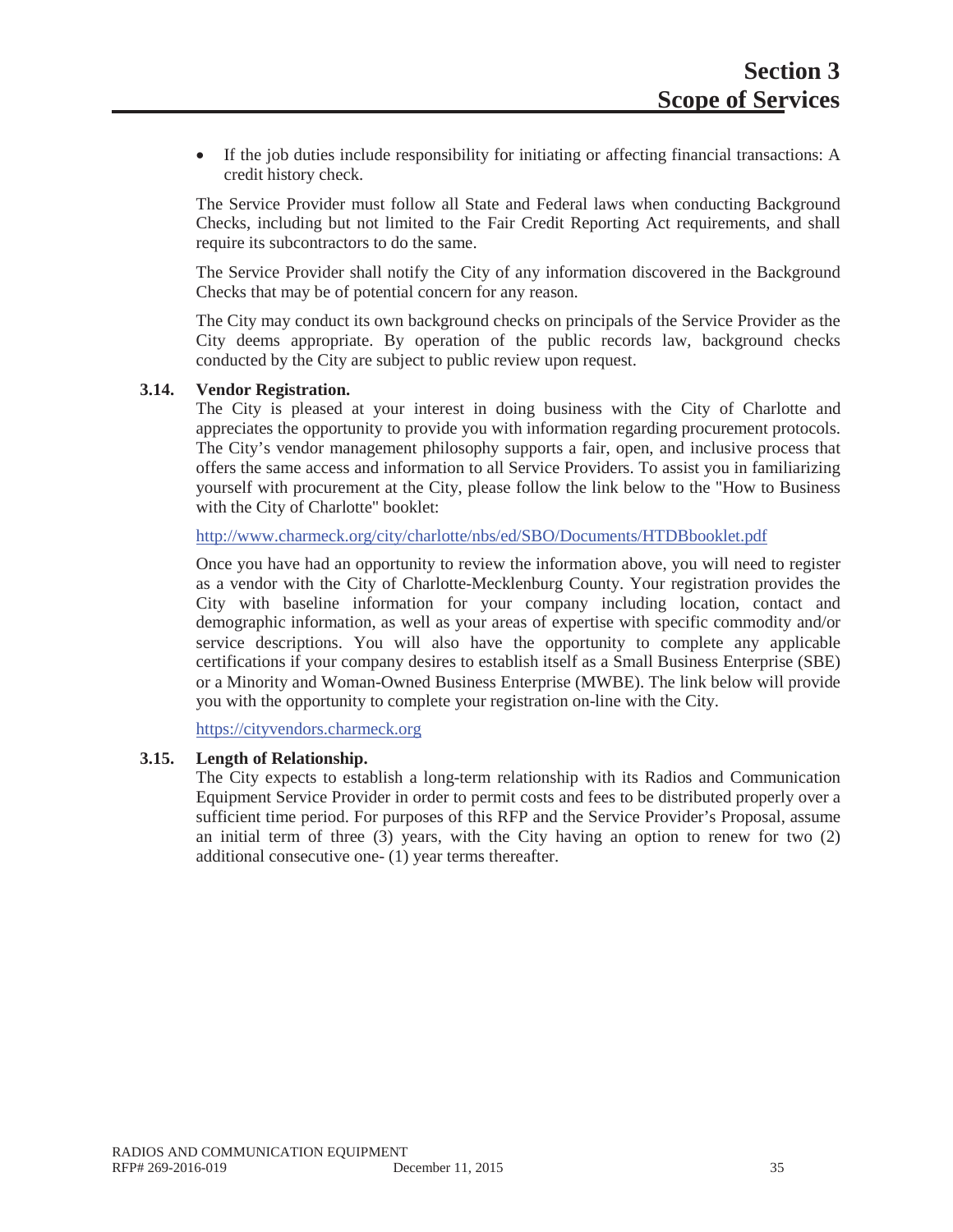# **4. PROPOSAL FORMAT.**

The City desires all Proposals to be identical in format in order to facilitate comparison. While the City's format may represent departure from the Service Provider's preference, the City requires strict adherence to the format. The Proposal will be in the format described below:

- a. Cover letter;
- b. Proposed Solution;
- c. Proposed Alternate in Lieu of Specified Brand (if applicable);
- d. The "Addenda Receipt Confirmation" set forth in Section 6, Form 2;
- e. The "Proposal Submission" set forth in Section 6, Form 3;
- f. The "Pricing Worksheet" set forth in Section 6, Form 4;
- g. The "Proposal Certification" set forth in Section 6, Form 5;
- h. The "MWBE Compliance" set forth in Section 6, Form 6;
- i. The "Background and Experience" set forth in Section 6, Form 7;
- j. The "References" set forth in Section 6, Form 8;
- k. The "E-Verify Certification" set forth in Section 6, Form 9;
- l. CCPA Plan; and
- m. Exceptions to the Remainder of the RFP, including the Sample Contract in Section 7;
- n. Full Line Product Catalog with List Pricing.

All Proposals shall be 8 1/2" x 11" format with all standard text no smaller than eleven (11) points. All submissions should use one-sided copying and be professionally bound with tab dividers corresponding to the content requirements specified below.

Proposals must also include three (3) CDs or flash drives including the entire Proposal in a searchable format such as MS Word or Adobe Acrobat.

**Service Providers are required to organize the information requested in this RFP in accordance with the format outlined. Failure of the Service Provider to organize the information required by this RFP as outlined may result in the City, at its sole discretion, deeming the Proposal nonresponsive to the requirements of this RFP. The Service Provider, however, may reduce the repetition of identical information within several sections of the Proposal by making the appropriate cross-references to other sections of the Proposal. Appendices for certain technical or financial information may be used to facilitate Proposal preparation.**

## **4.1. Proposal Content.**

4.1.1. Cover Letter.

The Proposal must include a letter of transmittal attesting to its accuracy, signed by an individual authorized to execute binding legal documents on behalf of the Service Provider as outlined in Section 1.7.3. The cover letter shall provide the name, address, telephone and facsimile numbers of the Service Provider along with the name, title, address, telephone and facsimile numbers of the executive that has the authority to contract with the City. The cover letter shall present the Service Provider's understanding of the Project, a summary of the approach to be undertaken to perform the Services, as well as a summary of the costs to provide the Services.

Each Service Provider shall make the following representations and warranty in its Proposal Cover Letter, the falsity of which might result in rejection of its Proposal: **"The information contained in this Proposal or any part thereof, including its Exhibits, Schedules, and other documents and instruments delivered or to be delivered to the City, is true, accurate, and complete. This Proposal includes**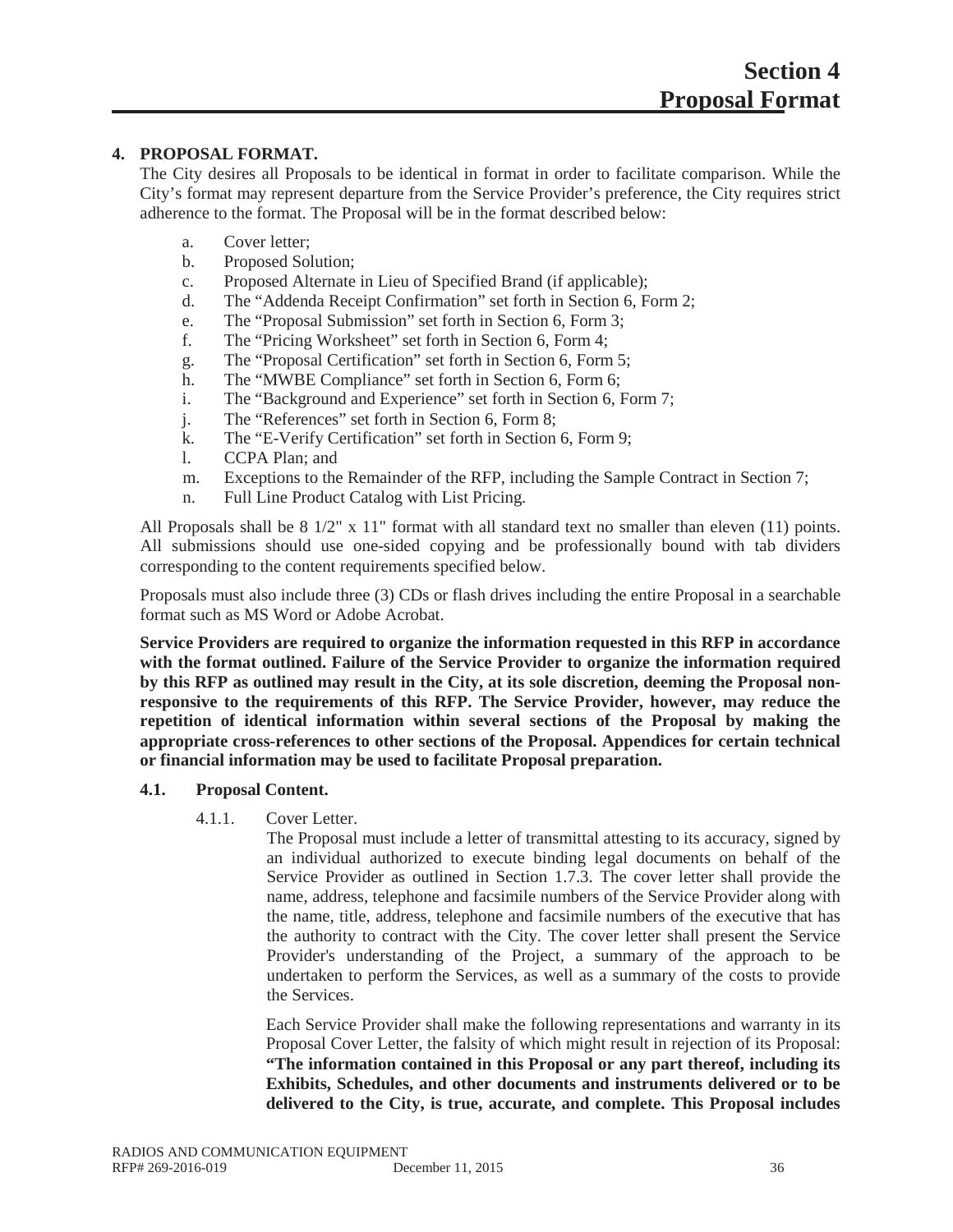**all information necessary to ensure that the statements therein do not in whole or in part mislead the City as to any material facts."**

4.1.2. Proposed Solution.

Given the purpose of this project and the City's goals as stated in this RFP, provide a creative solution to meet such goals. Following is a framework and questions to guide your organization's suggested solution. Please address the following as completely as possible. **If you wish to add supplemental information, it shall be labeled "Supplemental Information."**

4.1.2.1 Process.

What steps will your organization take to ensure that the transition or implementation for the Project runs smoothly?

4.1.2.2 Transition Plan.

The Company shall prepare and submit to the City for approval a comprehensive and detailed Transition Plan, which describes in detail all tasks and resources associated with the transition of Radios and Communication Equipment to the Company (the "Transition Plan") with minimum disruption to the City's operations. The Transition Plan is subject to the terms set forth in Section 7 of this RFP.

- 4.1.2.3 Client Relationship Management. Describe the communications scheme that your organization will use to keep the City informed about the progress of the Project.
- 4.1.2.4 Risk Management. Describe the risks associated with this contract. What contingencies have been built in to mitigate those risks?
- 4.1.2.5 Pricing.

The City is requesting firm fixed price Agreement for three (3) years plus pricing for contract extensions. Pricing MUST include all aspects of the Project. Please refer to Section 6, Form 4 for a pricing worksheet to assist you.

# 4.1.3. Proposed Alternate in Lieu of Specified Brand

Service Providers that desire to submit a proposed alternate Product in lieu of a brand specified in Section 3 of this RFP (referred to as an "Alternate") must include the following with their Proposal:

- 4.1.3.1. A written statement identifying the manufacturer, brand name, make and, if applicable, style number.
- 4.1.3.2. Any descriptive literature such as illustrations, drawing or date that are necessary for the City to make a comparison with the brand specified for that item listed in Section 3.
- 4.1.3.3. Certified test reports (if applicable) by an independent laboratory attesting that the proposed Alternate is equal to or better than the specified brand with respect to the applicable specifications for which certified test reports are required.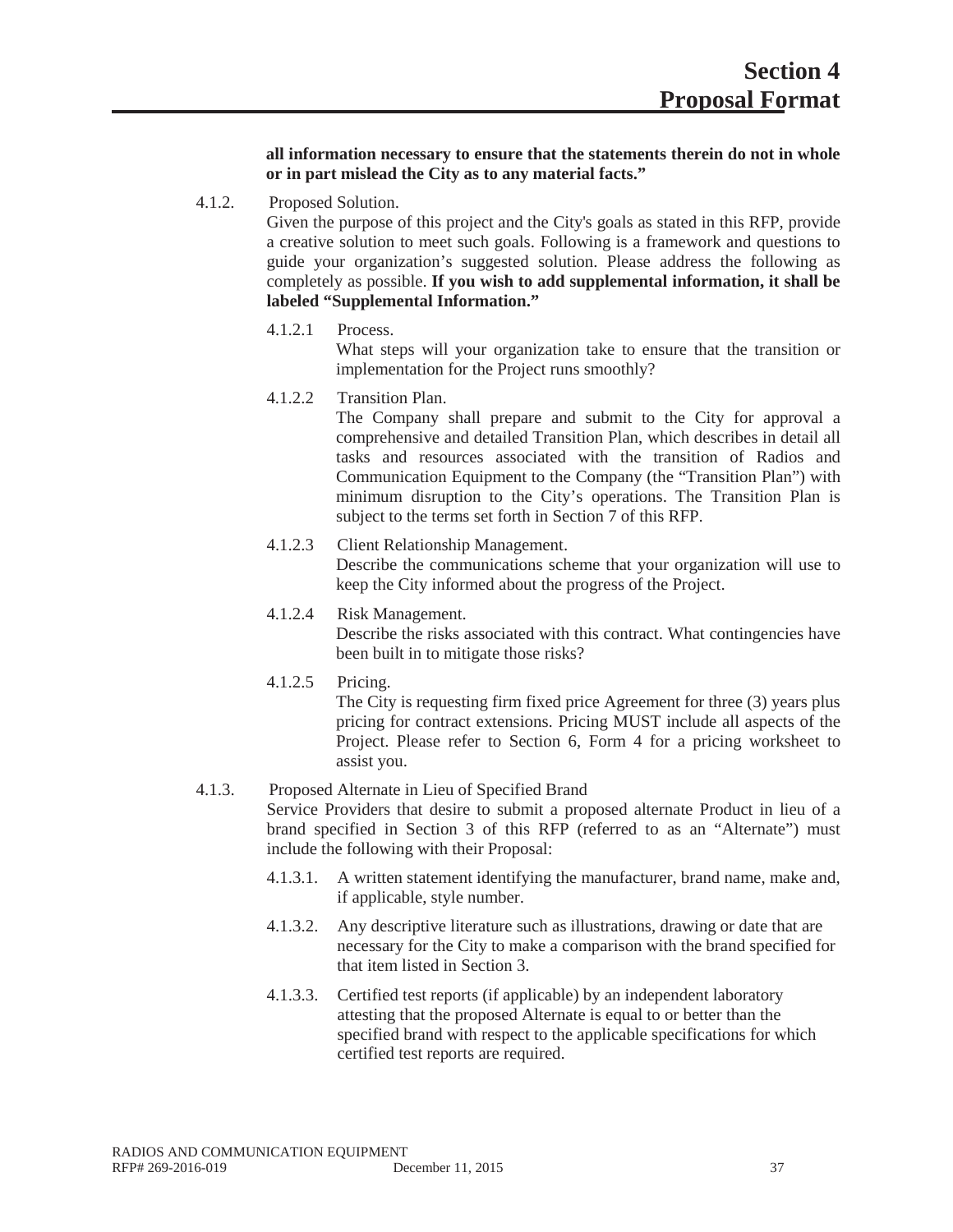Failure to comply with each of the above requirements with respect to a proposed Alternate Product shall result in the City rejecting the Alternate as an acceptable "or equal" for the brand specified in Section 3.

# 4.1.4. Required Forms.

To be deemed responsive to this RFP, Service Providers must complete in detail, all Proposal Forms listed in this Section 4, items numbered d through k.

# 4.1.5. CCPA Plan.

- 4.1.5.1. Proposals must include in detail how the Service Provider plans to service all Participating Public Agencies as it relates to the CCPA. Currently the CCPA has approximately 225 registered Participating Public Agencies in California, Georgia, Michigan, North Carolina, South Carolina, Tennessee, Virginia and West Virginia. Please address the following in your Proposal as **CCPA Plan**:
	- A. Ability to provide the Services to any Participating Public Agencies in the contiguous forty-eight (48) states and the ability to deliver the Services in Alaska and Hawaii; and
	- B. Address if the Service Provider has a national sales force, dealer network or distributor with the ability to serve Participating Public Agencies in all fifty (50) states.
- 4.1.5.2. Proposals must include in detail how the Service Provider will monitor and report all spend by the City and Participating Public Agencies to the City for auditing purposes as **CCPA Plan**.
- 4.1.5.3. The City will post all awarded contracts on the CCPA website, along with the respective vendor information. Please address the following in your Proposal in the **CCPA Plan**:
	- A. Whether your company will allow the City to utilize your organization's logo on the CCPA website;
	- B. Whether your company is willing to advertise the CCPA logo and website on your organization's website; and
	- C. Detail how you plan to market the resulting Contract.

## 4.1.6. Exceptions to the RFP. Exceptions must be submitted in accordance with Section 1.6.18 of this RFP. If exceptions are not identified in your Proposal they may not be considered during Agreement negotiation and could result in Proposal being rejected from further consideration. If legal counsel needs to review the Agreement before your Company can sign, reviews must be completed before your Proposal is submitted.

4.1.7. Full Line Product Catalog with List Pricing. Proposals shall include a copy of the Service Provider's full line catalog with list pricing or access to a website with the full line catalog and list pricing.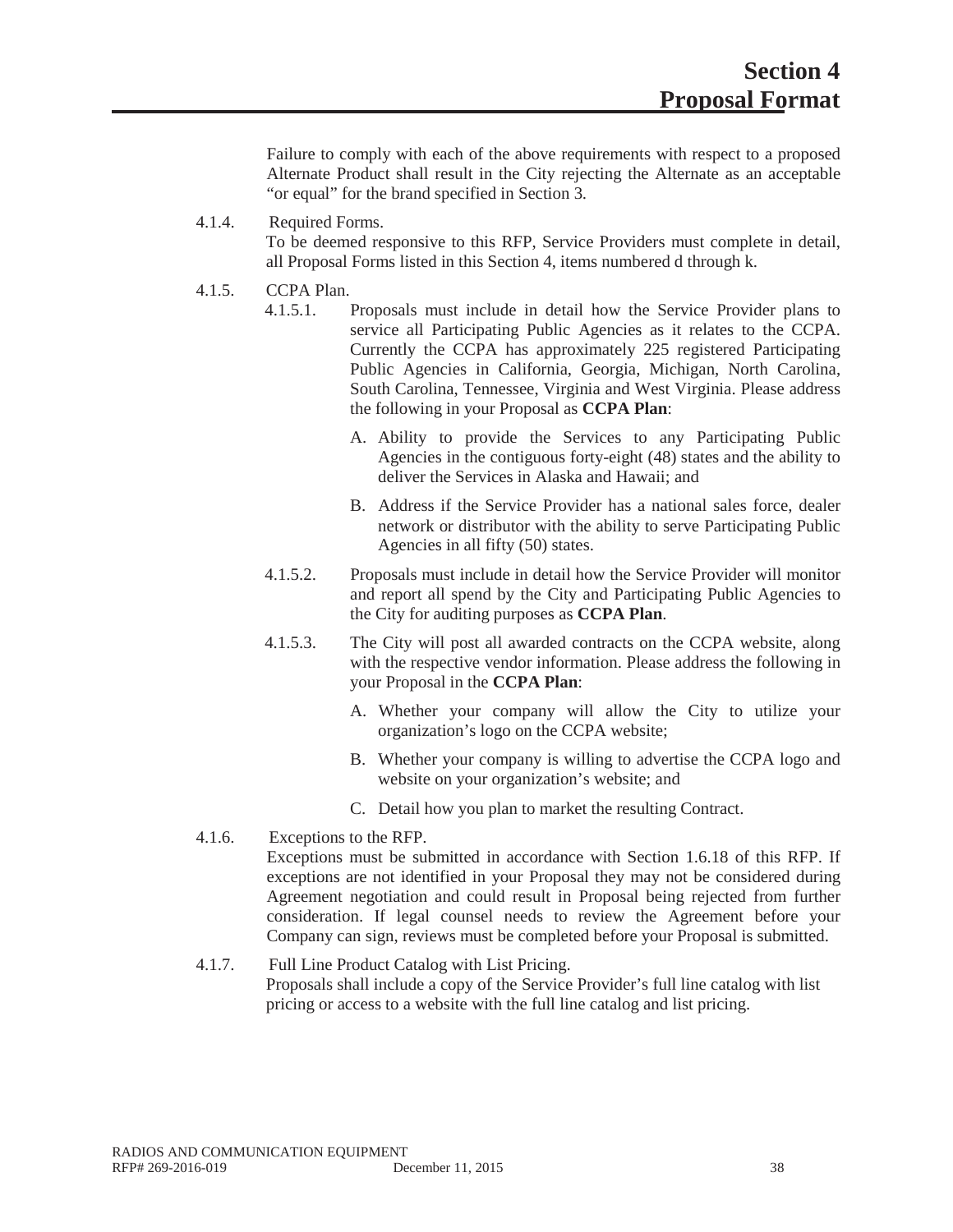# **5. PROPOSAL EVALUATION CRITERIA.**

Proposals will be evaluated based on the Service Provider's ability to meet the performance requirements of this RFP. This section provides a description of the evaluation criteria that will be used to evaluate the Proposals. To be deemed responsive, it is important for the Service Provider to provide appropriate detail to demonstrate satisfaction of each criterion and compliance with the performance provisions outlined in this RFP. The Service Provider's Proposal will be the primary source of information used in the evaluation process. Proposals must contain information specifically related to the proposed Services and requested herein. Failure of any Service Provider to submit information requested may result in the elimination of the Proposal from further evaluation.

Proposals will be assessed to determine the most comprehensive, competitive and best value solution for the City based on, but not limited to, the criteria below. The City reserves the right to modify the evaluation criteria or waive portions thereof. Proposals will be evaluated on the following major categories:

- a. Qualifications, Experience and Approach;
- b. Cost Effectiveness and Value;
- c. Testing of Samples and Evaluations, and
- d. Acceptance of the Terms of the Agreement.

# **5.1. Qualifications, Experience and Approach.**

Service Providers will be evaluated based upon their understanding, experience and qualifications in performing the same or substantially similar Services, as reflected by its experience in performing such Services. The evaluation will include references regarding work for organizations with needs similar to the City's, and the feasibility of the Service Provider's approach for the provision of the Services.

## **5.2. Cost Effectiveness and Value.**

Under this criterion, Proposals will be compared in terms of the most reasonable, and or most effective pricing options. The Evaluation Committee will also take into consideration any indirect costs associated with the Services and administration of the Agreement.

## **5.3. Testing of Samples and Evaluations.**

Service Providers may be required to submit two (2) sample units of specific Groups of radios being proposed. Service Providers may also be requested to come onsite to the City for programming and/or demonstration purposes. The testing of samples and evaluation process shall be conducted for an estimated three (3) weeks from when proposal are due in accordance with the proposals submission date outlined in Section 2.1. Samples shall be provided at no cost to the City during the evaluation period. The City shall be the sole judge in determining the product acceptability. Once evaluations are complete, the City will return each sample to the Service Provider.

# **5.4. Acceptance of the Terms of the Agreement.**

The City will evaluate the Proposals for compliance with the terms, conditions, requirements, and specifications stated in this RFP including the sample contract language provided in Section 7. Regardless of exceptions taken, Service Providers shall provide pricing based on the requirements and terms set forth in this RFP. Exceptions shall be identified in accordance with Section 1.6.18 of this RFP.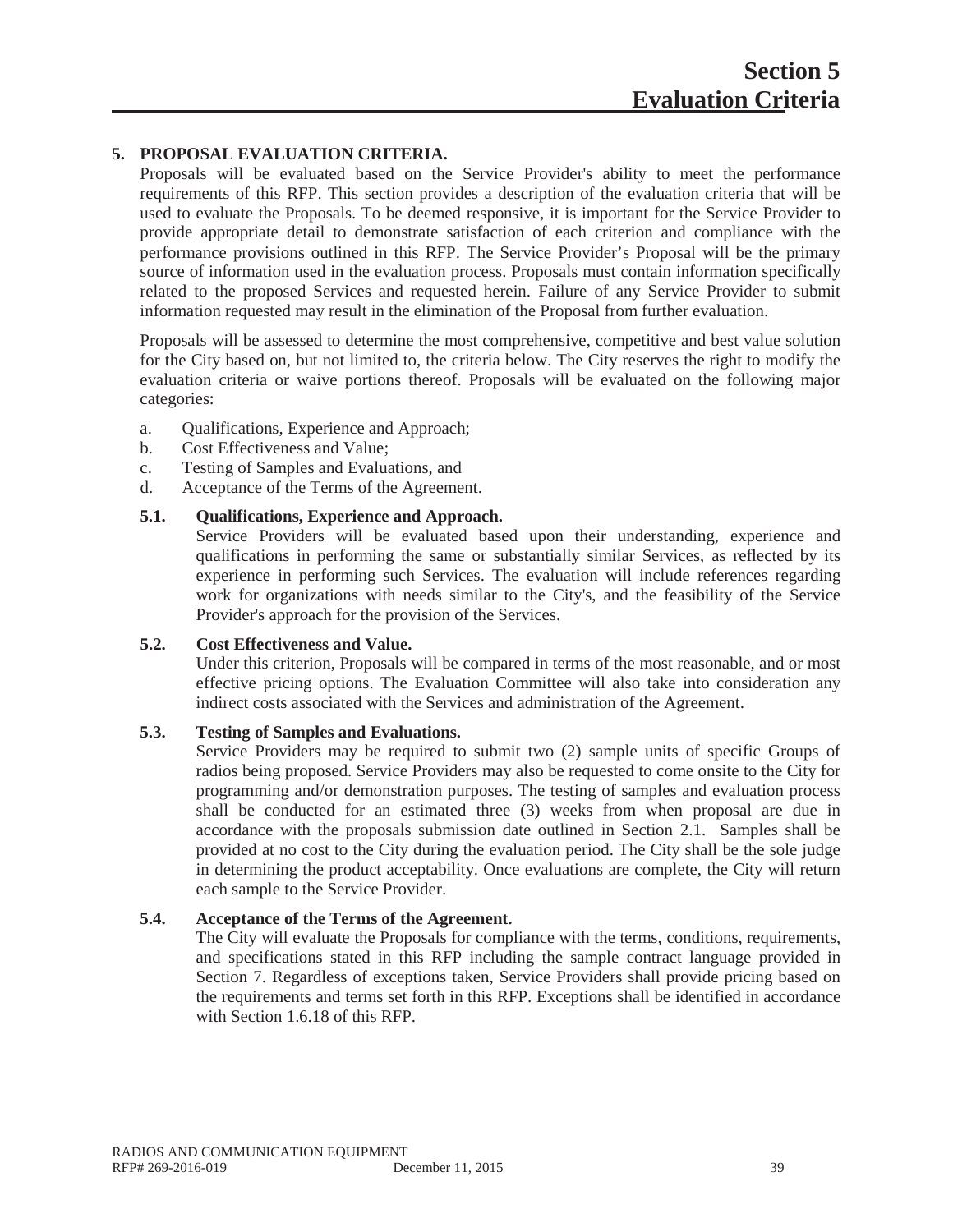## **REQUIRED FORM 1 - REQUEST FOR PROPOSALS ACKNOWLEDGEMENT**

# **RFP # 269-2016-019**

#### **RADIOS AND COMMUNICATION EQUIPMENT**

The Service Provider hereby certifies receipt of the Request for Proposals for the City of Charlotte, North Carolina RFP #269-2016-019, Radios and Communication Equipment. This form should be completed upon receipt of the City's Request for Proposals and faxed in time for the City to receive it by or before **DECEMBER 30, 2015**. Please fax the completed Request for Proposals Acknowledgement Form to the attention of:

David Tate Finance Office - Procurement Management Fax: 704-632-8520

| Date:         |  |  |
|---------------|--|--|
|               |  |  |
| Title:        |  |  |
| Company Name: |  |  |
|               |  |  |

Contact Name: \_\_\_\_\_\_\_\_\_\_\_\_\_\_\_\_\_\_\_\_\_\_\_\_\_\_\_\_\_\_\_\_\_\_\_\_\_\_\_\_\_\_\_\_\_\_\_\_\_\_\_\_\_\_\_\_\_\_\_\_\_\_\_\_\_

Contact E-mail address: \_\_\_\_\_\_\_\_\_\_\_\_\_\_\_\_\_\_\_\_\_\_\_\_\_\_\_\_\_\_\_\_\_\_\_\_\_\_\_\_\_\_\_\_\_\_\_\_\_\_\_\_\_\_\_\_\_\_

Please check the appropriate space below and provide the requested information:

#### **\_\_\_\_\_We plan to attend the Pre-Proposal Conference and plan on submitting a Proposal**

Indicate number of attendees:

- **\_\_\_\_\_We do not plan to attend the Pre-Proposal Conference but plan on submitting a Proposal**
- **\_\_\_\_\_We do not plan to attend the Pre-Proposal Conference and do not plan on submitting a Proposal**

\_\_\_\_\_\_\_\_\_\_\_\_\_\_\_\_\_\_\_\_\_\_\_\_\_\_\_\_\_\_\_\_\_\_\_\_\_\_\_\_\_\_\_\_\_\_\_\_\_\_\_\_\_\_\_\_\_\_\_\_\_\_\_\_\_\_\_\_\_\_\_\_\_\_\_\_\_\_ \_\_\_\_\_\_\_\_\_\_\_\_\_\_\_\_\_\_\_\_\_\_\_\_\_\_\_\_\_\_\_\_\_\_\_\_\_\_\_\_\_\_\_\_\_\_\_\_\_\_\_\_\_\_\_\_\_\_\_\_\_\_\_\_\_\_\_\_\_\_\_\_\_\_\_\_\_\_

Please assist the City in understanding why your company has chosen not to participate: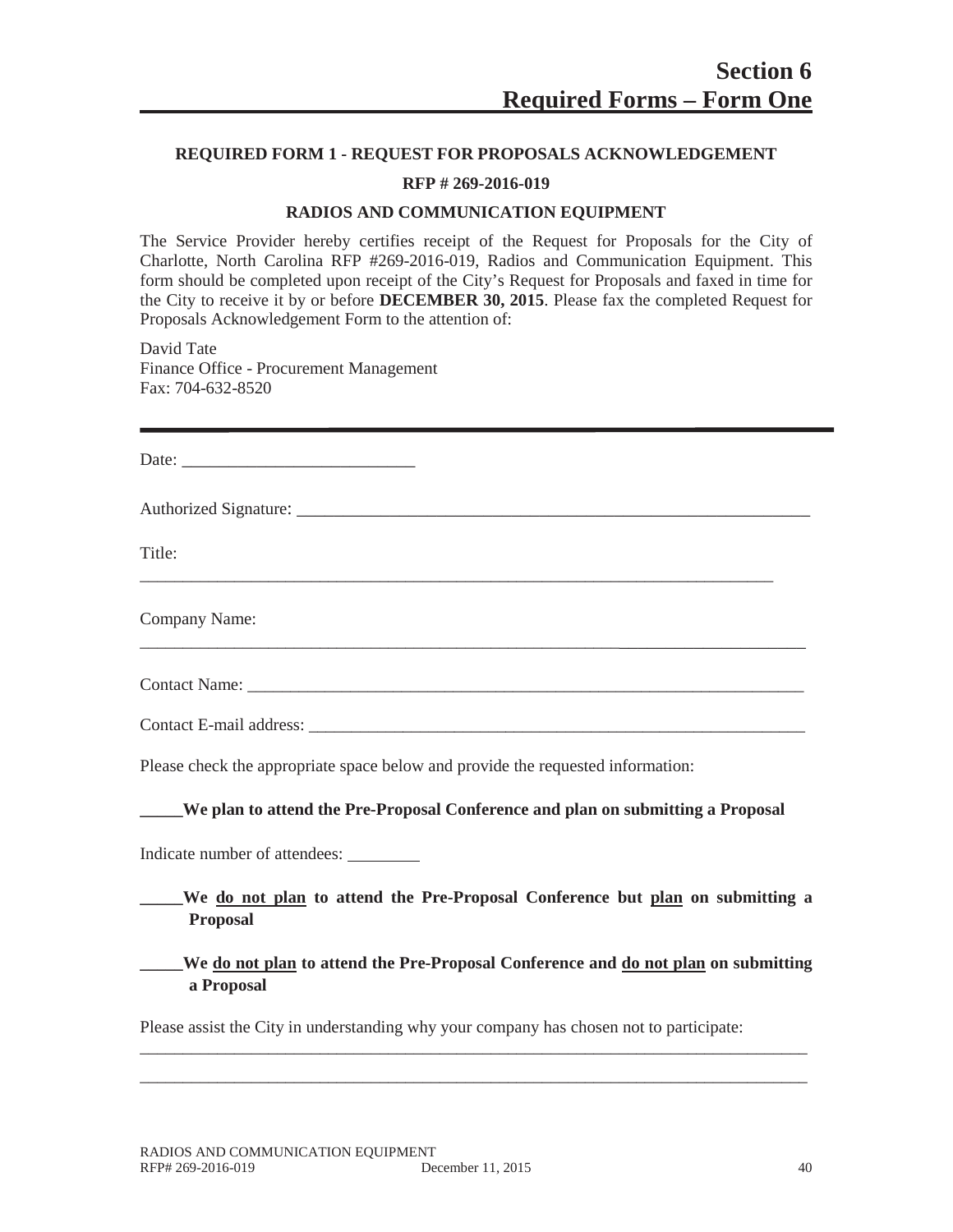# **REQUIRED FORM 2 - ADDENDA RECEIPT CONFIRMATION**

#### **RFP # 269-2016-019**

#### **RADIOS AND COMMUNICATION EQUIPMENT**

Please acknowledge receipt of all addenda by including this form with your Proposal. All addenda will be posted to www.ips.state.nc.us.

| <b>ADDENDUM #:</b> | <b>DATE ADDENDUM</b><br>DOWNLOADED FROM NC IPS: |
|--------------------|-------------------------------------------------|
|                    |                                                 |
|                    |                                                 |
|                    |                                                 |
|                    |                                                 |

I certify that this proposal complies with the General and Specific Specifications and conditions issued by the City except as clearly marked in the attached copy.

**\_\_\_\_\_\_\_\_\_\_\_\_\_\_\_\_\_\_\_\_\_\_\_\_\_\_\_\_\_ \_\_\_\_\_\_\_\_\_\_\_\_\_\_\_\_\_\_\_\_\_\_**

(Please Print Name) Date

Authorized Signature

**\_\_\_\_\_\_\_\_\_\_\_\_\_\_\_\_\_\_\_\_\_\_\_\_\_\_\_\_\_**

**\_\_\_\_\_\_\_\_\_\_\_\_\_\_\_\_\_\_\_\_\_\_\_\_\_\_\_\_\_**

\_\_\_\_\_\_\_\_\_\_\_\_\_\_\_\_\_\_\_\_\_\_\_\_\_\_\_\_\_

Title

Company Name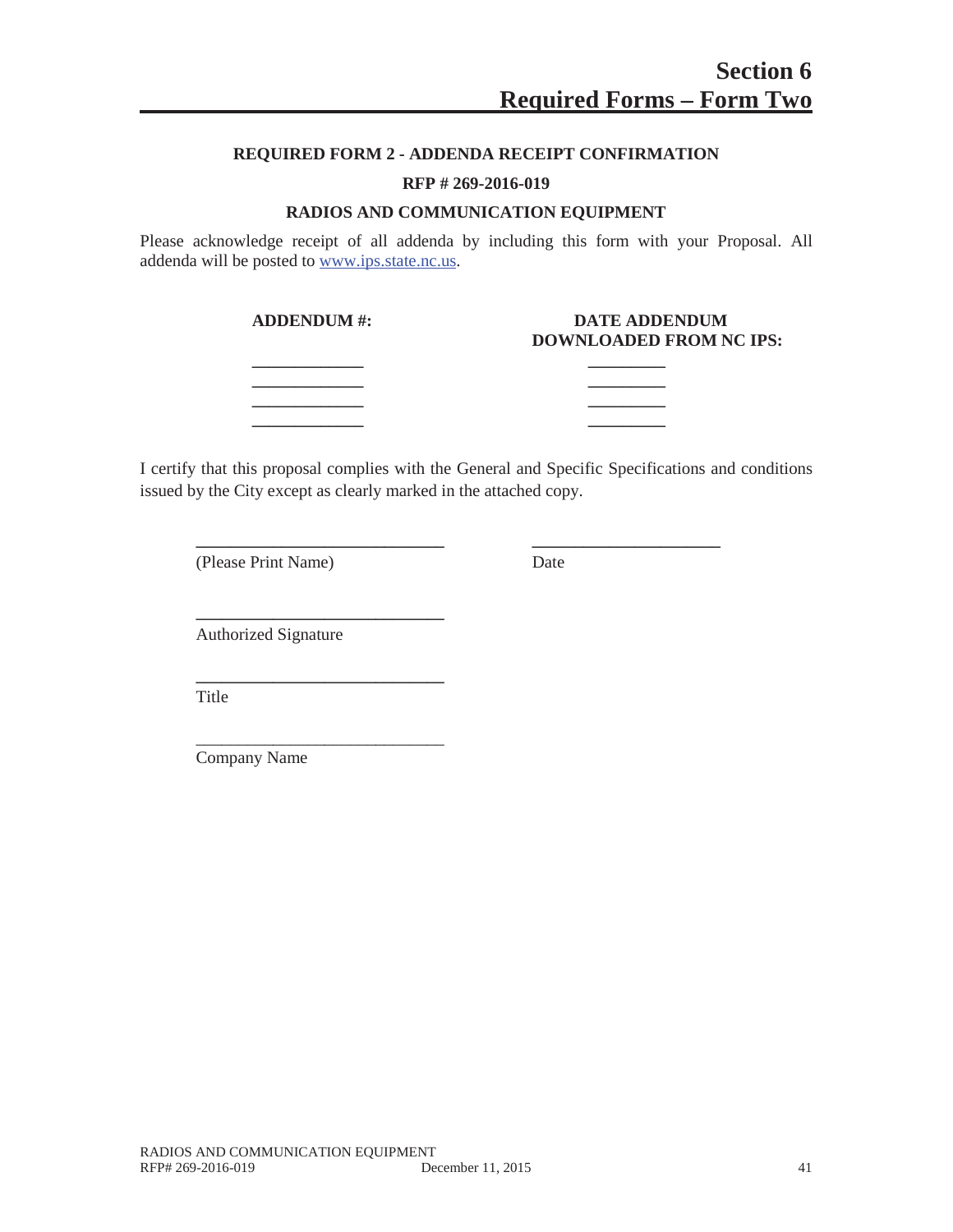|                                | <b>REQUIRED FORM 3 - PROPOSAL SUBMISSION FORM</b>                                                                     |
|--------------------------------|-----------------------------------------------------------------------------------------------------------------------|
|                                | RFP #269-2016-019                                                                                                     |
|                                | RADIOS AND COMMUNICATION EQUIPMENT                                                                                    |
| This Proposal is submitted by: |                                                                                                                       |
| Service Provider Name:         | <u> 1980 - Andrea Andrewski, fransk politik (d. 1980)</u>                                                             |
|                                |                                                                                                                       |
|                                |                                                                                                                       |
| Address:                       |                                                                                                                       |
|                                |                                                                                                                       |
| City/State/Zip:                |                                                                                                                       |
| Email address:                 | <u> 1989 - Johann Harry Harry Harry Harry Harry Harry Harry Harry Harry Harry Harry Harry Harry Harry Harry Harry</u> |
| Telephone:                     |                                                                                                                       |
|                                | (Area Code) Telephone Number                                                                                          |
| Facsimile:                     |                                                                                                                       |
|                                | (Area Code) Fax Number                                                                                                |

**It is understood by the Service Provider that the City reserves the right to reject any and all Proposals, to make awards on all items or on any items according to the best interest of the City, to waive formalities, technicalities, to recover and re-bid this RFP. Proposal is valid for one hundred and eighty (180) calendar days from the Proposal due date.**

**\_\_\_\_\_\_\_\_\_\_\_\_\_\_\_\_\_\_\_\_\_\_\_\_\_\_\_\_\_\_\_\_\_\_\_\_\_\_ \_\_\_\_\_\_\_\_\_\_\_\_\_\_\_\_\_\_\_\_\_\_\_\_**

**\_\_\_\_\_\_\_\_\_\_\_\_\_\_\_\_\_\_\_\_\_\_\_\_\_\_\_\_\_\_\_\_\_\_\_\_\_ \_\_\_\_\_\_\_\_\_\_\_\_\_\_\_\_\_\_\_\_\_\_\_\_**

**Service Provider Date** 

**Authorized Signature Please type or print name**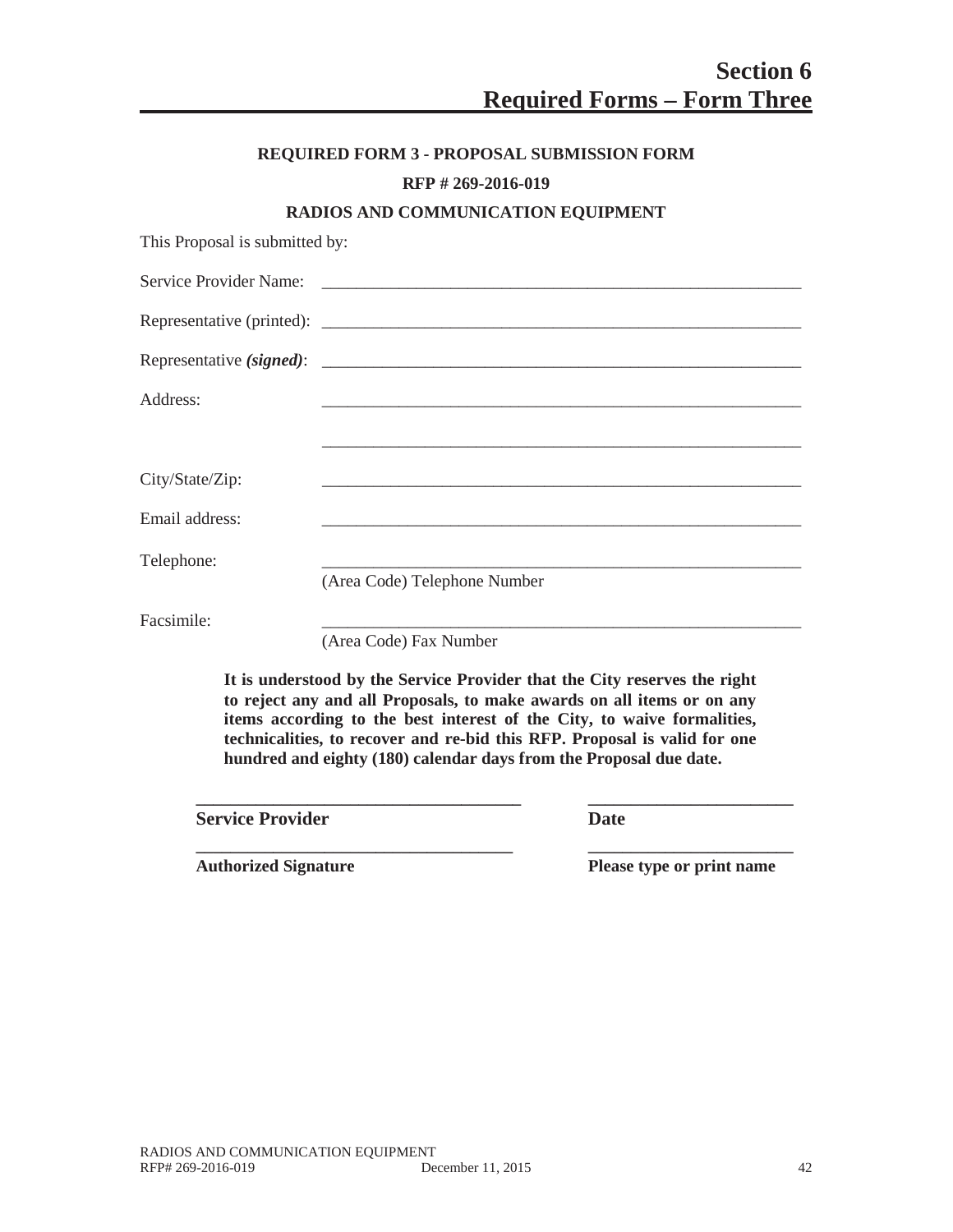## **REQUIRED FORM 4 - PRICING WORKSHEET**

#### **RFP # 269-2016-019**

#### **RADIOS AND COMMUNICATION EQUIPMENT**

Regardless of exceptions taken, Service Providers shall provide pricing based on the requirements and terms set forth in this RFP. Pricing must be all-inclusive and cover every aspect of the Project. **If there are additional costs associated with the Services, please add to this chart. Your Price Proposal must reflect all costs that the City will be responsible for.**

## **SEE ATTACHED PRICING SHEET. SERVICE PROVIDERS MAY REQUEST THE PRICING SHEET IN EXCEL FORMAT VIA EMAIL TO DAVID TATE AT DTATE@CHARLOTTENC.GOV.**

## **PRICING SHALL BE SUBMITTED IN HARD COPY AND EXCEL FORMATS ON A COMPACT DISK OR FLASH DRIVE.**

All items shall be delivered within ten (10) business days of when a purchase order is issued by the City. The delivery schedule of all items shall remain in effect unless mutually agreed upon in writing by the City and the Service Provider.

For all items not included in this form or that may be added during the term of the Contract, including but not limited to additional radios and OEM accessories, the City requires a fixed percentage discount from the Service Provider's most recent pricing list. Service Providers shall indicate their fixed percentage discount below.

**Administrative Fees:** Per Section 3.6., the Service Provider shall pay the City of Charlotte an Administrative Fee of \_\_\_% (minimum of 1%) based on all City and Participating Public Agency sales volumes within 30 days of the end of each calendar quarter set forth in the subsequent Contract. It is the responsibility of the Service Provider to set the Administrative Fee.

**Pricing Incentives and Rebates:** Service Providers shall identify any incentives and rebates offered based on volume, dollar amounts, or other criteria:

| <b>REBATE DESCRIPTION</b> | <b>AMOUNT / PERCENTAGE</b> |
|---------------------------|----------------------------|
|                           |                            |
|                           |                            |
|                           |                            |
|                           |                            |
|                           |                            |

Reference the Charlotte Cooperative Purchasing Alliance (CCPA) website at http://www.charlottealliance.org.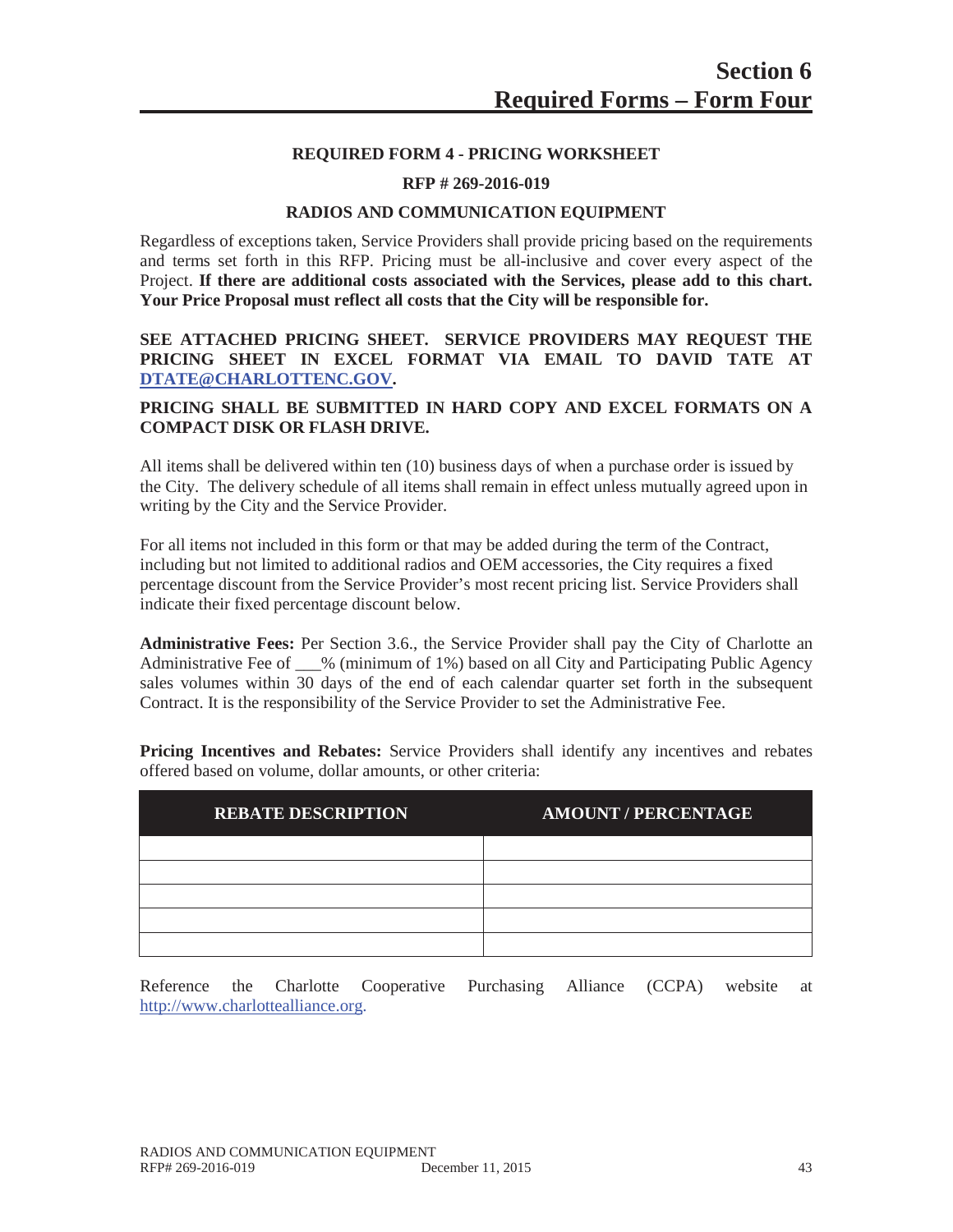| <b>GROUP 1 - PORTABLE RADIOS</b> |                                        | <b>Brand of Equipment:</b> |                  |                     |                                          |
|----------------------------------|----------------------------------------|----------------------------|------------------|---------------------|------------------------------------------|
| <b>Item</b>                      | <b>Description</b>                     | Model #                    | <b>MFG Part#</b> | <b>Vendor Part#</b> | <b>Unit Price Initial</b><br><b>Term</b> |
| 1.1                              | Group 1                                |                            |                  |                     |                                          |
| <b>Accessories</b>               |                                        |                            |                  |                     |                                          |
| <b>Item</b>                      | <b>Description</b>                     | Model #                    | <b>MFG Part#</b> | <b>Vendor Part#</b> | <b>Unit Price Initial</b><br><b>Term</b> |
| 1.2                              | Programming Cable                      |                            |                  |                     |                                          |
| 1.3                              | Antenna                                |                            |                  |                     |                                          |
| 1.4                              | <b>Battery</b>                         |                            |                  |                     |                                          |
| 1.5                              | <b>Battery Charger (Single Bay)</b>    |                            |                  |                     |                                          |
| 1.6                              | Battery Charger (Multiple Bay)         |                            |                  |                     |                                          |
| 1.7                              | Battery Charger (Vehicular)            |                            |                  |                     |                                          |
| 1.8                              | Remote Speaker Microphone              |                            |                  |                     |                                          |
| 1.9                              | Remote Speaker Microphone with Antenna |                            |                  |                     |                                          |
| 1.10                             | Headset (Wired)                        |                            |                  |                     |                                          |
| 1.11                             | Headset (Wireless/Bluetooth)           |                            |                  |                     |                                          |
| 1.12                             | Carry Case                             |                            |                  |                     |                                          |
| 1.13                             | <b>Belt Clip</b>                       |                            |                  |                     |                                          |
| 1.14                             | Multiband VHF: 136-174 MHz             |                            |                  |                     |                                          |
| 1.15                             | Multiband UHF: 380-520 MHz             |                            |                  |                     |                                          |
| 1.16                             | Multiband 700/800 MHz: 762-870 MHz     |                            |                  |                     |                                          |
| 1.17                             |                                        |                            |                  |                     |                                          |
| 1.18                             | Additional:                            |                            |                  |                     |                                          |
| 1.19                             |                                        |                            |                  |                     |                                          |
| 1.20                             | Additional: ___________                |                            |                  |                     |                                          |
| 1.21                             | Additional:                            |                            |                  |                     |                                          |

For all items not included in this form or that may be added during the term of the Contract, including but not limited to additional radios and OEM accessories, the City requires a fixed percentage discount from the Service Provider's most recent pricing list. Service Providers shall indicate their fixed percentage discount below.

| PERCENT DISCOUNT FROM LIST                       |           |  |  |  |
|--------------------------------------------------|-----------|--|--|--|
| <b>Group 1 Portable Radios</b>                   | _________ |  |  |  |
| <b>Group 1 Portable Radios - OEM Accessories</b> |           |  |  |  |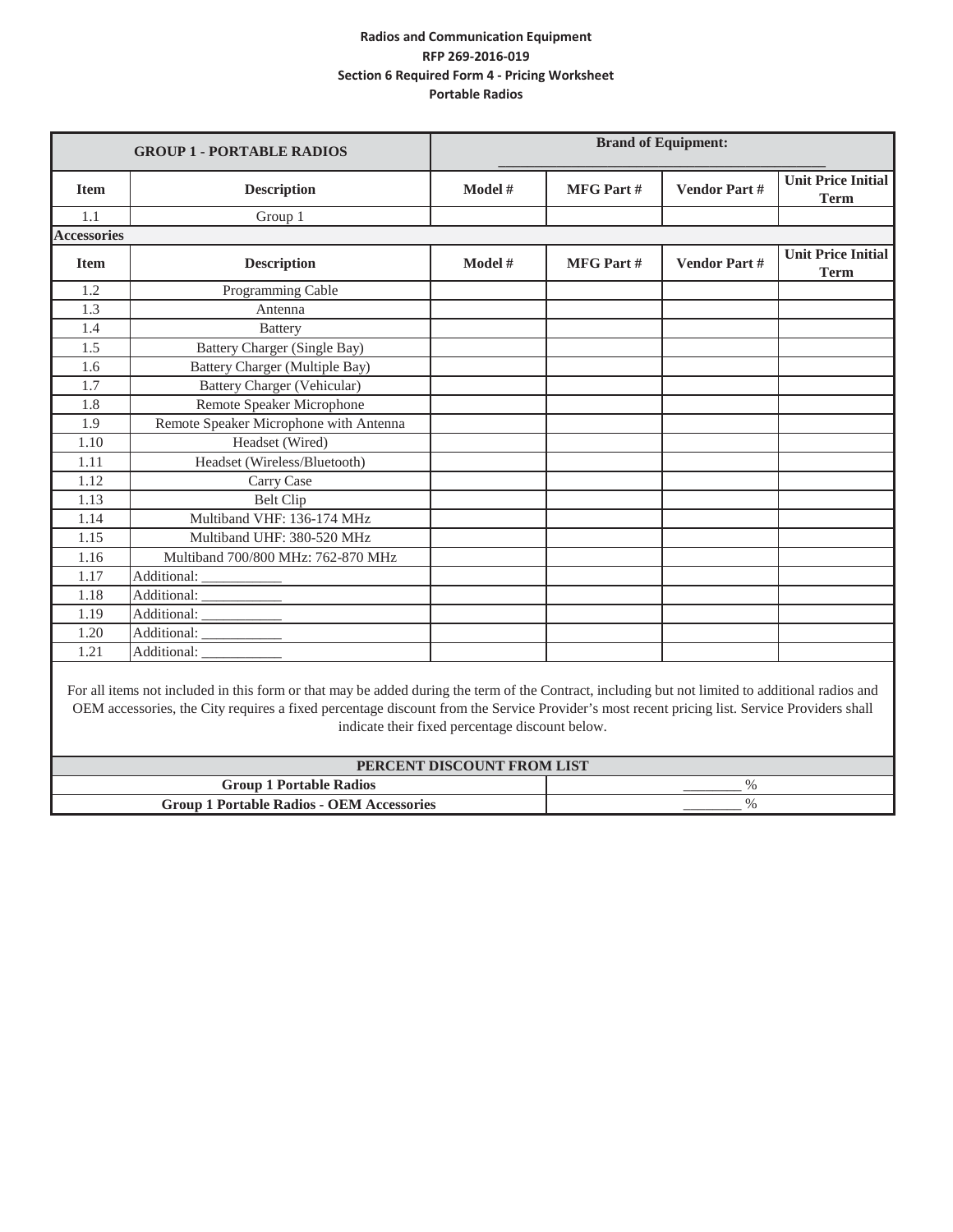|                                                  | <b>GROUP 2 - PORTABLE RADIOS</b>                                                                                                                                                                                                                                                                                                                    | <b>Brand of Equipment:</b>            |                  |                     |                                          |  |
|--------------------------------------------------|-----------------------------------------------------------------------------------------------------------------------------------------------------------------------------------------------------------------------------------------------------------------------------------------------------------------------------------------------------|---------------------------------------|------------------|---------------------|------------------------------------------|--|
| <b>Item</b>                                      | <b>Description</b>                                                                                                                                                                                                                                                                                                                                  | Model #                               | <b>MFG Part#</b> | <b>Vendor Part#</b> | <b>Unit Price Initial</b><br><b>Term</b> |  |
| 2.1                                              | Group 2                                                                                                                                                                                                                                                                                                                                             |                                       |                  |                     |                                          |  |
| <b>Accessories</b>                               |                                                                                                                                                                                                                                                                                                                                                     |                                       |                  |                     |                                          |  |
| <b>Item</b>                                      | <b>Description</b>                                                                                                                                                                                                                                                                                                                                  | Model #                               | <b>MFG Part#</b> | <b>Vendor Part#</b> | <b>Unit Price Initial</b><br><b>Term</b> |  |
| 2.2                                              | Programming Cable                                                                                                                                                                                                                                                                                                                                   |                                       |                  |                     |                                          |  |
| 2.3                                              | Antenna                                                                                                                                                                                                                                                                                                                                             |                                       |                  |                     |                                          |  |
| 2.4                                              | <b>Battery</b>                                                                                                                                                                                                                                                                                                                                      |                                       |                  |                     |                                          |  |
| 2.5                                              | Battery Charger (Single Bay)                                                                                                                                                                                                                                                                                                                        |                                       |                  |                     |                                          |  |
| 2.6                                              | <b>Battery Charger (Multiple Bay)</b>                                                                                                                                                                                                                                                                                                               |                                       |                  |                     |                                          |  |
| 2.7                                              | <b>Battery Charger (Vehicular)</b>                                                                                                                                                                                                                                                                                                                  |                                       |                  |                     |                                          |  |
| 2.8                                              | Remote Speaker Microphone                                                                                                                                                                                                                                                                                                                           |                                       |                  |                     |                                          |  |
| 2.9                                              | Remote Speaker Microphone with Antenna                                                                                                                                                                                                                                                                                                              |                                       |                  |                     |                                          |  |
| 2.10                                             | Headset (Wired)                                                                                                                                                                                                                                                                                                                                     |                                       |                  |                     |                                          |  |
| 2.11                                             | Headset (Wireless/Bluetooth)                                                                                                                                                                                                                                                                                                                        |                                       |                  |                     |                                          |  |
| 2.12                                             | Carry Case                                                                                                                                                                                                                                                                                                                                          |                                       |                  |                     |                                          |  |
| 2.13                                             | <b>Belt Clip</b>                                                                                                                                                                                                                                                                                                                                    |                                       |                  |                     |                                          |  |
| 2.14                                             | Multiband VHF: 136-174 MHz                                                                                                                                                                                                                                                                                                                          |                                       |                  |                     |                                          |  |
| 2.15                                             | Multiband UHF: 380-520 MHz                                                                                                                                                                                                                                                                                                                          |                                       |                  |                     |                                          |  |
| 2.16                                             | Multiband 700/800 MHz: 762-870 MHz                                                                                                                                                                                                                                                                                                                  |                                       |                  |                     |                                          |  |
| 2.17                                             | Additional:                                                                                                                                                                                                                                                                                                                                         |                                       |                  |                     |                                          |  |
| 2.18                                             | Additional:                                                                                                                                                                                                                                                                                                                                         |                                       |                  |                     |                                          |  |
| 2.19                                             | Additional:                                                                                                                                                                                                                                                                                                                                         |                                       |                  |                     |                                          |  |
| 2.20                                             | Additional:                                                                                                                                                                                                                                                                                                                                         |                                       |                  |                     |                                          |  |
| 2.21                                             | Additional:                                                                                                                                                                                                                                                                                                                                         |                                       |                  |                     |                                          |  |
|                                                  |                                                                                                                                                                                                                                                                                                                                                     |                                       |                  |                     |                                          |  |
|                                                  |                                                                                                                                                                                                                                                                                                                                                     | <b>GROUP 2 - FEATURES AND OPTIONS</b> |                  |                     |                                          |  |
| <b>Required Options</b>                          |                                                                                                                                                                                                                                                                                                                                                     |                                       |                  |                     |                                          |  |
| <b>Item</b>                                      | <b>Description</b>                                                                                                                                                                                                                                                                                                                                  | Model #                               | <b>MFG Part#</b> | <b>Vendor Part#</b> | <b>Unit Price Initial</b><br><b>Term</b> |  |
| 2.22                                             | P25 9600 Baud Trunking                                                                                                                                                                                                                                                                                                                              |                                       |                  |                     |                                          |  |
|                                                  | <b>Recommended Options</b>                                                                                                                                                                                                                                                                                                                          |                                       |                  |                     |                                          |  |
| 2.23                                             | <b>ADP</b> Encryption                                                                                                                                                                                                                                                                                                                               |                                       |                  |                     |                                          |  |
|                                                  | For all items not included in this form or that may be added during the term of the Contract, including but not limited to additional radios and<br>OEM accessories, the City requires a fixed percentage discount from the Service Provider's most recent pricing list. Service Providers shall<br>indicate their fixed percentage discount below. |                                       |                  |                     |                                          |  |
|                                                  |                                                                                                                                                                                                                                                                                                                                                     | PERCENT DISCOUNT FROM LIST            |                  |                     |                                          |  |
|                                                  | <b>Group 2 Portable Radios</b>                                                                                                                                                                                                                                                                                                                      |                                       |                  | $\%$                |                                          |  |
|                                                  |                                                                                                                                                                                                                                                                                                                                                     |                                       |                  |                     |                                          |  |
| <b>Group 2 Portable Radios - OEM Accessories</b> |                                                                                                                                                                                                                                                                                                                                                     | $\%$                                  |                  |                     |                                          |  |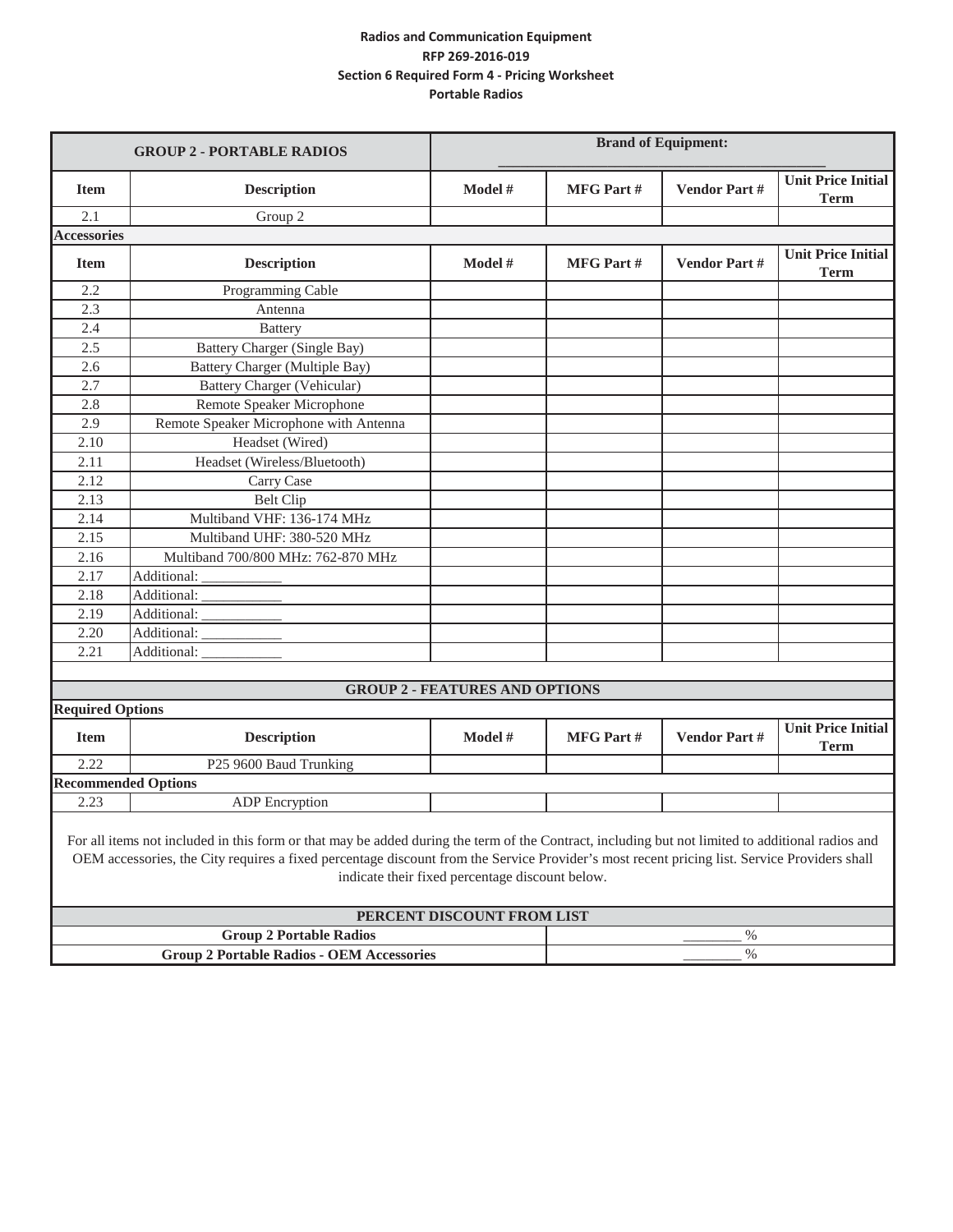|                                                                                                                                                                                                                                                                                                                                                     | <b>GROUP 3 - PORTABLE RADIOS</b>                  | <b>Brand of Equipment:</b>            |                  |                     |                                          |
|-----------------------------------------------------------------------------------------------------------------------------------------------------------------------------------------------------------------------------------------------------------------------------------------------------------------------------------------------------|---------------------------------------------------|---------------------------------------|------------------|---------------------|------------------------------------------|
| <b>Item</b>                                                                                                                                                                                                                                                                                                                                         | <b>Description</b>                                | Model #                               | <b>MFG Part#</b> | <b>Vendor Part#</b> | <b>Unit Price Initial</b><br><b>Term</b> |
| 3.1                                                                                                                                                                                                                                                                                                                                                 | Group 3                                           |                                       |                  |                     |                                          |
| <b>Accessories</b>                                                                                                                                                                                                                                                                                                                                  |                                                   |                                       |                  |                     |                                          |
| <b>Item</b>                                                                                                                                                                                                                                                                                                                                         | <b>Description</b>                                | Model #                               | <b>MFG Part#</b> | <b>Vendor Part#</b> | <b>Unit Price Initial</b><br><b>Term</b> |
| 3.2                                                                                                                                                                                                                                                                                                                                                 | Programming Cable                                 |                                       |                  |                     |                                          |
| 3.3                                                                                                                                                                                                                                                                                                                                                 | Antenna                                           |                                       |                  |                     |                                          |
| 3.4                                                                                                                                                                                                                                                                                                                                                 | <b>Battery</b>                                    |                                       |                  |                     |                                          |
| 3.5                                                                                                                                                                                                                                                                                                                                                 | <b>Battery Charger (Single Bay)</b>               |                                       |                  |                     |                                          |
| 3.6                                                                                                                                                                                                                                                                                                                                                 | Battery Charger (Multiple Bay)                    |                                       |                  |                     |                                          |
| 3.7                                                                                                                                                                                                                                                                                                                                                 | Battery Charger (Vehicular)                       |                                       |                  |                     |                                          |
| 3.8                                                                                                                                                                                                                                                                                                                                                 | Remote Speaker Microphone                         |                                       |                  |                     |                                          |
| 3.9                                                                                                                                                                                                                                                                                                                                                 | Remote Speaker Microphone with Antenna            |                                       |                  |                     |                                          |
| 3.10                                                                                                                                                                                                                                                                                                                                                | Headset (Wired)                                   |                                       |                  |                     |                                          |
| 3.11                                                                                                                                                                                                                                                                                                                                                | Headset (Wireless/Bluetooth)                      |                                       |                  |                     |                                          |
| 3.12                                                                                                                                                                                                                                                                                                                                                | Carry Case                                        |                                       |                  |                     |                                          |
| 3.13                                                                                                                                                                                                                                                                                                                                                | <b>Belt Clip</b>                                  |                                       |                  |                     |                                          |
| 3.14                                                                                                                                                                                                                                                                                                                                                | Multiband VHF: 136-174 MHz                        |                                       |                  |                     |                                          |
| 3.15                                                                                                                                                                                                                                                                                                                                                | Multiband UHF: 380-520 MHz                        |                                       |                  |                     |                                          |
| 3.16<br>3.17                                                                                                                                                                                                                                                                                                                                        | Multiband 700/800 MHz: 762-870 MHz<br>Additional: |                                       |                  |                     |                                          |
| 3.18                                                                                                                                                                                                                                                                                                                                                | Additional:                                       |                                       |                  |                     |                                          |
| 3.19                                                                                                                                                                                                                                                                                                                                                | Additional:                                       |                                       |                  |                     |                                          |
| 3.20                                                                                                                                                                                                                                                                                                                                                | Additional:                                       |                                       |                  |                     |                                          |
| 3.21                                                                                                                                                                                                                                                                                                                                                | Additional:                                       |                                       |                  |                     |                                          |
|                                                                                                                                                                                                                                                                                                                                                     |                                                   |                                       |                  |                     |                                          |
|                                                                                                                                                                                                                                                                                                                                                     |                                                   | <b>GROUP 3 - FEATURES AND OPTIONS</b> |                  |                     |                                          |
| <b>Required Options</b>                                                                                                                                                                                                                                                                                                                             |                                                   |                                       |                  |                     |                                          |
| <b>Item</b>                                                                                                                                                                                                                                                                                                                                         | <b>Description</b>                                | Model #                               | <b>MFG Part#</b> | Vendor Part#        | <b>Unit Price Initial</b><br><b>Term</b> |
| 3.22                                                                                                                                                                                                                                                                                                                                                | SmartZone Operation                               |                                       |                  |                     |                                          |
| 3.23                                                                                                                                                                                                                                                                                                                                                | P25 9600 Baud Trunking                            |                                       |                  |                     |                                          |
|                                                                                                                                                                                                                                                                                                                                                     | <b>Recommended Options</b>                        |                                       |                  |                     |                                          |
| 3.24                                                                                                                                                                                                                                                                                                                                                | <b>ADP</b> Encryption                             |                                       |                  |                     |                                          |
| 3.25                                                                                                                                                                                                                                                                                                                                                | Integrated Voice & Data (IV&D)                    |                                       |                  |                     |                                          |
| 3.26                                                                                                                                                                                                                                                                                                                                                | <b>Integrated GPS</b>                             |                                       |                  |                     |                                          |
| 3.27                                                                                                                                                                                                                                                                                                                                                | Advanced System Key (ASK)                         |                                       |                  |                     |                                          |
| 3.28                                                                                                                                                                                                                                                                                                                                                | Radio Authentication                              |                                       |                  |                     |                                          |
| 3.29                                                                                                                                                                                                                                                                                                                                                | Programming Over P25 (OTAP)                       |                                       |                  |                     |                                          |
| 3.30                                                                                                                                                                                                                                                                                                                                                | Bluetooth                                         |                                       |                  |                     |                                          |
| 3.31                                                                                                                                                                                                                                                                                                                                                | <b>Smart Battery Charging System</b>              |                                       |                  |                     |                                          |
| For all items not included in this form or that may be added during the term of the Contract, including but not limited to additional radios and<br>OEM accessories, the City requires a fixed percentage discount from the Service Provider's most recent pricing list. Service Providers shall<br>indicate their fixed percentage discount below. |                                                   |                                       |                  |                     |                                          |
|                                                                                                                                                                                                                                                                                                                                                     |                                                   | PERCENT DISCOUNT FROM LIST            |                  |                     |                                          |
|                                                                                                                                                                                                                                                                                                                                                     | <b>Group 3 Portable Radios</b>                    |                                       |                  | $\%$                |                                          |
| <b>Group 3 Portable Radios - OEM Accessories</b>                                                                                                                                                                                                                                                                                                    |                                                   |                                       | $\%$             |                     |                                          |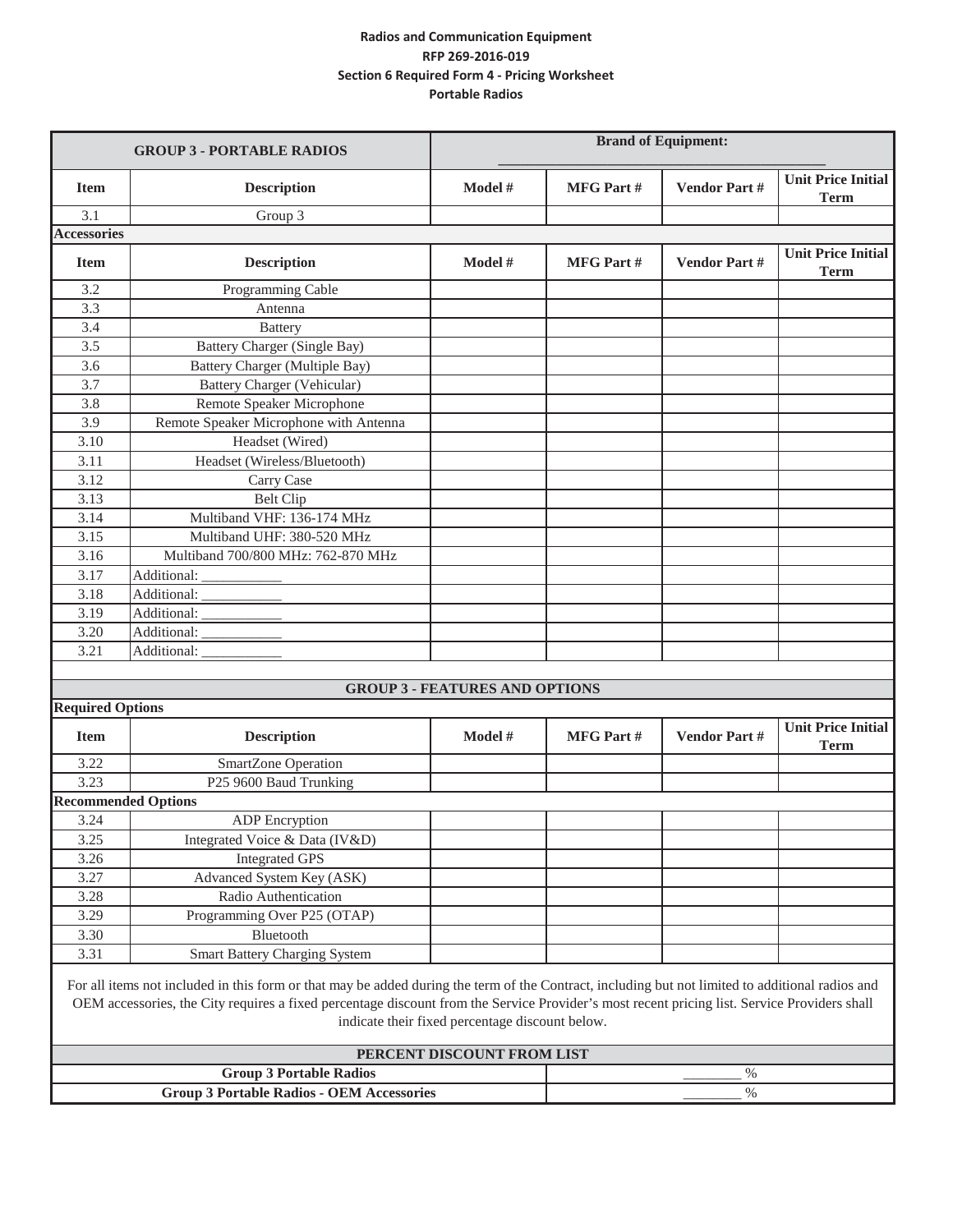| <b>GROUP 4 PORTABLE RADIOS - MOTOTRBO 7000</b><br><b>SERIES</b> |                                                        | <b>Brand of Equipment:</b> |                  |                     |                                          |
|-----------------------------------------------------------------|--------------------------------------------------------|----------------------------|------------------|---------------------|------------------------------------------|
| MotoTrbo XPR 7380                                               |                                                        |                            |                  |                     |                                          |
| <b>Item</b>                                                     | <b>Description</b>                                     | Model #                    | <b>MFG Part#</b> | <b>Vendor Part#</b> | <b>Unit Price Initial</b><br><b>Term</b> |
| 4.1                                                             | MotoTrbo XPR 7380                                      |                            |                  |                     |                                          |
| <b>Accessories</b>                                              |                                                        |                            |                  |                     |                                          |
| <b>Item</b>                                                     | <b>Description</b>                                     | Model #                    | <b>MFG Part#</b> | <b>Vendor Part#</b> | <b>Unit Price Initial</b><br><b>Term</b> |
| 4.2                                                             | IMPRES Hi-Cap Li-ion 2150 mAH Battery<br>(PMNN4409)    |                            |                  |                     |                                          |
| 4.3                                                             | Slim IMPRES Li-ion 1500 mAH Battery<br>(PMNN4407)      |                            |                  |                     |                                          |
| 4.4                                                             | IMPRES Hi-Cap Li-ion FM 2300 mAH Battery<br>(NNTN8129) |                            |                  |                     |                                          |
| 4.5                                                             | Programming Cable                                      |                            |                  |                     |                                          |
| 4.6                                                             | Antenna                                                |                            |                  |                     |                                          |
| 4.7                                                             | Battery Charger (Single Bay)                           |                            |                  |                     |                                          |
| 4.8                                                             | <b>Battery Charger (Multiple Bay)</b>                  |                            |                  |                     |                                          |
| 4.9                                                             | <b>Battery Charger (Vehicular)</b>                     |                            |                  |                     |                                          |
| 4.10                                                            | Remote Speaker Microphone                              |                            |                  |                     |                                          |
| 4.11                                                            | Remote Speaker Microphone with Antenna                 |                            |                  |                     |                                          |
| 4.12                                                            | Headset (Wired)                                        |                            |                  |                     |                                          |
| 4.13                                                            | Headset (Wireless/Bluetooth)                           |                            |                  |                     |                                          |
| 4.14                                                            | Carry Case                                             |                            |                  |                     |                                          |
| 4.15                                                            | <b>Belt Clip</b>                                       |                            |                  |                     |                                          |
| 4.16                                                            | Additional:                                            |                            |                  |                     |                                          |
| 4.17                                                            | Additional:                                            |                            |                  |                     |                                          |
| 4.18                                                            | Additional:                                            |                            |                  |                     |                                          |
| 4.19                                                            | Additional:                                            |                            |                  |                     |                                          |
| 4.20                                                            | Additional:                                            |                            |                  |                     |                                          |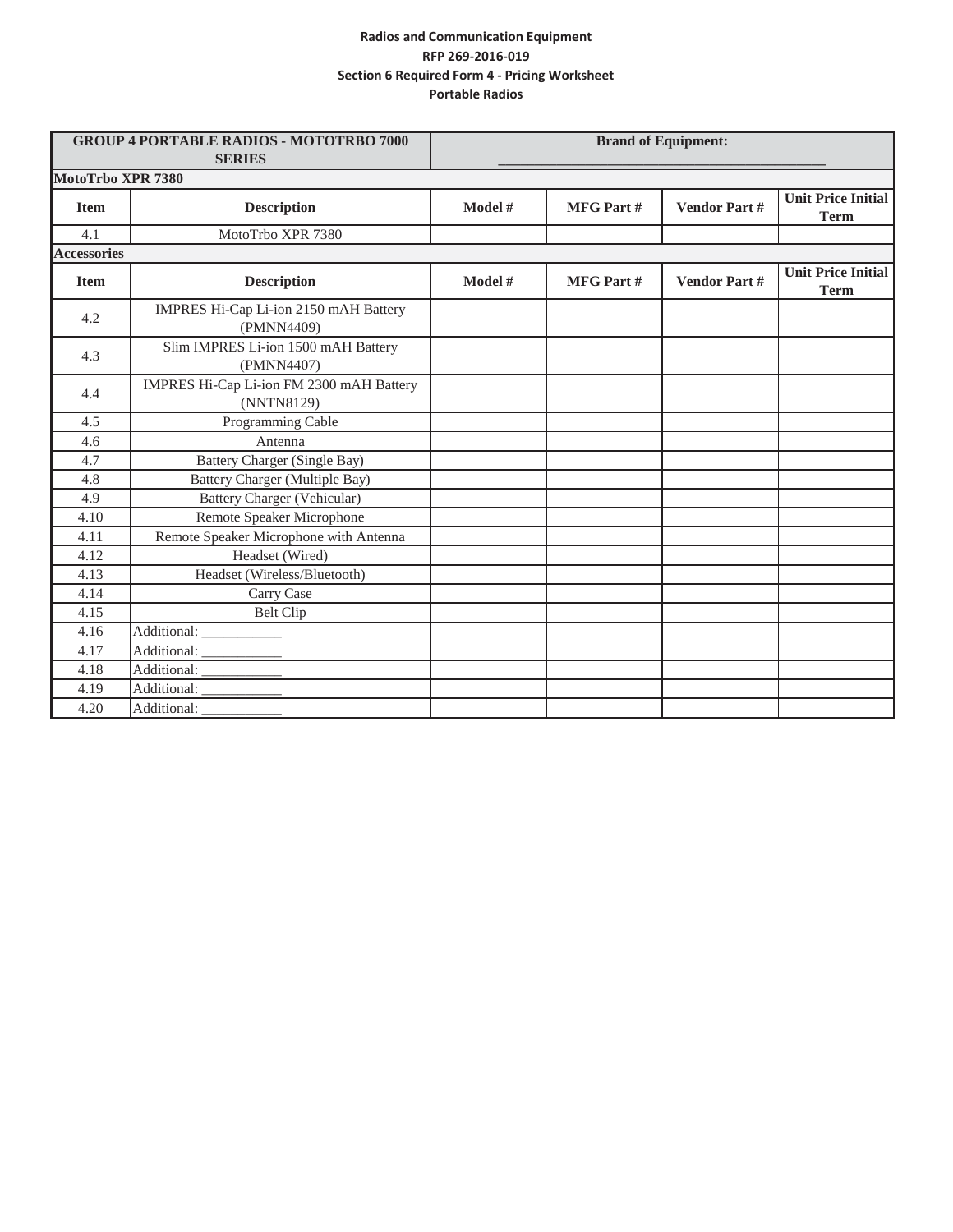| MotoTrbo XPR 7580  |                                                        |         |                  |                     |                                          |
|--------------------|--------------------------------------------------------|---------|------------------|---------------------|------------------------------------------|
| <b>Item</b>        | <b>Description</b>                                     | Model # | <b>MFG Part#</b> | <b>Vendor Part#</b> | <b>Unit Price Initial</b><br><b>Term</b> |
| 4.21               | MotoTrbo XPR 7580                                      |         |                  |                     |                                          |
| <b>Accessories</b> |                                                        |         |                  |                     |                                          |
| <b>Item</b>        | <b>Description</b>                                     | Model # | <b>MFG Part#</b> | <b>Vendor Part#</b> | <b>Unit Price Initial</b><br><b>Term</b> |
| 4.22               | IMPRES Hi-Cap Li-ion 2150 mAH Battery<br>(PMNN4409)    |         |                  |                     |                                          |
| 4.23               | Slim IMPRES Li-ion 1500 mAH Battery<br>(PMNN4407)      |         |                  |                     |                                          |
| 4.24               | IMPRES Hi-Cap Li-ion FM 2300 mAH Battery<br>(NNTN8129) |         |                  |                     |                                          |
| 4.25               | Programming Cable                                      |         |                  |                     |                                          |
| 4.26               | Antenna                                                |         |                  |                     |                                          |
| 4.27               | Battery Charger (Single Bay)                           |         |                  |                     |                                          |
| 4.28               | Battery Charger (Multiple Bay)                         |         |                  |                     |                                          |
| 4.29               | <b>Battery Charger (Vehicular)</b>                     |         |                  |                     |                                          |
| 4.30               | Remote Speaker Microphone                              |         |                  |                     |                                          |
| 4.31               | Remote Speaker Microphone with Antenna                 |         |                  |                     |                                          |
| 4.32               | Headset (Wired)                                        |         |                  |                     |                                          |
| 4.33               | Headset (Wireless/Bluetooth)                           |         |                  |                     |                                          |
| 4.34               | Carry Case                                             |         |                  |                     |                                          |
| 4.35               | <b>Belt Clip</b>                                       |         |                  |                     |                                          |
| 4.36               | Additional:                                            |         |                  |                     |                                          |
| 4.37               | Additional:                                            |         |                  |                     |                                          |
| 4.38               | Additional:                                            |         |                  |                     |                                          |
| 4.39               | Additional:                                            |         |                  |                     |                                          |
| 4.40               | Additional:                                            |         |                  |                     |                                          |

For all items not included in this form or that may be added during the term of the Contract, including but not limited to additional radios and OEM accessories, the City requires a fixed percentage discount from the Service Provider's most recent pricing list. Service Providers shall indicate their fixed percentage discount below.

| PERCENT DISCOUNT FROM LIST                       |           |  |  |  |
|--------------------------------------------------|-----------|--|--|--|
| <b>Group 4 Portable Radios</b>                   |           |  |  |  |
| <b>Group 4 Portable Radios - OEM Accessories</b> | _________ |  |  |  |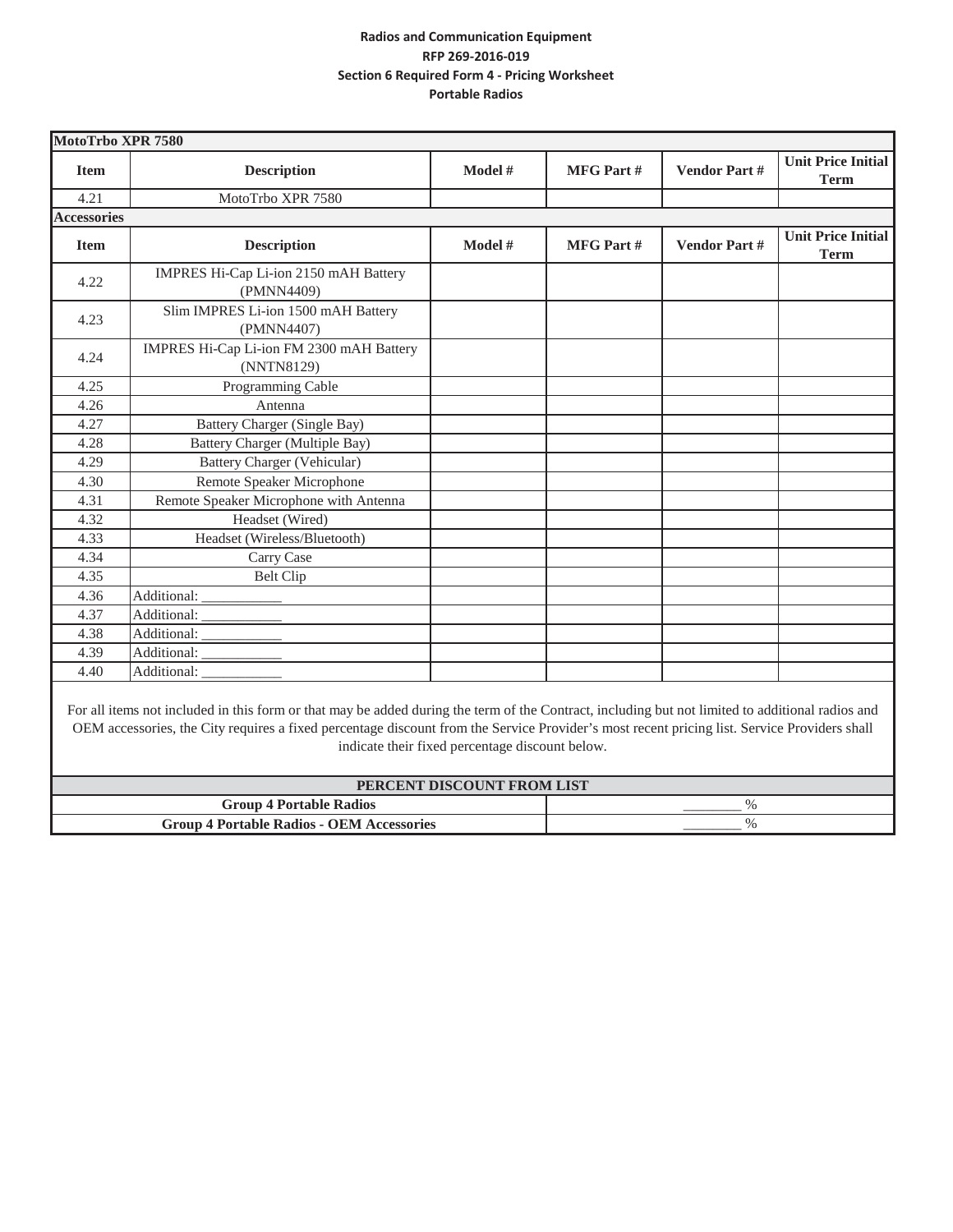|                    | <b>GROUP 5 PORTABLE RADIOS - ICOM A14S</b>                                                                                                                                                                                                                                                       |                                                 |                  | <b>Brand of Equipment:</b> |                                          |
|--------------------|--------------------------------------------------------------------------------------------------------------------------------------------------------------------------------------------------------------------------------------------------------------------------------------------------|-------------------------------------------------|------------------|----------------------------|------------------------------------------|
| <b>Item</b>        | <b>Description</b>                                                                                                                                                                                                                                                                               | Model #                                         | <b>MFG Part#</b> | <b>Vendor Part#</b>        | <b>Unit Price Initial</b><br><b>Term</b> |
| 5.1                | <b>ICOM A14S</b>                                                                                                                                                                                                                                                                                 |                                                 |                  |                            |                                          |
| <b>Accessories</b> |                                                                                                                                                                                                                                                                                                  |                                                 |                  |                            |                                          |
| <b>Item</b>        | <b>Description</b>                                                                                                                                                                                                                                                                               | Model #                                         | <b>MFG Part#</b> | <b>Vendor Part#</b>        | <b>Unit Price Initial</b><br><b>Term</b> |
| 5.2                | Programming Cable                                                                                                                                                                                                                                                                                |                                                 |                  |                            |                                          |
| 5.3                | Antenna                                                                                                                                                                                                                                                                                          |                                                 |                  |                            |                                          |
| 5.4                | <b>Battery</b>                                                                                                                                                                                                                                                                                   |                                                 |                  |                            |                                          |
| 5.5                | Battery Charger (Single Bay)                                                                                                                                                                                                                                                                     |                                                 |                  |                            |                                          |
| 5.6                | Battery Charger (Multiple Bay)                                                                                                                                                                                                                                                                   |                                                 |                  |                            |                                          |
| 5.7                | <b>Battery Charger (Vehicular)</b>                                                                                                                                                                                                                                                               |                                                 |                  |                            |                                          |
| 5.8                | Remote Speaker Microphone                                                                                                                                                                                                                                                                        |                                                 |                  |                            |                                          |
| 5.9                | Remote Speaker Microphone with Antenna                                                                                                                                                                                                                                                           |                                                 |                  |                            |                                          |
| 5.10               | Headset (Wired)                                                                                                                                                                                                                                                                                  |                                                 |                  |                            |                                          |
| 5.11               | Headset (Wireless/Bluetooth)                                                                                                                                                                                                                                                                     |                                                 |                  |                            |                                          |
| 5.12               | Carry Case                                                                                                                                                                                                                                                                                       |                                                 |                  |                            |                                          |
| 5.13               | <b>Belt Clip</b>                                                                                                                                                                                                                                                                                 |                                                 |                  |                            |                                          |
| 5.14               | Additional:                                                                                                                                                                                                                                                                                      |                                                 |                  |                            |                                          |
| 5.15               | Additional:                                                                                                                                                                                                                                                                                      |                                                 |                  |                            |                                          |
| 5.16               | Additional:                                                                                                                                                                                                                                                                                      |                                                 |                  |                            |                                          |
| 5.17               | Additional:                                                                                                                                                                                                                                                                                      |                                                 |                  |                            |                                          |
| 5.18               | Additional:                                                                                                                                                                                                                                                                                      |                                                 |                  |                            |                                          |
|                    | For all items not included in this form or that may be added during the term of the Contract, including but not limited to additional radios and<br>OEM accessories, the City requires a fixed percentage discount from the Service Provider's most recent pricing list. Service Providers shall | indicate their fixed percentage discount below. |                  |                            |                                          |
|                    |                                                                                                                                                                                                                                                                                                  | PERCENT DISCOUNT FROM LIST                      |                  |                            |                                          |
|                    | <b>Group 5 Portable Radios</b>                                                                                                                                                                                                                                                                   |                                                 |                  | $\%$                       |                                          |
|                    | <b>Group 5 Portable Radios - OEM Accessories</b>                                                                                                                                                                                                                                                 | $\%$                                            |                  |                            |                                          |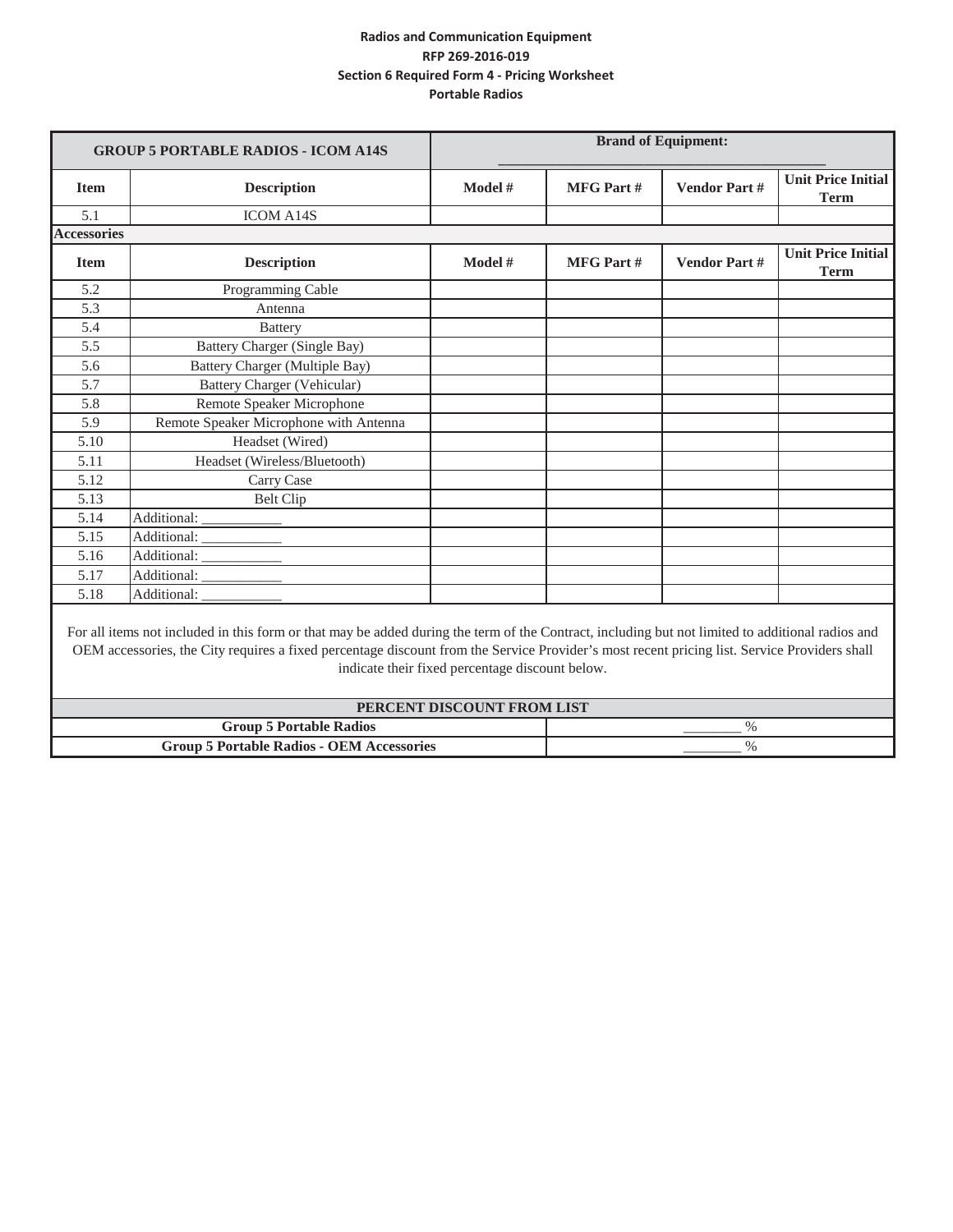| <b>GROUP 6 - MOBILE RADIOS/CONTROL STATIONS</b> |                                                                                                                                                                                                                                                                                                                                                                                   |         |                  | <b>Brand of Equipment:</b> |                                          |
|-------------------------------------------------|-----------------------------------------------------------------------------------------------------------------------------------------------------------------------------------------------------------------------------------------------------------------------------------------------------------------------------------------------------------------------------------|---------|------------------|----------------------------|------------------------------------------|
| <b>Item</b>                                     | <b>Description</b>                                                                                                                                                                                                                                                                                                                                                                | Model # | <b>MFG Part#</b> | <b>Vendor Part#</b>        | <b>Unit Price Initial</b><br><b>Term</b> |
| 6.1                                             | Group 6 - Dash Mounted                                                                                                                                                                                                                                                                                                                                                            |         |                  |                            |                                          |
| 6.2                                             | Group 6 - Remote Mounted                                                                                                                                                                                                                                                                                                                                                          |         |                  |                            |                                          |
| 6.3                                             | Group 6 - Control Station                                                                                                                                                                                                                                                                                                                                                         |         |                  |                            |                                          |
| <b>Accessories</b>                              |                                                                                                                                                                                                                                                                                                                                                                                   |         |                  |                            |                                          |
| <b>Item</b>                                     | <b>Description</b>                                                                                                                                                                                                                                                                                                                                                                | Model # | <b>MFG Part#</b> | <b>Vendor Part#</b>        | <b>Unit Price Initial</b><br><b>Term</b> |
| 6.4                                             | Data Cable                                                                                                                                                                                                                                                                                                                                                                        |         |                  |                            |                                          |
| 6.5                                             | <b>Extension Cable</b>                                                                                                                                                                                                                                                                                                                                                            |         |                  |                            |                                          |
| 6.6                                             | Adaptor                                                                                                                                                                                                                                                                                                                                                                           |         |                  |                            |                                          |
| 6.7                                             | Power Cable                                                                                                                                                                                                                                                                                                                                                                       |         |                  |                            |                                          |
| 6.8                                             | Programming Cable                                                                                                                                                                                                                                                                                                                                                                 |         |                  |                            |                                          |
| 6.9                                             | Antenna                                                                                                                                                                                                                                                                                                                                                                           |         |                  |                            |                                          |
| 6.10                                            | <b>External Speaker</b>                                                                                                                                                                                                                                                                                                                                                           |         |                  |                            |                                          |
| 6.11                                            | <b>Public Address Kit</b>                                                                                                                                                                                                                                                                                                                                                         |         |                  |                            |                                          |
| 6.12                                            | Desktop Microphone (Control Station only)                                                                                                                                                                                                                                                                                                                                         |         |                  |                            |                                          |
| 6.13                                            | Multiband VHF: 136-174 MHz                                                                                                                                                                                                                                                                                                                                                        |         |                  |                            |                                          |
| 6.14                                            | Multiband UHF: 380-520 MHz                                                                                                                                                                                                                                                                                                                                                        |         |                  |                            |                                          |
| 6.15                                            | Multiband 700/800 MHz: 762-870 MHz                                                                                                                                                                                                                                                                                                                                                |         |                  |                            |                                          |
| 6.16                                            | Additional:                                                                                                                                                                                                                                                                                                                                                                       |         |                  |                            |                                          |
| 6.17                                            | Additional:                                                                                                                                                                                                                                                                                                                                                                       |         |                  |                            |                                          |
| 6.18                                            | Additional:                                                                                                                                                                                                                                                                                                                                                                       |         |                  |                            |                                          |
| 6.19                                            | Additional:                                                                                                                                                                                                                                                                                                                                                                       |         |                  |                            |                                          |
| 6.20                                            | Additional:                                                                                                                                                                                                                                                                                                                                                                       |         |                  |                            |                                          |
|                                                 | For all items not included in this form or that may be added during the term of the Contract, including but not limited to additional radios and<br>OEM accessories, the City requires a fixed percentage discount from the Service Provider's most recent pricing list. Service Providers shall<br>indicate their fixed percentage discount below.<br>PERCENT DISCOUNT FROM LIST |         |                  |                            |                                          |

**Group 6 Mobile Radios/Control Stations** \_\_\_\_\_\_\_\_ %

Group 6 Mobile Radios/Control Stations - OEM Accessories **\_\_\_\_\_\_\_** %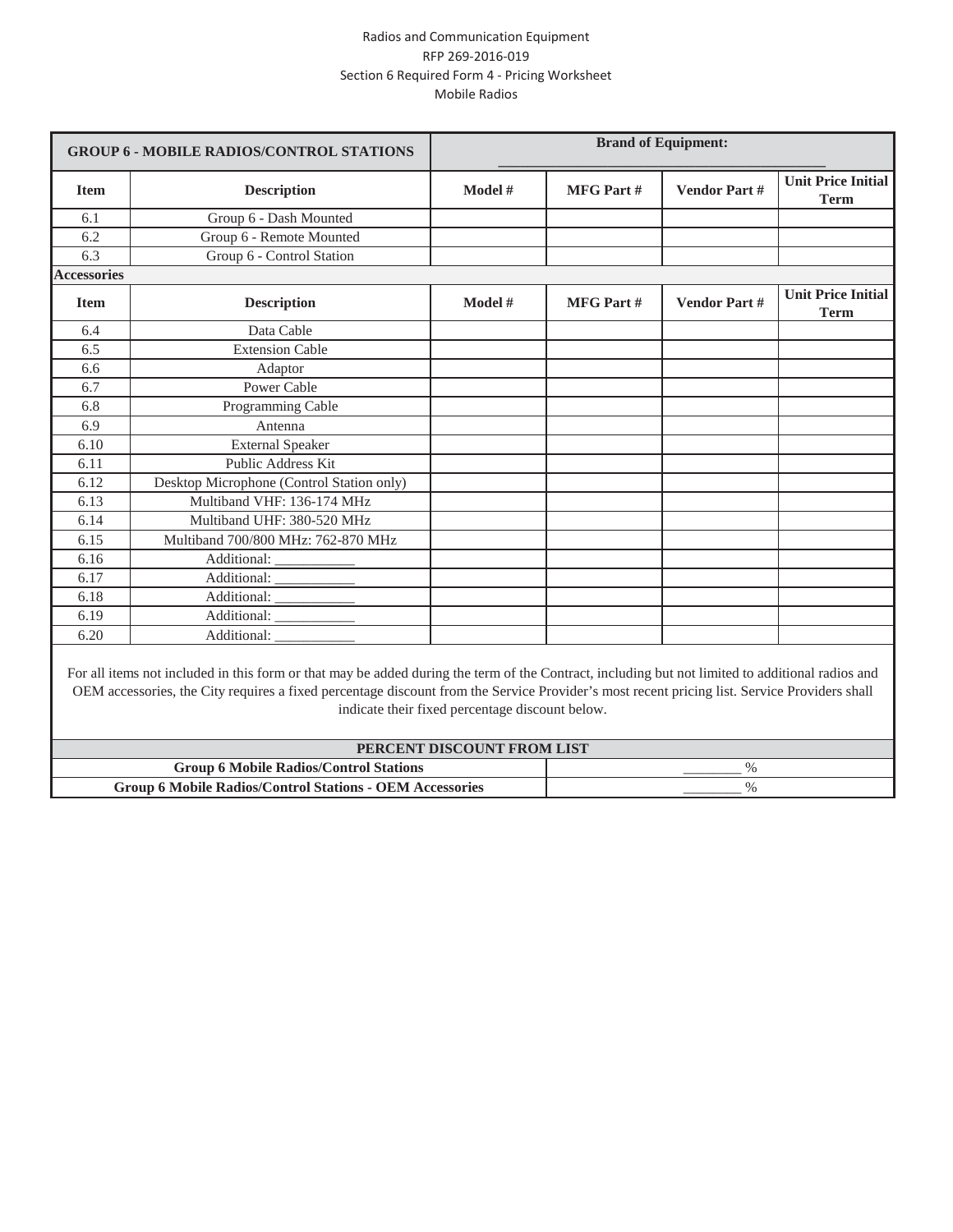|                                                                 | <b>GROUP 7 - MOBILE RADIOS/CONTROL STATIONS</b>                                                                                                                                                                                                                                                  | <b>Brand of Equipment:</b>                      |                  |                     |                                          |
|-----------------------------------------------------------------|--------------------------------------------------------------------------------------------------------------------------------------------------------------------------------------------------------------------------------------------------------------------------------------------------|-------------------------------------------------|------------------|---------------------|------------------------------------------|
| <b>Item</b>                                                     | <b>Description</b>                                                                                                                                                                                                                                                                               | Model #                                         | <b>MFG Part#</b> | <b>Vendor Part#</b> | <b>Unit Price Initial</b><br><b>Term</b> |
| 7.1                                                             | Group 7 - Dash Mounted                                                                                                                                                                                                                                                                           |                                                 |                  |                     |                                          |
| 7.2                                                             | Group 7 - Remote Mounted                                                                                                                                                                                                                                                                         |                                                 |                  |                     |                                          |
| 7.3                                                             | Group 7 - Control Station                                                                                                                                                                                                                                                                        |                                                 |                  |                     |                                          |
| <b>Accessories</b>                                              |                                                                                                                                                                                                                                                                                                  |                                                 |                  |                     |                                          |
| <b>Item</b>                                                     | <b>Description</b>                                                                                                                                                                                                                                                                               | Model #                                         | <b>MFG Part#</b> | <b>Vendor Part#</b> | <b>Unit Price Initial</b><br><b>Term</b> |
| 7.4                                                             | Data Cable                                                                                                                                                                                                                                                                                       |                                                 |                  |                     |                                          |
| 7.5                                                             | <b>Extension Cable</b>                                                                                                                                                                                                                                                                           |                                                 |                  |                     |                                          |
| 7.6                                                             | Adaptor                                                                                                                                                                                                                                                                                          |                                                 |                  |                     |                                          |
| 7.7                                                             | Power Cable                                                                                                                                                                                                                                                                                      |                                                 |                  |                     |                                          |
| 7.8                                                             | Programming Cable                                                                                                                                                                                                                                                                                |                                                 |                  |                     |                                          |
| 7.9                                                             | Antenna                                                                                                                                                                                                                                                                                          |                                                 |                  |                     |                                          |
| 7.10                                                            | <b>External Speaker</b>                                                                                                                                                                                                                                                                          |                                                 |                  |                     |                                          |
| 7.11                                                            | Public Address Kit                                                                                                                                                                                                                                                                               |                                                 |                  |                     |                                          |
| 7.12                                                            | Desktop Microphone (Control Station only)                                                                                                                                                                                                                                                        |                                                 |                  |                     |                                          |
| 7.13                                                            | Multiband VHF: 136-174 MHz                                                                                                                                                                                                                                                                       |                                                 |                  |                     |                                          |
| 7.14                                                            | Multiband UHF: 380-520 MHz                                                                                                                                                                                                                                                                       |                                                 |                  |                     |                                          |
| 7.15                                                            | Multiband 700/800 MHz: 762-870 MHz                                                                                                                                                                                                                                                               |                                                 |                  |                     |                                          |
| 7.16                                                            | Additional:                                                                                                                                                                                                                                                                                      |                                                 |                  |                     |                                          |
| 7.17                                                            | Additional:                                                                                                                                                                                                                                                                                      |                                                 |                  |                     |                                          |
| 7.18                                                            | Additional:                                                                                                                                                                                                                                                                                      |                                                 |                  |                     |                                          |
| 7.19                                                            | Additional:                                                                                                                                                                                                                                                                                      |                                                 |                  |                     |                                          |
| 7.20                                                            | Additional:                                                                                                                                                                                                                                                                                      |                                                 |                  |                     |                                          |
|                                                                 |                                                                                                                                                                                                                                                                                                  |                                                 |                  |                     |                                          |
|                                                                 |                                                                                                                                                                                                                                                                                                  | <b>GROUP 7 - FEATURES AND OPTIONS</b>           |                  |                     |                                          |
| <b>Required Options</b>                                         |                                                                                                                                                                                                                                                                                                  |                                                 |                  |                     |                                          |
| <b>Item</b>                                                     | <b>Description</b>                                                                                                                                                                                                                                                                               | Model #                                         | <b>MFG Part#</b> | <b>Vendor Part#</b> | <b>Unit Price Initial</b><br><b>Term</b> |
| 7.21                                                            | P25 9600 Baud Trunking                                                                                                                                                                                                                                                                           |                                                 |                  |                     |                                          |
| <b>Recommended Options</b>                                      |                                                                                                                                                                                                                                                                                                  |                                                 |                  |                     |                                          |
| 7.22                                                            | <b>ADP</b> Encryption                                                                                                                                                                                                                                                                            |                                                 |                  |                     |                                          |
|                                                                 | For all items not included in this form or that may be added during the term of the Contract, including but not limited to additional radios and<br>OEM accessories, the City requires a fixed percentage discount from the Service Provider's most recent pricing list. Service Providers shall | indicate their fixed percentage discount below. |                  |                     |                                          |
|                                                                 |                                                                                                                                                                                                                                                                                                  | PERCENT DISCOUNT FROM LIST                      |                  |                     |                                          |
|                                                                 | <b>Group 7 Mobile Radios/Control Stations</b>                                                                                                                                                                                                                                                    |                                                 |                  | $\%$                |                                          |
| <b>Group 7 Mobile Radios/Control Stations - OEM Accessories</b> |                                                                                                                                                                                                                                                                                                  |                                                 | $\%$             |                     |                                          |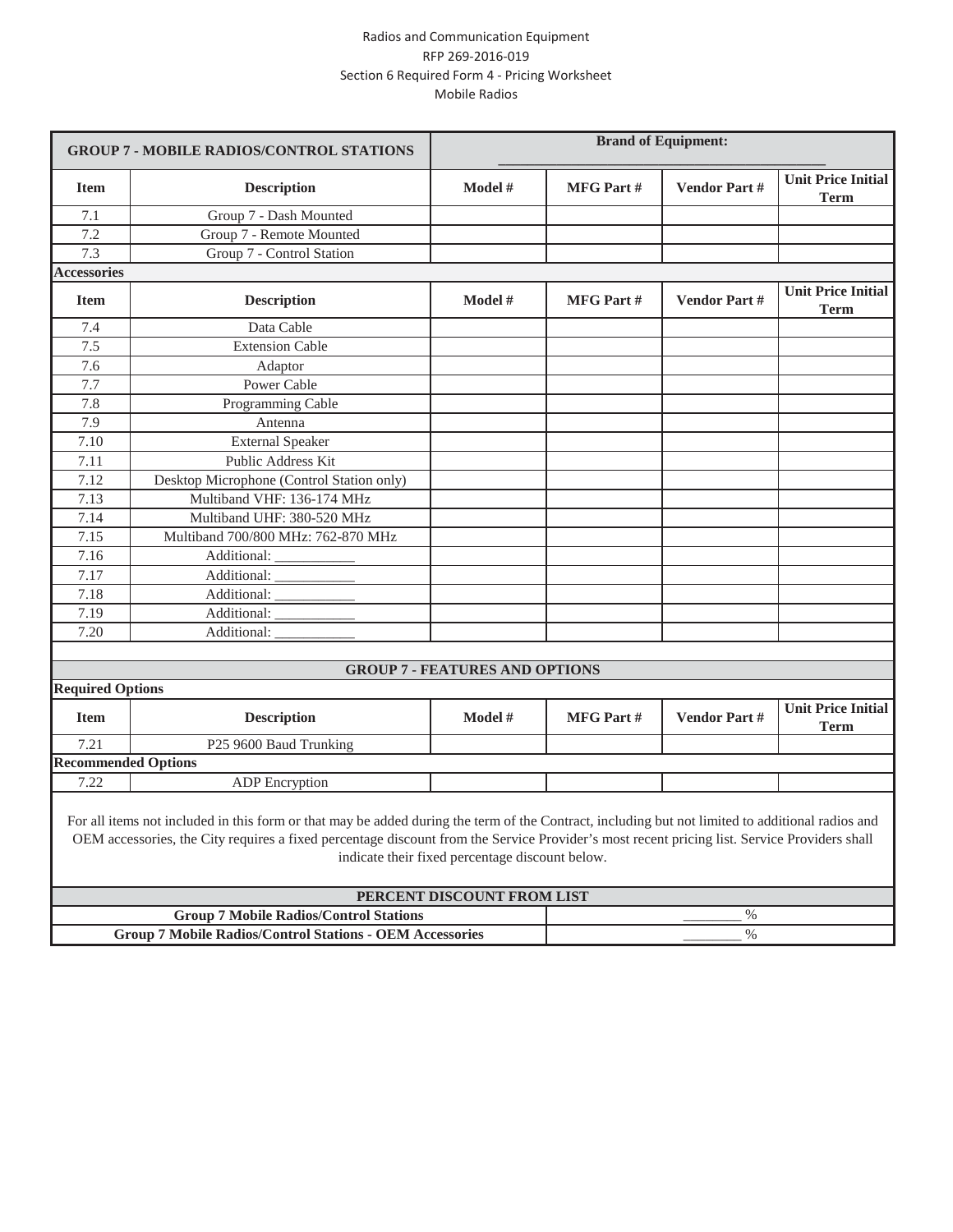|                                                                 | <b>GROUP 8 - MOBILE RADIOS/CONTROL STATIONS</b>                                                                                                                                                                                                                                                  | <b>Brand of Equipment:</b>                      |                  |                     |                                          |
|-----------------------------------------------------------------|--------------------------------------------------------------------------------------------------------------------------------------------------------------------------------------------------------------------------------------------------------------------------------------------------|-------------------------------------------------|------------------|---------------------|------------------------------------------|
| <b>Item</b>                                                     | <b>Description</b>                                                                                                                                                                                                                                                                               | Model #                                         | <b>MFG Part#</b> | <b>Vendor Part#</b> | <b>Unit Price Initial</b><br><b>Term</b> |
| 8.1                                                             | Group 8 - Dash Mounted                                                                                                                                                                                                                                                                           |                                                 |                  |                     |                                          |
| 8.2                                                             | Group 8 - Remote Mounted                                                                                                                                                                                                                                                                         |                                                 |                  |                     |                                          |
| 8.3                                                             | Group 8 - Control Station                                                                                                                                                                                                                                                                        |                                                 |                  |                     |                                          |
| <b>Accessories</b>                                              |                                                                                                                                                                                                                                                                                                  |                                                 |                  |                     |                                          |
| <b>Item</b>                                                     | <b>Description</b>                                                                                                                                                                                                                                                                               | Model #                                         | <b>MFG Part#</b> | <b>Vendor Part#</b> | <b>Unit Price Initial</b><br><b>Term</b> |
| 8.4                                                             | Data Cable                                                                                                                                                                                                                                                                                       |                                                 |                  |                     |                                          |
| 8.5                                                             | <b>Extension Cable</b>                                                                                                                                                                                                                                                                           |                                                 |                  |                     |                                          |
| 8.6                                                             | Adaptor                                                                                                                                                                                                                                                                                          |                                                 |                  |                     |                                          |
| 8.7                                                             | Power Cable                                                                                                                                                                                                                                                                                      |                                                 |                  |                     |                                          |
| 8.8                                                             | Programming Cable                                                                                                                                                                                                                                                                                |                                                 |                  |                     |                                          |
| 8.9                                                             | Antenna                                                                                                                                                                                                                                                                                          |                                                 |                  |                     |                                          |
| 8.10                                                            | <b>External Speaker</b>                                                                                                                                                                                                                                                                          |                                                 |                  |                     |                                          |
| 8.11                                                            | Public Address Kit                                                                                                                                                                                                                                                                               |                                                 |                  |                     |                                          |
| 8.12                                                            | Desktop Microphone (Control Station only)                                                                                                                                                                                                                                                        |                                                 |                  |                     |                                          |
| 8.13                                                            | Multiband VHF: 136-174 MHz                                                                                                                                                                                                                                                                       |                                                 |                  |                     |                                          |
| 8.14                                                            | Multiband UHF: 380-520 MHz                                                                                                                                                                                                                                                                       |                                                 |                  |                     |                                          |
| 8.15                                                            | Multiband 700/800 MHz: 762-870 MHz                                                                                                                                                                                                                                                               |                                                 |                  |                     |                                          |
| 8.16                                                            | Additional:                                                                                                                                                                                                                                                                                      |                                                 |                  |                     |                                          |
| 8.17                                                            | Additional:                                                                                                                                                                                                                                                                                      |                                                 |                  |                     |                                          |
| 8.18                                                            | Additional:                                                                                                                                                                                                                                                                                      |                                                 |                  |                     |                                          |
| 8.19                                                            | Additional:                                                                                                                                                                                                                                                                                      |                                                 |                  |                     |                                          |
| 8.20                                                            | Additional:                                                                                                                                                                                                                                                                                      |                                                 |                  |                     |                                          |
|                                                                 |                                                                                                                                                                                                                                                                                                  |                                                 |                  |                     |                                          |
|                                                                 |                                                                                                                                                                                                                                                                                                  | <b>GROUP 8 - FEATURES AND OPTIONS</b>           |                  |                     |                                          |
| <b>Required Options</b>                                         |                                                                                                                                                                                                                                                                                                  |                                                 |                  |                     |                                          |
| <b>Item</b>                                                     | <b>Description</b>                                                                                                                                                                                                                                                                               | Model #                                         | <b>MFG Part#</b> | <b>Vendor Part#</b> | <b>Unit Price Initial</b><br><b>Term</b> |
| 8.21                                                            | SmartZone Operation                                                                                                                                                                                                                                                                              |                                                 |                  |                     |                                          |
| 8.22                                                            | P25 9600 Baud Trunking                                                                                                                                                                                                                                                                           |                                                 |                  |                     |                                          |
| <b>Recommended Options</b>                                      |                                                                                                                                                                                                                                                                                                  |                                                 |                  |                     |                                          |
| 8.23                                                            | <b>ADP</b> Encryption                                                                                                                                                                                                                                                                            |                                                 |                  |                     |                                          |
| 8.24                                                            | Integrated Voice & Data (IV&D)                                                                                                                                                                                                                                                                   |                                                 |                  |                     |                                          |
| 8.25                                                            | Advanced System Key (ASK)                                                                                                                                                                                                                                                                        |                                                 |                  |                     |                                          |
| 8.26                                                            | Radio Authentication                                                                                                                                                                                                                                                                             |                                                 |                  |                     |                                          |
| 8.27                                                            | Programming Over P25 (OTAP)                                                                                                                                                                                                                                                                      |                                                 |                  |                     |                                          |
| 8.28                                                            | Bluetooth                                                                                                                                                                                                                                                                                        |                                                 |                  |                     |                                          |
|                                                                 | For all items not included in this form or that may be added during the term of the Contract, including but not limited to additional radios and<br>OEM accessories, the City requires a fixed percentage discount from the Service Provider's most recent pricing list. Service Providers shall | indicate their fixed percentage discount below. |                  |                     |                                          |
|                                                                 |                                                                                                                                                                                                                                                                                                  | PERCENT DISCOUNT FROM LIST                      |                  |                     |                                          |
|                                                                 | <b>Group 8 Mobile Radios/Control Stations</b>                                                                                                                                                                                                                                                    |                                                 |                  | $\%$                |                                          |
| <b>Group 8 Mobile Radios/Control Stations - OEM Accessories</b> |                                                                                                                                                                                                                                                                                                  |                                                 | $\%$             |                     |                                          |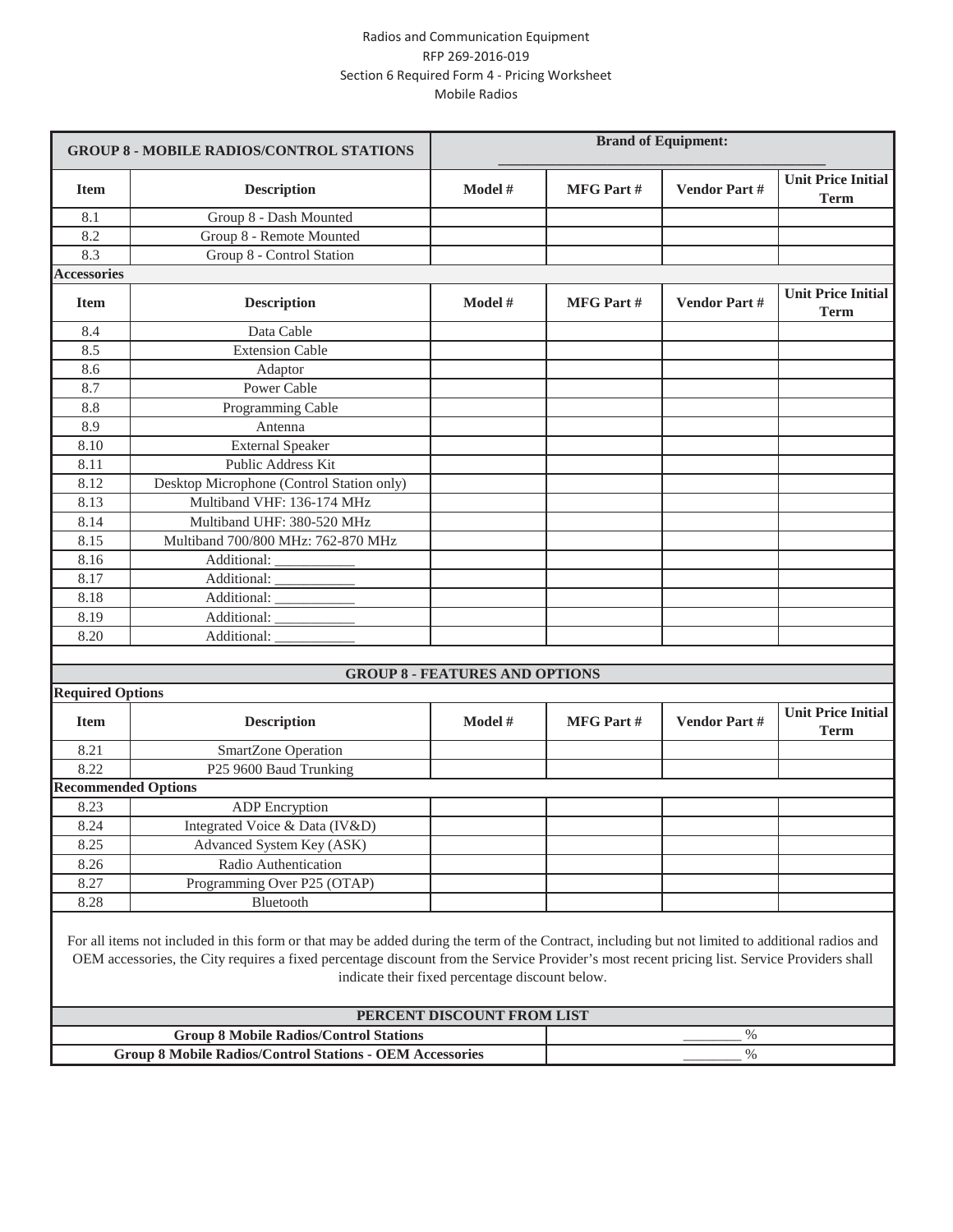|                    | <b>GROUP 9 - MOTOTRBO 5000 SERIES MOBILE RADIOS</b> | <b>Brand of Equipment:</b> |                  |                     |                                          |
|--------------------|-----------------------------------------------------|----------------------------|------------------|---------------------|------------------------------------------|
| MotoTrbo XPR 5580  |                                                     |                            |                  |                     |                                          |
| <b>Item</b>        | <b>Description</b>                                  | Model #                    | <b>MFG Part#</b> | Vendor Part#        | <b>Unit Price Initial</b><br><b>Term</b> |
| 9.1                | MotoTrbo XPR 5580                                   |                            |                  |                     |                                          |
| <b>Accessories</b> |                                                     |                            |                  |                     |                                          |
| <b>Item</b>        | <b>Description</b>                                  | Model #                    | MFG Part#        | <b>Vendor Part#</b> | <b>Unit Price Initial</b><br><b>Term</b> |
| 9.2                | Data Cable                                          |                            |                  |                     |                                          |
| 9.3                | <b>Extension Cable</b>                              |                            |                  |                     |                                          |
| 9.4                | Adaptor                                             |                            |                  |                     |                                          |
| 9.5                | Power Cable                                         |                            |                  |                     |                                          |
| 9.6                | Programming Cable                                   |                            |                  |                     |                                          |
| 9.7                | Antenna                                             |                            |                  |                     |                                          |
| 9.8                | <b>External Speaker</b>                             |                            |                  |                     |                                          |
| 9.9                | Public Address Kit                                  |                            |                  |                     |                                          |
| 9.10               | Additional: _____                                   |                            |                  |                     |                                          |
| 9.11               | Additional:                                         |                            |                  |                     |                                          |
| 9.12               | Additional:                                         |                            |                  |                     |                                          |
| 9.13               | Additional:                                         |                            |                  |                     |                                          |
|                    |                                                     |                            |                  |                     |                                          |
| 9.14               | Additional:                                         |                            |                  |                     |                                          |
|                    |                                                     |                            |                  |                     |                                          |
| MotoTrbo XPR 5380  |                                                     |                            |                  |                     |                                          |
| <b>Item</b>        | <b>Description</b>                                  | Model #                    | <b>MFG Part#</b> | <b>Vendor Part#</b> | <b>Unit Price Initial</b><br><b>Term</b> |
| 9.15               | MotoTrbo XPR 5380                                   |                            |                  |                     |                                          |
| <b>Accessories</b> |                                                     |                            |                  |                     |                                          |
| 9.16               | <b>Description</b>                                  | Model #                    | <b>MFG Part#</b> | Vendor Part#        | <b>Unit Price Initial</b><br><b>Term</b> |
| 9.17               | Data Cable                                          |                            |                  |                     |                                          |
| 9.18               | <b>Extension Cable</b>                              |                            |                  |                     |                                          |
| 9.19               | Adaptor                                             |                            |                  |                     |                                          |
| 9.20               | Power Cable                                         |                            |                  |                     |                                          |
| 9.21               | Programming Cable                                   |                            |                  |                     |                                          |
| 9.22               | Antenna                                             |                            |                  |                     |                                          |
| 9.23               | <b>External Speaker</b>                             |                            |                  |                     |                                          |
| 9.24               | Public Address Kit                                  |                            |                  |                     |                                          |
| 9.25               | Additional:                                         |                            |                  |                     |                                          |
| 9.26               | Additional:                                         |                            |                  |                     |                                          |
| 9.27               | Additional:                                         |                            |                  |                     |                                          |
| 9.28               | Additional:                                         |                            |                  |                     |                                          |

OEM accessories, the City requires a fixed percentage discount from the Service Provider's most recent pricing list. Service Providers shall indicate their fixed percentage discount below.

| PERCENT DISCOUNT FROM LIST                                |    |  |  |  |
|-----------------------------------------------------------|----|--|--|--|
| Group 9 MotoTrbo XPR 5580 Mobile Radios                   | 0/ |  |  |  |
| Group 9 MotoTrbo XPR 5580 Mobile Radios - OEM Accessories | 07 |  |  |  |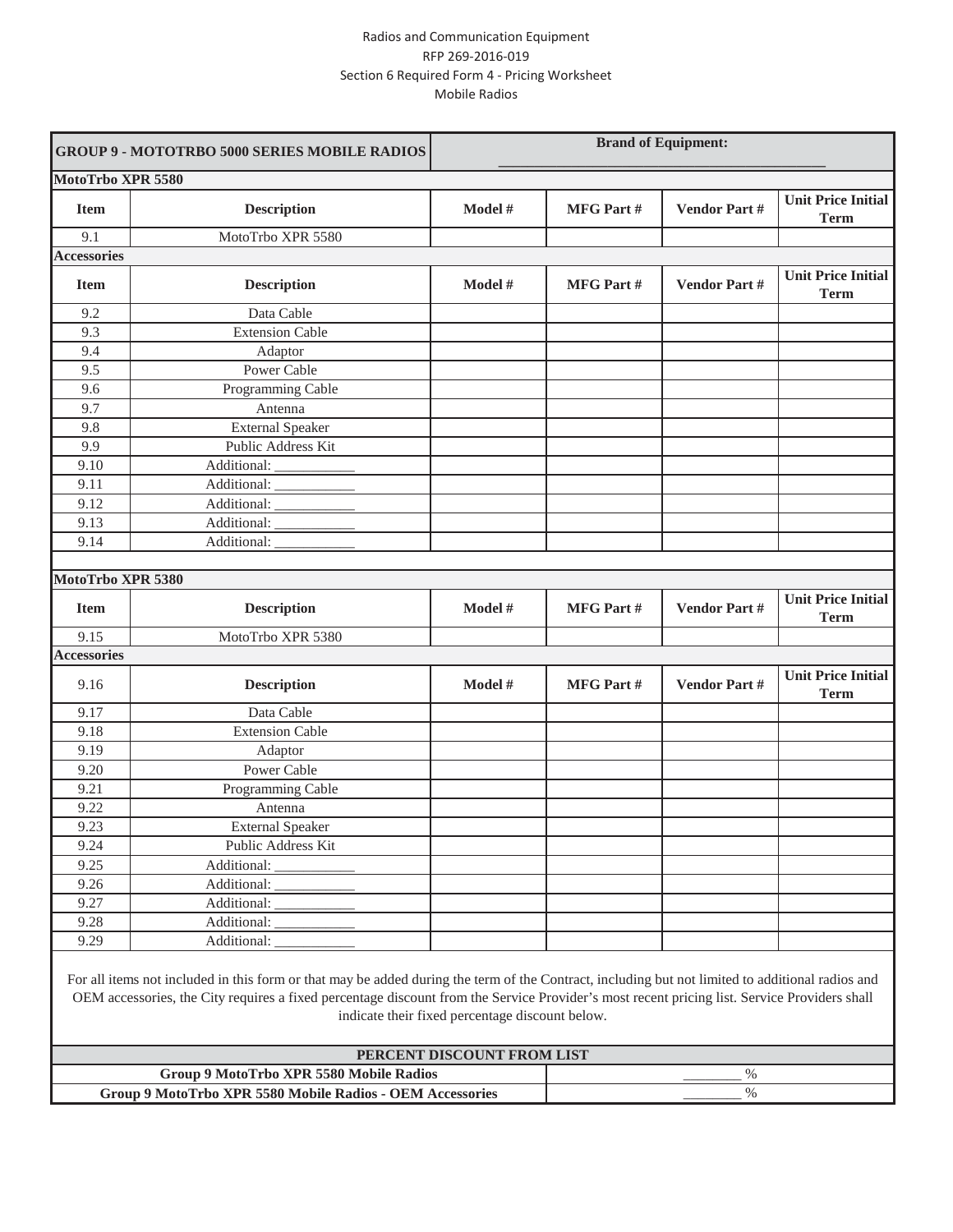|                    | <b>GROUP 10 - ICOM MOBILE RADIOS</b>                                                                                                             | <b>Brand of Equipment:</b> |                  |                     |                                          |
|--------------------|--------------------------------------------------------------------------------------------------------------------------------------------------|----------------------------|------------------|---------------------|------------------------------------------|
| <b>ICOM A120</b>   |                                                                                                                                                  |                            |                  |                     |                                          |
| <b>Item</b>        | <b>Description</b>                                                                                                                               | Model #                    | <b>MFG Part#</b> | Vendor Part#        | <b>Unit Price Initial</b><br><b>Term</b> |
| 10.1               | ICOM A120                                                                                                                                        |                            |                  |                     |                                          |
| <b>Accessories</b> |                                                                                                                                                  |                            |                  |                     |                                          |
| <b>Item</b>        | <b>Description</b>                                                                                                                               | Model #                    | <b>MFG Part#</b> | <b>Vendor Part#</b> | <b>Unit Price Initial</b><br><b>Term</b> |
| 10.2               | Data Cable                                                                                                                                       |                            |                  |                     |                                          |
| 10.3               | <b>Extension Cable</b>                                                                                                                           |                            |                  |                     |                                          |
| 10.4               | Adaptor                                                                                                                                          |                            |                  |                     |                                          |
| 10.5               | Power Cable                                                                                                                                      |                            |                  |                     |                                          |
| 10.6               | Programming Cable                                                                                                                                |                            |                  |                     |                                          |
| 10.7               | Antenna                                                                                                                                          |                            |                  |                     |                                          |
| 10.8               | <b>External Speaker</b>                                                                                                                          |                            |                  |                     |                                          |
| 10.9               | Public Address Kit                                                                                                                               |                            |                  |                     |                                          |
| 10.10              | Additional: _                                                                                                                                    |                            |                  |                     |                                          |
| 10.11              | Additional:                                                                                                                                      |                            |                  |                     |                                          |
| 10.12              | Additional:                                                                                                                                      |                            |                  |                     |                                          |
| 10.13              | Additional:                                                                                                                                      |                            |                  |                     |                                          |
| 10.14              | Additional:                                                                                                                                      |                            |                  |                     |                                          |
|                    |                                                                                                                                                  |                            |                  |                     |                                          |
| <b>ICOM A210</b>   |                                                                                                                                                  |                            |                  |                     |                                          |
| <b>Item</b>        | <b>Description</b>                                                                                                                               | Model #                    | <b>MFG Part#</b> | <b>Vendor Part#</b> | <b>Unit Price Initial</b><br><b>Term</b> |
| 10.15              | ICOM A210                                                                                                                                        |                            |                  |                     |                                          |
| <b>Accessories</b> |                                                                                                                                                  |                            |                  |                     |                                          |
| <b>Item</b>        | <b>Description</b>                                                                                                                               | Model #                    | <b>MFG Part#</b> | <b>Vendor Part#</b> | <b>Unit Price Initial</b><br>Term        |
| 10.16              | Data Cable                                                                                                                                       |                            |                  |                     |                                          |
| 10.17              | <b>Extension Cable</b>                                                                                                                           |                            |                  |                     |                                          |
| 10.18              | Adaptor                                                                                                                                          |                            |                  |                     |                                          |
| 10.19              | Power Cable                                                                                                                                      |                            |                  |                     |                                          |
| 10.20              | Programming Cable                                                                                                                                |                            |                  |                     |                                          |
| 10.21              | Antenna                                                                                                                                          |                            |                  |                     |                                          |
| 10.22              | <b>External Speaker</b>                                                                                                                          |                            |                  |                     |                                          |
| 10.23              | Public Address Kit                                                                                                                               |                            |                  |                     |                                          |
| 10.24              | Additional:                                                                                                                                      |                            |                  |                     |                                          |
| 10.25              | Additional:                                                                                                                                      |                            |                  |                     |                                          |
| 10.26              | Additional:                                                                                                                                      |                            |                  |                     |                                          |
| 10.27              | Additional:                                                                                                                                      |                            |                  |                     |                                          |
| 10.28              | Additional:                                                                                                                                      |                            |                  |                     |                                          |
|                    | For all items not included in this form or that may be added during the term of the Contract, including but not limited to additional radios and |                            |                  |                     |                                          |

OEM accessories, the City requires a fixed percentage discount from the Service Provider's most recent pricing list. Service Providers shall indicate their fixed percentage discount below.

| PERCENT DISCOUNT FROM LIST                         |  |  |  |  |
|----------------------------------------------------|--|--|--|--|
| Group 10 ICOM A120 Mobile Radios                   |  |  |  |  |
| Group 10 ICOM A120 Mobile Radios - OEM Accessories |  |  |  |  |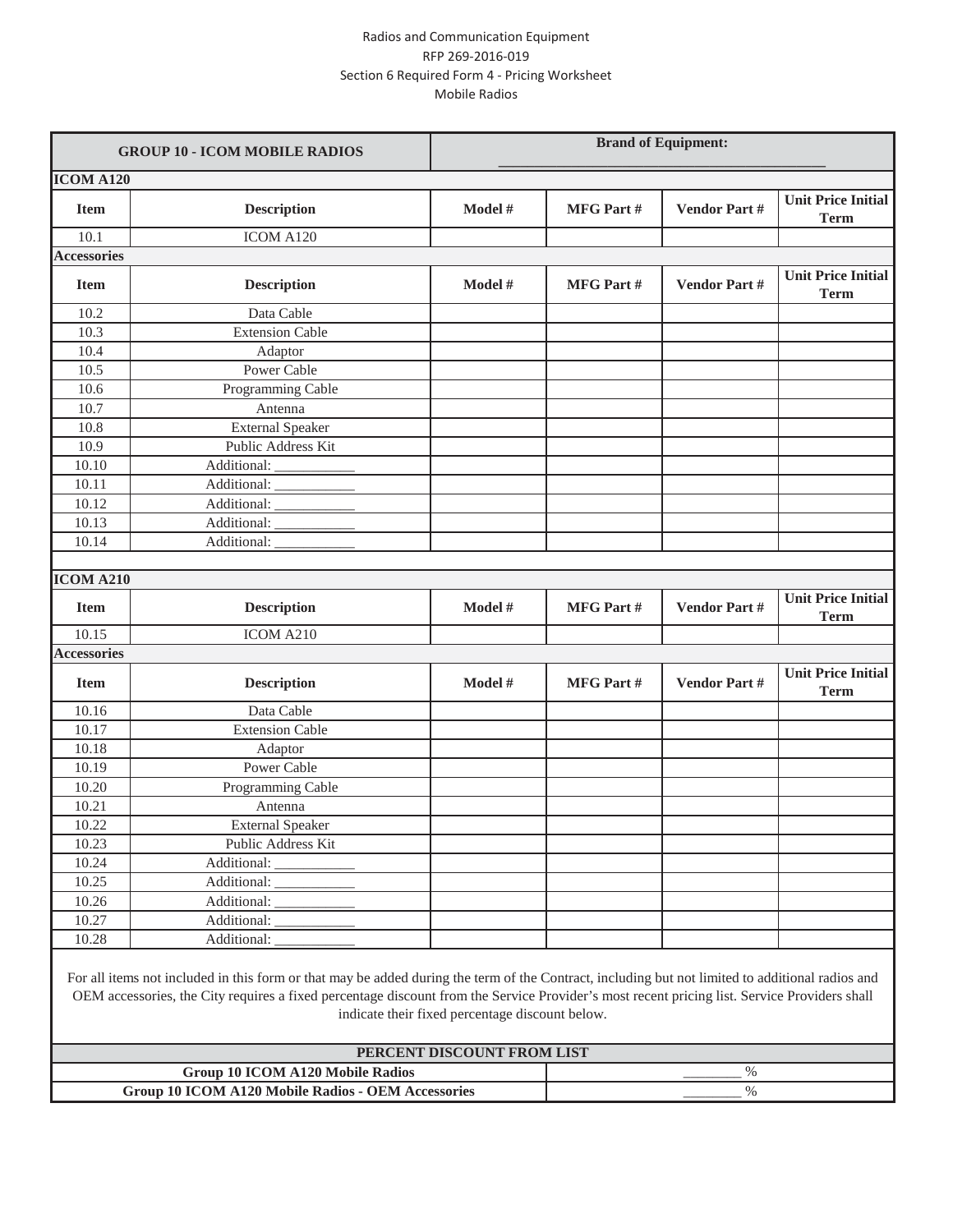## **REQUIRED FORM 5 - PROPOSAL CERTIFICATION**

#### **RFP # 269-2016-019**

#### AGREEMENT TITLE: **Radios and Communication Equipment**

#### SERVICE PROVIDER:

The undersigned Service Provider hereby certifies and agrees that the following information is correct:

- 1. In preparing its proposal, the Service Provider has considered all proposals submitted from qualified, potential subcontractors and suppliers; and has not engaged in or condoned prohibited discrimination.
- 2. For purposes of this section, *prohibited discrimination* means discrimination against any person, business or other entity in contracting or purchasing practices on the basis of race, color, sex, or national origin. Without limiting the foregoing, *prohibited discrimination* also includes retaliating against any person, business or other entity for reporting any incident of prohibited discrimination.
- 3. Without limiting any other provision of the solicitation for proposals on this project, it is understood and agreed that, if this certification is false, such false certification will constitute grounds for the City to reject the bid submitted by the Bidder on this project and to terminate any contract awarded based on such bid.
- 4. As a condition of contracting with the City, the Service Provider agrees to maintain documentation sufficient to demonstrate that it has not discriminated in its solicitation or selection of subcontractors. The Service Provider further agrees to promptly provide to the City all information and documentation that may be requested by the City from time to time regarding the solicitation and selection of subcontractors. Failure to maintain or failure to provide such information constitutes grounds for the City to reject the bid submitted by the Service Provider or terminate any contract awarded on such bid.

NAME OF FIRM

 $BY:$ 

SIGNATURE OF AUTHORIZED OFFICIAL

\_\_\_\_\_\_\_\_\_\_\_\_\_\_\_\_\_\_\_\_\_\_\_\_\_\_\_\_\_\_\_\_\_\_\_\_\_\_\_\_\_\_\_\_\_\_\_\_

\_\_\_\_\_\_\_\_\_\_\_\_\_\_\_\_\_\_\_\_\_\_\_\_\_\_\_\_\_\_\_\_\_\_\_\_\_\_ TITLE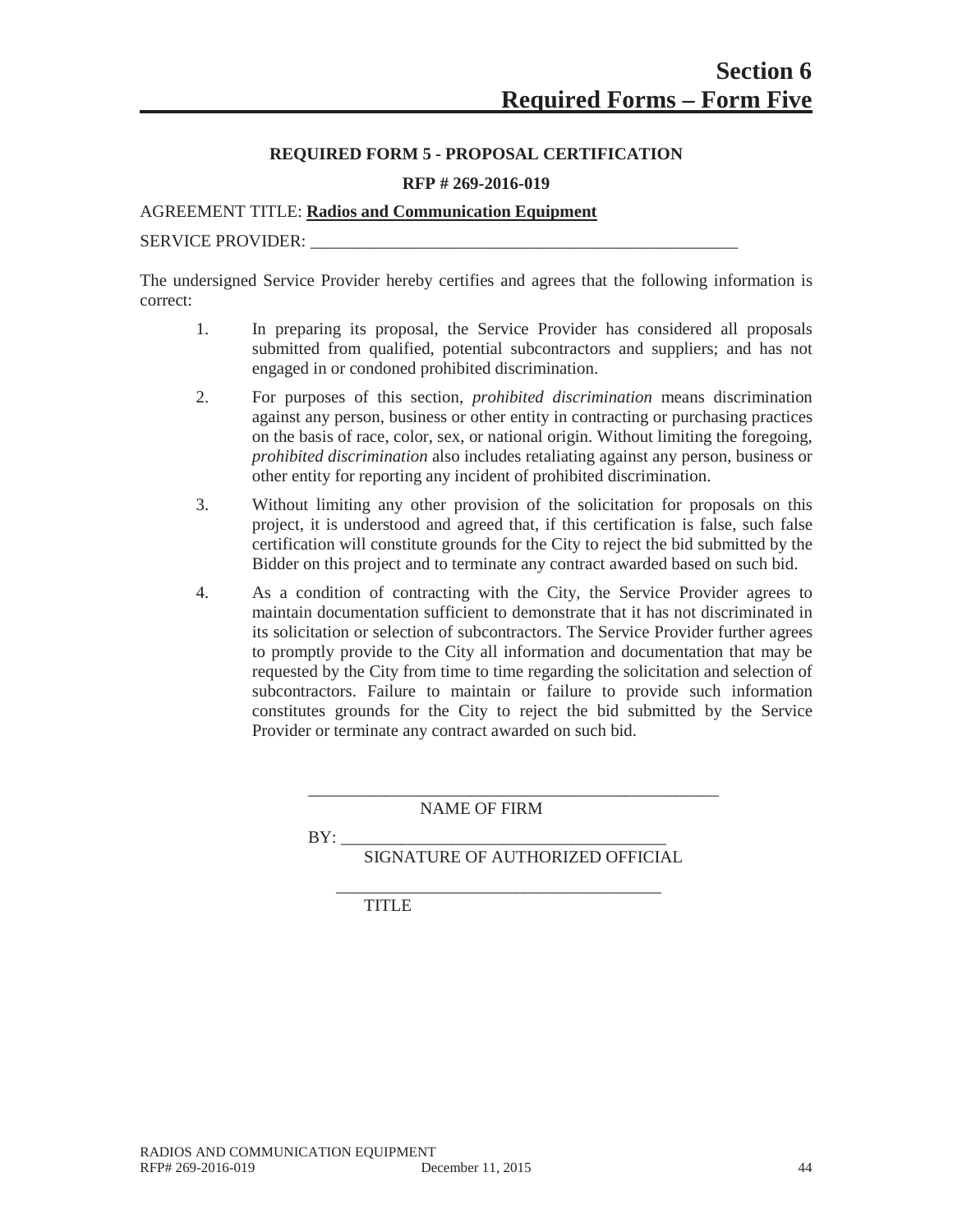#### **REQUIRED FORM 6 – M/W/SBE COMPLIANCE**

#### **RFP # 269-2016-019**

#### **RADIOS AND COMMUNICATION EQUIPMENT**

**M/W/SBE PROGRAM COMPLIANCE IN THE PURCHASE OF COMMODITIES AND SERVICES:** The aspirational goals for M/W/SBE participation on this project are set at \_\_% for all minority groups inclusive,  $\%$  WBE and  $\%$  SBE\*. Set goals are based on Mecklenburg County's portion only.

\*Note: M/W/SBE groups are defined as follows: BBE: Black Business Enterprise; NBE: Native American Business Enterprise; ABE: Asian Business Enterprise; HBE: Hispanic Business Enterprise; WBE: Women Business Enterprise; and SBE: Small Business Enterprise.

| Do you customarily subcontract portions of your Agreements and projects with the County? |  |  |  |
|------------------------------------------------------------------------------------------|--|--|--|
| Yes No                                                                                   |  |  |  |

Do you intend to subcontract portions of this Agreement?

 $Yes$  No

List any services in this proposal for which you could seek quotes from minority/women owned or small businesses.

| <u>.</u> |  |  |
|----------|--|--|
|          |  |  |

#### **M/W/SBE UTILIZATION COMMITMENT**

We, \_\_\_\_\_\_\_\_\_\_\_\_\_\_\_\_\_\_\_\_\_\_\_\_\_\_\_\_\_\_\_\_\_\_\_\_\_\_\_\_\_\_\_\_\_\_\_\_\_\_\_\_\_\_, do certify that on

(Service Provider)

\_\_\_\_\_\_\_\_\_\_\_\_\_\_\_\_\_\_\_\_\_\_\_\_\_\_\_\_\_\_\_\_\_\_\_\_\_\_\_\_\_\_ \_\_\_\_\_\_\_\_\_\_\_\_\_\_\_\_\_\_\_\_\_\_\_\_\_, (Project) (Agreement Amount)

We will expend a minimum of \_\_\_\_\_\_\_% of the total dollar amount of the Agreement with Minority Business Enterprises, \_\_\_\_\_\_\_% with Women's Business Enterprises and \_\_\_\_\_\_\_% with Small Business Enterprises.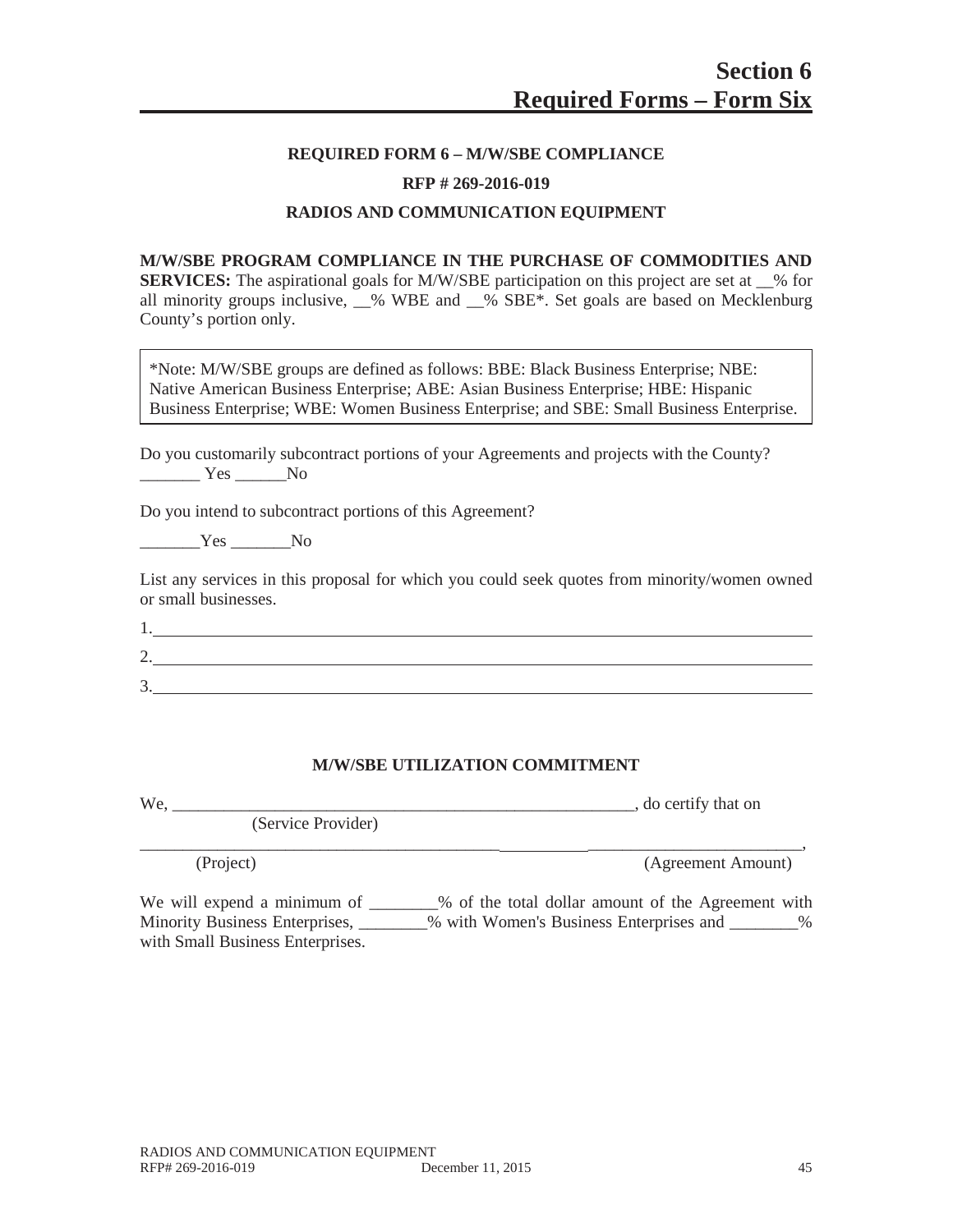| <b>Name of Company</b> | <b>BBE</b><br><b>NBE</b><br><b>ABE</b><br><b>HBE</b><br><b>WBE</b><br><b>SBE</b> | <b>Description of Work</b> | <b>Dollar Value</b> |
|------------------------|----------------------------------------------------------------------------------|----------------------------|---------------------|
|                        |                                                                                  |                            |                     |
|                        |                                                                                  |                            |                     |
|                        |                                                                                  |                            |                     |

A list of County certified M/W/SBE bidders available to offer quotes and prices as subcontractors is available on the Internet at http://smallbiz.charmeck.org. If you need additional firms, which offer other services, or if you have any questions concerning the M/W/SBE provision, contact the M/W/SBE office at 704-432-4504.

The County reserves the right to request verification of these payments.

The County's Minority, Women, & Small Business Enterprise Program (revised June 15, 2005) is hereby incorporated into these Specifications by reference.

The undersigned hereby certifies that the bidder has read the terms of this compliance and is authorized to bind the firm to the information herein set forth.

Date:

Name of Company

Name, Title and Signature

\_\_\_\_\_\_\_\_\_\_\_\_\_\_\_\_\_\_\_\_\_\_\_\_\_\_\_\_\_

\_\_\_\_\_\_\_\_\_\_\_\_\_\_\_\_\_\_\_\_\_\_\_\_\_\_\_\_\_

\_\_\_\_\_\_\_\_\_\_\_\_\_\_\_\_\_\_\_\_\_\_\_\_\_\_\_\_\_

Proposed Product or Service

Total Dollar Amount Bid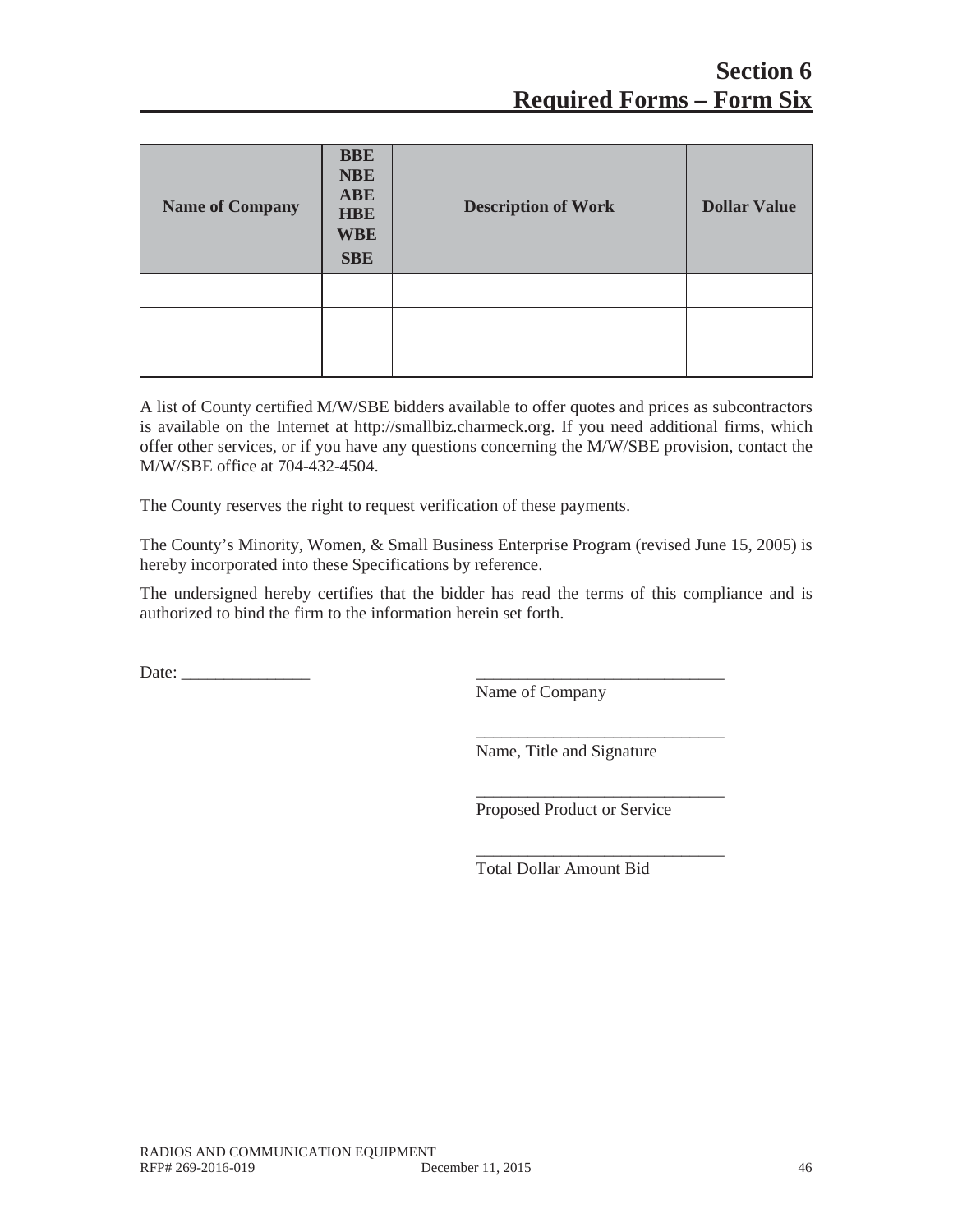# **REQUIRED FORM 7 – SERVICE PROVIDER'S BACKGROUND RESPONSE**

# **RFP # 269-2016-019**

# **RADIOS AND COMMUNICATION EQUIPMENT**

Service Providers should complete and submit the form below as part of their response to this RFP.

| <b>Service Provider Background</b>        |                                    |
|-------------------------------------------|------------------------------------|
| <b>Question</b>                           | <b>Response</b>                    |
| <b>Service Provider Identification</b>    |                                    |
| Service Provider Name (Official Name)     |                                    |
| Service Provider Location (corporate      |                                    |
| headquarters)                             |                                    |
|                                           | <b>Service Provider Experience</b> |
| <b>Years of Experience:</b>               |                                    |
| # of years in business:                   |                                    |
| # of years providing public sector        |                                    |
| Radios and Communication Equipment        |                                    |
| services:                                 |                                    |
| <b>Customer Base:</b>                     |                                    |
| # of public sector clients                |                                    |
| $#$ Of public sector clients using the    |                                    |
| services being proposed.                  |                                    |
| $#$ of clients that are                   |                                    |
| municipalities/counties                   |                                    |
| Identify by name some of the clients      |                                    |
| similar to City (e.g., similar in size,   |                                    |
| complexity, location, type of             |                                    |
| organization)                             |                                    |
| <b>Market Focus:</b>                      |                                    |
| Identify industries and public sector     |                                    |
| market segments served                    |                                    |
| <b>Terminated Projects:</b>               |                                    |
| List any terminated projects. Please      |                                    |
| disclose the jurisdiction and explain the |                                    |
| reason for the termination.               |                                    |
| Litigation:                               |                                    |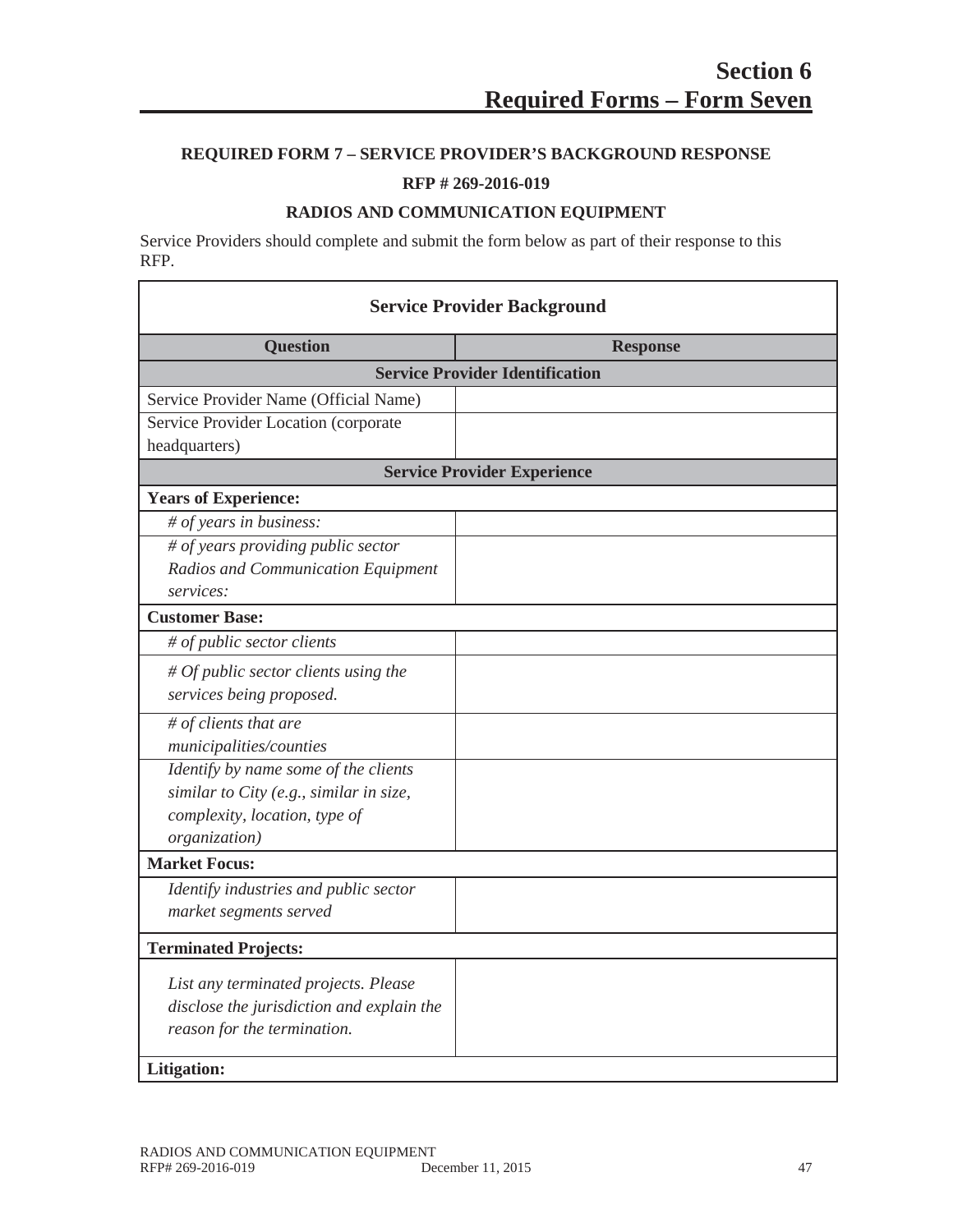| List any litigation that you have been     |                                      |
|--------------------------------------------|--------------------------------------|
| involved with during the past two $(2)$    |                                      |
| years on Radios and Communication          |                                      |
| Equipment implementations.                 |                                      |
|                                            | <b>Organization Size</b>             |
| # of Employees:                            |                                      |
| If Service Provider is a subsidiary,       |                                      |
| identify $#$ of employees in proposing     |                                      |
| company/division.                          |                                      |
| <b>Financial Information:</b>              |                                      |
| If Service Provider is a subsidiary,       |                                      |
| <i>identify revenues of proposing</i>      |                                      |
| company/division                           |                                      |
|                                            | <b>Corporate Notes</b>               |
| <b>Ownership:</b>                          |                                      |
| Privately held? Publicly traded? Parent    |                                      |
| Company?                                   |                                      |
| <b>Certified Partnerships:</b>             |                                      |
| Identify any certifications held by your   |                                      |
| firm if you are implementing or            |                                      |
| reselling another firm's products.         |                                      |
| Include how long the partnership or        |                                      |
| certification has been effect.             |                                      |
|                                            | <b>Additional Narrative Response</b> |
| <b>Background and Experience:</b>          |                                      |
| Provide an overview and history of your    |                                      |
| company.                                   |                                      |
| Describe your total organization,          |                                      |
| including any parent companies,            |                                      |
| subsidiaries, affiliates and other related |                                      |
| entities.                                  |                                      |
| Describe the ownership structure of        |                                      |
| your organization, including any           |                                      |
| significant or controlling equity holders. |                                      |
| Provide a management organization          |                                      |
| chart of your overall organization,        |                                      |
| showing director and officer positions     |                                      |
| and names and the reporting structure.     |                                      |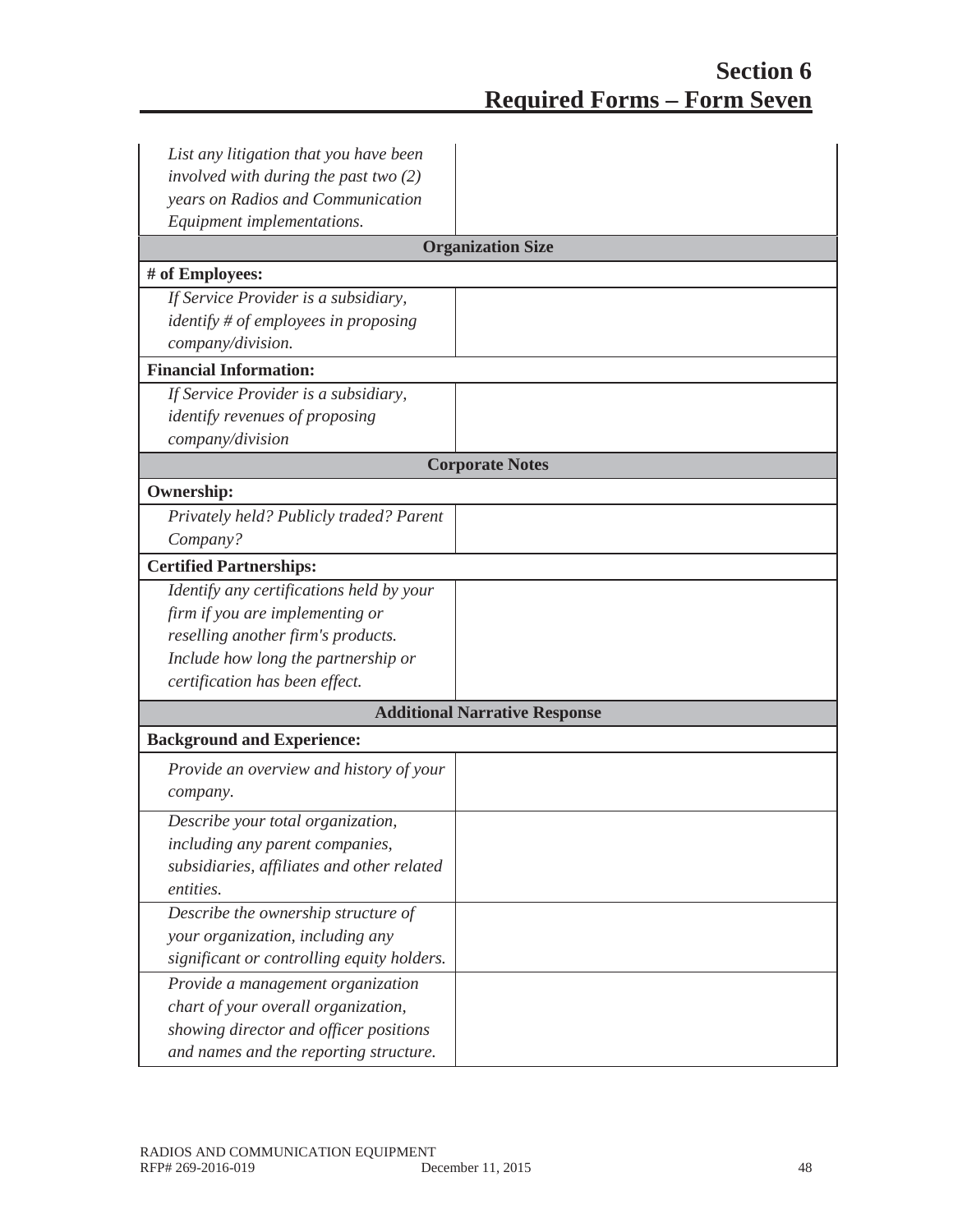| Describe any organizational changes<br>such as divestitures, acquisitions, or<br>spin-offs involving your Radios and<br><b>Communication Equipment business</b> |  |
|-----------------------------------------------------------------------------------------------------------------------------------------------------------------|--|
| segments that have occurred in the                                                                                                                              |  |
| latest two $(2)$ years or are anticipated in                                                                                                                    |  |
| the future. Include all appropriate                                                                                                                             |  |
| organizational charts.                                                                                                                                          |  |
| Detail how long the company has been                                                                                                                            |  |
| providing Radios and Communication                                                                                                                              |  |
| Equipment to local governments and                                                                                                                              |  |
| include information regarding                                                                                                                                   |  |
| experience with similar Radios and                                                                                                                              |  |
| Communication Equipment projects as                                                                                                                             |  |
| described in Section 4.                                                                                                                                         |  |
| <b>Personnel Management:</b>                                                                                                                                    |  |
| Describe the key individuals, along with                                                                                                                        |  |
| their qualifications, professional                                                                                                                              |  |
| certifications and experience that would                                                                                                                        |  |
| comprise your organization's team for                                                                                                                           |  |
| providing Services to the City.                                                                                                                                 |  |
| Identify the extent, if any, of Small                                                                                                                           |  |
| Business Enterprise participation in this                                                                                                                       |  |
| Project.                                                                                                                                                        |  |
| Explain how your organization ensures                                                                                                                           |  |
| that personnel performing technical                                                                                                                             |  |
| support services are qualified and                                                                                                                              |  |
| proficient.                                                                                                                                                     |  |
| Please provide information regarding                                                                                                                            |  |
| the level of staffing at your                                                                                                                                   |  |
| organization's facilities, as well as the                                                                                                                       |  |
| level of staffing at subcontractors'                                                                                                                            |  |
| facilities, if known.                                                                                                                                           |  |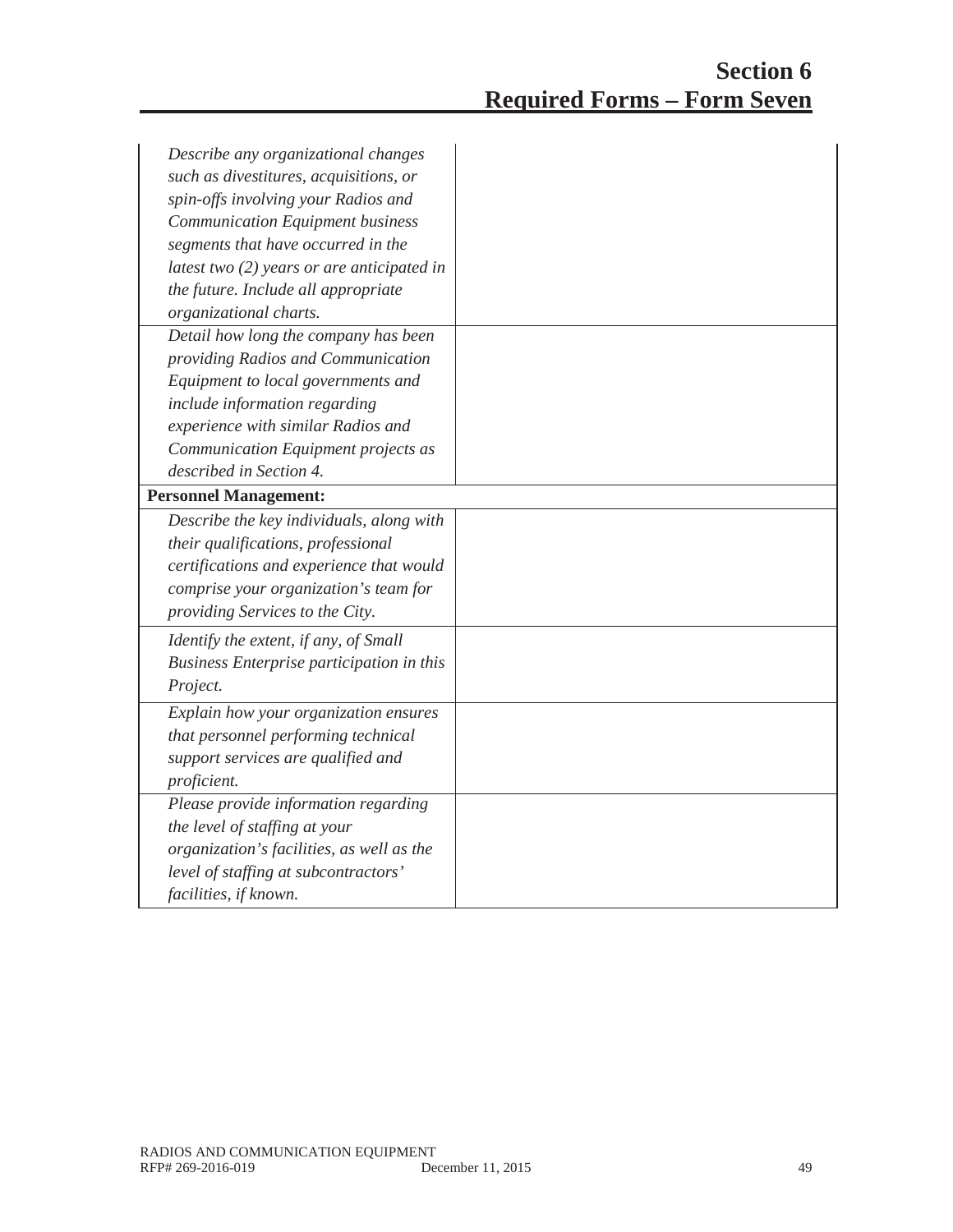# **REQUIRED FORM 8 – REFERENCES**

# **RFP # 269-2016-019**

# **RADIOS AND COMMUNICATION EQUIPMENT**

|                     | Name of Client: Phone: Phone:                                                                                                                                                                                                        |
|---------------------|--------------------------------------------------------------------------------------------------------------------------------------------------------------------------------------------------------------------------------------|
|                     | Address: <u>Contract of the Contract of the Contract of the Contract of the Contract of the Contract of the Contract of the Contract of the Contract of the Contract of the Contract of the Contract of the Contract of the Cont</u> |
|                     |                                                                                                                                                                                                                                      |
|                     |                                                                                                                                                                                                                                      |
|                     | Service Dates: Software Program/Version: Software Program/Version:                                                                                                                                                                   |
|                     | Summary & Scope of Project and List of Modules/Functionality Implemented:                                                                                                                                                            |
|                     |                                                                                                                                                                                                                                      |
|                     |                                                                                                                                                                                                                                      |
|                     |                                                                                                                                                                                                                                      |
|                     |                                                                                                                                                                                                                                      |
|                     | <b>Operating Budget: \$</b>                                                                                                                                                                                                          |
| <b>REFERENCE 2:</b> |                                                                                                                                                                                                                                      |
|                     |                                                                                                                                                                                                                                      |
|                     | Name of Client: Phone: Phone:                                                                                                                                                                                                        |
|                     |                                                                                                                                                                                                                                      |
|                     |                                                                                                                                                                                                                                      |
|                     | Service Dates: Software Program/Version: Software Program/Version:                                                                                                                                                                   |
|                     | Summary & Scope of Project and List of Modules/Functionality Implemented:                                                                                                                                                            |
|                     |                                                                                                                                                                                                                                      |
|                     |                                                                                                                                                                                                                                      |
|                     |                                                                                                                                                                                                                                      |
|                     |                                                                                                                                                                                                                                      |
|                     |                                                                                                                                                                                                                                      |
|                     |                                                                                                                                                                                                                                      |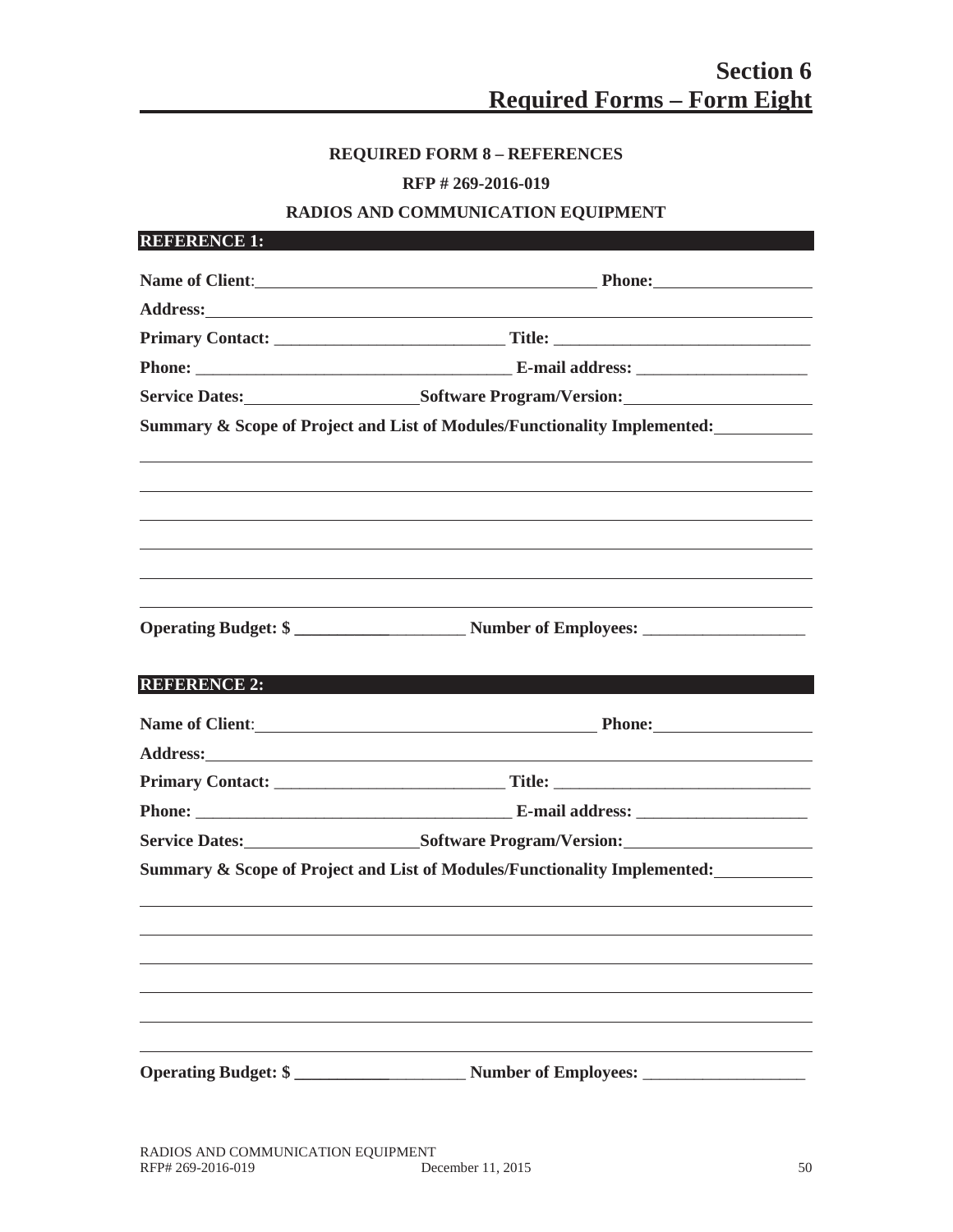# **Section 6 Required Forms – Form Eight**

| REFERENCE 3:                |                                                                                                                      |
|-----------------------------|----------------------------------------------------------------------------------------------------------------------|
|                             | Name of Client: Phone: Phone:                                                                                        |
|                             |                                                                                                                      |
|                             |                                                                                                                      |
|                             |                                                                                                                      |
|                             | Service Dates: Software Program/Version:                                                                             |
|                             | Summary & Scope of Project and List of Modules/Functionality Implemented:                                            |
|                             |                                                                                                                      |
|                             |                                                                                                                      |
|                             |                                                                                                                      |
|                             |                                                                                                                      |
|                             |                                                                                                                      |
|                             | <u> 1989 - Johann Stein, marwolaethau a bhann an t-Amhair ann an t-Amhair an t-Amhair an t-Amhair an t-Amhair an</u> |
|                             |                                                                                                                      |
| <b>REFERENCE 4:</b>         |                                                                                                                      |
|                             | Name of Client: Phone: Phone:                                                                                        |
|                             |                                                                                                                      |
|                             |                                                                                                                      |
|                             |                                                                                                                      |
|                             | Service Dates: Software Program/Version: Software Program/Version:                                                   |
|                             | Summary & Scope of Project and List of Modules/Functionality Implemented:                                            |
|                             |                                                                                                                      |
|                             |                                                                                                                      |
|                             |                                                                                                                      |
|                             |                                                                                                                      |
|                             |                                                                                                                      |
|                             |                                                                                                                      |
| <b>Operating Budget: \$</b> | <b>Number of Employees:</b>                                                                                          |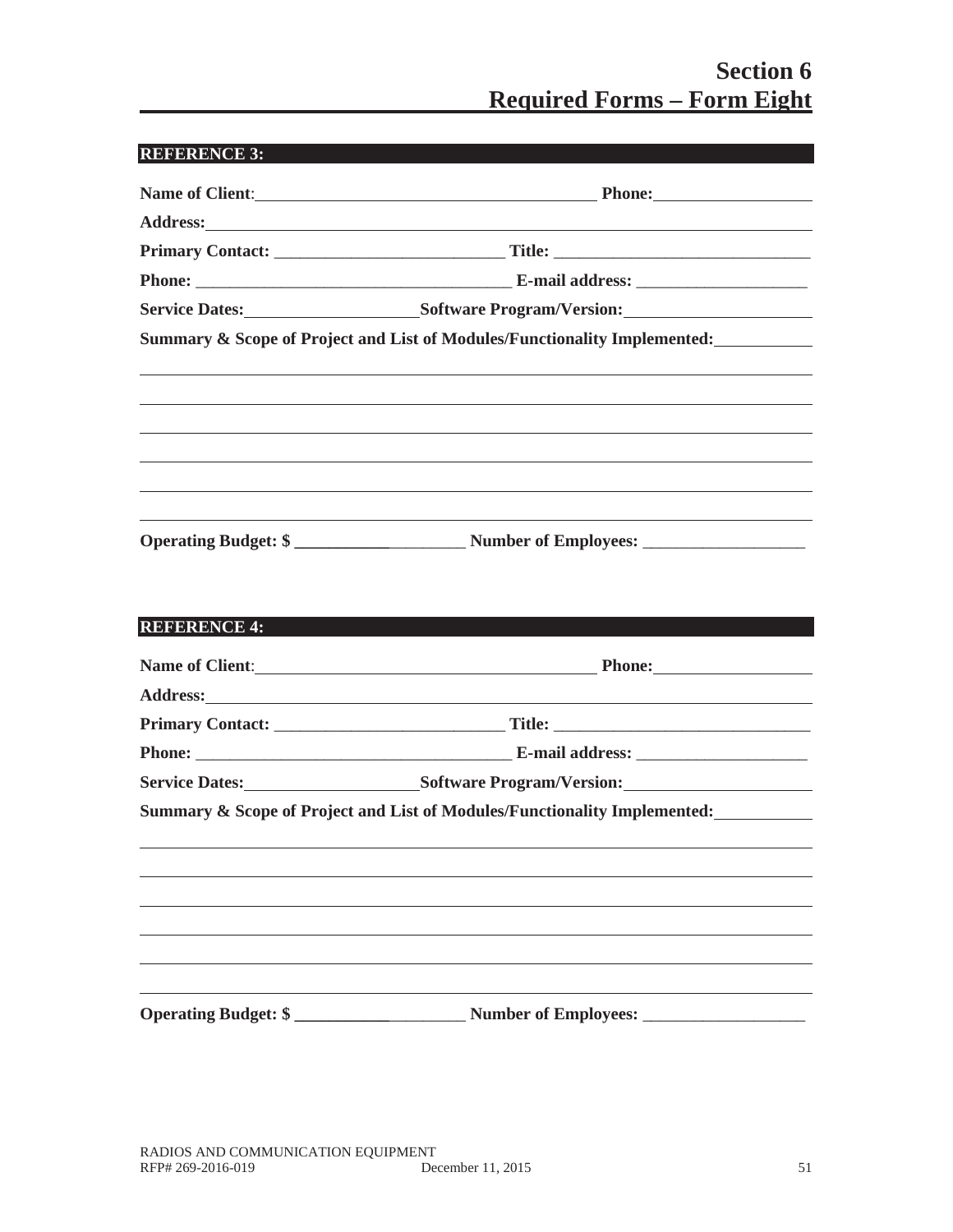# **Section 6 Required Forms – Form Eight**

| Name of Client: Phone: Phone:                                                    |
|----------------------------------------------------------------------------------|
|                                                                                  |
|                                                                                  |
|                                                                                  |
| Service Dates: Software Program/Version: Software Program/Version:               |
| Summary & Scope of Project and List of Modules/Functionality Implemented:        |
|                                                                                  |
| ,我们也不会有什么。""我们的人,我们也不会有什么?""我们的人,我们也不会有什么?""我们的人,我们也不会有什么?""我们的人,我们也不会有什么?""我们的人 |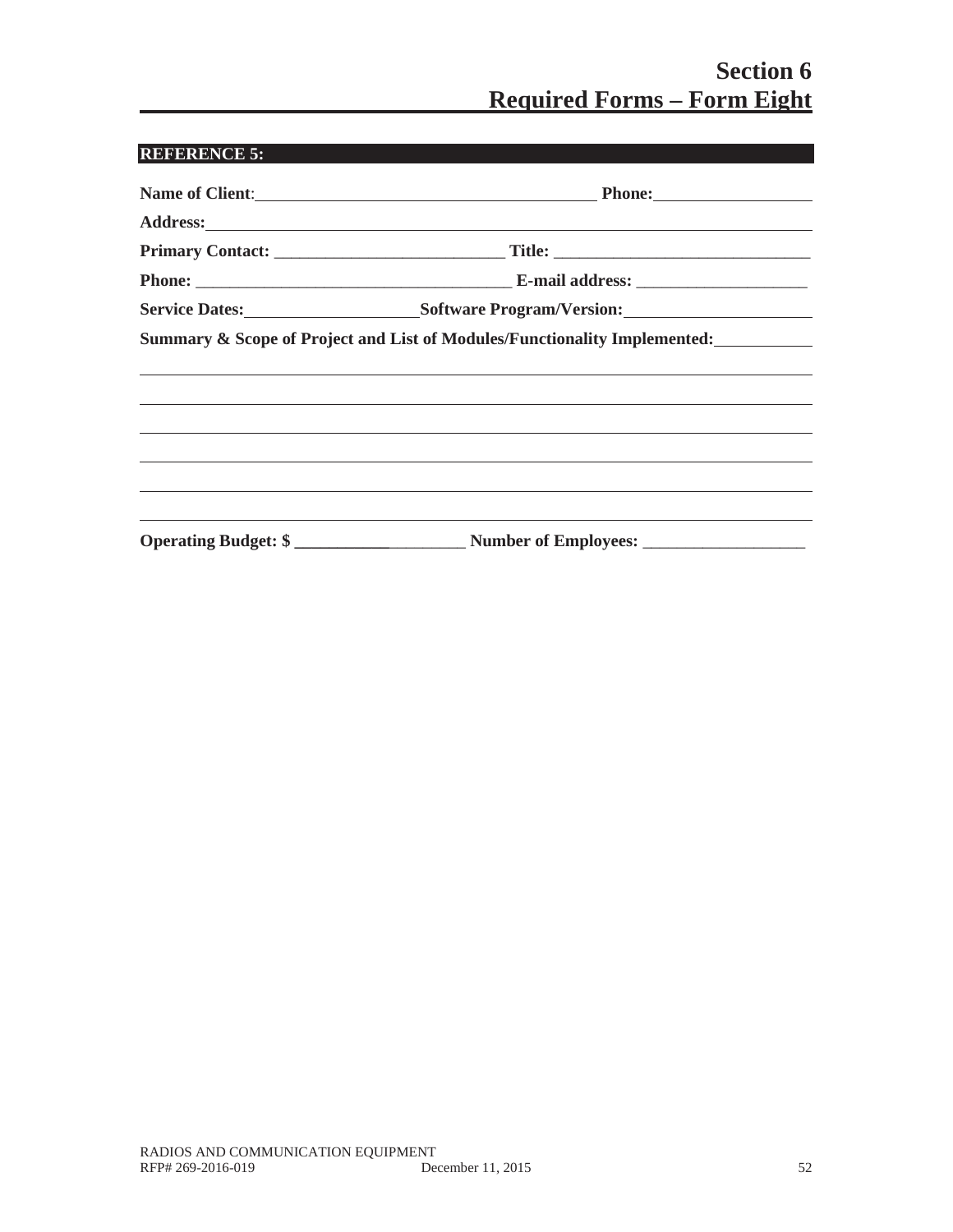## **REQUIRED FORM 9 – E-VERIFY CERTIFICATION**

#### **RFP # 269-2016-019**

#### **RADIOS AND COMMUNICATION EQUIPMENT**

This E-Verify Certification is provided to the City of Charlotte (the "City") by the company signing below ("Company") as a prerequisite to the City considering Company for award of a City contract (the "Contract").

- i. Company understands that:
	- a) E-Verify is the federal program operated by the United States Department of Homeland Security and other federal agencies to enable employers to verify the work authorization of employees pursuant to federal law, as modified from time to time.
	- b) Article 2 of Chapter 64 of the North Carolina General Statutes requires employers that transact business in this state and employ 25 or more employees in this state to: (i) verify the work authorization of employees who will be performing work in North Carolina through E-Verify; and (ii) maintain records of such verification (the "E-Verify Requirements").
	- c) North Carolina General Statute 160A-20.1(b) prohibits the City from entering into contracts unless the contractor and all subcontractors comply with the E-Verify Requirements.
- ii. As a condition of being considered for the Contract, Company certifies that:
	- a) If Company has 25 or more employees working in North Carolina (whether now or at any time during the term of the Contract), Company will comply with the E-Verify Requirements in verifying the work authorization of Company employees working in North Carolina; and
	- b) Regardless of how many employees Company has working in North Carolina, Company will take appropriate steps to ensure that each subcontractor performing work on the Contract that has 25 or more employees working in North Carolina will comply with the E-Verify Requirements.
- iii. Company acknowledges that the City will be relying on this Certification in entering into the Contract, and that the City may incur expenses and damages if the City enters into the Contract with Company and Company or any subcontractor fails to comply with the E-Verify Requirements. Company agrees to indemnify and save the City harmless from and against all losses, damages, costs, expenses (including reasonable attorney's fees) obligations, duties, fines and penalties (collectively "Losses") arising directly or indirectly from violation of the E-Verify Requirements by Company or any of its subcontractors, including without limitation any Losses incurred as a result of the Contract being deemed void.

| Signature of Company's Authorized Representative | Date |
|--------------------------------------------------|------|

Print Name and Title: \_\_\_\_\_\_\_\_\_\_\_\_\_\_\_\_\_\_\_\_\_\_\_\_\_\_\_\_\_\_\_\_\_\_\_\_\_\_\_\_\_\_\_\_\_\_\_\_\_\_\_\_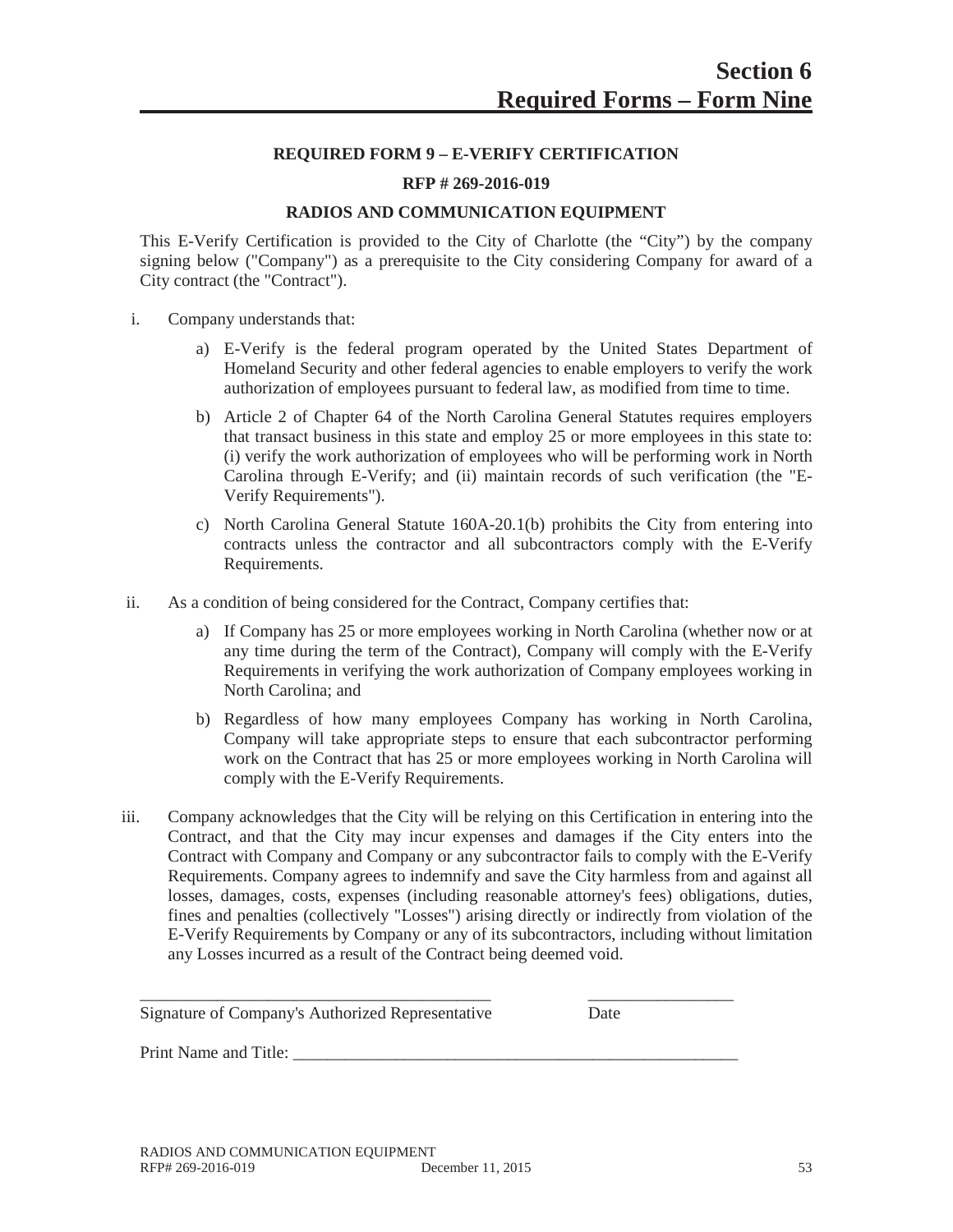# **EXHIBIT A – SAMPLE CITY CONTRACT**

## **STATE OF NORTH CAROLINA COUNTY OF MECKLENBURG**

# **CONTRACT FOR RADIOS AND COMMUNICATION EQUIPMENT**

This Contract for Radios and Communication Equipment (the "Contract") is entered into as of this \_\_\_\_ day of \_\_\_\_\_\_\_, 2016 (the "Effective Date"), by and between [Company Name], a [State of Incorporation] corporation doing business in North Carolina (the "Company"), and the City of Charlotte, North Carolina (the "Lead Public Agency").

#### **Statement of Background and Intent**

- A. The Lead Public Agency sent out an Request for Proposals for Radios and Communication Equipment, 269-2016-019 dated December 11, 2015 requesting bids from qualified suppliers to provide the Lead Public Agency with fully functional Radios and Communication Equipment per Lead Public Agency requirements. This RFP, together with all attachments and amendments, is referred to herein as the "RFP".
- B. In response to the RFP, the Company submitted to the Lead Public Agency a proposal dated  $\_\_$ , 2015. This proposal, together with all attachments and separately sealed confidential trade secrets, is referred to herein as the "Proposal."
- C. The Lead Public Agency and the Company now desire to enter into an arrangement for the Company to supply, install, customize, configure, test, commission and maintain Radios and Communication Equipment and services for the Lead Public Agency, all in accordance with the terms and conditions set forth herein.
- D. The Lead Public Agency competitively solicited and awarded this Contract to the Company on behalf of all government agencies and nonprofit organizations that elect to access this Contract (herein "Participating Public Agencies") through the Charlotte Cooperative Purchasing Alliance ("CCPA"). The Participating Public Agencies include without limitation local governments, special districts, school districts, private K-12 school, technical and vocational schools, higher education institutions (including community colleges, colleges and universities, both public and private). CCPA as the administrative and marketing conduit for the distribution of this Contract to Participating Public Agencies.
- E. The Lead Public Agency awarded this contract on \_\_\_\_\_\_\_\_\_\_\_\_\_\_\_\_\_\_\_, 2016 to Company to provide Radios and Communication Equipment to the City all in accordance with the terms and conditions set forth herein.

**NOW, THEREFORE**, for good and valuable consideration, the receipt and sufficiency of which are hereby acknowledged, and in further consideration of the covenants and conditions contained in this Contract, the parties agree as follows:

## **A G R E E M E N T**

**1. EXHIBITS.** The following Exhibits and Appendices are attached to this Contract and incorporated into and made a part of this Contract by reference:

| Exhibit A: | Price Schedule and List of Products and Services          |
|------------|-----------------------------------------------------------|
| Exhibit B: | Software License                                          |
| Exhibit C: | Specifications and Requirements                           |
| Exhibit D: | CCPA Administrative Fees and Reporting                    |
| Exhibit E: | Master Intergovernmental Cooperative Purchasing Agreement |
|            |                                                           |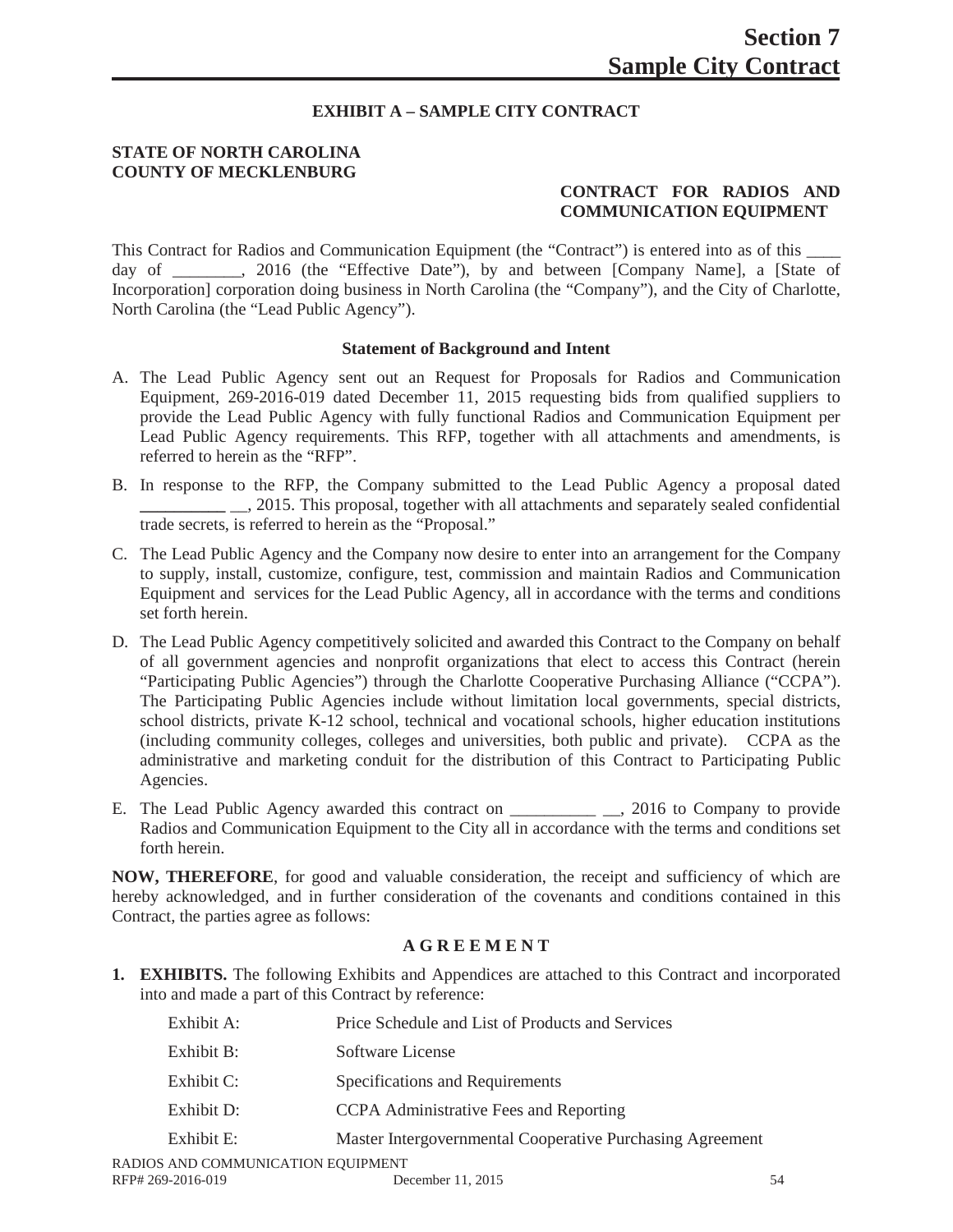| Exhibit F: | <b>Confidentiality Agreement</b>             |
|------------|----------------------------------------------|
| Exhibit G: | Company Background Check Policy              |
| Exhibit H: | <b>Subcontractor Background Check Policy</b> |
| Exhibit I: | Warranty                                     |

Each reference to this Contract shall be deemed to include all Exhibits. Any conflict between language in an Exhibit to this Contract and the main body of this Contract shall be resolved in favor of the main body of this Contract. Each reference to Company in the Exhibits and Appendices shall be deemed to mean the Company.

- **2. DEFINITIONS.** The following terms shall have the following meanings for purposes of this Contract (including all Exhibits):
	- 2.1. **"Acceptance"** means acceptance by the Lead Public Agency or a Participating Public Agency of the Products and/or Services as provided in Section 24 of this Contract.
	- 2.2. **"Affiliates"** means all departments or units of the Lead Public Agency and all other governmental units, towns, boards, committees or municipalities for which the Lead Public Agency processes data or performs services that involve the Products and Services specified herein.
	- 2.3. **"CCPA"** means the Charlotte Cooperative Purchasing Alliance.
	- 2.4. **"City"** means the City of Charlotte, North Carolina.
	- 2.5. **"CLT Aviation"** means the City of Charlotte-Douglas International Airport.
	- 2.6. "**Company Software**" shall be used interchangeably to mean all pre-existing software owned by the Company or any of its Related Entities which the Company provides or is required to provide under this Contract, and all New Releases and New Versions of the foregoing.
	- 2.7. **"Current Release"** means the latest version of the Software offered for general commercial distribution at a given point in time, including all New Releases.
	- 2.8. **"Customizations"** means all newly-developed Software created by the Company and/or its subcontractors pursuant to this Contract, including but not limited to all interfaces between different components and between the Products and other products or systems. Customizations will not include New Releases and New Versions that become part of the Company Software.
	- 2.9. **"Defect"** means any failure of the Products or Services or any component thereof to fully conform to the Specifications and Requirements. A non-conformity is not a Defect if it results directly from the Lead Public Agency's or Participating Public Agency's improper use or damage, unless it is reasonably likely that such non-conformity would have occurred on that or another occasion even without the Lead Public Agency's or Participating Public Agency's improper use or damage.
	- 2.10. **"Defective"** means containing a Defect**.**
	- 2.11. **"Documentation"** means all written, electronic, or recorded works, that describe the use, functions, features, or purpose of the Products or Services or any component thereof, and which are published or provided to the Lead Public Agency or a Participating Public Agency by the Company or its subcontractors, including without limitation all end user manuals, training manuals, guides, program listings, data models, flow charts, logic diagrams, and other materials related to or for use with the Products or Services.
	- 2.12. **"Effective Date"** means the date stated in the first sentence of this Contract.
	- 2.13. **"Embedded Software**" means Software that is embedded within a Company Product and is intended for use only with that Product, such as the Software within an End User Device.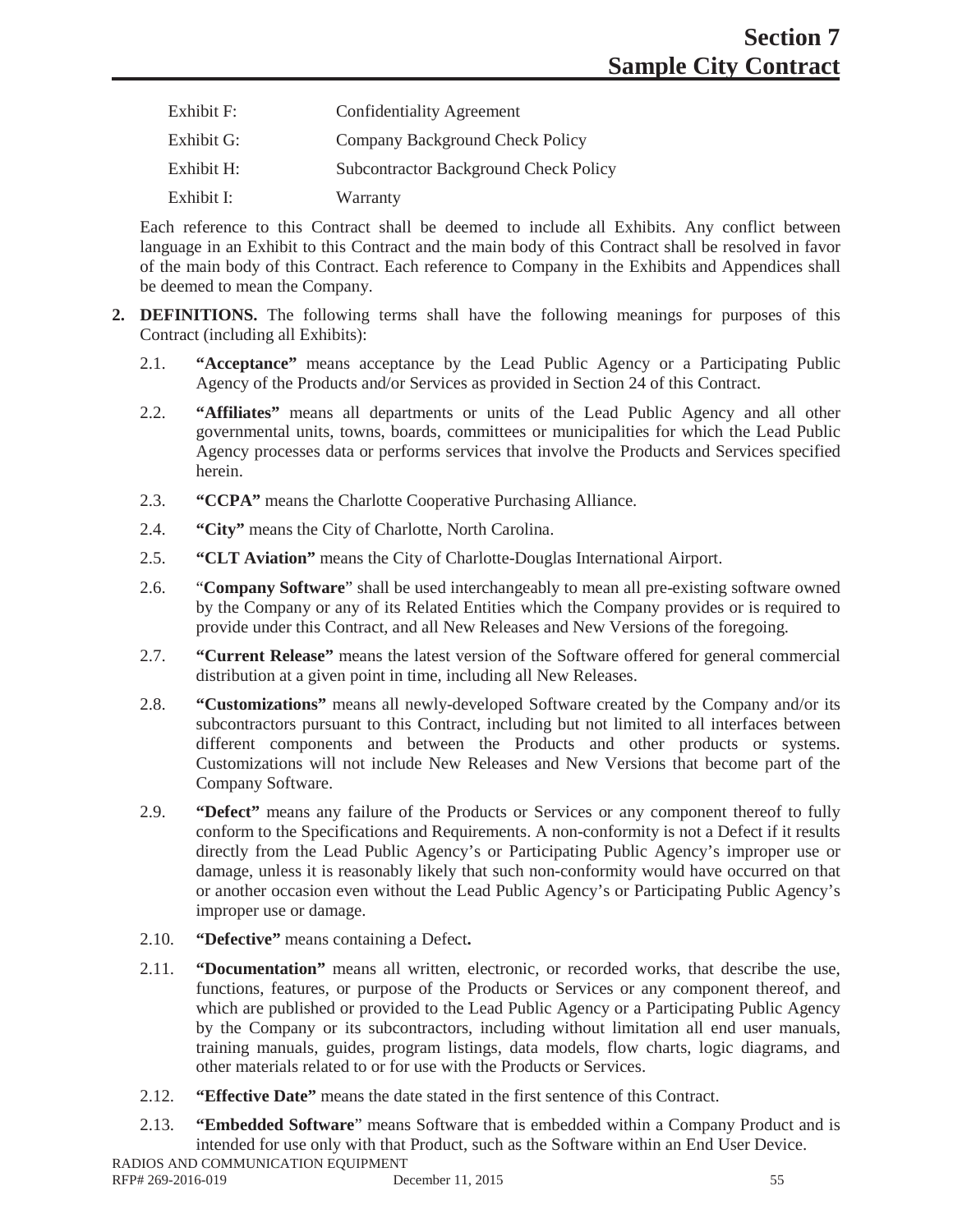- 2.14. **"FCC"** means the Federal Communications Commission.
- 2.15. **"Hardware"** means all hardware, equipment and materials that the Company actually provides or is required to provide under the terms of this Contract (whether now or in the future).
- 2.16. **"ICOM"** means ICOM America, Inc.
- 2.17. **"Lead Public Agency"** means the Charlotte-Mecklenburg Procurement Management Division.
- 2.18. **"License"** means the license agreement.
- 2.19. **"Motorola MotoTrbo"** means the MotoTrbo product line of two-way radios by Motorola Solutions, Inc.
- 2.20. **"New Version"** means any Products, parts of Products, improvements, additions or materials not included in the Products as of the Effective Date that significantly modify the Products to provide a function or feature not originally offered or an improvement in function. New Versions are typically identified by a new version number that changes the number left of the decimal point. For example, a change from Version 5.0 to Version 6.0 would likely represent a New Version.
- 2.21. **"New Release"** means any change issued by the Company or its subcontractors to the Products or the Documentation that is not a New Version. New Releases are typically identified by changing the number to the right of the decimal point (e.g., going from Version 5.1 to 5.2).
- 2.22. **"Non-Company Software"** means all software included within the Products or required for it to function in full compliance with the Specifications and Requirements and Requirements that is provided by the Company under this Contract and was not manufactured, developed or otherwise created by the Company, any Related Entity of the Company, or any of the Company's subcontractors.
- 2.23. **"Open Source Software"** means software with either freely obtainable source code, license for modification, or permission for free distribution. Also called "freeware" or "shareware."
- 2.24. **"Participating Public Agency"** means any public entity, county, city, special district local government, school district, private K-12 school, technical or vocational school, higher education institution (including community colleges, colleges and universities, both public and private), other government agency or nonprofit organization that elects to participate in this Contract through the CCPA.
- 2.25. **"Project"** refers to the project for the Company to supply, install, configure, test, commission and maintain the Products for the Lead Public Agency or any Participating Public Agency in accordance with the terms and conditions in this Contract.
- 2.26. **"Products"** means all Software and all Hardware (both as herein defined).
- 2.27. **"Radios and Communication Equipment"** means end user equipment and/or devices which shall be meet the Specifications and Requirements and Requirements specified in this Contract. Radios and Communication Equipment are also referred to as "User Equipment" or "UE".
- 2.28. **"Related Entity"** means any person or entity that is directly or indirectly in control of, controlled by, or under common control with the Company, including but not limited to any parent, subsidiary, and affiliate entities. The word, "control," as used in this context, shall mean ownership of a sufficient percentage (not necessarily a majority) of the outstanding voting interests in an entity so as to afford effective control of the management of the entity.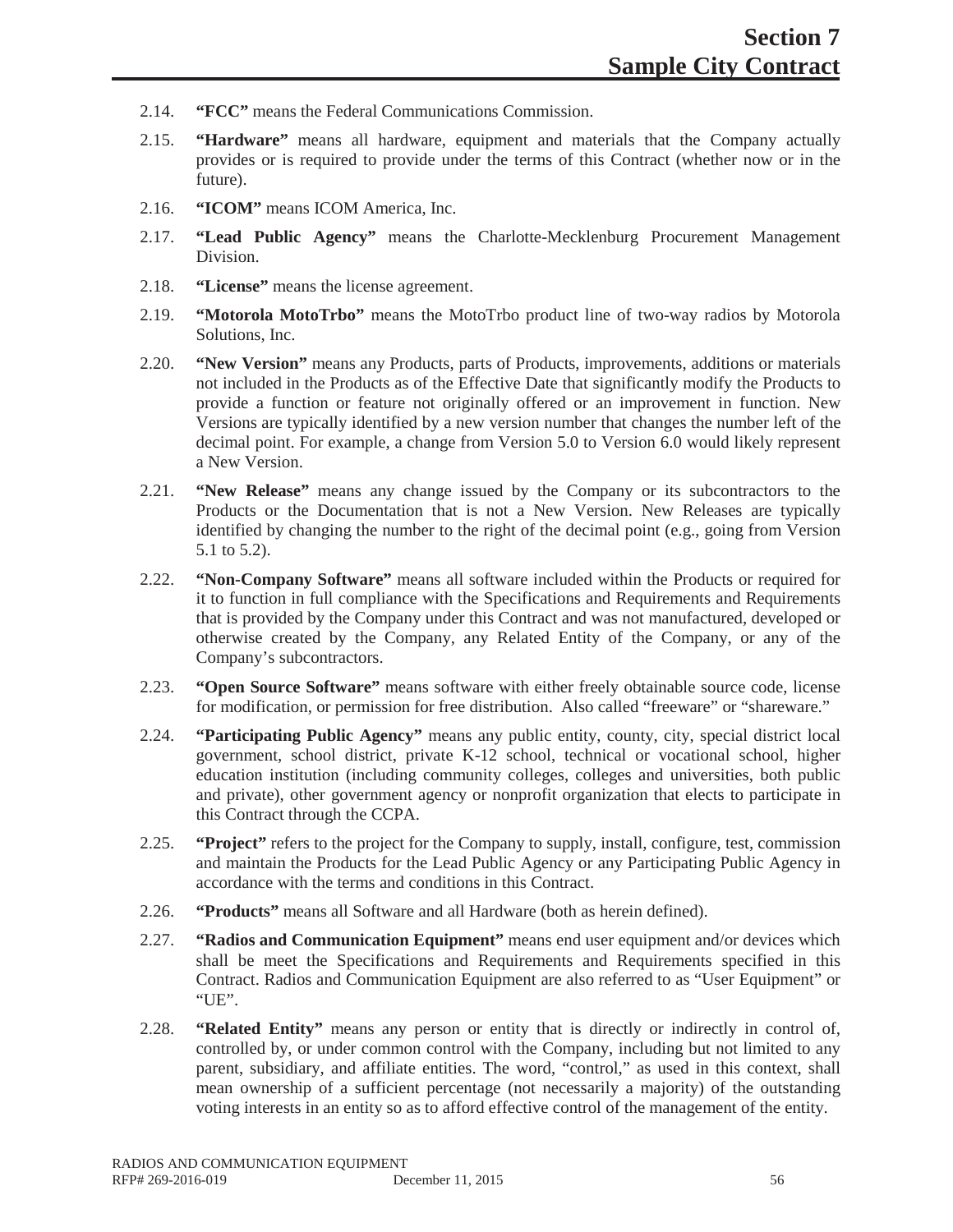- 2.29. **"Services"** means all services that the Company provides or is required to provide under this Contract, including but not limited to, any development, supply, installation, consulting, Products and Services integration, project management, training, technical and any implementation and maintenance services that the parties may agree to through purchase orders.
- 2.30. **"Software"** means: (i) all Company Software; (ii) all Customizations; (iii) all Non-Company Software; and (iv) all New Releases and New Versions of any of the foregoing.
- 2.31. **"Software License"** means the license agreement attached to this Contract as **Exhibit B.**
- 2.32. **"Specifications and Requirements"** means all definitions, descriptions, requirements, criteria, warranties and performance standards relating to the Products or Services which are set forth or referenced in: (i) the main body of this Contract; (ii) Exhibits to this Contract; (iii) the Documentation; and (iv) any functional and/or technical specifications which are published or provided by the Company or its licensors or suppliers from time to time with respect to all or any part of the Products or the Services. Any conflict between the provisions referenced in subparts (i), (ii), (iii), or (iv) of this definition shall be resolved in the order of priority in which they are listed; provided, however, that the Lead Public Agency or a Participating Public Agency may, at its option, disregard the order of listing to resolve any such conflicts in a manner that takes advantage of new or enhanced functionality or features.
- **3. REGULATORY REQUIREMENTS.** At the time of delivery of each Product, the Company will at the Company's expense ensure that the Product is in compliance with federal and state regulations and requirements that have been issued as of the delivery date. Likewise, if any federal or state requirements have been issued as of the delivery date of a Product require the Lead Public Agency or a Participating Public Agency to impose obligations upon the Company, the Company will accept and deliver upon such obligation at the Company's expense. After delivery of a Product, the Company will within a reasonable time achieve compliance with any new federal or state regulations and requirements that may be issued with respect to such Product, provided that the Company may require the user agency to pay a reasonable share of the cost of compliance.
- **4. TERM.** The initial term of this Contract will be for three (3) years from the Effective Date. The Lead Public Agency shall have the option to renew for two (2) additional one-year terms. This Contract may be extended only by a written amendment to the contract signed by both parties.

# **5. AGREEMENT TO PROVIDE PRODUCTS AND SERVICES.**

- 5.1. The Company shall provide the Products and Services in accordance with the terms and conditions set forth in this Contract and the attached Exhibits when ordered from time to time by the Lead Public Agency and Participating Public Agencies. Except as set forth **Exhibit A**, the prices set forth in **Exhibit A** constitute all charges payable by the Lead Public Agency for the Products and Services, and all labor, materials, equipment, transportation, facilities, storage, information technology, permits, and licenses necessary for the Company to provide the Products and Services. The Company shall perform any Services for the Lead Public Agency on site at the Lead Public Agency's facilities in Charlotte, North Carolina, except as otherwise stated in this Contract or agreed in writing by the Lead Public Agency.
- 5.2. **Placement of Orders:** All orders will be placed by personnel designated by the Lead Public Agency or a Participating Public Agency on an as needed basis for the quantity required at the time during the term of the Contract. Orders will be placed by means of an authorization method by the Lead Public Agency or the applicable Participating Public Agency.
- **6. QUANTITIES.** The Lead Public Agency and Participating Public Agencies will issue purchase orders for quantities of Products as needed during the term of the Contract. The Lead Public Agency and Participating Public Agencies reserve the right to purchase Products and Services according to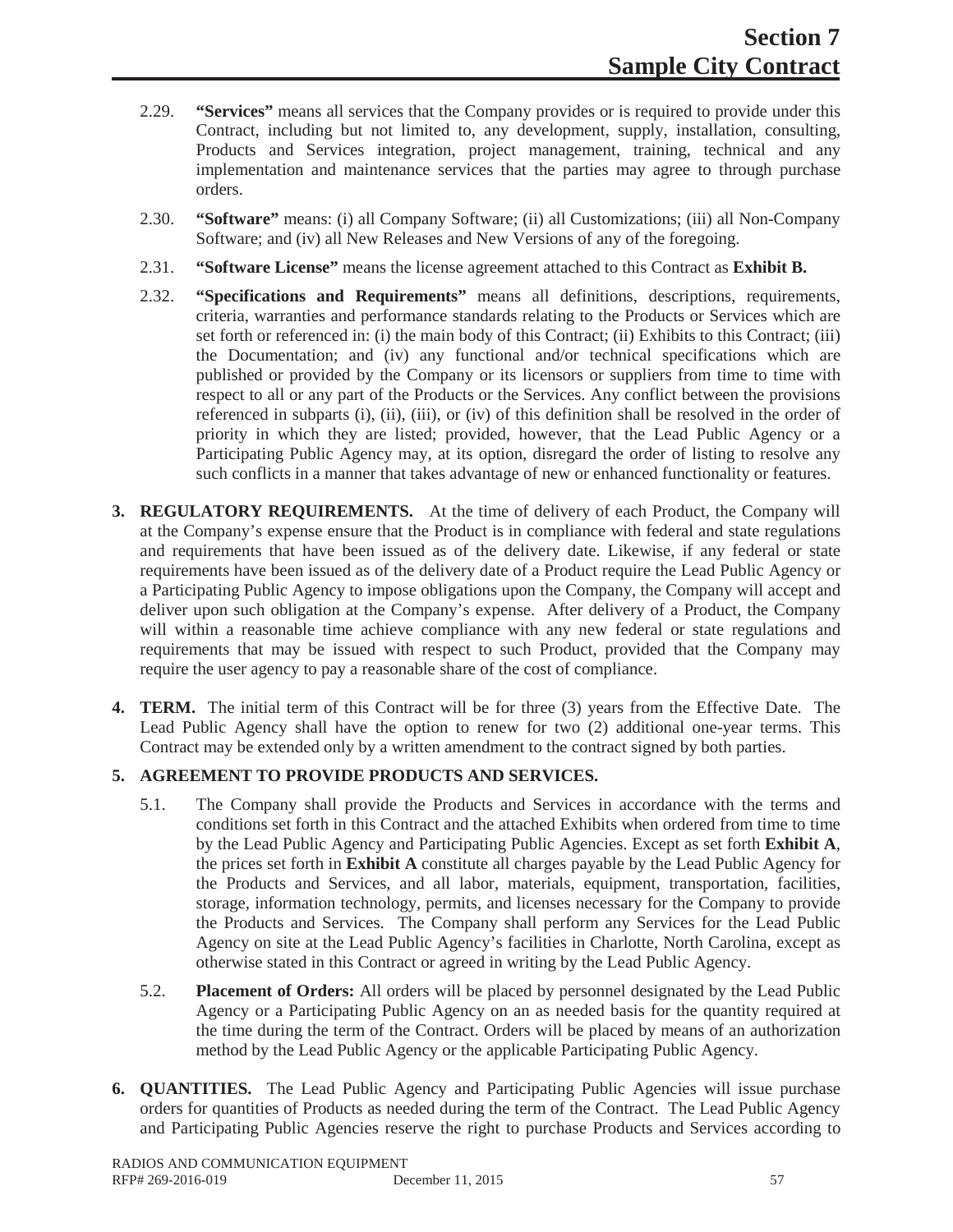actual need and do not guarantee quantities. Any quantities listed in this Contract are estimates only, and may differ substantially from actual quantities ordered. Multiple orders will be placed on an as needed basis during the term of the Contract.

- **7. OPTIONS AND ACCESSORIES.** The Lead Public Agency and Participating Public Agencies may in their discretion purchase from the Company options and accessories beyond what is called for in **Exhibit A**, provided that such purchase does not violate applicable federal, state or local procurement requirements.
- **8. DOCUMENTATION.** The Company will provide for all Products purchased under this Contract written or electronic documentation that is complete and accurate, and sufficient to enable Lead Public Agency and Participating Public Agency employees with ordinary skills and experience to utilize such Products for the purpose for which the Lead Public Agency or Participating Public Agency is acquiring them.
- **9. COMPENSATION.** The Lead Public Agency and Participating Public Agencies shall pay the Company for the Products and Services delivered in compliance with the Specifications and Requirements at the fixed percentage discounts set forth in **Exhibit A** as applied to the Manufacturer's /Retail List Price (list price less discount) included in the Company's most current full line catalog for the Products set forth in **Exhibit A**. The Company's Manufacturer's Retail List prices for the Products as of the Effective Date are set forth in **Exhibit A**. The Company shall not be entitled to charge the Lead Public Agency or Participating Public Agencies any prices, fees or other amounts that are not listed in **Exhibit A**.

### **10. PRICE ADJUSTMENT.**

- 10.1. The price(s) stated in this Contract shall not increase for the entire three (3) year term of the Contract. The prices shall also not increase during the two (2), one-year renewal option terms unless the Lead Public Agency approves a price adjustment in writing in accordance with the following terms:
	- 10.1.1. Price increases shall only be allowed when justified in the Lead Public Agency's sole discretion based on legitimate, bona fide increases in the cost of materials. No adjustment shall be made to compensate the Company for inefficiency in operation, increase in labor costs, or for additional profit.
	- 10.1.2. To obtain approval for a price increase, the Company shall submit a written request to the Procurement Management Division representative, at the address listed below, together with written documentation sufficient to demonstrate that the increase is necessary based on a legitimate increase in the cost of materials. The request must state and fully justify the proposed price increase per unit over the price originally proposed.

City of Charlotte M&FS Finance Office / Procurement Management 600 East Fourth Street Charlotte, NC 28202

10.1.3. No proposed price increase shall be valid unless accepted by the Lead Public Agency in writing. The Lead Public Agency may approve such price increase for the remaining term of the Contract or for a shorter specified period, in the Lead Public Agency's sole discretion. The Company shall provide a comparison of previous year prices and proposed new prices, showing the percent (%) difference. If the Lead Public Agency rejects such price increase, the Company shall continue performance of the Contract. Price increases will not be considered more than once annually.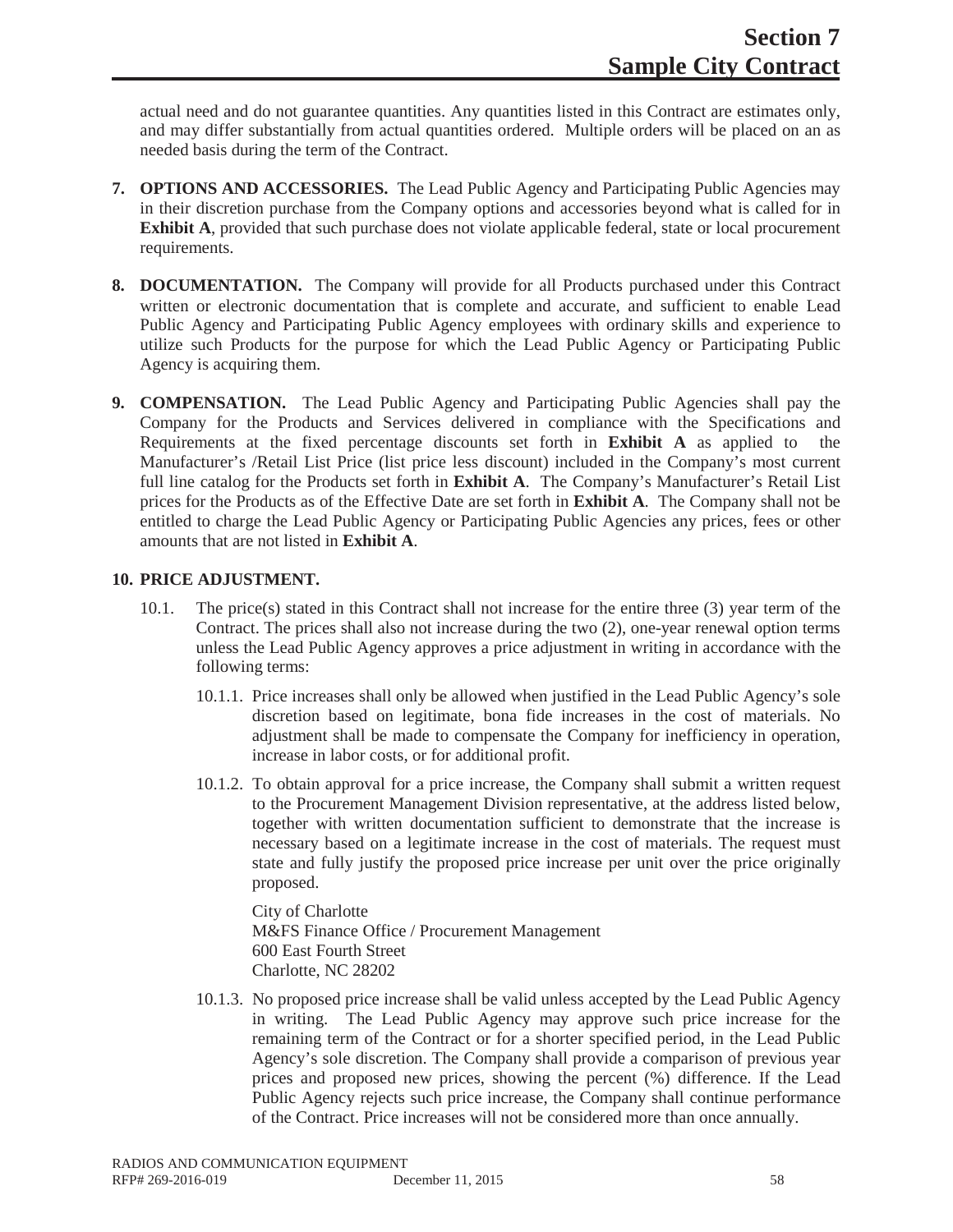- 10.1.4. If the Lead Public Agency approves a price increase pursuant to this Section and the market factors justifying the increase shift so that the increase is no longer justified. the Lead Public Agency shall have the right to terminate the price increase and revert back to the prices that were in effect immediately prior to the increase. The Company shall notify the Lead Public Agency in writing if the market factors on which the Lead Public Agency granted the increase change such that the Lead Public Agency's reasons for granting the increase longer apply.
- 10.2. If the Company's unit prices for any Products and/or Services should decrease, the Company shall provide the affected Products and/or Services at the lower discounted price. The Company will provide the Lead Public Agency with prompt written notice of all decreases in unit prices.
- 10.3. If a Product becomes unavailable, or if a new Product becomes available, the Company promptly will send the City a proposed revised version of **Exhibit A**. The Lead Public Agency reserves the right to add or delete items to this Contract if particular items should become discontinued or an upgraded item becomes available to the industry market. Any new or replacement items added may be subject to bid statute requirements. The Lead Public Agency may also delete radio and communication equipment items included in this Contract if items are no longer needed or no longer issued as part of radios and communication equipment. At no additional cost to the Lead Public Agency, the Company may substitute any Product or Service to be provided by the Company, if the substitute meets or exceeds the Specifications, is compatible with the Lead Public Agency's operating environment and is of equivalent or better quality to the Lead Public Agency. Any substitution will be reflected in a written signed change order.
- **11. BILLING.** Each invoice sent by the Company to the City of Charlotte shall include all reports, information and data required by this Contract (including the Exhibits) necessary to entitle the Company to the requested payment. The Company shall send all City of Charlotte invoices using one of the following options:
	- 11.1 Option 1 E-mail one copy of each invoice to cocap@charlottenc.gov. Company shall not mail invoices that have been sent via e-mail.
	- 11.2 Option 2 Mail one copy of each invoice to:

City of Charlotte Accounts Payable PO Box 37979 Charlotte, NC 28237-7979 Attn: Innovation & Technology

The Company shall send invoices to other Participating Public Agencies in a manner mutually agreeable to the Company and the Participating Public Agency. Payment shall be due within thirty (30) days after the Lead Public Agency's or Participating Public Agency's receipt of an accurate, properly submitted invoice, and (b) any other information reasonably requested by the Lead Public Agency or a Participating Public Agency to verify the charges contained in the invoice. Notwithstanding the forgoing, the Company shall only invoice for Products and Services that have been delivered and completed, and absent a milestone payment plan agreed upon in writing by the agency making payment, no payment shall be due earlier than ten (10) days after Acceptance of the applicable Product or Service. Invoices must include state and local sales tax. Invoices must include the item number, description, unit cost, quantity and extended price, and contract or purchase order number of each item purchased. All freight charges are included in the prices listed in **Exhibit A**. Title and risk of loss to Hardware will pass to Lead Public Agency or Participating Public Agency upon delivery. Title to Software will not pass at any time. Company will pack and ship all Products in accordance with good commercial practices.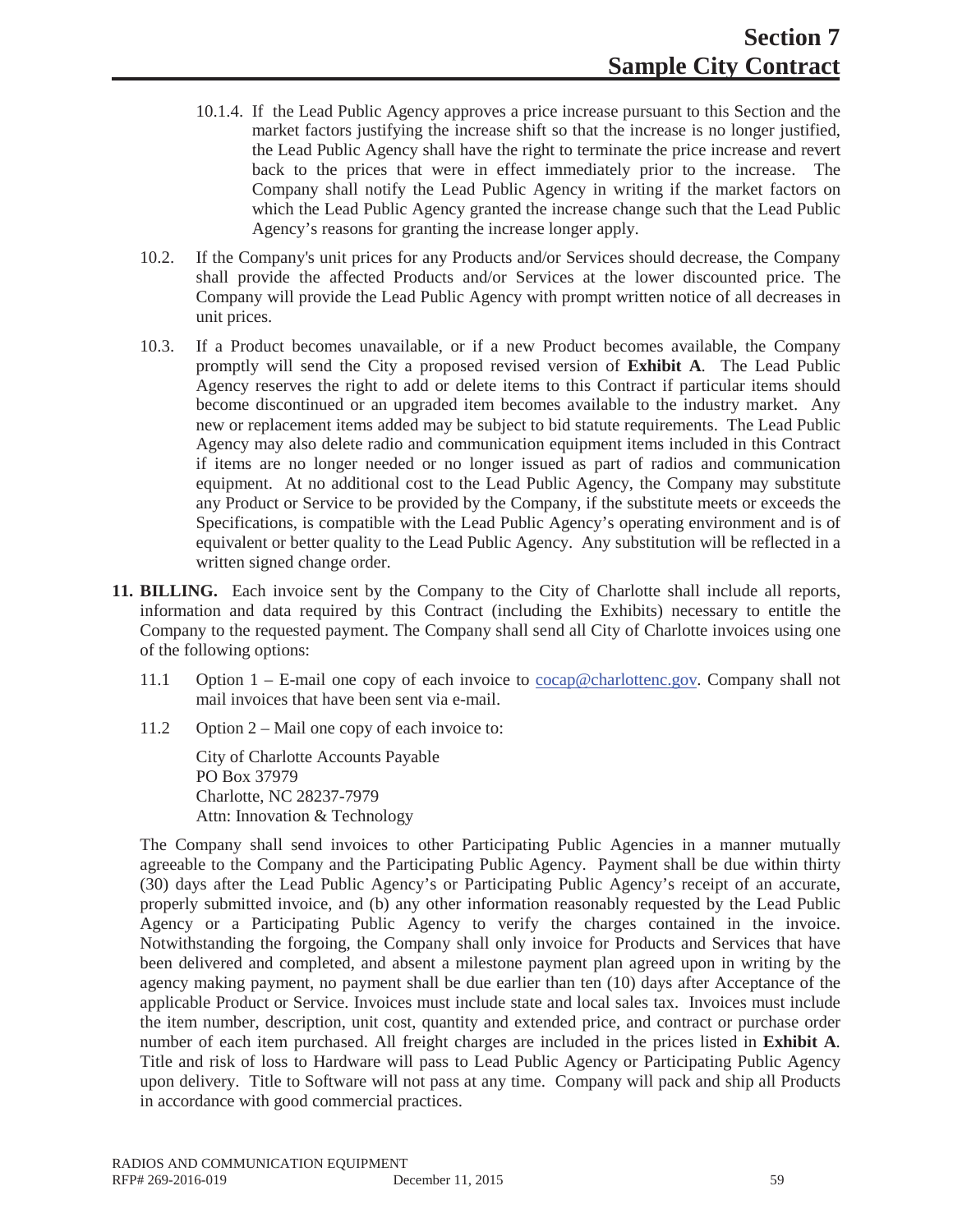The Company waives the right to charge the Lead Public Agency or a Participating Public Agency for Products or Services that have not been invoiced to the Lead Public Agency or Participating Public Agency within ninety (90) days after such Products or Services were delivered.

- **12. ADMINISTRATIVE FEE.** The Company shall pay the Lead Public Agency a quarterly administrative fee in the amount of **\_\_\_\_** % of all amounts paid by the Lead Public Agency and Participating Public Agencies under this Contract. The Company shall pay the administrative fee to the Lead Public Agency within thirty (30) days after the close of each calendar quarter and shall include a report as mutually agreed by the parties outlining all sales through the CCPA Program.
- **13. GENERAL WARRANTIES.** Company represents and warrants that:
	- 13.1 It is a corporation duly incorporated, validly existing and in good standing under the laws of the State of [State of Incorporation], and is qualified to do business in North Carolina;
	- 13.2 It has all the requisite corporate power and authority to execute, deliver and perform its obligations under this Contract;
	- 13.3 The execution, delivery, and performance of this Contract have been duly authorized by Company;
	- 13.4 No approval, authorization or consent of any governmental or regulatory authority is required to be obtained or made by it in order for it to enter into and perform its obligations under this Contract;
	- 13.5 In connection with its obligations under this Contract, it shall comply with all applicable federal, state and local laws and regulations and shall obtain all applicable permits and licenses; and
	- 13.6 The Company shall not violate any agreement with any third party by entering into or performing this Contract.

# **14. ADDITIONAL REPRESENTATIONS AND WARRANTIES**

- 14.1 Company represents warrants and covenants that:
	- 14.1.1 The Products and Services shall comply with all requirements set forth in this Contract, including but not limited to the attached Exhibits; and
	- 14.1.2 All work performed by the Company and/or its subcontractors pursuant to this Contract shall meet the highest industry standards, and shall be performed in a professional and workmanlike manner by staff with the necessary skills, experience and knowledge;
	- 14.1.3 Neither the Services, nor any Products provided by the Company under this Contract will infringe or misappropriate any patent, copyright, trademark or trade secret rights of any third party; and
	- 14.1.4 The Company shall comply in all material respects with all applicable federal, state and local laws, regulations and guidelines in providing the Products and the Services, and shall obtain all necessary permits and licenses.
- 14.2 WARRANTY: All Products supplied under the Contract shall be covered by a manufacturer's written guarantee and/or warranty that such Products will be free from material defects in material and workmanship for the lifetime of the Product; merchantable and in full conformity with the Specifications and Requirements set forth in this Contract, industry standards and Company's descriptions, representations and samples. The Company shall administer the warranty on the Lead Public Agency's or Participating Public Agency's behalf, and shall ensure that the manufacturer repairs or replaces at no charge to the Lead Public Agency or Participating Public Agencies all Products that violate either the above warranty or the applicable manufacturer's warranty.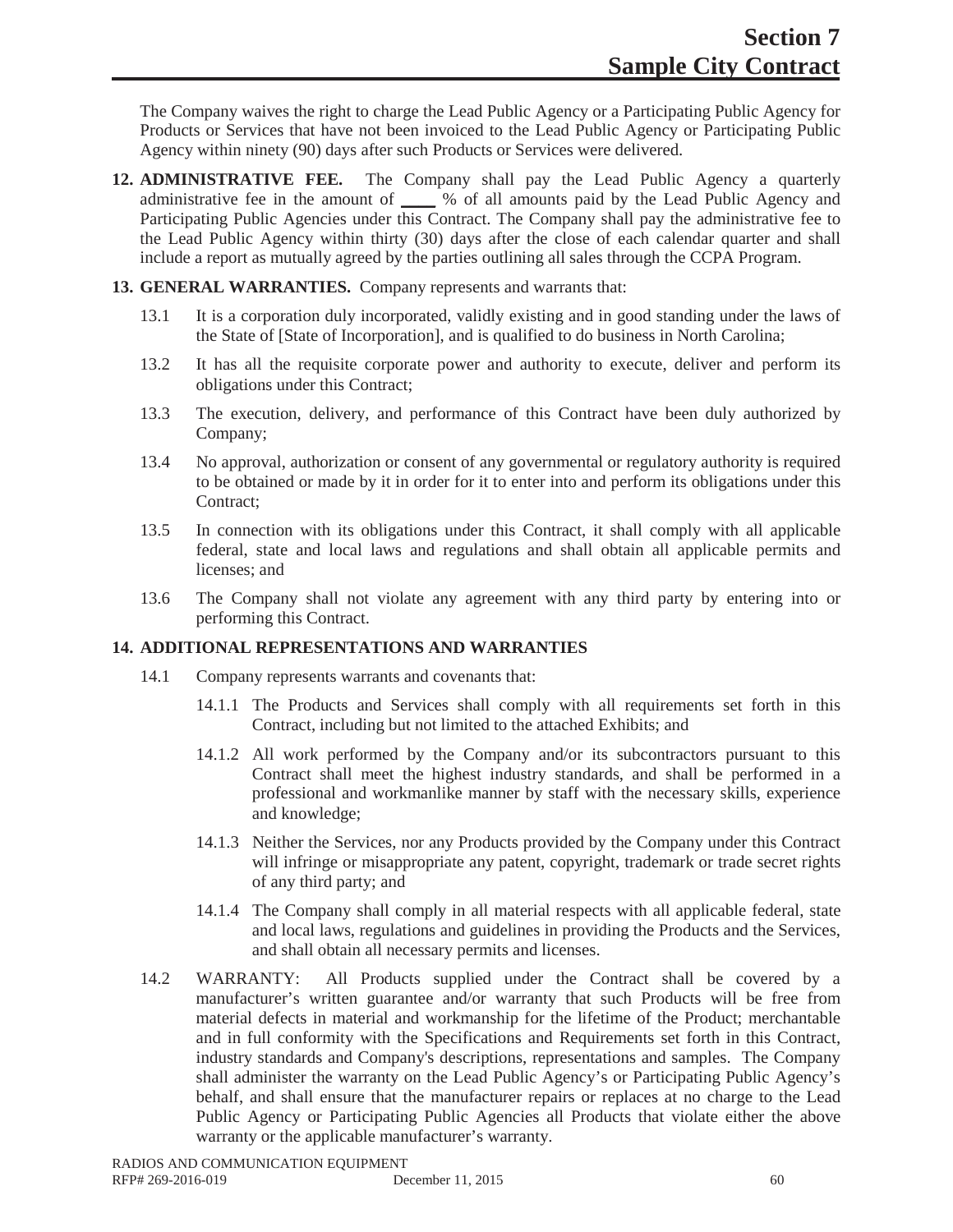- 14.2.1 The Company shall provide the Lead Public Agency or Participating Public Agency with two (2) copies of the manufacturer's written warranty for each item of equipment.
- 14.2.2 It shall be the responsibility of the manufacturer to pay all shipping and crating costs associated with warranty repairs.
- **15. MULTIPLE CONTRACT AWARDS.** This Contract is not exclusive. The Lead Public Agency reserves the right to award multiple contracts for the Products and Services required by this Contract if the Lead Public Agency deems multiple Contracts to be in the Lead Public Agency's best interest.
- **16. INDEMNIFICATION:** To the fullest extent permitted by law, the Company shall indemnify, defend and hold harmless each of the "Indemnitees" (as defined below) from and against any and all "Charges" (as defined below) paid or incurred any of them as a result of any claims, demands, lawsuits, actions, or proceedings: (i) alleging violation, misappropriation or infringement of any copyright, trademark, patent, trade secret or other proprietary rights with respect to the Work or any Products or deliverables provided to the City pursuant to this Contract ("Infringement Claims"); (ii) seeking payment for labor or materials purchased or supplied by the Company or its subcontractors in connection with this Contract; or (iii) arising from the Company's failure to perform its obligations under this Contract, or from any act of negligence or willful misconduct by the Company or any of its agents, employees or subcontractors relating to this Contract, including but not limited to any liability caused by an accident or other occurrence resulting in bodily injury, death, sickness or disease to any person(s) or damage or destruction to any property, real or personal, tangible or intangible; or (iv) arising from a violation of any federal, state or local law, regulation or ordinance by the Company or any its subcontractors (including without limitation E-Verify or other immigration laws); or (v) arising from any claim that the Company or an employee or subcontractor of the Company is an employee of the Lead Public Agency, including but not limited to claims relating to worker's compensation, failure to withhold taxes and the like. For purposes of this Section: (a) the term "Indemnitees" means the Lead Public Agency and each of the Lead Public Agency's officers, officials, employees, agents and independent contractors (excluding the Company); and (b) the term "Charges" means any and all losses, damages, costs, expenses (including reasonable attorneys' fees), obligations, duties, fines, penalties, royalties, interest charges and other liabilities (including settlement amounts) or any other legal theory or principle, in connection with an Infringement Claim.
- **17. FAMILIARITY AND COMPLIANCE WITH LAWS AND ORDINANCES.** The Company agrees to make itself aware of and comply with all local, state and federal ordinances, statutes, laws, rules and regulations applicable to the Services. The Company further agrees that it will at all times during the term of this Contract be in compliance with all applicable federal, state and/or local laws regarding employment practices. Such laws will include, but shall not be limited to workers' compensation, the Fair Labor Standards Act (FLSA), the Americans with Disabilities Act (ADA), the Family and Medical Leave Act (FMLA) and all OSHA regulations applicable to the work.
- **18. DELIVERY TIME.** Company shall make every effort to ship radios and communication equipment within a reasonably requested delivery date. Standard subscriber radio delivery time is approximately ten (10) business days. Notwithstanding the foregoing, if Company cannot meet a delivery date requested in a Lead Public Agency or Participating Public Agency purchase order, Company will notify the Lead Public Agency or Participating Public Agency within ten (10) days after receipt of the order and propose an alternative delivery date. Upon receipt of such notice, the Lead Public Agency or Participating Public Agency will have ten (10) days to cancel the order. If the Lead Public Agency or Participating Public Agency fails to cancel the order within such ten (10) day period, the order shall go into effect and the Company shall be bound by the alternative delivery date it proposed. Unless Company notifies the Lead Public Agency or Participating Public Agency that it cannot meet a requested delivery date within ten (10) days after receipt of the Lead Public Agency or Participating Public Agency's purchase order, Company shall be bound by the delivery date requested. The delivery date that the Company becomes bound to under this **Section 18** is referred to in this Contract as the "Binding Delivery Date."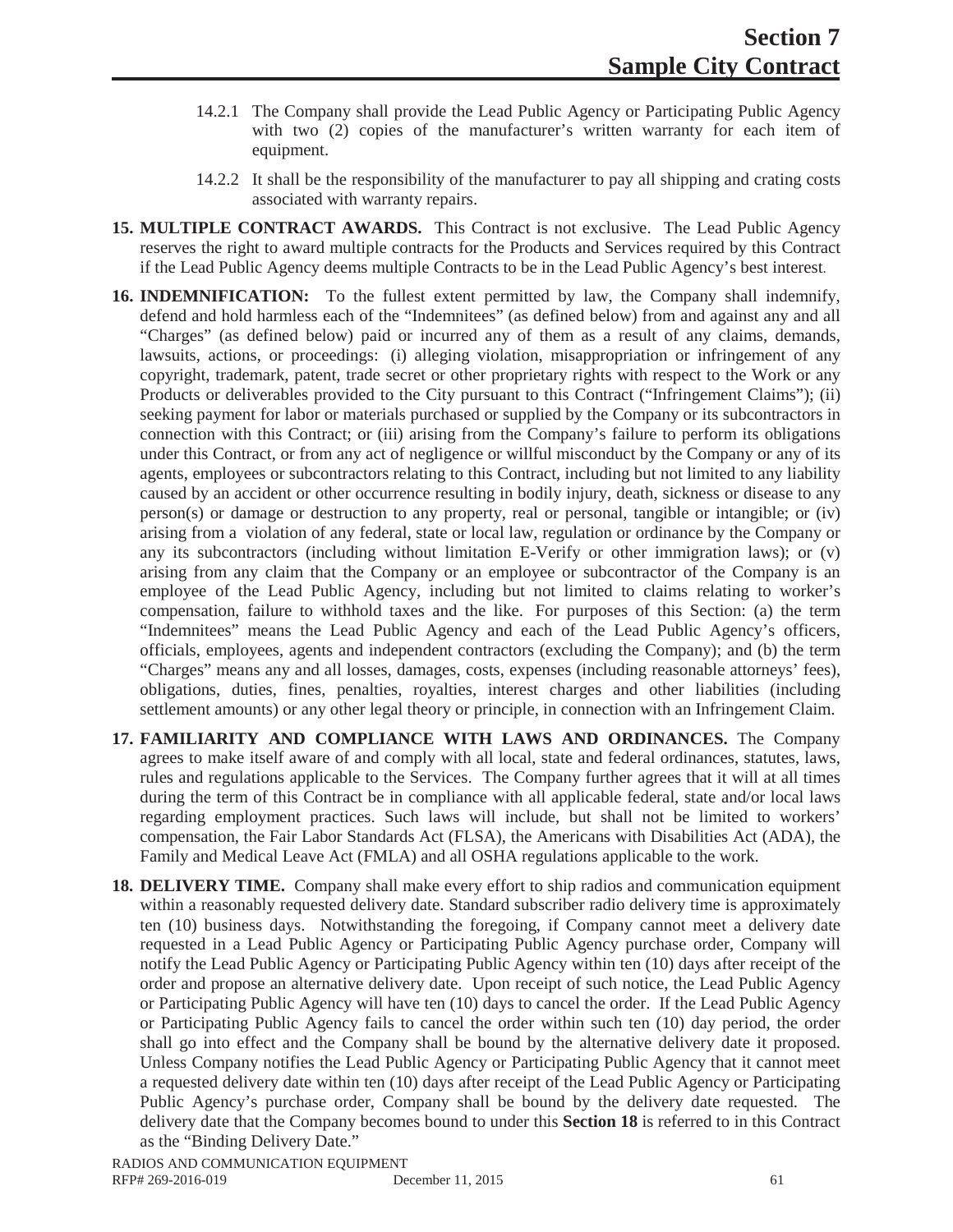**19. QUALITY.** Unless this Contract specifically states otherwise for a particular item, all components used to manufacture or construct any supplies, materials or equipment or Products provided under this Contract shall be: (a) new; (b) the latest model; (c) of the best quality and highest grade workmanship; and (d) in compliance with all applicable federal, state and local laws, regulations and requirements. By "new", the Lead Public Agency means that the item has been recently produced and has not been previously sold or used.

Whenever this Contract states that a Product or Service shall be in accordance with laws, ordinances, building codes, underwriter's codes, applicable A.S.T.M. regulations or similar expressions, the requirements of such laws, ordinances, etc., shall be construed to be minimum requirements that are in addition to any other requirements that may be stated in this Contract.

- **20. DESIGN AND/OR MANUFACTURER REQUIREMENT.** All Products and Services shall meet the Specifications and Requirements, including those set forth in **Exhibit C** of this Contract.
- **21. INSPECTION AT COMPANY'S SITE.** The Lead Public Agency reserves the right to inspect the equipment, plant, store or other facilities of the Company during the Contract term from time to time as the Lead Public Agency deems necessary to confirm that such equipment, plant, store or other facilities conform with the Specifications and Requirements and Requirements and are adequate and suitable for proper and effective performance of the Contract. Such inspections shall be conducted during normal business hours and upon at least thirty (30) days written notice to the Company (except that a store may be inspected at any time during regular store hours without notice). Such inspection will be limited to only those areas relevant to the performance of the Contract and to areas Company does not consider confidential or proprietary. A Company representative must accompany Lead Public Agency's employees at all times during any inspection.

# **22. PREPARATION FOR DELIVERY.**

- 22.1 **Condition and Packaging.** All containers/packaging shall be suitable for handling, storage or shipment, without damage to the contents. The Company shall make shipments using the minimum number of containers consistent with the requirements of safe transit, available mode of transportation routing. The Company will be responsible for confirming that packing is sufficient to assure that all the materials arrive at the correct destination in an undamaged condition ready for their intended use.
- 22.2 **Marking.** All cartons shall be clearly identified with the Lead Public Agency or Participating Public Agency purchase order number and the name of the department or key business making the purchase. Packing lists must be affixed to each carton identifying all contents included in the carton. If more than one carton is shipped, each carton must be numbered and must state the number of that carton in relation to the total number of cartons shipped (i.e. 1 of 4, 2 of 4, etc).
- 22.3 **Shipping.** The Company shall follow all shipping instructions included in this Contract and/or a purchase order issued by the Lead Public Agency or a Participating Public Agency.

# **23. DELIVERY.**

- 23.1. All Products provided under this contract must be delivered F.O.B. Destination. Delivery and freight charges are to be included in discount price. Failure to comply with this requirement shall be cause to terminate this Contract unless such failure is confined to infrequent and isolated instances, which do not involve major purchases.
- 23.2. Deliveries to the Lead Public Agency must be made to the City of Charlotte's IT Communications Department located at 527 Spratt Street, Charlotte, NC 28206 unless otherwise directed by the Lead Public Agency in writing.
- 23.3. Each order delivered must have a packing slip enclosed. The packing slip must clearly show the items ordered, unit of measure, contract pricing, items enclosed and identify any items on backorder.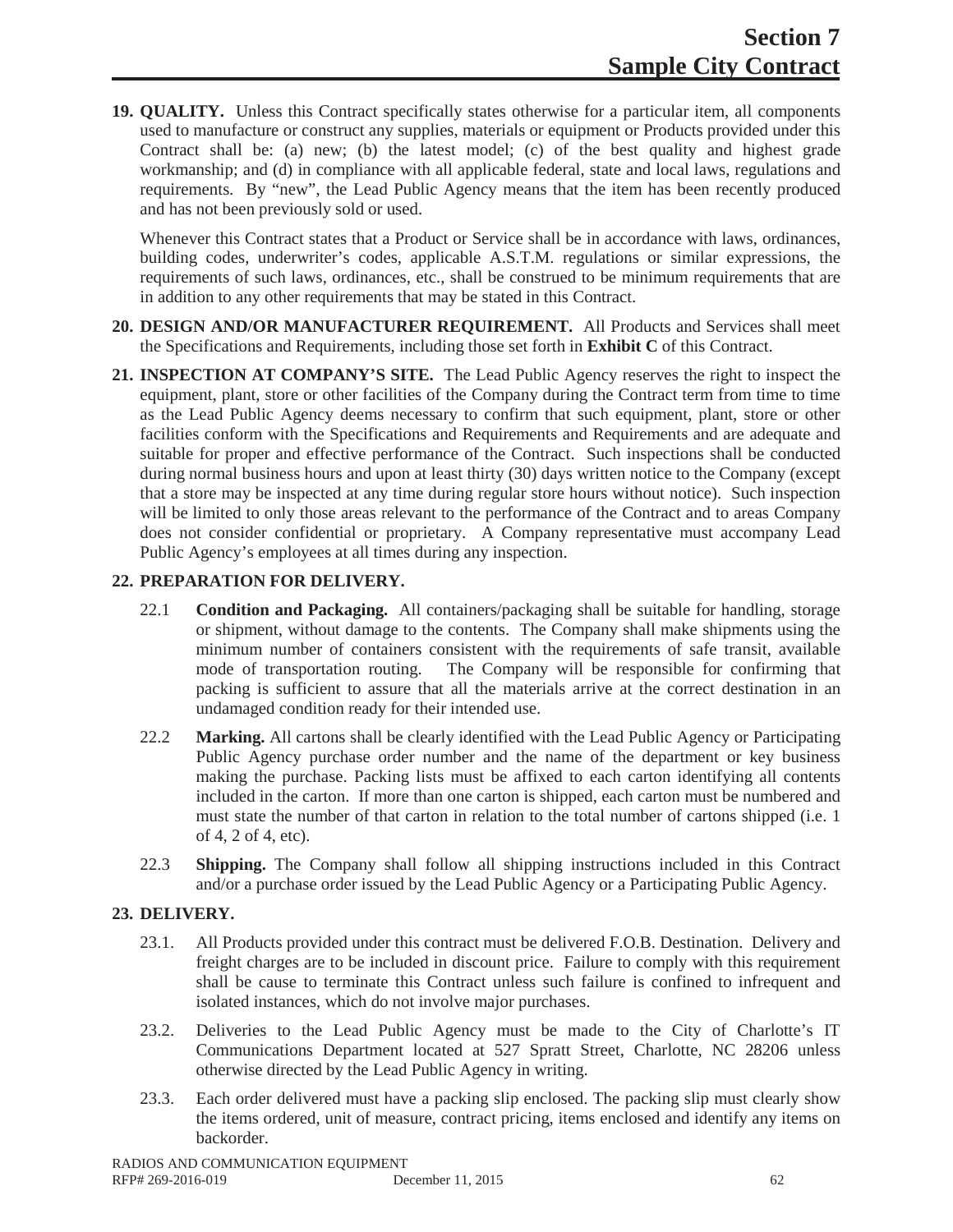- 23.4. All Participating Public Agencies will require deliveries to specific locations to be designated by the Participating Public Agencies. Company must agree to provide the same delivery terms and conditions to all Participating Public Agencies that utilize this contract through CCPA.
- **24. ACCEPTANCE OF PRODUCTS/SERVICES.** The Products delivered under this Invitation to Bid shall remain the property of the successful Bidder until the City physically inspects, actually uses and accepts the Products. In the event Products provided to the City do not comply with the Contract, the City shall be entitled to terminate the Contract upon written notice to the successful Bidder and return such Products (and any related goods) to the Bidder at the Bidder's expense. In the event the Services provided under this Invitation to Bid do not comply with the Contract, the City reserves the right to cancel the Service and rescind any related purchase of Products upon written notice to the successful Bidder. The remedies stated in this Section are in addition to and without limitation of any other remedies that the City may have under the Contract, at law or in equity.
- **25. PERMITTING RESPONSIBILITIES.** All permits and inspections are the sole responsibility of the Company.
- **26. RIGHT TO COVER.** If the Company fails to comply with any term or condition of the Contract, and it fails to cure such default within thirty (30) days after receiving written notice from the Lead Public Agency of such failure, the Lead Public Agency or applicable Participating Public Agency may take any of the following actions with or without terminating the Contract, and in addition to and without limiting any other remedies it may have:
	- 26.1 In accordance with the terms and conditions of the Contract, subject to the 30-day right to cure, obtain the applicable Products and/or Services (or reasonable substitutes) from a third party; and
	- 26.2 Recover from the Company the difference between what the Lead Public Agency or applicable Participating Public Agency paid for such Products and/or Services on the open market and the price of such Products and/or Services under the Contract.
- **27. RIGHT TO WITHHOLD PAYMENT.** If the Company is in breach of the Contract, the Lead Public Agency or applicable Participating Public Agency shall have the right to withhold any payments relating to the Products or Services for which the Company is in breach if the Lead Public Agency or Participating Public Agency provides prompt notice of the breach and Company fails to cure within thirty (30) days of receipt of such notice.
- **28. NO LIENS.** All Products shall be delivered and shall remain free and clear of all liens and encumbrances.
- **29. OTHER REMEDIES.** Upon breach of the Contract, each party may seek all legal and equitable remedies to which it is entitled. The remedies set forth herein shall be deemed cumulative and not exclusive and may be exercised successively or concurrently, in addition to any other available remedy.
- **30. FORCE MAJEURE.** Neither party shall be liable for any failure or delay in the performance of its obligations pursuant to the Contract, and such failure or delay shall not be deemed a default of the Contract or grounds for termination hereunder if all of the following conditions are satisfied:
	- 30.1. If such failure or delay:
		- 30.1.1. could not have been prevented by reasonable precaution;
		- 30.1.2. cannot reasonably be circumvented by the non-performing party through the use of alternate sources, work-around plans, or other means; and
		- 30.1.3. if, and to the extent, such failure or delay is caused, directly or indirectly, by fire, flood, earthquake, hurricane, elements of nature or acts of God, acts of war, terrorism, riots, civil disorders, rebellions or revolutions or court order.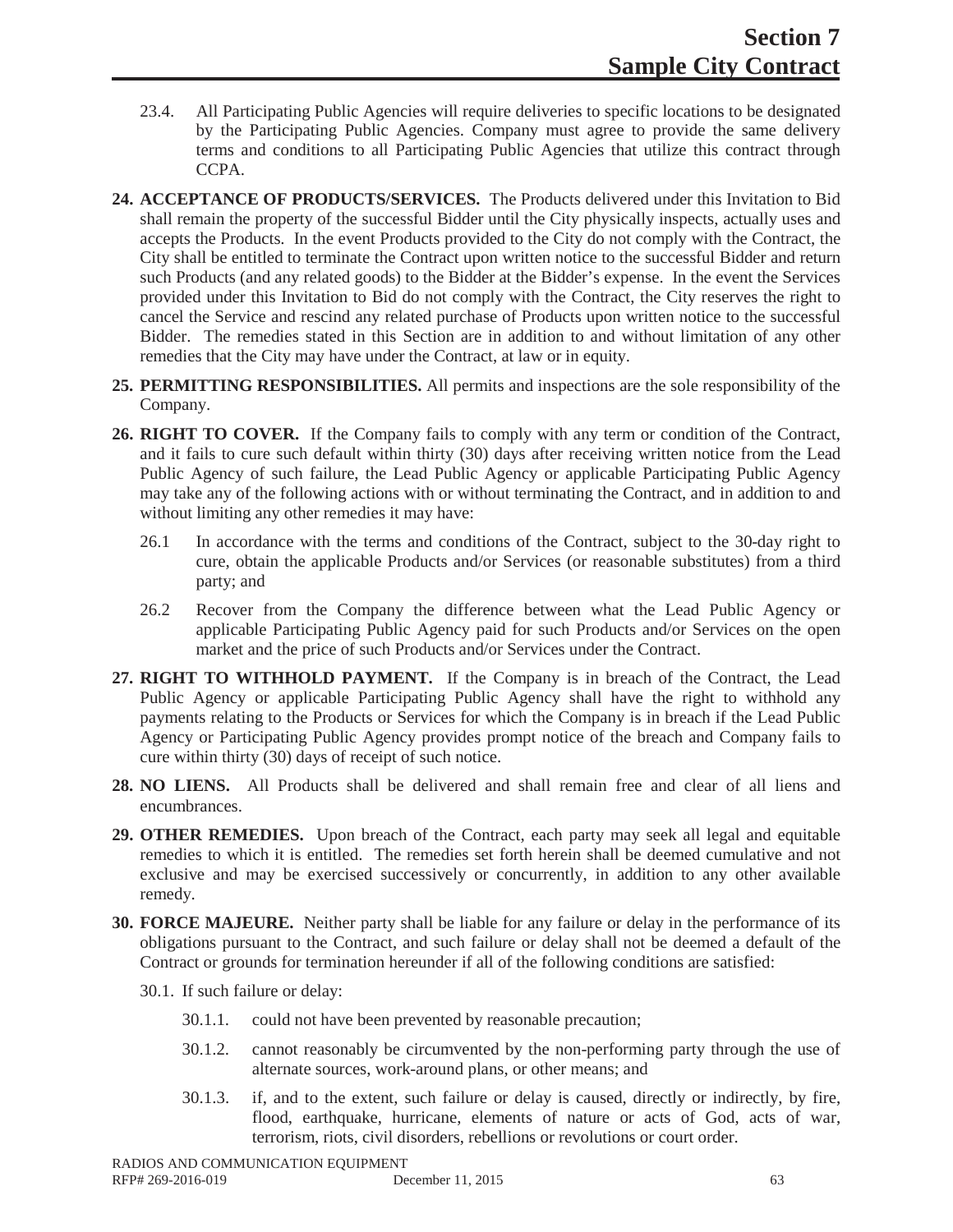- 30.2. An event that satisfies all of the conditions set forth above shall be referred to as a "Force Majeure Event." Upon the occurrence of a Force Majeure Event, the affected party shall be excused from any further performance of those of its obligations which are affected by the Force Majeure Event for as long as (a) such Force Majeure Event continues and (b) the affected party continues to use reasonable efforts to recommence performance whenever and to whatever extent possible without delay.
- 30.3. Upon the occurrence of a Force Majeure Event, the affected party shall promptly notify the other by telephone (to be confirmed by written notice within five (5) days of the inception of the failure or delay) of the occurrence of a Force Majeure Event and shall describe in reasonable detail the nature of the Force Majeure Event. If any Force Majeure Event prevents the Company from performing its obligations for more than fifteen (15) days, the Lead Public Agency shall have the right to terminate the Contract by written notice to the Company.
- 30.4. Notwithstanding anything contained herein to the contrary, strikes, slow-downs, walkouts, lockouts, and industrial disputes of the Company or its subcontractors shall not constitute "Force Majeure Events" and are not excused under this provision. Nothing in the preceding Force Majeure provisions shall relieve the Company of any obligation it may have regarding disaster recovery, whether under the Contract or at law.
- **31. COMMERCIAL NON-DISCRIMINATION.** The Lead Public Agency has adopted a Commercial Non-Discrimination Ordinance that is set forth in Section 2, Article V of the Charlotte City Code, and is available for review on the Lead Public Agency's website (the "Non-Discrimination Policy"). As a condition of entering into this Contract the Company agrees to comply with the Non-Discrimination Policy, and consents to be bound by the award of any arbitration conducted thereunder. As part of such compliance, the Company shall not discriminate on the basis of race, gender, religion, national origin, ethnicity, age, or disability in the solicitation, selection, hiring, or treatment of subcontractors, vendors, suppliers, or commercial customers in connection with a Lead Public Agency contract or contract solicitation process, nor shall the Company retaliate against any person or entity for reporting instances of such discrimination. The Company shall provide equal opportunity for subcontractors, vendors and suppliers to participate in all of its subcontracting and supply opportunities on Lead Public Agency contracts, provided that nothing contained in this clause shall prohibit or limit otherwise lawful efforts to remedy the effects of marketplace discrimination that has occurred or is occurring in the marketplace.

As a condition of entering into the Contract, the Company agrees to: (a) promptly provide to the Lead Public Agency all information and documentation that may be requested by the Lead Public Agency from time to time regarding the solicitation, selection, treatment and payment of subcontractors in connection with this Contract; and (b) if requested, provide to the Lead Public Agency within sixty days after the request a truthful and complete list of the names of all subcontractors, vendors, and suppliers that Company has used on Lead Public Agency contracts in the past five years, including the total dollar amount paid by Company on each subcontract or supply contract. The Company further agrees to fully cooperate in any investigation conducted by the Lead Public Agency pursuant to the Lead Public Agency's Non-Discrimination Policy, to provide any documents relevant to such investigation that are requested by the Lead Public Agency, and to be bound by the award of any arbitration conducted under such Policy.

The Company agrees to provide to the Lead Public Agency from time to time on the Lead Public Agency's request, payment affidavits detailing the amounts paid by Company to subcontractors and suppliers in connection with this Contract within a certain period of time. Such affidavits shall be in the format specified by the Lead Public Agency from time to time.

The Company understands and agrees that violation of this Commercial Non-Discrimination provision shall be considered a material breach of this Contract and may result in contract termination, disqualification of the Company from participating in Lead Public Agency contracts and other sanctions.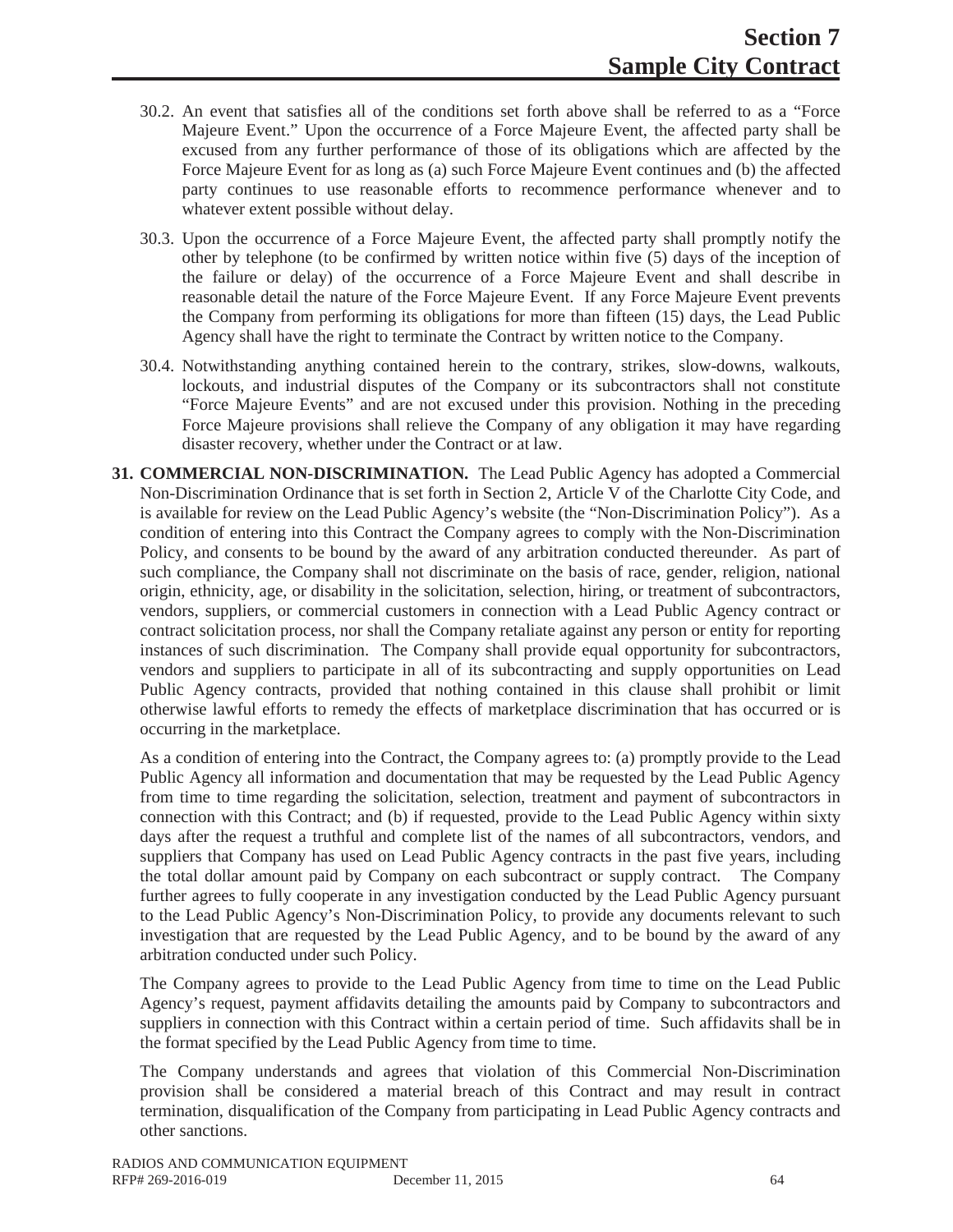- **32. CONTRACT MONITORING.** The Lead Public Agency shall have the right to audit the Company's compliance with the terms and conditions of the Contract at such times as the Lead Public Agency deems appropriate, but not upon less than thirty (30) days written notice. Unless the Lead Public Agency elects to terminate the Contract, the Company shall develop a written action plan to correct any Contract deficiency identified during these compliance audits, and shall submit such plan to the Lead Public Agency within thirty (30) days of notification of non-compliance. Company will not be required to disclose its confidential and proprietary information, including but not limited to cost or pricing data, except as necessary to determine that the amounts invoiced by the Company are consistent with this Contract.
- **33. REPORTING.** The Company shall provide such written reports of purchasing and expenditures as may be requested by the Lead Public Agency from time to time, including without limitation any reports described in the Specifications and Requirements.
- **34. AUDIT.** During the term of the Contract and for a period of three (3) years after termination or expiration of this Contract for any reason, the Lead Public Agency shall have the right to audit, either itself or through a third party, all books and records (including but not limited to the technical records) and facilities of the Company necessary to evaluate Company's compliance with the terms and conditions of the Contract or the Lead Public Agency's payment obligations. The Lead Public Agency shall pay its own expenses, relating to such audits, but shall not have to pay any expenses or additional costs of the Company. However, if non-compliance is found that would have cost the Lead Public Agency in excess of \$15,000 but for the audit, then the Company shall be required to reimburse the Lead Public Agency for the cost of the audit. The Company will not be required to disclose its confidential or proprietary cost and pricing data which is not disclosed to customers, except as necessary to confirm that invoicing was in compliance with this Contract.
- **35. TAXES.** The Company shall pay all applicable federal, state and local taxes which may be chargeable against the delivery of the Products or the performance of the Services.
- **36. BACKGROUND CHECKS.** The Company will comply with the Company Background Check Policy set forth in **Exhibit H** with respect to all personnel who will be working on-site at any Lead Public Agency or Participating Public Agency facility or who will have access to Confidential Information (as defined in the Confidentiality Agreement). The Company will require each of its subcontractors to comply with the Subcontractor Background Check Policy set forth in **Exhibit I** with respect to all personnel who will be working on-site at any Lead Public Agency or Participating Public Agency facility or who will have access to Confidential Information (as defined in the Confidentiality Agreement).
- **37. CUSTOMER SERVICE REPRESENTATIVE.** The Company must dedicate a Full-Time "Account Executive" for servicing this Contract. The account executive must be available by cell phone. The cell phone must be operational at all times. All communicational contact, either via phone, email, etc. must be addressed with a response within two (2) business days. The account executive must be available to attend meetings regarding Products and Services issues upon request. The account executive will be responsible for providing immediate response and quick resolution of all the service issues and complaints of Lead Public Agency and Participating Public Agency personnel. The account executive must have an in-depth knowledge of all items provided in this bid and have immediate access to manufacturers providing the Products. He or she must have the ability and authority to make decisions on behalf of their employer enabling them to provide both normal and emergency service as necessary.
- **38. COMPANY PERSONNEL REPLACEMENT.** The Company shall consult with the Lead Public Agency regarding the replacement of any personnel of the Company or the Company's subcontractors who are assigned to provide Services to the Lead Public Agency.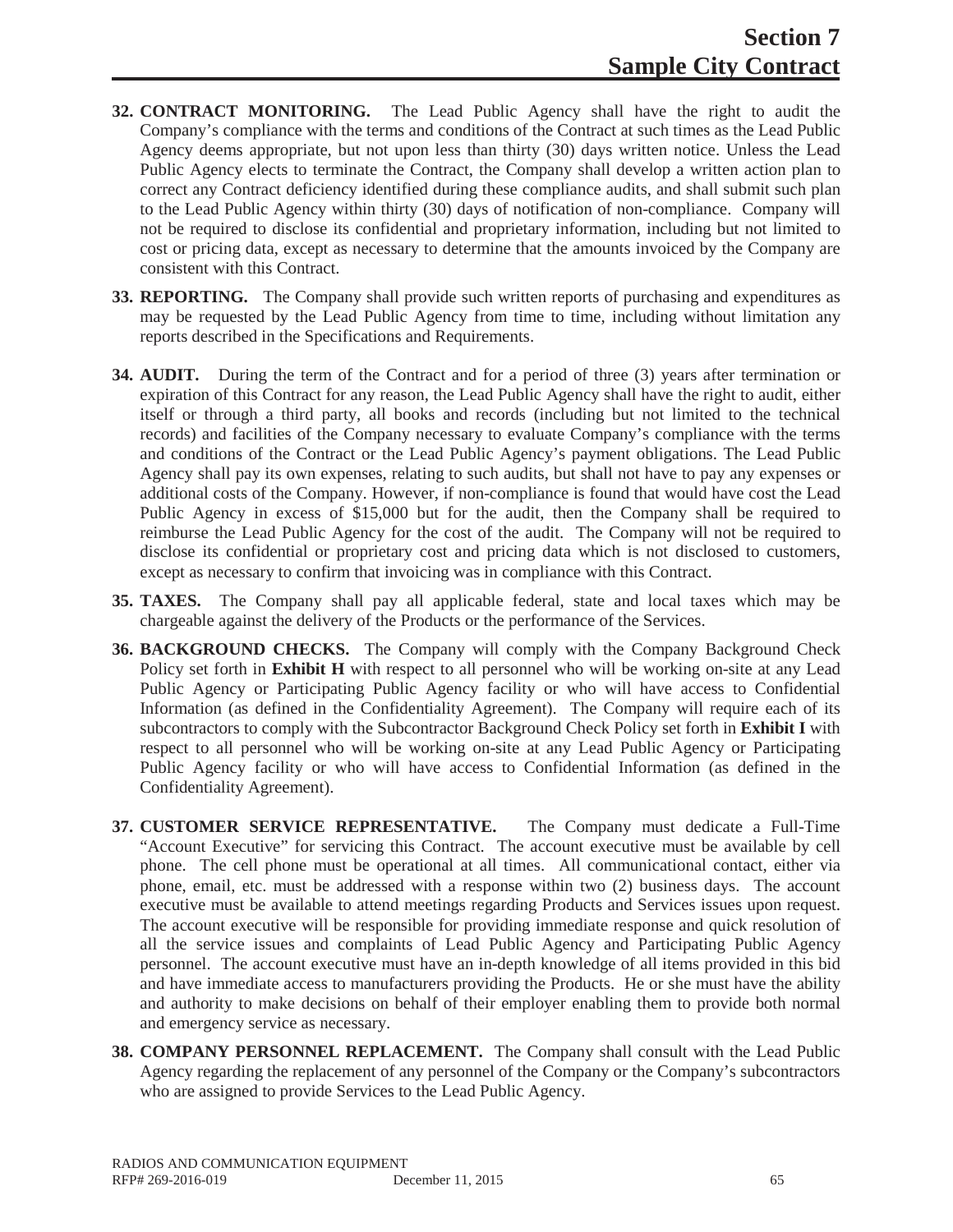- **39. NO LIMITATIONS ON DISCLOSURE.** Company agrees that the Lead Public Agency shall be able to disclose and distribute to any persons or entities, without restriction, all samples and other Products provided under in the procurement process or under the Contract.
- **40. INSURANCE.** Throughout the term of this Contract, the Company shall comply with the insurance requirements described in this Section. In the event the Company fails to procure and maintain each type of insurance required by this Section, or in the event the Company fails to provide the Lead Public Agency with the required certificates of insurance, the Lead Public Agency shall be entitled to terminate this Contract immediately upon written notice to the Company.

The Company agrees to purchase and maintain the following insurance coverage during the life of this Contract with an insurance company reasonably acceptable to the City of Charlotte, authorized to do business in the State of North Carolina:

- A) **Automobile Liability:** Bodily injury and property damage liability covering all owned, nonowned, and hired automobiles for limits of not less than \$1,000,000 bodily injury each person, each accident; and, \$1,000,000 property damage, or \$1,000,000 combined single limit each occurrence/aggregate.
- B) **Commercial General Liability:** Bodily injury and property damage liability as shall protect the Company performing work under the Contract from claims of bodily injury or property damage which arise from performance of the Contract. The amounts of such insurance shall not be less than \$1,000,000 bodily injury each occurrence/aggregate and \$1,000,000 property damage each occurrence/aggregate or \$1,000,000 bodily injury and property damage combined single limits each occurrence/aggregate. This insurance shall include coverage for products, services, completed operations, personal injury liability and contractual liability assumed under the indemnity provision of the Contract.
- C) **Workers' Compensation:** Meeting the statutory requirements of the State of North Carolina and Employers Liability - \$100,000 per accident limit, \$500,000 disease per policy limit, \$100,000 disease each employee limit, providing coverage for employees and owners.

The Lead Public Agency shall be included as additional insured under the commercial general liability insurance for operations or services rendered under this Contract. The Company's insurance shall be primary of any self-funding and/or insurance otherwise carried by the Lead Public Agency for loss or damages arising from the Consultant's operations under this Contract.

The Company shall not commence any work in connection with the Contract until it has obtained all of the types of insurance set forth in this Form, and such insurance has been reasonably approved by the Lead Public Agency. The Company shall be required to obtain the Lead Public Agency's prior written approval as to the types and levels of insurance required of each subcontractor working under this Contract, and shall not allow a subcontractor to commence work under this Contract until such prior written approval has been obtained and such insurance procured, provided that the Lead Public Agency shall not unreasonably withhold approval.

All insurance policies shall be with insurers qualified and doing business in North Carolina recognized by the Secretary of State and the Insurance Commissioner's Office. The Company shall furnish the Lead Public Agency with proof of insurance coverage by certificates of insurance within ten (10) days of Contract execution and shall include the Lead Public Agency as an additional named insured under the commercial general liability.

### **All insurance certificates must include the Lead Public Agency's contract number in the description field.**

The Lead Public Agency shall be exempt from, and in no way liable for any sums of money that may represent a deductible in any insurance policy. The payment of such deductible shall be the sole responsibility of the Company and/or subcontractor providing such insurance.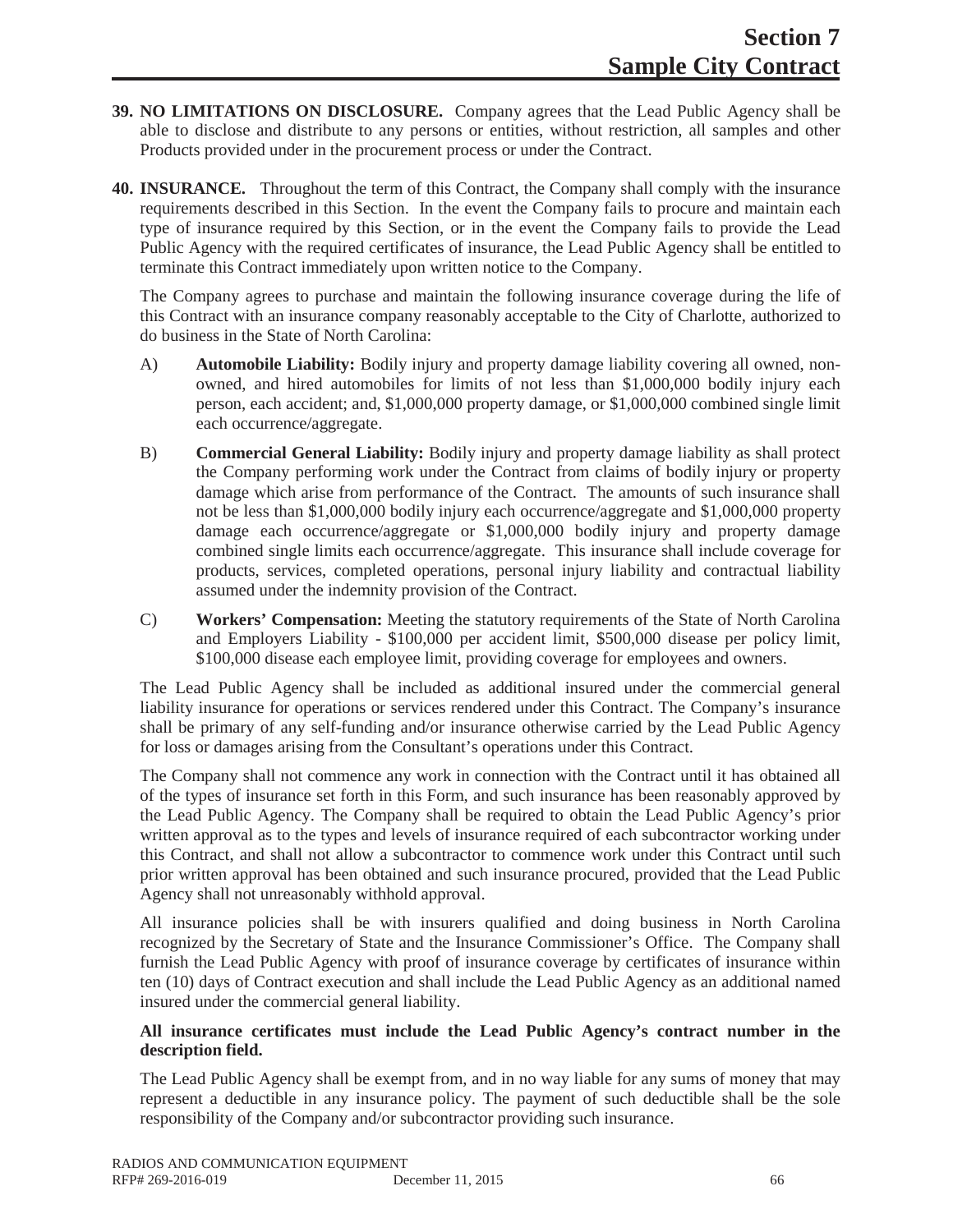The insurance required by this Section shall also cover any Participating Public Agencies that place orders under this Contract through the CCPA. Each Participating Public Agency shall be responsible for obtaining its own certificates of insurance to confirm such coverage.

**41. CONFIDENTIALITY.** The parties shall comply with the Confidentiality Agreement, which is attached to this Contract as **Exhibit F** and incorporated herein by reference.

The Company will treat as confidential information all data provided by the Lead Public Agency in connection with this Contract. Lead Public Agency data processed by the Company shall remain the exclusive property of the Lead Public Agency. The Company will not reproduce, copy, duplicate, disclose, or in any way treat the data supplied by the Lead Public Agency in any manner except that contemplated by this Contract.

**42. CHARLOTTE COOPERATIVE PURCHASING ALLIANCE.** The Company acknowledges and agrees that this Contract was entered into following a procurement process through the Charlotte Cooperative Purchasing Alliance ("CCPA"), and that the terms under which other agencies participate in the CCPA are attached to this Contract as **Exhibit E.**

Except as specifically set forth herein, the terms and conditions of the Company's Contract with the Lead Public Agency may be extended to other public entities that are, or at any time in the future become members of CCPA ("Participating Public Agencies"). Except as for the "Negotiable Provisions" as defined herein, and subject to the Lead Public Agency and the Company entering into an administrative agreement that includes a fee payable to the Lead Public Agency, Participating Public Agencies will have the right to enter into contracts with the Company at the same prices, discounts and other terms as are in the Company's Contract with the Lead Public Agency. Participating Public Agencies may do so by executing a purchase order or other document that incorporates this Contract by reference, and identifies any additional terms and any Negotiable Provisions that do not apply.

If a Participating Public Agency decides to participate in this Contract, the Company must deal directly with that agency concerning the placement of orders, issuance of purchase orders, contractual disputes, invoicing and payment. The Lead Public Agency acts only as the entity conducting the initial procurement, and will not be responsible for any obligations of any Participating Public Agency or of the Company in connection with matters.

The Company may notify other public entities of the availability of the Contract(s) for use under the CCPA. Other public entities desiring to procure Products and Services under the terms set forth in the City's Contract will need to make their own legal determinations as to whether the use of this Contract is consistent with their laws, regulations, and other policies.

Each Participating Public Agency has the option of executing a separate contract with Company to incorporate the terms and conditions set forth in this Contract. Participating Public Agencies may add terms and conditions to their proposed contract(s) with the Company to the extent allowed or required by statute, ordinances, regulations or policy. If such proposed additional terms are not acceptable to the Company, the Company may refuse to enter into a contract with such public entity.

The Lead Public Agency **shall not** be held liable for any costs or damages incurred by any other Participating Public Agency or the Company as a result of any order, contract or other arrangement entered into between that public entity and the Company.

# **43. TERMINATION.**

43.1. *WITHOUT CAUSE*. The Lead Public Agency may terminate this Contract at any time without cause by giving sixty (60) days written notice to the Company. The Company may terminate this Contract at any time without cause by giving one hundred and eighty (180) days written notice to the Lead Public Agency. The Lead Public Agency will pay for any Products delivered to the City of Charlotte and Services rendered to the City of Charlotte in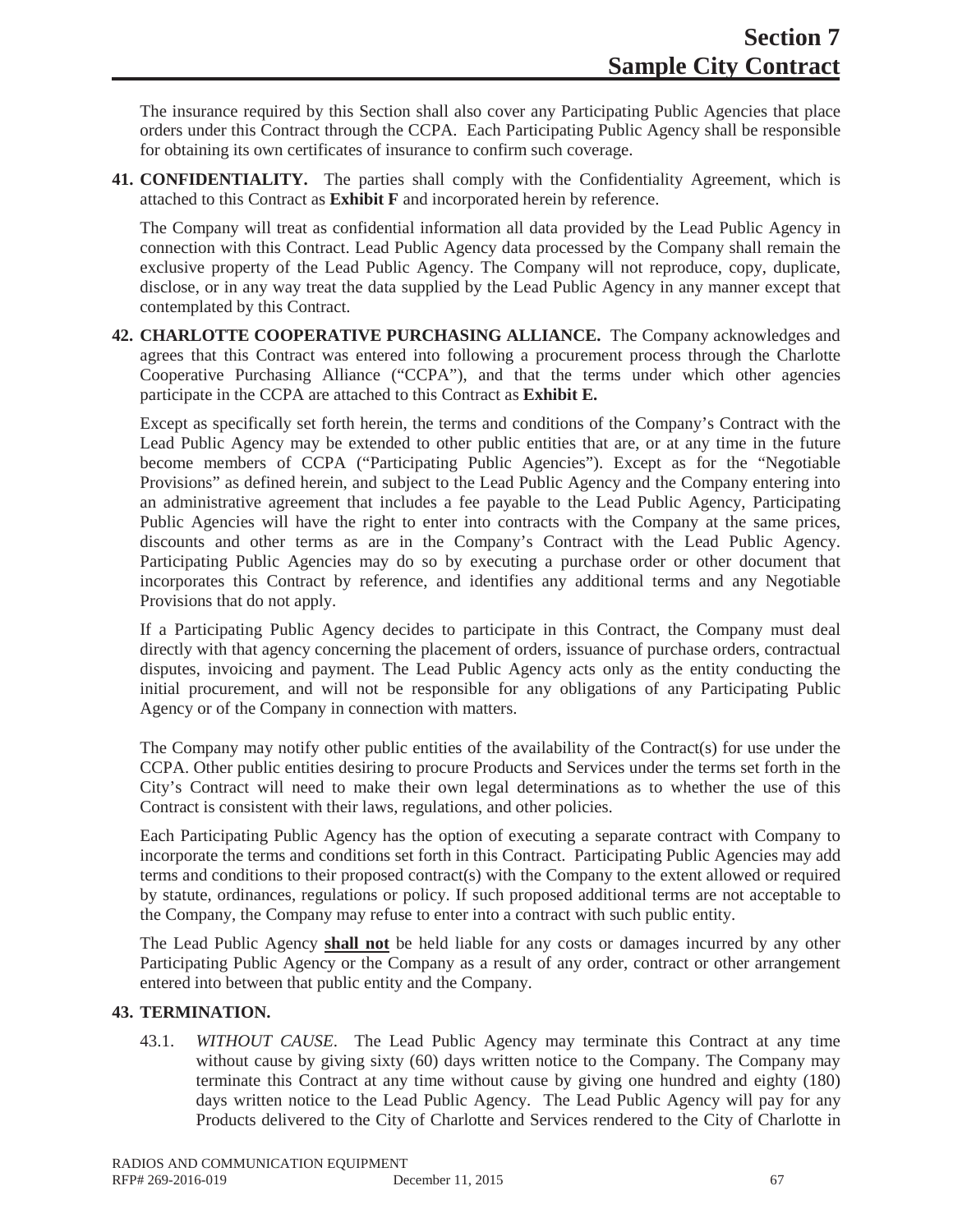accordance with this Contract, up to the date of Termination, subject to the Lead Public Agency's right to return Products and Services as provided in this Contract.

- 43.2. *TERMINATION FOR DEFAULT BY EITHER PARTY.* By giving written notice to the other party, either party may terminate this Contract upon the occurrence of one or more of the following events:
	- 43.2.1. The other party violates or fails to perform any covenant, provision, obligation, term or condition contained in this Contract, provided that, unless otherwise stated in this Contract, such failure or violation shall not be cause for termination if both of the following conditions are satisfied: (i) such default is reasonably susceptible to cure; and (ii) the other party cures such default within thirty (30) days of receipt of written notice of default from the non-defaulting party; or
	- 43.2.2. The other party attempts to assign, terminate or cancel this Contract contrary to the terms hereof; or
	- 43.2.3. The other party ceases to do business as a going concern, makes an assignment for the benefit of creditors, admits in writing its inability to pay debts as they become due, files a petition in bankruptcy or has an involuntary bankruptcy petition filed against it (except in connection with a reorganization under which the business of such party is continued and performance of all its obligations under this Contract shall continue), or if a receiver, trustee or liquidator is appointed for it or any substantial part of other party's assets or properties.

Any notice of default pursuant to this Section shall identify and state the party's intent to terminate this Contract if the default is not cured within the specified period.

- 43.3. *ADDITIONAL GROUNDS FOR DEFAULT TERMINATION BY THE LEAD PUBLIC AGENCY*. By giving written notice to the Company, the Lead Public Agency may also terminate this Contract upon the occurrence of one or more of the following events (which shall each constitute grounds for termination without a cure period and without the occurrence of any of the other events of default previously listed):
	- 43.3.1. The Company makes or allows to be made any material written misrepresentation or provides any materially misleading written information in connection with this Contract, Company's Bid, or any covenant, agreement, obligation, term or condition contained in this Contract; or
	- 43.3.2. The Company takes or fails to take any action which constitutes grounds for immediate termination under the terms of this Contract, including but not limited to failure to obtain or maintain the insurance coverage as required by this Contract, or failure to provide the proof of insurance as required by this Contract.
- 43.4. *NO EFFECT ON TAXES, FEES, CHARGES, OR REPORTS*. Any termination of the Contract shall not relieve the Company of the obligation to pay any fees, taxes or other charges then due to the Lead Public Agency, nor relieve the Company of the obligation to file any daily, monthly, quarterly or annual reports covering the period to termination nor relieve the Company from any claim for damages previously accrued or then accruing against the Company.
- 43.5. *OBLIGATIONS UPON EXPIRATION OR TERMINATION*. Upon expiration or termination of this Contract, the Company shall promptly (a) return to the Lead Public Agency all computer programs, files, documentation, data, media, related material and any other recording devices, information, or compact discs that are owned by the Lead Public Agency; (b) provide the Lead Public Agency with sufficient data necessary to migrate to a new vendor, or allow the Lead Public Agency or a new vendor access to the systems, software,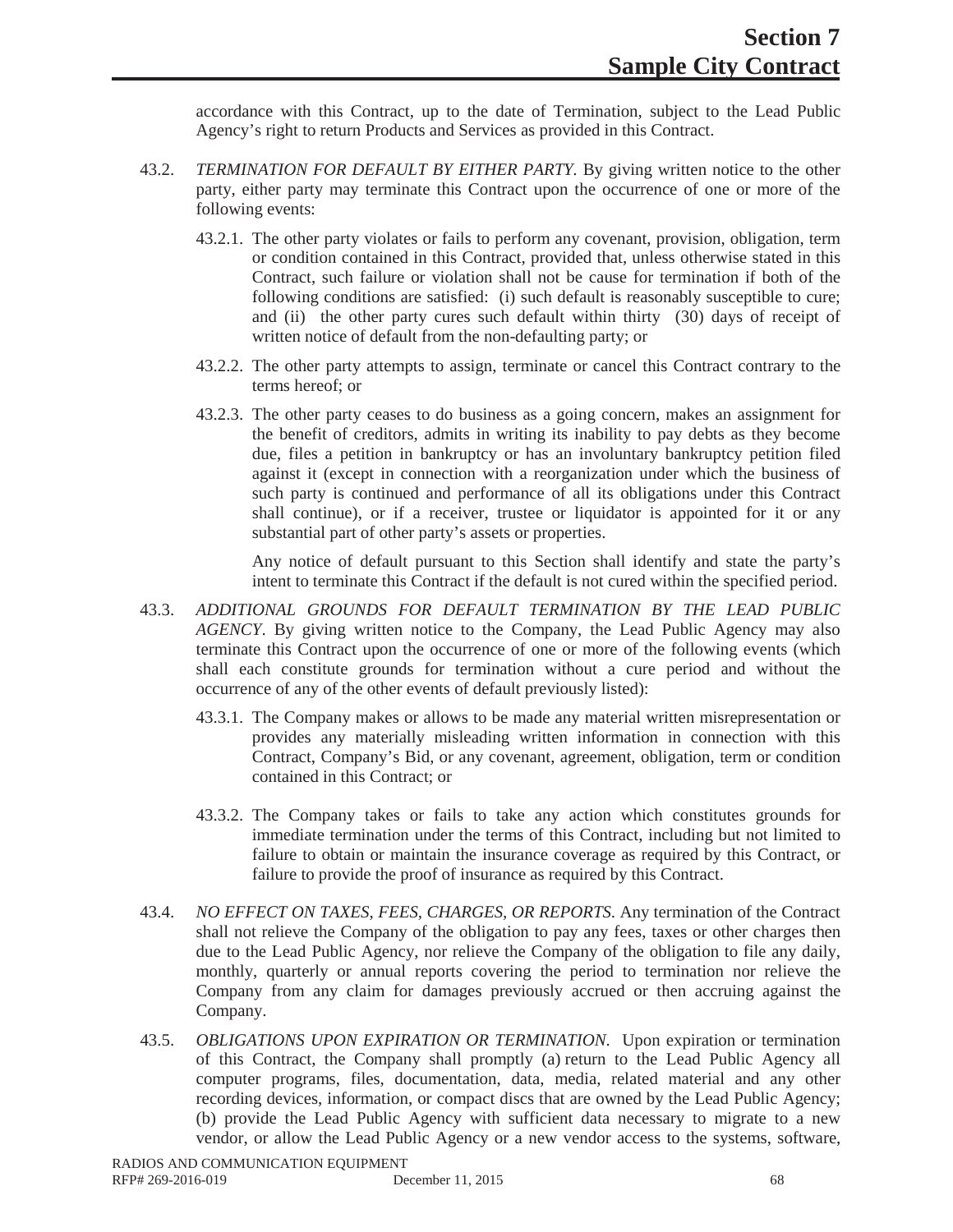infrastructure, or processes of the Company that are necessary to migrate to a new vendor; and (c) refund to the Lead Public Agency all pre-paid sums for Products or Services that have been cancelled and will not be delivered.

- 43.6. *NO SUSPENSION.* In the event that the Lead Public Agency or a Participating Public Agency disputes in good faith an allegation of default by the Company, notwithstanding anything to the contrary in this Contract, the Company agrees that it will not terminate this Contract or suspend or limit the delivery of Products or Services or any warranties or repossess, disable or render unusable any Software supplied by the Company, unless (i) the parties agree in writing, or (ii) an order of a court of competent jurisdiction determines otherwise.
- 43.7. *AUTHORITY TO TERMINATE*. The Charlotte City Manager or their designee is authorized to terminate this Contract on behalf of the Lead Public Agency.
- **44. NON-APPROPRIATION OF FUNDS.** If the governing body of the Lead Public Agency or a Participating Public Agency does not appropriate the funding needed by the Lead Public Agency or a Participating Public Agency to make payments under this Contract for a given fiscal year, the affected agency will not be obligated to pay amounts due beyond the end of the last fiscal year for which funds were appropriated, except such agency shall pay for all Products delivered or Services rendered up to the notice of termination for non-appropriation of funds, subject to the right to return Products under this Contract. In such event, the agency will promptly notify the Company of the non-appropriation and this Contract will be terminated at the end of the last fiscal year for which funds were appropriated. No act or omission by the agency, which is attributable to non-appropriation of funds shall constitute a breach of or default under this Contract.
- **45. TRANSITION SERVICES UPON TERMINATION.** Upon termination or expiration of this Contract, the Company shall cooperate with the Lead Public Agency and each affected Participating Public Agency to assist with the orderly transfer of the Products, Services, functions and operations provided by the Company hereunder to another provider or to the Lead Public Agency or Participating Public Agency as determined by the agency in its sole discretion. The transition services that the Company shall perform if requested by the Lead Public Agency or Participating Public Agency include but are not limited to:
	- 45.1 Working with the agency to jointly develop a mutually agreed upon transition services plan to facilitate the termination of the Services;
	- 45.2 Notifying all affected vendors and subcontractors of the Company of transition activities;
	- 45.3 Performing the transition service plan activities;
	- 45.4 Answering questions regarding the products and services on an as-needed basis; and
	- 45.5 Providing such other reasonable services needed to effectuate an orderly transition to a new system.
- **46. RELATIONSHIP OF THE PARTIES.** The relationship of the parties established by this Contract is solely that of independent contractors, and nothing contained in this Contract shall be construed to (i) give any party the power to direct or control the day-to-day activities of the other; (ii) constitute such parties as partners, joint ventures, co-owners or otherwise as participants in a joint or common undertaking; (iii) make either party an agent of the other for any purpose whatsoever, or (iv) give either party the authority to act for, bind, or otherwise create or assume any obligation on behalf of the other. Nothing herein shall be deemed to eliminate any fiduciary duty on the part of the Company to the Lead Public Agency that may arise under law or under the terms of this Contract.
- **47. SUBCONTRACTING.** The Company shall not subcontract any of its obligations under this Contract without the Lead Public Agency's prior written consent. In the event the Lead Public Agency does consent in writing to a subcontracting arrangement, Company shall be the prime contractor and shall remain fully responsible for performance of all obligations which it is required to perform under this Contract.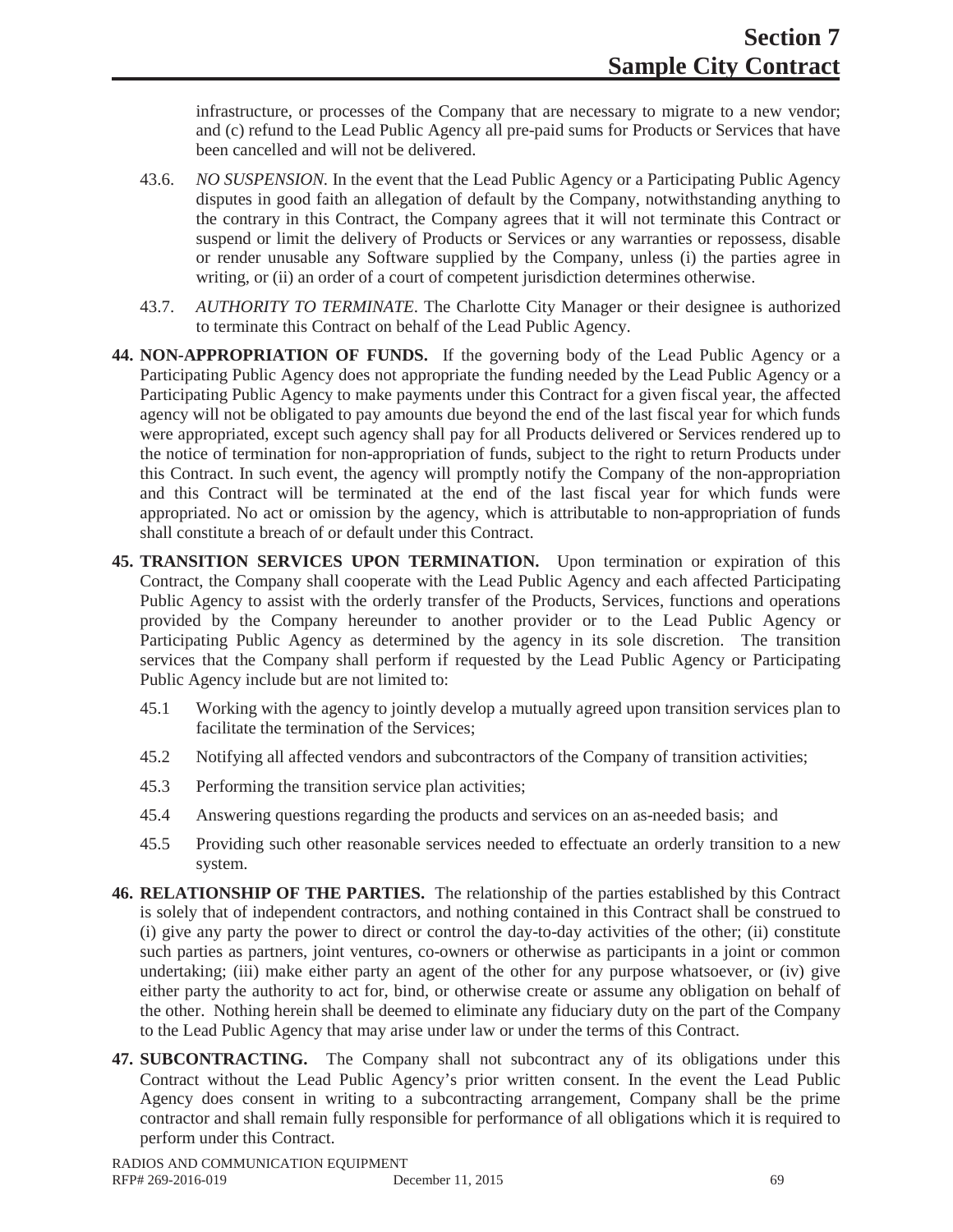- **48. WORK ON LEAD PUBLIC AGENCY'S PREMISES.** The Company will ensure that its employees and agents shall, whenever on the Lead Public Agency's premises, obey all instructions and directions issued by the Lead Public Agency's project manager with respect to work on the Lead Public Agency's premises. The Company agrees that its personnel and the personnel of its subcontractors will comply with all rules, regulations and security procedures of the Lead Public Agency when on the Lead Public Agency's premises.
- **49. DRUG-FREE WORKPLACE.** The Lead Public Agency is a drug-free workplace employer. The Company hereby certifies that it has or it will within thirty (30) days after execution of this Contract:
	- 49.1 Notify employees that the unlawful manufacture, distribution, dispensation, possession, or use of controlled substance is prohibited in the workplace and specifying actions that will be taken for violations of such prohibition;
	- 49.2 Establish a drug-free awareness program to inform employees about (i) the dangers of drug abuse in the workplace, (ii) the Company's policy of maintaining a drug-free workplace, (iii) any available drug counseling, rehabilitation, and employee assistance programs, and (iv) the penalties that may be imposed upon employees for drug abuse violations;
	- 49.3 Notify each employee that as a condition of employment, the employee will (i) abide by the terms of the prohibition outlines in (a) above, and (ii) notify the Company of any criminal drug statute conviction for a violation occurring in the workplace not later than five days after such conviction;
	- 49.4 Impose a sanction on, or requiring the satisfactory participation in a drug counseling, rehabilitation or abuse program by an employee convicted of a drug crime;
	- 49.5 Make a good faith effort to continue to maintain a drug-free workplace for employees; and
	- 49.6 Require any party to which it subcontracts any portion of the work under the contract to comply with the provisions of this Section.

A false certification or the failure to comply with the above drug-free workplace requirements during the performance of this Contract shall be ground for suspension, termination or debarment.

**50. NOTICES.** Any notice, consent or other communication required or contemplated by this Contract shall be in writing, and shall be delivered in person, by U.S. mail, by overnight courier, by electronic mail or by telefax to the intended recipient at the address set forth below. Notice shall be effective upon the date of receipt by the intended recipient; provided that any notice which is sent by telefax or electronic mail shall also be simultaneously sent by mail deposited with the U.S. Postal Service or by overnight courier. Each party may change its address for notification purposes by giving the other party written notice of the new address and the date upon which it shall become effective.

Communications that relate to any breach, default, termination, delay in performance, prevention of performance, modification, extension, amendment, or waiver of any provision of this Contract shall be sent to:

| <b>For The Company:</b> | For The City:                 |
|-------------------------|-------------------------------|
|                         | David Tate                    |
|                         | City of Charlotte             |
|                         | <b>Procurement Management</b> |
|                         | 600 East Fourth Street        |
|                         | Charlotte, NC 28202           |
|                         | Phone: 704-336-5669           |
|                         | Fax: 704-632-8520             |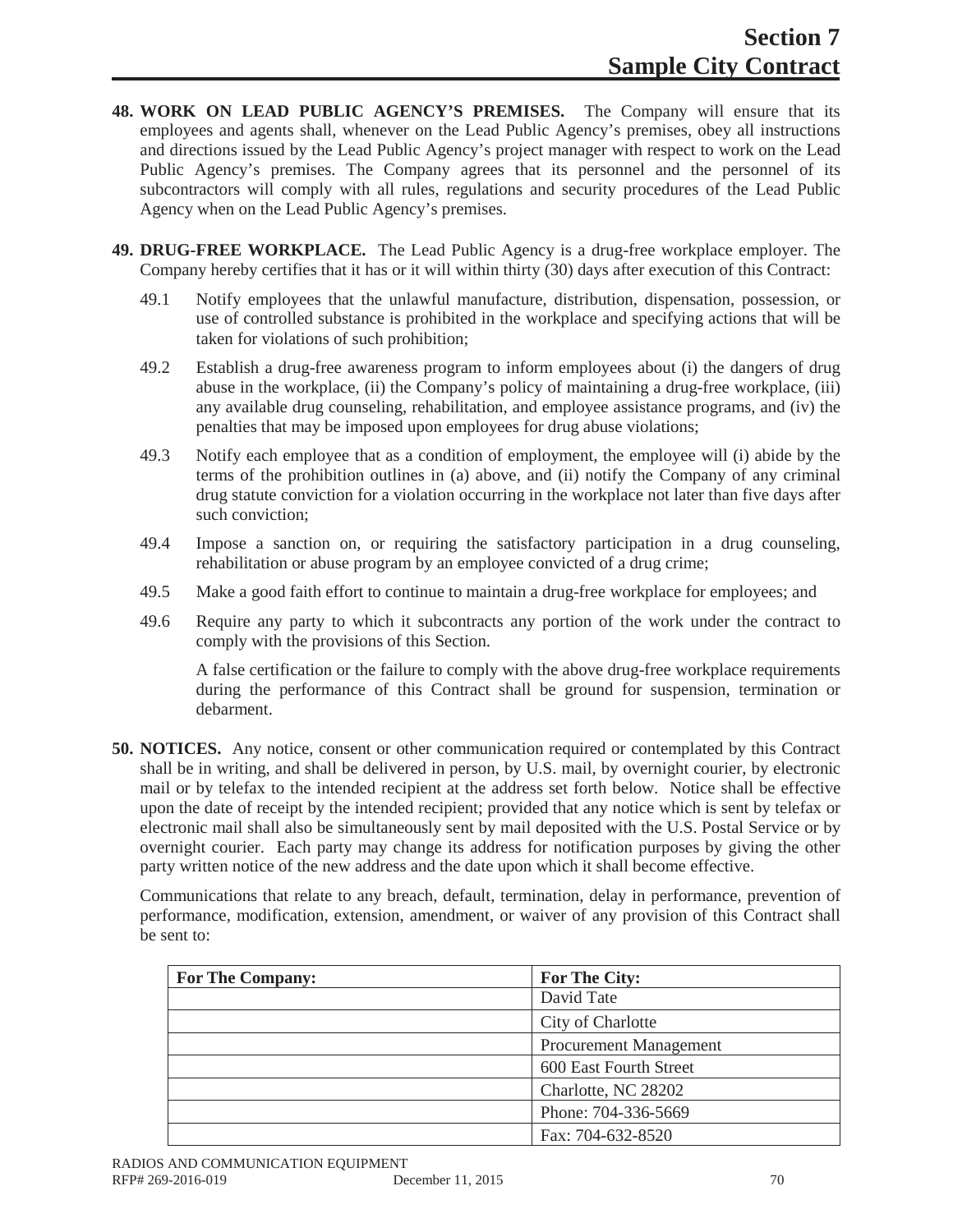|                      | E-mail: dtate@charlottenc.gov  |
|----------------------|--------------------------------|
|                      |                                |
| <b>With Copy To:</b> | <b>With Copy To:</b>           |
|                      | Cindy White                    |
|                      | City of Charlotte              |
|                      | Senior Assistant City Attorney |
|                      | 600 East Fourth Street         |
|                      | Charlotte, NC 28202            |
|                      | Phone: 704-336-3012            |
|                      | 704-336-8854<br>Fax:           |
|                      | E-mail: cwhite@charlottenc.gov |

All other notices shall be sent to the other party's Project Manager at the most recent address provided in writing by the other party.

# **51. MISCELLANEOUS.**

- 51.1 ENTIRE AGREEMENT. This Contract, including all Exhibits and Attachments constitute the entire agreement between the parties with respect to the subject matter herein. There are no other representations, understandings, or agreements between the parties with respect to such subject matter. This Contract supersedes all prior agreements, negotiations, representations and proposals, written or oral.
- 51.2 AMENDMENT. No amendment or change to this Contract shall be valid unless in writing and signed by the party against whom enforcement is sought. Amendments that involve or increase in the amounts payable by the Lead Public Agency may require execution by a Department Director, the Charlotte City Manager, or an Assistant City Manager; depending on the amount. Some increases may also require approval by the Charlotte City Council.
- 51.3 GOVERNING LAW AND JURISDICTION. North Carolina law shall govern the interpretation and enforcement of this Contract, and any other matters relating to this Contract (all without regard to North Carolina conflicts of law principles). All legal actions or other proceedings relating to this Contract shall be brought in a state or federal court sitting in Mecklenburg County, North Carolina. By execution of this Contract, the parties submit to the jurisdiction of such courts and hereby irrevocably waive any and all objections which they may have with respect to venue in any court sitting in Mecklenburg County, North Carolina.
- 51.4 BINDING NATURE AND ASSIGNMENT. This Contract shall bind the parties and their successors and permitted assigns. Neither party may assign this Contract without the prior written consent of the other. Any assignment attempted without the written consent of the other party shall be void. Notwithstanding the foregoing, Company may assign this Contract to any of its affiliates or its right to receive payment without the prior consent of the Lead Public Agency, provided that the Company shall remain obligated for all performance obligations under this Contract and any costs or damages that may accrue. For purposes of this Section, a Change in Control, as defined in **Section 51.7** constitutes an assignment.
- 51.5 SEVERABILITY. The invalidity of one or more of the phrases, sentences, clauses or sections contained in this Contract or the Exhibits shall not affect the validity of the remaining portion of this Contract or Exhibits so long as the material purposes of this Contract can be determined and effectuated. If any provision of this Contract or Exhibit is held to be unenforceable, then both parties shall be relieved of all obligations arising under such provision, but only to the extent that such provision is unenforceable, and this Contract shall be deemed amended by modifying such provision to the extent necessary to make it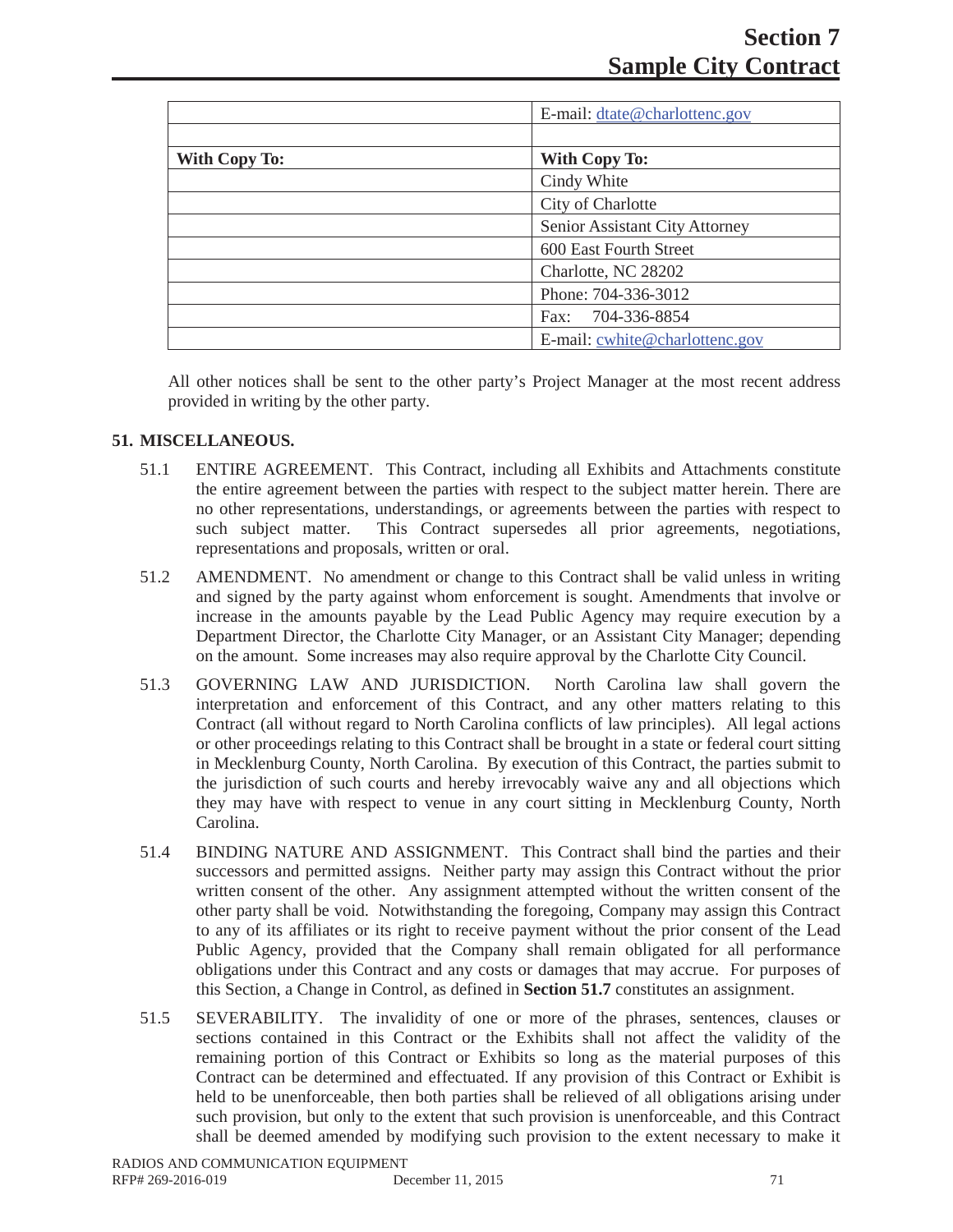enforceable while preserving its intent.

- 51.6 WAIVER. No delay or omission by either party to exercise any right or power it has under this Contract shall impair or be construed as a waiver of such right or power. A waiver by either party of any covenant or breach of this Contract shall not constitute or operate as a waiver of any succeeding breach of that covenant or of any other covenant. No waiver of any provision of this Contract shall be effective unless in writing and signed by the party waiving the rights.
- 51.7 CHANGE IN CONTROL. In the event of a change in "Control" of the Company (as defined below), the Lead Public Agency shall have the option of terminating this Contract by written notice to the Company. The Company shall notify the Lead Public Agency within ten days of the occurrence of a change in control. As used in this Contract, the term "Control" shall mean the possession, direct or indirect, of either (i) the ownership of or ability to direct the voting of, as the case may be fifty-one percent (51%) or more of the equity interests, value or voting power in the Company or (ii) the power to direct or cause the direction of the management and policies of the Company whether through the ownership of voting securities, by contract or otherwise.
- 51.8 NO BRIBERY. The Company certifies that neither it, any of its affiliates or subcontractors, nor any employees of any of the forgoing has bribed or attempted to bribe an officer or employee of the Lead Public Agency in connection with this Contract.
- 51.9 SURVIVAL OF PROVISIONS. Those Sections of the Contract and the Exhibits, which by their nature would reasonably be expected to continue after the termination of the Contract shall survive the termination of the Contract, including but not limited to the following Sections of the Contract:

| <b>Section 2</b>  | Definitions                                      |
|-------------------|--------------------------------------------------|
| <b>Section 3</b>  | <b>Regulatory Requirements</b>                   |
| <b>Section 12</b> | <b>Administrative Fee</b>                        |
| <b>Section 13</b> | <b>General Warranties</b>                        |
| <b>Section 14</b> | <b>Additional Representations and Warranties</b> |
| <b>Section 16</b> | Indemnification                                  |
| <b>Section 24</b> | Acceptance of Products/Services                  |
| <b>Section 27</b> | <b>Right to Withhold Payments</b>                |
| <b>Section 29</b> | <b>Other Remedies</b>                            |
| <b>Section 31</b> | <b>Commercial Non-Discrimination</b>             |
| <b>Section 34</b> | Audit                                            |
| <b>Section 41</b> | Confidentiality                                  |
| <b>Section 42</b> | <b>Charlotte Cooperative Purchasing Alliance</b> |
| <b>Section 43</b> | Termination                                      |
| <b>Section 45</b> | <b>Transition Services Upon Termination</b>      |
| <b>Section 50</b> | <b>Notices</b>                                   |
| <b>Section 51</b> | Miscellaneous                                    |
|                   | $\mathbf{D}$                                     |

- 51.10 NO PUBLICITY. No advertising, sales promotion or other materials of the Company or its agents or representations may identify or reference this Contract or the Lead Public Agency in any manner without the prior written consent of the Lead Public Agency. Notwithstanding the forgoing, the parties agree that the Company may list the Lead Public Agency as a reference in responses to requests for proposals, and may identify the Lead Public Agency as a customer in presentations to potential customers.
- 51.11 MANUFACTURER OR DEALER ADVERTISEMENT. No manufacturer or dealer shall advertise on Products delivered to the Lead Public Agency without prior approval by the Lead Public Agency.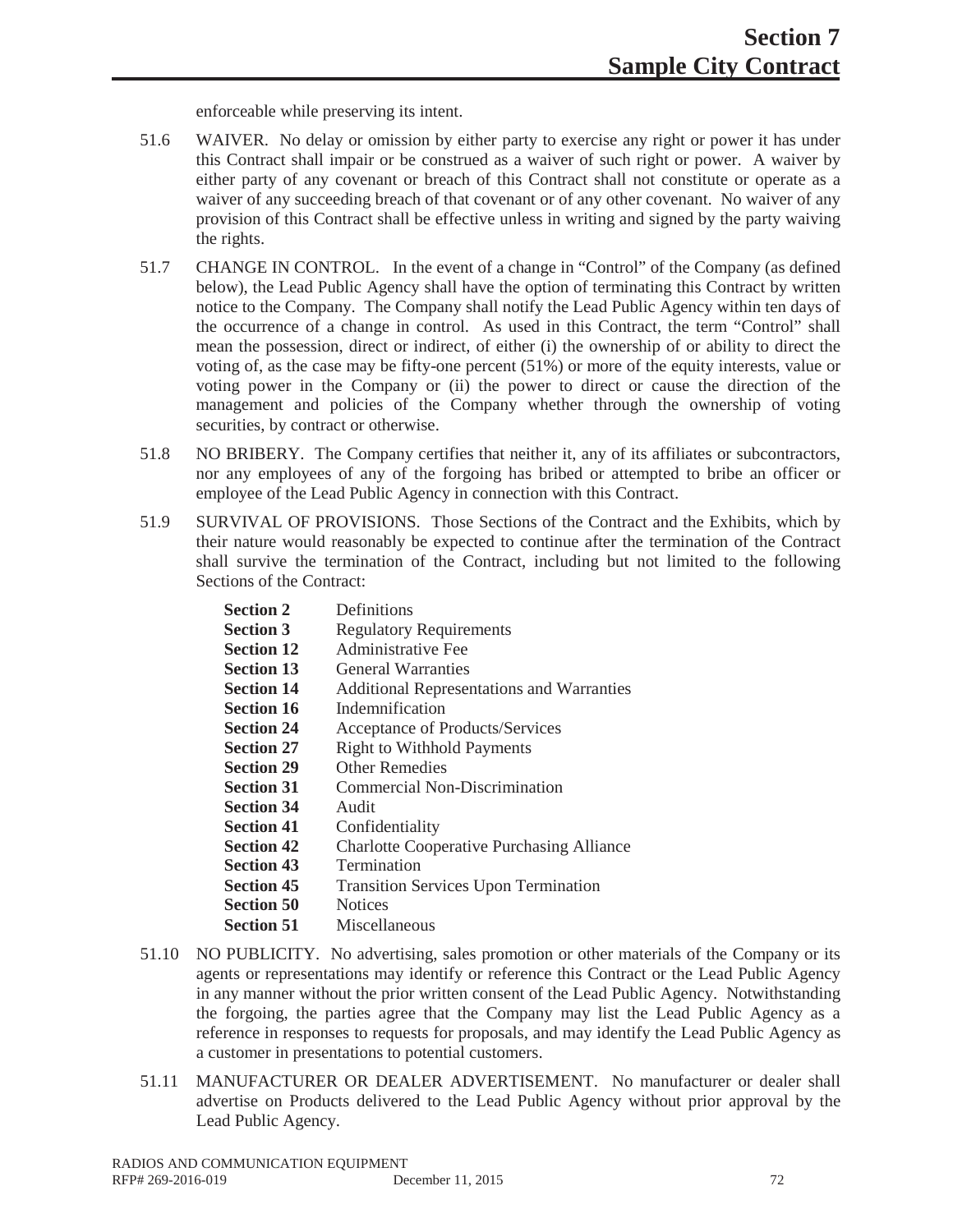**IN WITNESS WHEREOF**, and in acknowledgement that the parties hereto have read and understood each and every provision hereof, the parties have each caused this Contract to be executed by its duly authorized representative, all as of the date first set forth above.

# **[COMPANY]: CITY OF CHARLOTTE: CITY MANAGER'S OFFICE**

| BY:<br>(signature)                                                                                                                                                                                                                                                                                                                                                                                                                                                           | (signature) |
|------------------------------------------------------------------------------------------------------------------------------------------------------------------------------------------------------------------------------------------------------------------------------------------------------------------------------------------------------------------------------------------------------------------------------------------------------------------------------|-------------|
|                                                                                                                                                                                                                                                                                                                                                                                                                                                                              |             |
| $\textbf{TIME:} \begin{tabular}{ c c c c } \hline \multicolumn{3}{ c }{ \multicolumn{3}{c }{ \multicolumn{3}{c }{ \multicolumn{3}{c }{ \multicolumn{3}{c }{ \multicolumn{3}{c }{ \multicolumn{3}{c}}{ \multicolumn{3}{c} \multicolumn{3}{c} \multicolumn{3}{c} \multicolumn{3}{c} \multicolumn{3}{c} \multicolumn{3}{c} \multicolumn{3}{c} \multicolumn{3}{c} \multicolumn{3}{c} \multicolumn{3}{c} \multicolumn{3}{c} \multicolumn{3}{c} \multicolumn{3}{c} \multicolumn{3$ |             |
|                                                                                                                                                                                                                                                                                                                                                                                                                                                                              |             |
|                                                                                                                                                                                                                                                                                                                                                                                                                                                                              |             |

**CITY OF CHARLOTTE: INSURANCE AND RISK MANAGEMENT** 

**BY: \_\_\_\_\_\_\_\_\_\_\_\_\_\_\_\_\_\_\_\_\_\_\_\_\_\_\_\_\_\_\_\_\_\_** *(signature)*

**PRINT NAME: \_\_\_\_\_\_\_\_\_\_\_\_\_\_\_\_\_\_\_\_\_**

| TITLE |  |  |  |
|-------|--|--|--|
|-------|--|--|--|

**DATE: \_\_\_\_\_\_\_\_\_\_\_\_\_\_\_\_\_\_\_\_\_\_\_\_\_\_\_**

**THIS INSTRUMENT HAS BEEN PRE-AUDITED IN THE MANNER REQUIRED BY LOCAL GOVERNMENT BUDGET AND FISCAL CONTROL ACT.**

**CITY OF CHARLOTTE MANAGEMENT & FINANCIAL SERVICES**

# **BY: N/A – PURCHASE ORDERS WILL BE ISSUED AS NEEDED** *(Signature)*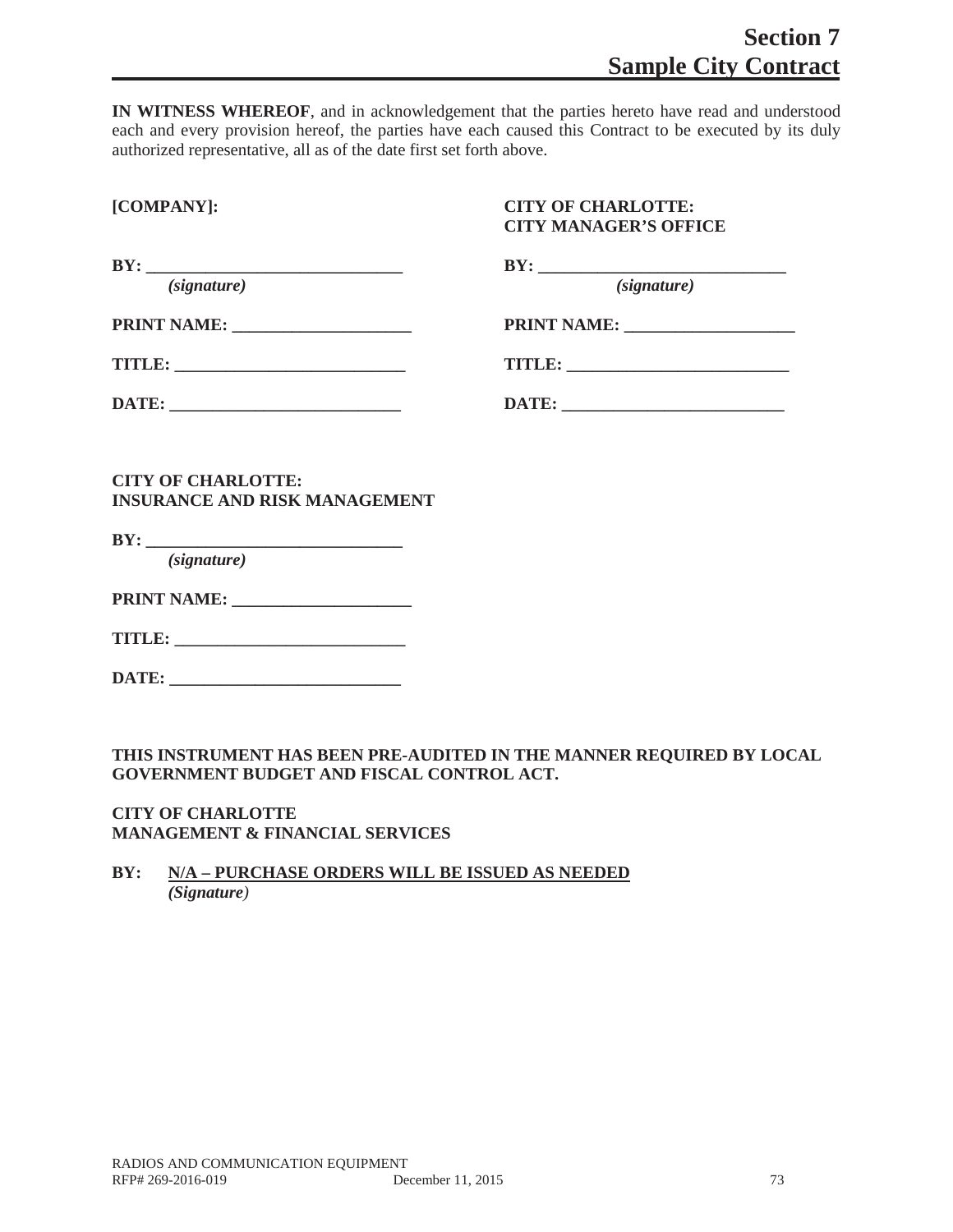### **Exhibit A – PRICE SCHEDULE AND LIST OF PRODUCTS AND SERVICES**

This **Exhibit A** is incorporated into and made a part of the Contract for Radios and Communication Equipment ("Contract") between the City of Charlotte (the "Lead Public Agency") and [Company Name] (the "Company"). Unless otherwise defined herein, capitalized terms in this Exhibit shall have the same meanings as are assigned to such terms in the main body of this Contract.

During the term of the Contract, the Lead Public Agency and Participating Public Agencies shall have the right to purchase and the Company shall sell to the Lead Public Agency the following Hardware, Services, and Software at the prices set forth below. All Hardware purchased pursuant to the Contract shall comply with the Specifications and Requirements, including those set forth in **Exhibit C**.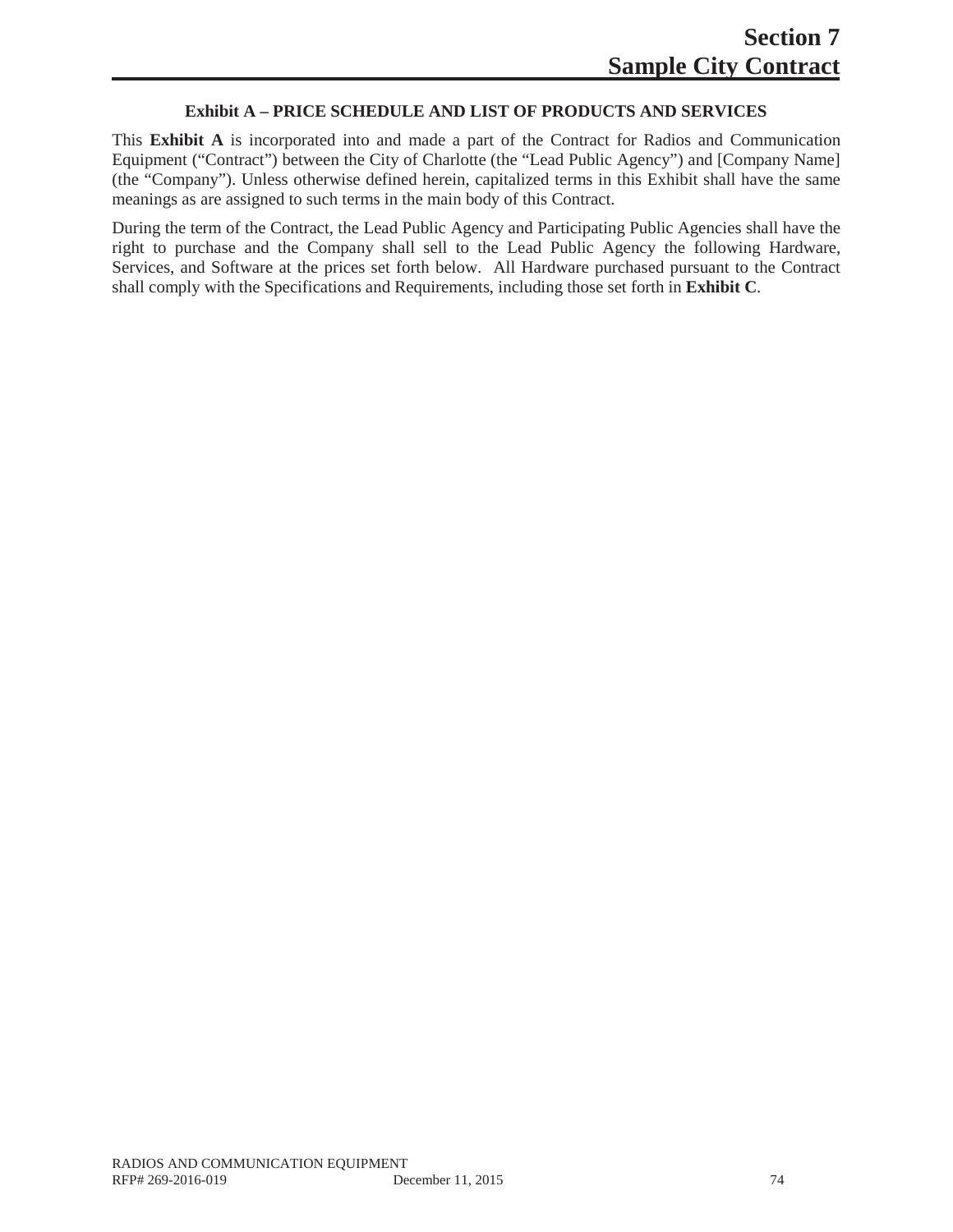#### **Exhibit B - LICENSE**

This **Exhibit B** is incorporated into and made a part of the Contract for Radios and Communication Equipment ("Contract") between the City of Charlotte (the "Lead Public Agency" or "Licensee") and [Company Name] (the "Company"). Unless otherwise defined herein, capitalized terms in this Exhibit shall have the same meanings as are assigned to such terms in the main body of this Contract.

#### **SECTION 1 GRANT OF LICENSE**

1.1 Subject to the provisions of this Exhibit and the payment of applicable license fees, Company grants to Licensee a personal, limited, and non-exclusive license to use the Software, in object code form, and the Documentation, provided that Embedded Software shall be used solely in connection with Licensee's use of the Designated Products. This License does not grant any rights to source code.

#### **SECTION 2 LIMITATIONS ON USE**

- 2.1. Licensee may use the Software only for Licensee's internal business purposes and only in accordance with the Documentation. Without limiting the general nature of these restrictions, Licensee will not make the Software available for use by third parties on a "time sharing," "application service provider," or "service bureau" basis or for any other similar commercial rental or sharing arrangement. Notwithstanding the foregoing, Company acknowledges and agrees that: (a) Licensee operates a public safety wireless network, and is permitted to use the Software to provide service to multiple entities that provide public safety related services in the Licensee's region; and (b) Licensee is further permitted to transfer equipment with Embedded Software to other entities that use the public safety wireless network, and to allow such agencies to use Company Software to manage their device use, provided that Licensee shall have each transferee sign a transfer form to be provided by Company upon request, obligating the transferee to be bound by this Agreement. Company shall not require any payment, on the transfer form or otherwise, as a condition of such transfers.
- 2.2. Except as otherwise permitted under this License or the Confidentiality Agreement, Licensee will not, and will not allow or enable any third party to: (i) reverse engineer, disassemble, peel components, decompile, reprogram or otherwise reduce the Software or any portion to a human perceptible form or otherwise attempt to recreate the source code; (ii) modify, adapt, create derivative works of, or merge the Software; (iii) copy, reproduce, distribute, lend, or lease the Software or Documentation to any third party, grant any sublicense or other rights in the Software or Documentation to any third party, or take any action that would cause the Software or Documentation to be placed in the public domain; (iv) remove, or in any way alter or obscure, any copyright notice or other notice of Company's proprietary rights; or (v) provide, copy, transmit, disclose, divulge or make the Software or Documentation available to, or permit the use of the Software by any third party or use Embedded Software on any machine except as expressly authorized by this Agreement. Licensee may make one copy of Software to be used solely for archival, back-up, or disaster recovery purposes; *provided* that Licensee may not operate that copy of the Software at the same time as the original Software is being operated. Licensee may make as many copies of the Documentation as it may reasonably require for the use of the Software as authorized under this License.
- 2.3. Unless otherwise authorized by Company in writing, Licensee will not, and will not enable or allow any third party to: (i) install a licensed copy of the Embedded Software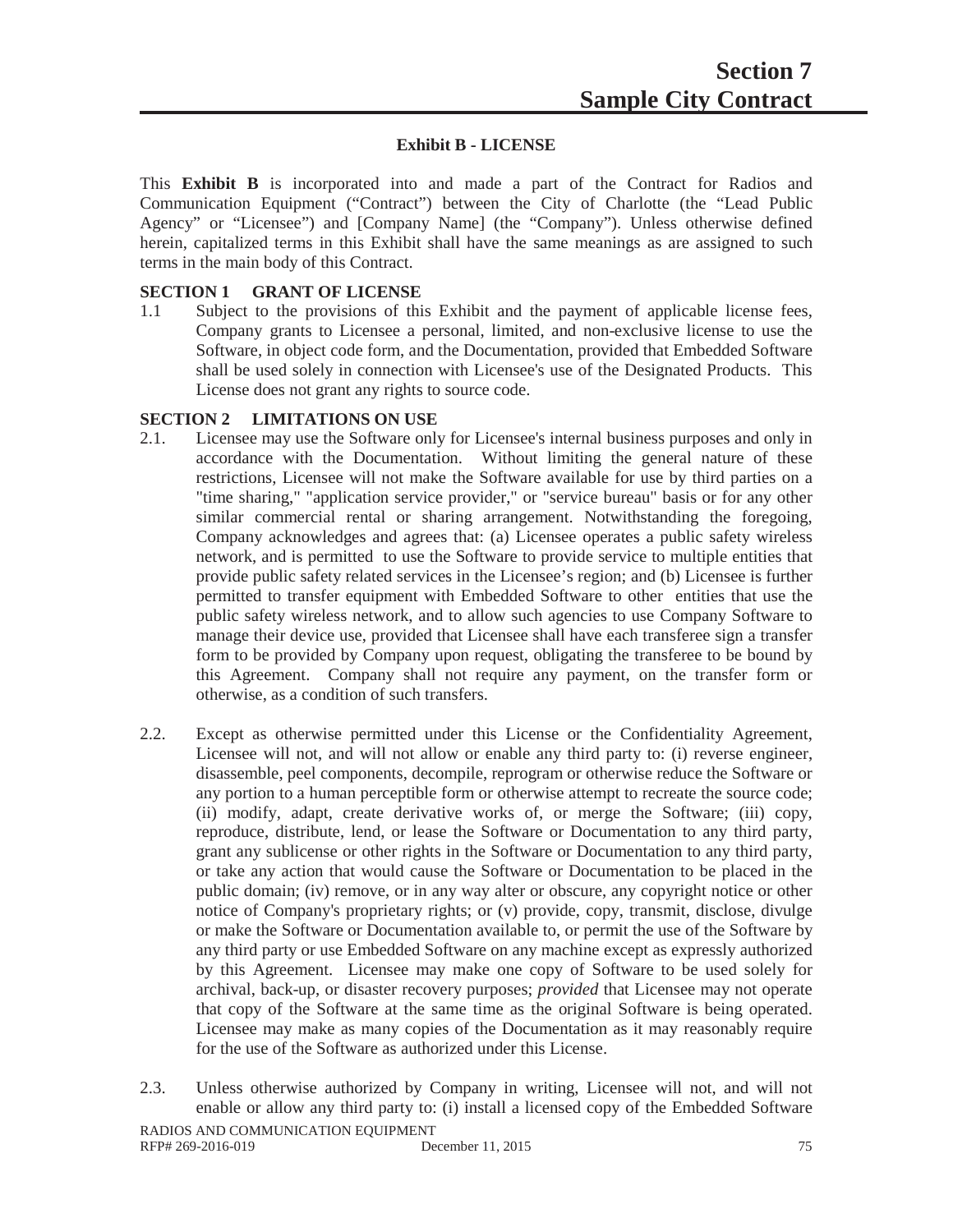on more than one unit of a Designated Product; or (ii) copy onto or transfer Embedded Software installed in one unit of a Designated Product onto another device. Licensee may temporarily transfer Software installed on a Designated Product to another device if the Designated Product is inoperable or malfunctioning, if Licensee provides written notice to Company of the temporary transfer and identifies the device on which the Embedded Software is transferred. Temporary transfer of the Embedded Software to another device must be discontinued when the original Designated Product is returned to operation and the Embedded Software must be removed from the other device. If requested by Company in writing, Licensee must provide prompt written notice to Company at the time temporary transfer is discontinued.

### **SECTION 3 OWNERSHIP AND TITLE**

Company, its licensors, and its suppliers retain all of their proprietary rights in any form in and to the Software and Documentation, including, but not limited to, all rights in patents, patent applications, inventions, copyrights, trademarks, trade secrets, trade names, and other proprietary rights in or relating to the Software and Documentation (including any corrections, bug fixes, enhancements, updates, modifications, adaptations, translations, de-compilations, disassemblies, emulations to or derivative works from the Software or Documentation, whether made by Company or another party, or any improvements that result from Company's processes or, provision of information services). All intellectual property developed, originated, or prepared by Company in connection with providing the Software, Designated Products, Documentation or related services, remains vested exclusively in Company, and Licensee will not have any shared development or other intellectual property rights.

### **SECTION 4 TERM AND TERMINATION**

Licensee's right to use the Software and Documentation will begin when the Contract is signed by both parties and will continue for the life of the Designated Products with which or for which the Software and Documentation have been provided by Company, unless Licensee breaches this Agreement and fails to cure such breach within thirty (30) days after receipt of written notice of the breach from Company, in which case this License and Licensee's right to use the Software and Documentation for which the City is in breach may be terminated immediately upon notice by Company.

# **SECTION 5 PRESERVATION OF COMPANY'S PROPRIETARY RIGHTS**

Company, the third party manufacturer of any Hardware, and the copyright owner of any Non-Company Software own and retain all of their respective proprietary rights in the Hardware and Software, and nothing in this Agreement is intended to restrict their proprietary rights. All intellectual property developed, originated, or prepared by Company in connection with providing to City the Hardware, Software, or related services remain vested exclusively in Company, and this Agreement does not grant to City any shared development rights of intellectual property. Except as explicitly provided in this License, Company does not grant to City, either directly or by implication, estoppel, or otherwise, any right, title or interest in Company's proprietary rights. City will not modify, disassemble, peel components, decompile, otherwise reverse engineer or attempt to reverse engineer, derive source code or create derivative works from, adapt, translate, merge with other software, reproduce, distribute, sublicense, sell or export the Software, or permit or encourage any third party to do so. The preceding sentence does not apply to Open Source Software which is governed by the standard license of the copyright owner.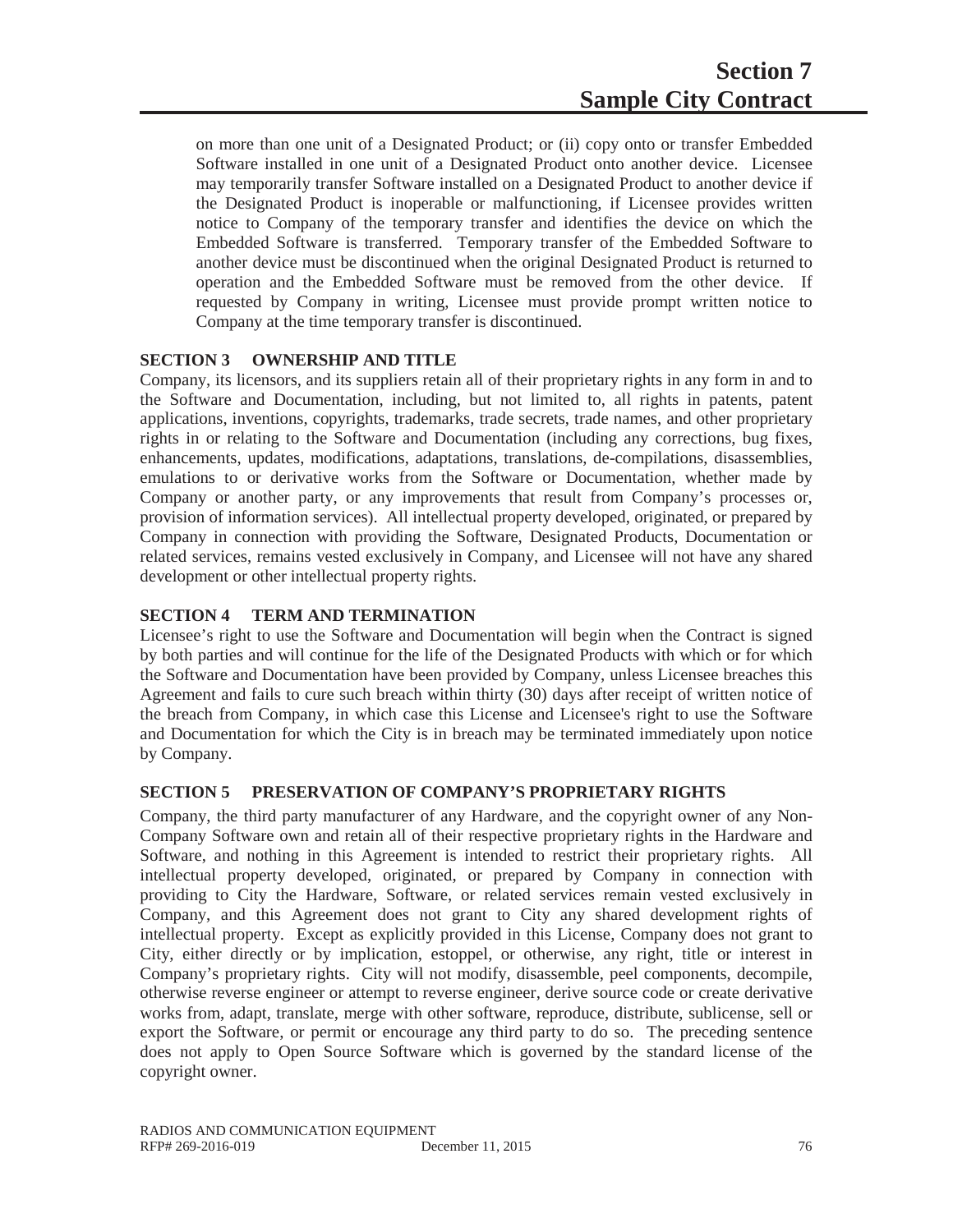# **Exhibit C – SPECIFICATIONS AND REQUIREMENTS**

This **Exhibit C** is incorporated into and made a part of the Contract for Radios and Communication Equipment ("Contract") between the City of Charlotte (the "Lead Public Agency") and [Company Name] (the "Company"). Unless otherwise defined herein, capitalized terms in this Exhibit shall have the same meanings as are assigned to such terms in the main body of this Contract.

**1.** Scope of Work. The Company shall provide Radios and Communication Equipment as set forth in the RFP in a timely manner. This shall include, but not be limited to, providing all Products and Services specified in the RFP as may be required for a period of three (3) years after the Contract effective date to all City Departments, County Departments, and other Participating Public Agencies. The Lead Public Agency at its option may extend the Contract for two (2) additional one-year extensions unless the Company objects in writing at least ninety (90) days prior to the beginning of the extension term. The Company shall agree to receive all orders from the Lead Public Agency and Participating Public Agencies and to deliver items ordered to a specified Lead Public Agency and Participating Public Agency address.

All Products and component parts furnished under the Contract shall be new, shall meet all requirements of these Specifications and shall operate in full compliance with these Specifications.

**2. Product Specifications.** Each model of radio capable of operating for the City of Charlotte shall meet the following specifications: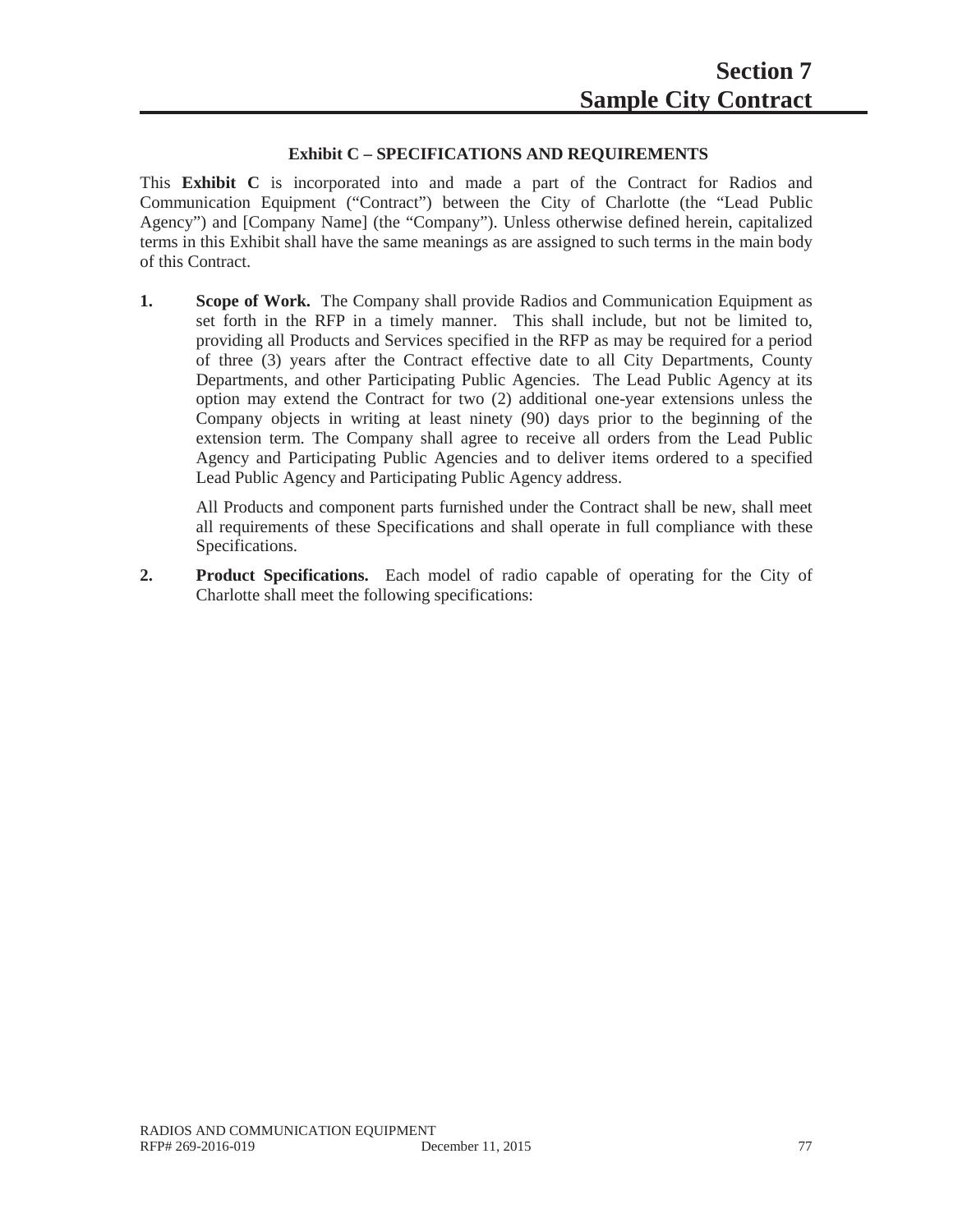# **2.1 Portable Radios**.

| <b>GROUP 1-PORTABLE RADIOS</b> |                                                                                                                                                                                                                                                                                                                                            |                   |    |                  |
|--------------------------------|--------------------------------------------------------------------------------------------------------------------------------------------------------------------------------------------------------------------------------------------------------------------------------------------------------------------------------------------|-------------------|----|------------------|
|                                |                                                                                                                                                                                                                                                                                                                                            | <b>COMPLIANCE</b> |    |                  |
| <b>SPEC#</b>                   | <b>SPECIFICATION</b>                                                                                                                                                                                                                                                                                                                       | <b>YES</b>        | NO | <b>EXCEPTION</b> |
| 1.1                            | All Service Provider equipment is<br>expected to be of high quality and<br>intended to provide high reliability<br>under heavy use in severe<br>environments. Equipment must be<br>FCC type accepted in accordance with<br>FCC Part 90 rules and regulations.                                                                              |                   |    |                  |
| 1.2                            | All Service Provider equipment shall<br>meet MIL-STD-810 C, D, E, and F.                                                                                                                                                                                                                                                                   |                   |    |                  |
| 1.3                            | All Service Provider equipment shall<br>be software programmable.                                                                                                                                                                                                                                                                          |                   |    |                  |
| 1.4                            | All Service Provider equipment shall<br>support the following:<br>Conventional analog;<br>Project 25 Conventional;<br>Project 25 Trunked Digital<br>Phase 1;<br>Upgradable to Project 25<br>Trunked Digital Phase 2<br>(TDMA); and<br>Digital CAI Operation.                                                                               |                   |    |                  |
| 1.5                            | Features:<br>Push-to-Talk (PTT) button;<br>$\bullet$<br>Top-mounted on/off volume<br>$\bullet$<br>knob;<br>Talkgroup/channel selector;<br>$\bullet$<br>Emergency button with<br>protection from inadvertent<br>activation;<br>Alphanumeric display (on<br>applicable models) with a<br>minimum of eight characters;<br>Transmit indicator. |                   |    |                  |
| 1.6                            | Service Providers shall have the option<br>to provide pricing for multiband<br>portable radios capable of operating in<br>the following frequency bands:<br>VHF: 136-174 MHz<br>$\bullet$<br>UHF: 380-520 MHz<br>700/800 MHz: 762-870 MHz                                                                                                  |                   |    |                  |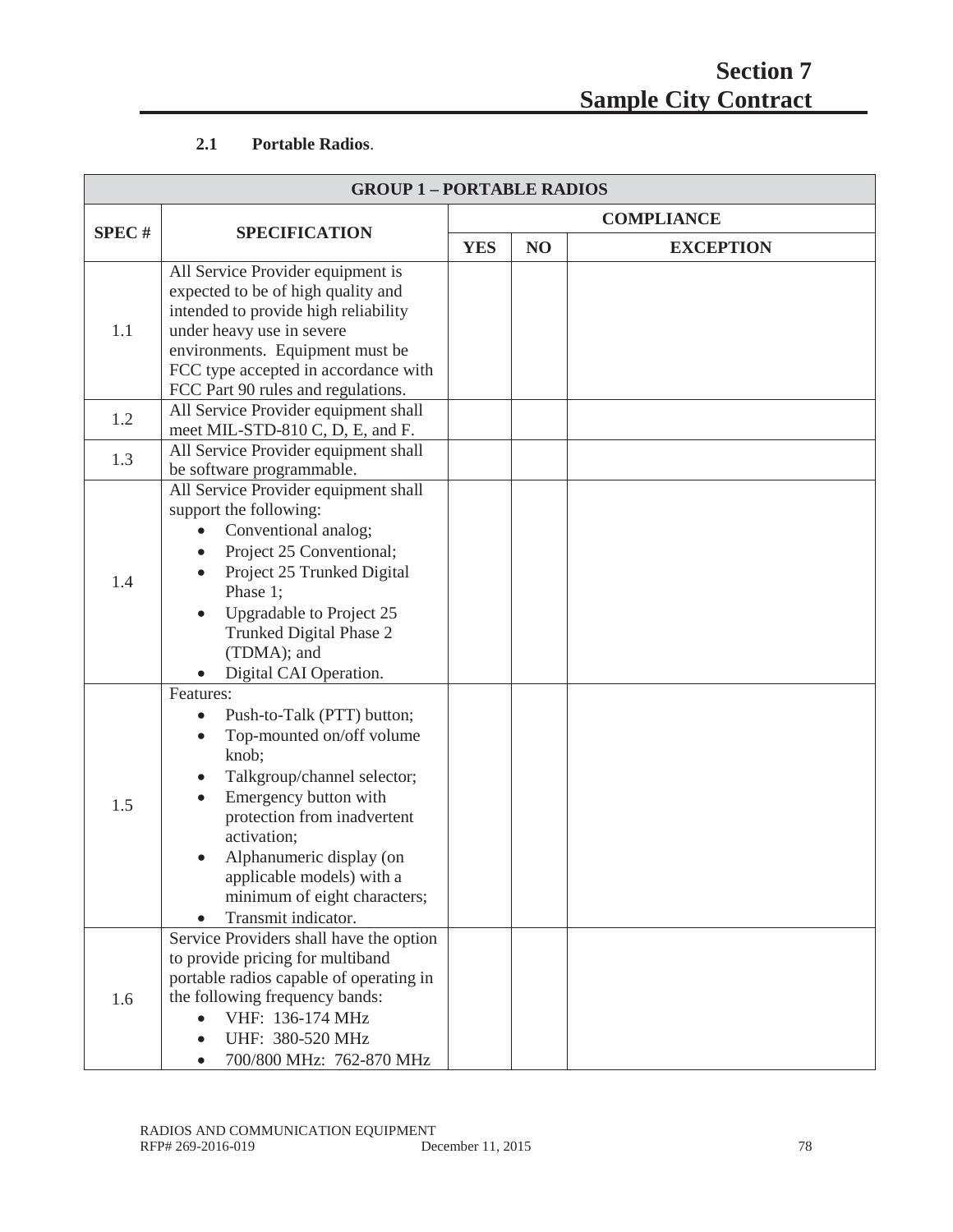| <b>GROUP 2-PORTABLE RADIOS</b> |                                                                                                                                                                                                                              |            |                   |                  |  |  |
|--------------------------------|------------------------------------------------------------------------------------------------------------------------------------------------------------------------------------------------------------------------------|------------|-------------------|------------------|--|--|
| <b>SPEC#</b>                   |                                                                                                                                                                                                                              |            | <b>COMPLIANCE</b> |                  |  |  |
|                                | <b>SPECIFICATION</b>                                                                                                                                                                                                         | <b>YES</b> | N <sub>O</sub>    | <b>EXCEPTION</b> |  |  |
| 2.1                            | All Group 2 Portable Radios shall<br>include the requirements listed in<br>Group 1 in addition to the following:                                                                                                             |            |                   |                  |  |  |
| 2.2                            | Certified as intrinsically safe.                                                                                                                                                                                             |            |                   |                  |  |  |
| 2.3                            | ADP Encryption option.                                                                                                                                                                                                       |            |                   |                  |  |  |
| 2.4                            | Service Providers shall have the option<br>to provide pricing for multiband<br>portable radios capable of operating in<br>the following frequency bands:<br>VHF: 136-174 MHz<br>UHF: 380-520 MHz<br>700/800 MHz: 762-870 MHz |            |                   |                  |  |  |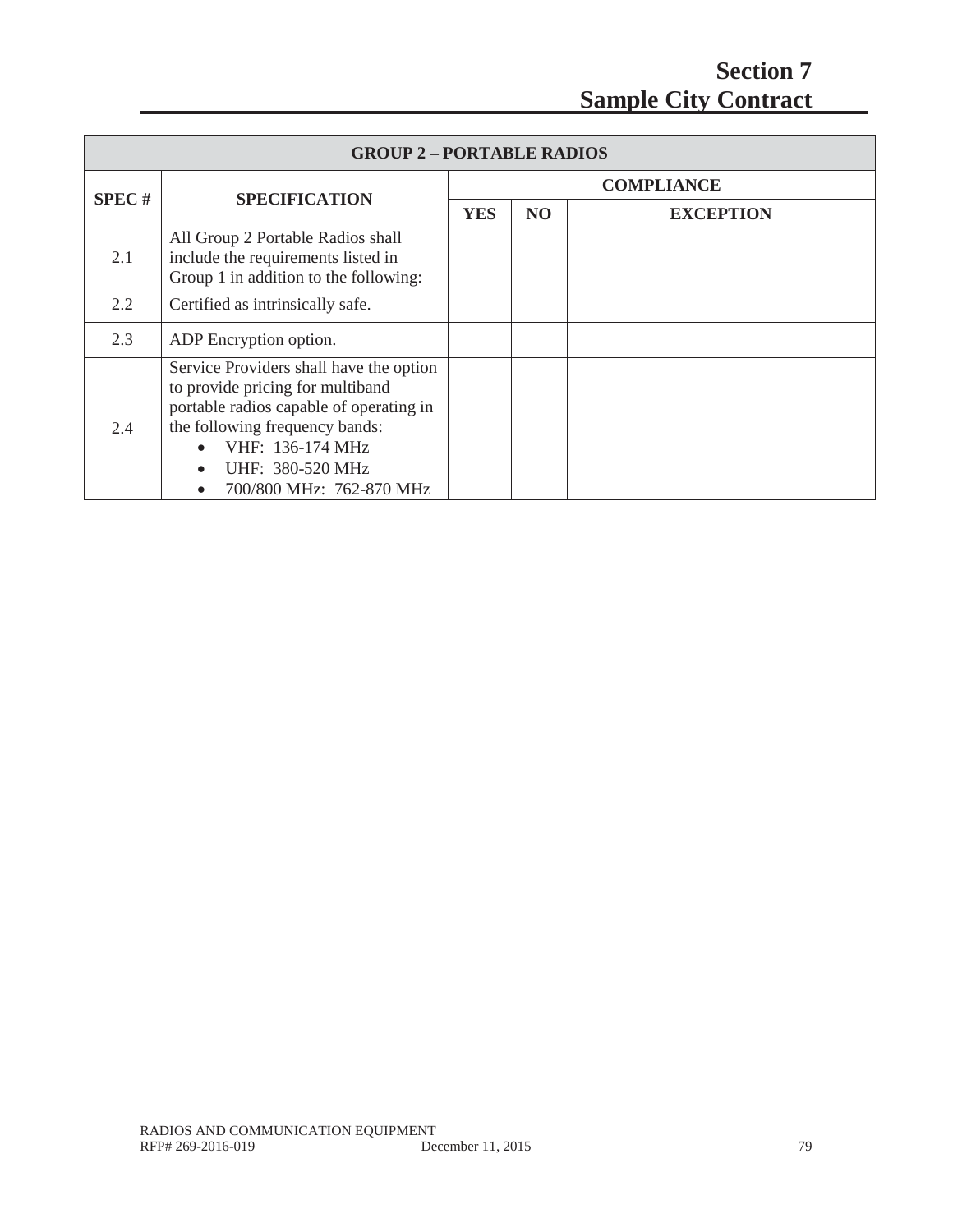| <b>GROUP 3-PORTABLE RADIOS</b> |                                                                                                                                                                                                                                           |            |                |                   |
|--------------------------------|-------------------------------------------------------------------------------------------------------------------------------------------------------------------------------------------------------------------------------------------|------------|----------------|-------------------|
|                                |                                                                                                                                                                                                                                           |            |                | <b>COMPLIANCE</b> |
| <b>SPEC#</b>                   | <b>SPECIFICATION</b>                                                                                                                                                                                                                      | <b>YES</b> | N <sub>O</sub> | <b>EXCEPTION</b>  |
| 3.1                            | All Group 3 Portable Radios shall<br>include the requirements listed in<br>Group 1 and Group 2 in addition to the<br>following:                                                                                                           |            |                |                   |
| 3.2                            | Over the air programming (OTAP)<br>capable to include:<br>Integrated voice and data<br>option;<br>Secure programming and<br>seamless batch programming<br>options;<br>POP25 option or equivalent.                                         |            |                |                   |
| 3.3                            | Text Messaging Format capable to<br>include:<br>Programmable quick access<br>buttons;<br>Store and forward text options.                                                                                                                  |            |                |                   |
| 3.4                            | GPS capable to include:<br>Integration into main antenna.                                                                                                                                                                                 |            |                |                   |
| 3.5                            | SmartZone Operation.                                                                                                                                                                                                                      |            |                |                   |
| 3.6                            | Integrated Voice & Data (IV&D)<br>option.                                                                                                                                                                                                 |            |                |                   |
| 3.7                            | Integrated GPS option.                                                                                                                                                                                                                    |            |                |                   |
| 3.8                            | Advanced System Key (ASK) option.                                                                                                                                                                                                         |            |                |                   |
| 3.9                            | Radio Authentication option.                                                                                                                                                                                                              |            |                |                   |
| 3.10                           | Programming Over P25 (OTAP)<br>option.                                                                                                                                                                                                    |            |                |                   |
| 3.11                           | Bluetooth option.                                                                                                                                                                                                                         |            |                |                   |
| 3.12                           | <b>Smart Battery Charging System</b><br>option.                                                                                                                                                                                           |            |                |                   |
| 3.13                           | Service Providers shall have the option<br>to provide pricing for multiband<br>portable radios capable of operating in<br>the following frequency bands:<br>VHF: 136-174 MHz<br>$\bullet$<br>UHF: 380-520 MHz<br>700/800 MHz: 762-870 MHz |            |                |                   |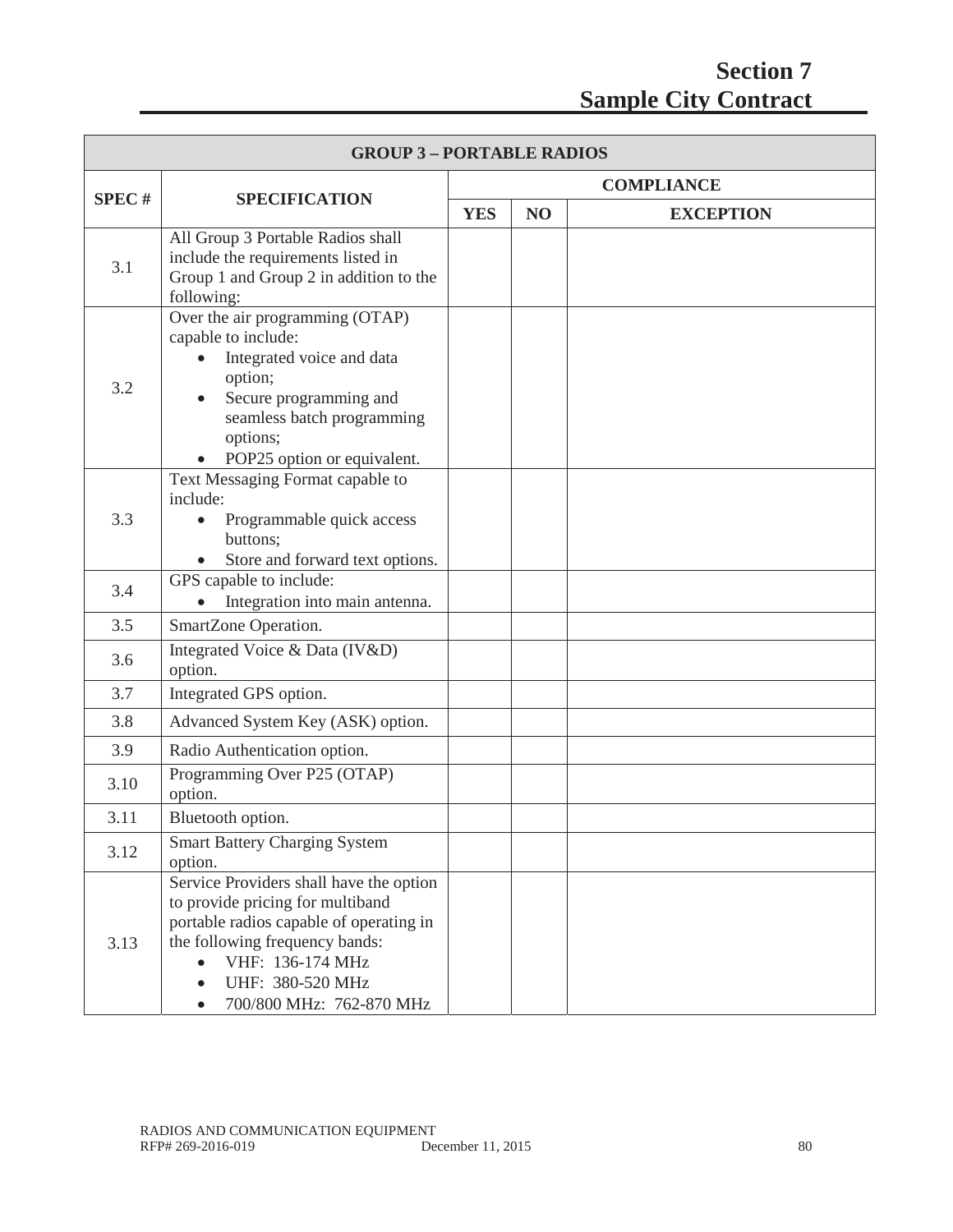| <b>GROUP 4 - MOTOTRBO 7000 SERIES PORTABLE RADIOS</b> |                                                                                                                                                                        |                   |    |                  |  |
|-------------------------------------------------------|------------------------------------------------------------------------------------------------------------------------------------------------------------------------|-------------------|----|------------------|--|
| <b>SPEC#</b>                                          | <b>SPECIFICATION</b>                                                                                                                                                   | <b>COMPLIANCE</b> |    |                  |  |
|                                                       |                                                                                                                                                                        | <b>YES</b>        | NO | <b>EXCEPTION</b> |  |
| 4.1                                                   | All Group 4 Portable Radios shall be<br>brand specific or equal for the<br>MotoTrbo 7000 Series and for the<br>following models:<br><b>XPR 7380</b><br><b>XPR 7580</b> |                   |    |                  |  |
| 4.2                                                   | IMPRES Hi-Cap Li-ion 2150 mAH<br>Battery (PMNN4409) or equal                                                                                                           |                   |    |                  |  |
| 4.3                                                   | Slim IMPRES Li-ion 1500 mAH<br>Battery (PMNN4407) or equal                                                                                                             |                   |    |                  |  |
| 4.4                                                   | IMPRES Hi-Cap Li-ion FM 2300<br>mAH Battery (NNTN8129) or equal                                                                                                        |                   |    |                  |  |
| 4.5                                                   | All radios, including "or equal"<br>proposed radios, must be compatible<br>with the CLT Aviation MotoTrbo Link<br>Capacity Plus radio system.                          |                   |    |                  |  |
| 4.6                                                   | Service Providers shall provide proof<br>of being an authorized reseller of these<br>types of radios.                                                                  |                   |    |                  |  |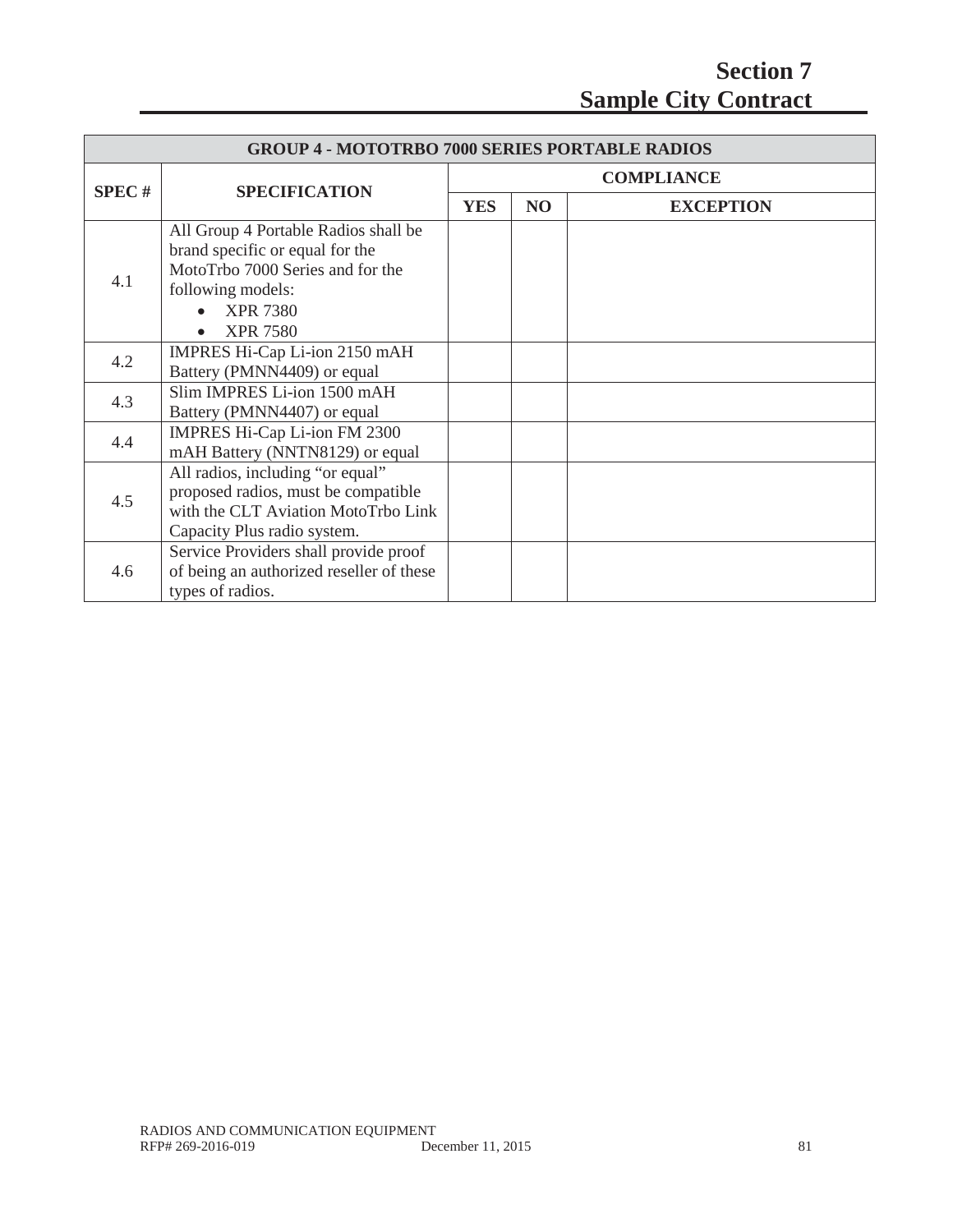| <b>GROUP 5 - ICOM PORTABLE RADIOS</b> |                                          |                   |                 |                  |  |
|---------------------------------------|------------------------------------------|-------------------|-----------------|------------------|--|
| SPEC#                                 | <b>SPECIFICATION</b>                     | <b>COMPLIANCE</b> |                 |                  |  |
|                                       |                                          | <b>YES</b>        | NO <sub>1</sub> | <b>EXCEPTION</b> |  |
|                                       | All Group 5 Portable Radios shall be     |                   |                 |                  |  |
| 5.1                                   | brand specific or equal for the ICOM     |                   |                 |                  |  |
|                                       | A14S Com Series handheld radios.         |                   |                 |                  |  |
|                                       | Service Providers shall provide proof    |                   |                 |                  |  |
| 5.2                                   | of being an authorized reseller of these |                   |                 |                  |  |
|                                       | types of radios.                         |                   |                 |                  |  |

| <b>ACCESSORIES</b> |                                                                                                                                                                                |                   |    |                  |  |
|--------------------|--------------------------------------------------------------------------------------------------------------------------------------------------------------------------------|-------------------|----|------------------|--|
|                    |                                                                                                                                                                                | <b>COMPLIANCE</b> |    |                  |  |
| <b>SPEC#</b>       | <b>SPECIFICATION</b>                                                                                                                                                           | <b>YES</b>        | NO | <b>EXCEPTION</b> |  |
| 6.1                | Regardless of the Group of Portable<br>Radios, Service Providers shall<br>provide pricing for all optional OEM<br>accessories including the following at<br>a minimum:         |                   |    |                  |  |
| 6.2                | Programming Cables;                                                                                                                                                            |                   |    |                  |  |
| 6.3                | Antennas;                                                                                                                                                                      |                   |    |                  |  |
| 6.4                | Batteries:                                                                                                                                                                     |                   |    |                  |  |
| 6.5                | Single-bay Battery Charger                                                                                                                                                     |                   |    |                  |  |
| 6.6                | Multiple-bay Battery Charger                                                                                                                                                   |                   |    |                  |  |
| 6.7                | Vehicular Battery Charger                                                                                                                                                      |                   |    |                  |  |
| 6.8                | Remote Speaker Microphone;                                                                                                                                                     |                   |    |                  |  |
| 6.9                | Remote Speaker Microphone with<br>Antenna;                                                                                                                                     |                   |    |                  |  |
| 6.10               | <b>Wired Headset</b>                                                                                                                                                           |                   |    |                  |  |
| 6.11               | Wireless/Bluetooth Headset                                                                                                                                                     |                   |    |                  |  |
| 6.12               | <b>Carrying Cases</b>                                                                                                                                                          |                   |    |                  |  |
| 6.13               | <b>Belt Clips</b>                                                                                                                                                              |                   |    |                  |  |
| 6.14               | All proposed accessories shall be<br>Original Equipment Manufacturer<br>(OEM) and must be accompanied by a<br>compatible portable radio in the<br>Service Provider's proposal. |                   |    |                  |  |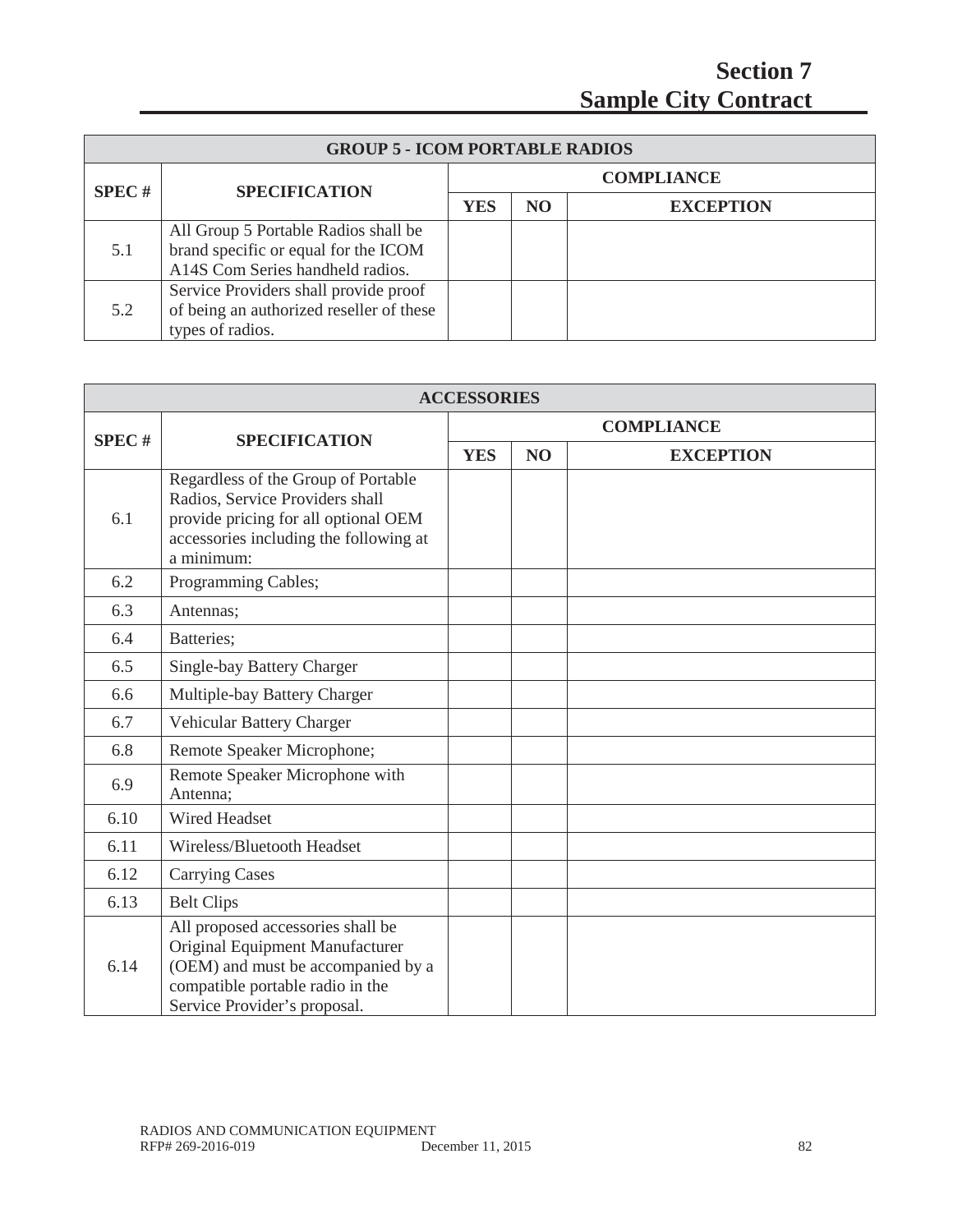| DETAILED EQUIPMENT SPECIFICATIONS |                                                                                                                                                                   |                   |                |                  |  |
|-----------------------------------|-------------------------------------------------------------------------------------------------------------------------------------------------------------------|-------------------|----------------|------------------|--|
| <b>SPEC#</b>                      |                                                                                                                                                                   | <b>COMPLIANCE</b> |                |                  |  |
|                                   | <b>SPECIFICATION</b>                                                                                                                                              | <b>YES</b>        | N <sub>O</sub> | <b>EXCEPTION</b> |  |
| 7.1                               | Service Providers shall provide<br>detailed equipment specifications for<br>all proposed portable radios and<br>accessories, including the follow<br>information: |                   |                |                  |  |
| 7.2                               | <b>Radio Dimensions</b>                                                                                                                                           |                   |                |                  |  |
| 7.3                               | Radio Weight with Battery                                                                                                                                         |                   |                |                  |  |
| 7.4                               | Antenna Type                                                                                                                                                      |                   |                |                  |  |
| 7.5                               | <b>Frequency Channel Capacity</b>                                                                                                                                 |                   |                |                  |  |
| 7.6                               | General features, transmit/receive<br>parameters, and mechanical<br>specifications                                                                                |                   |                |                  |  |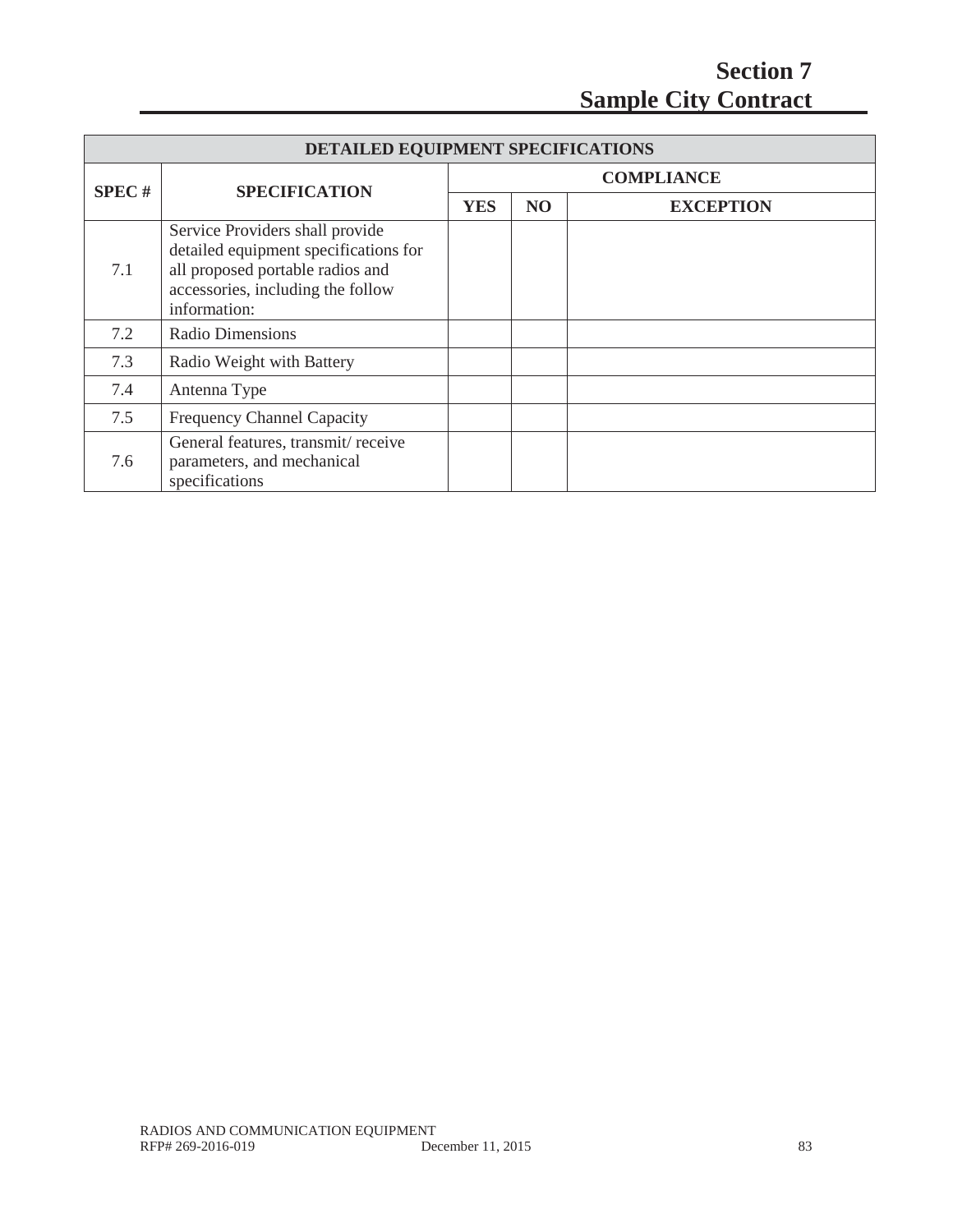# **2.2 Mobile Radios/Control Stations**

| <b>GROUP 1 - MOBILE RADIOS/CONTROL STATIONS</b> |                                                                                                                                                                                                                                                                                        |            |                   |                  |  |
|-------------------------------------------------|----------------------------------------------------------------------------------------------------------------------------------------------------------------------------------------------------------------------------------------------------------------------------------------|------------|-------------------|------------------|--|
|                                                 |                                                                                                                                                                                                                                                                                        |            | <b>COMPLIANCE</b> |                  |  |
| <b>SPEC#</b>                                    | <b>SPECIFICATION</b>                                                                                                                                                                                                                                                                   | <b>YES</b> | NO                | <b>EXCEPTION</b> |  |
| 8.1                                             | All Service Provider equipment is<br>expected to be of high quality and<br>intended to provide high reliability<br>under heavy use in severe<br>environments. Equipment must be<br>FCC type accepted in accordance with<br>FCC Part 90 rules and regulations.                          |            |                   |                  |  |
| 8.2                                             | All Service Provider equipment shall<br>meet MIL-STD-810 C, D, E, and F.                                                                                                                                                                                                               |            |                   |                  |  |
| 8.3                                             | All Service Provider equipment shall<br>be software programmable.                                                                                                                                                                                                                      |            |                   |                  |  |
| 8.4                                             | All Service Provider equipment shall<br>support the following:<br>Conventional analog;<br>$\bullet$<br>Project 25 Conventional;<br>$\bullet$<br>Project 25 Trunked Digital<br>Phase 1;<br>Upgradable to Project 25<br>Trunked Digital Phase 2<br>(TDMA); and<br>Digital CAI Operation. |            |                   |                  |  |
| 8.5                                             | Mobile radios shall be supplied<br>complete with the following for a<br>complete working solution:<br>Microphone;<br>External Speaker;<br>Cables;<br>Fusing;<br>Mounting Hardware;<br>Coaxial Cable;<br>Antennas;<br><b>Installation Services.</b>                                     |            |                   |                  |  |
| 8.6                                             | Mobile Radios shall interface with on-<br>board radio headset systems on<br>vehicles as applicable.                                                                                                                                                                                    |            |                   |                  |  |
| 8.7                                             | Control Station Radios shall be<br>supplied with the following for a<br>complete working solution:<br>Desk Microphone;<br>Speaker;<br>Cables;                                                                                                                                          |            |                   |                  |  |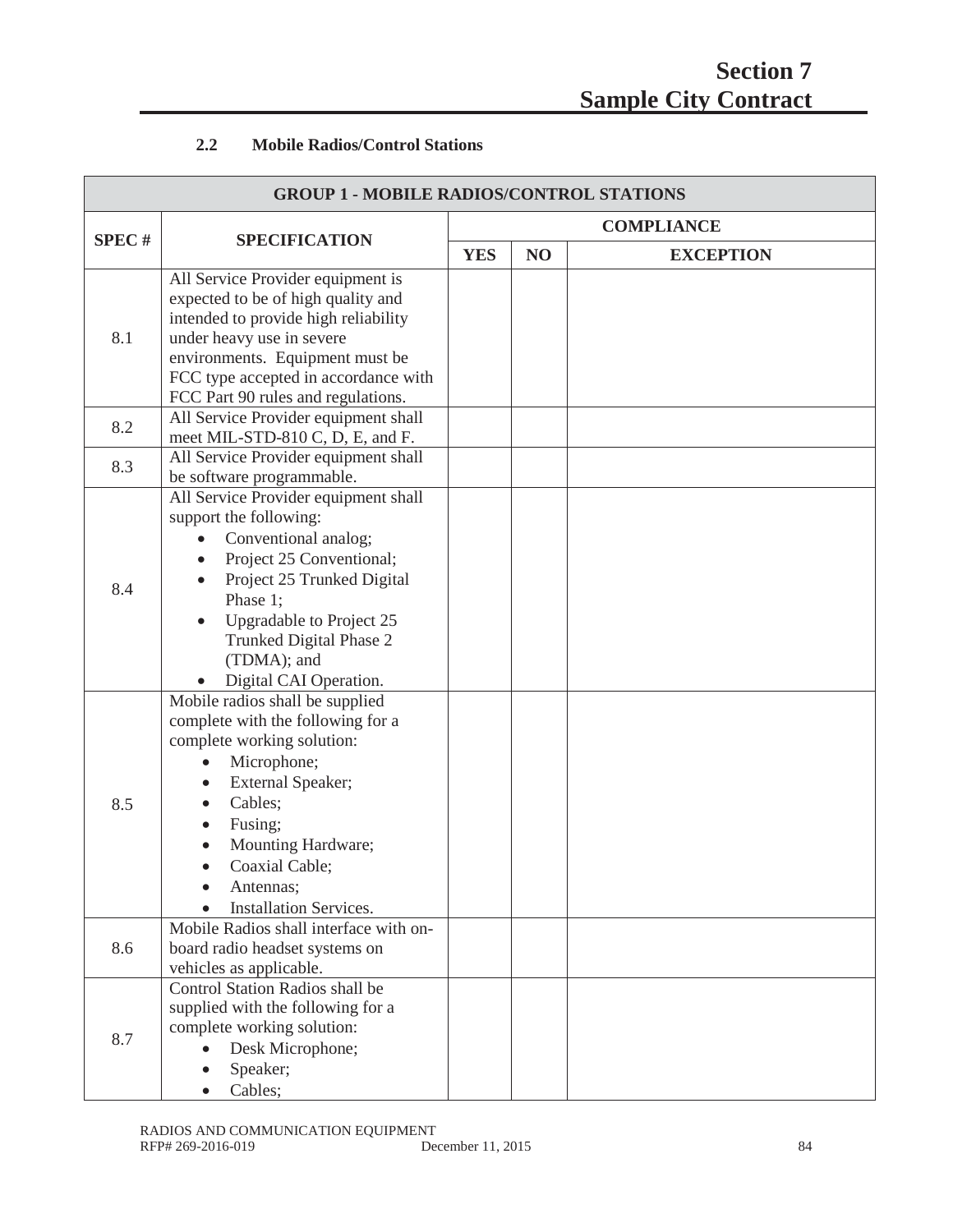|      | Coaxial Cable;<br>$\bullet$             |  |  |
|------|-----------------------------------------|--|--|
|      | Antennas.                               |  |  |
|      | Service Providers shall provide pricing |  |  |
| 8.8  | for dash mounted units and remote       |  |  |
|      | mounted units.                          |  |  |
|      | Features:                               |  |  |
|      | Push-to Talk (PTT) button;              |  |  |
|      | Front-mounted on/off volume             |  |  |
| 8.9  | knob;                                   |  |  |
|      | Talkgroup/channel selector;             |  |  |
|      | Alphanumeric display;                   |  |  |
|      | Transmit indicator.                     |  |  |
|      | Service Providers shall have the option |  |  |
|      | to provide pricing for multiband        |  |  |
| 8.10 | mobile radios capable of operating in   |  |  |
|      | the following frequency bands:          |  |  |
|      | VHF: 136-174 MHz                        |  |  |
|      | UHF: 380-520 MHz                        |  |  |
|      | 700/800 MHz: 762-870 MHz                |  |  |

| <b>GROUP 2 - MOBILE RADIOS/CONTROL STATIONS</b> |                                                                                                                                                                                                                            |                   |                |                  |  |
|-------------------------------------------------|----------------------------------------------------------------------------------------------------------------------------------------------------------------------------------------------------------------------------|-------------------|----------------|------------------|--|
|                                                 | <b>SPECIFICATION</b>                                                                                                                                                                                                       | <b>COMPLIANCE</b> |                |                  |  |
| <b>SPEC#</b>                                    |                                                                                                                                                                                                                            | <b>YES</b>        | N <sub>O</sub> | <b>EXCEPTION</b> |  |
| 9.1                                             | All Group 2 Mobile Radios/Control<br>Stations shall include the requirements<br>listed in Group 1 in addition to the<br>following:                                                                                         |                   |                |                  |  |
| 9.2                                             | Certified as intrinsically safe.                                                                                                                                                                                           |                   |                |                  |  |
| 9.3                                             | ADP Encryption option.                                                                                                                                                                                                     |                   |                |                  |  |
| 9.4                                             | Service Providers shall have the option<br>to provide pricing for multiband<br>mobile radios capable of operating in<br>the following frequency bands:<br>VHF: 136-174 MHz<br>UHF: 380-520 MHz<br>700/800 MHz: 762-870 MHz |                   |                |                  |  |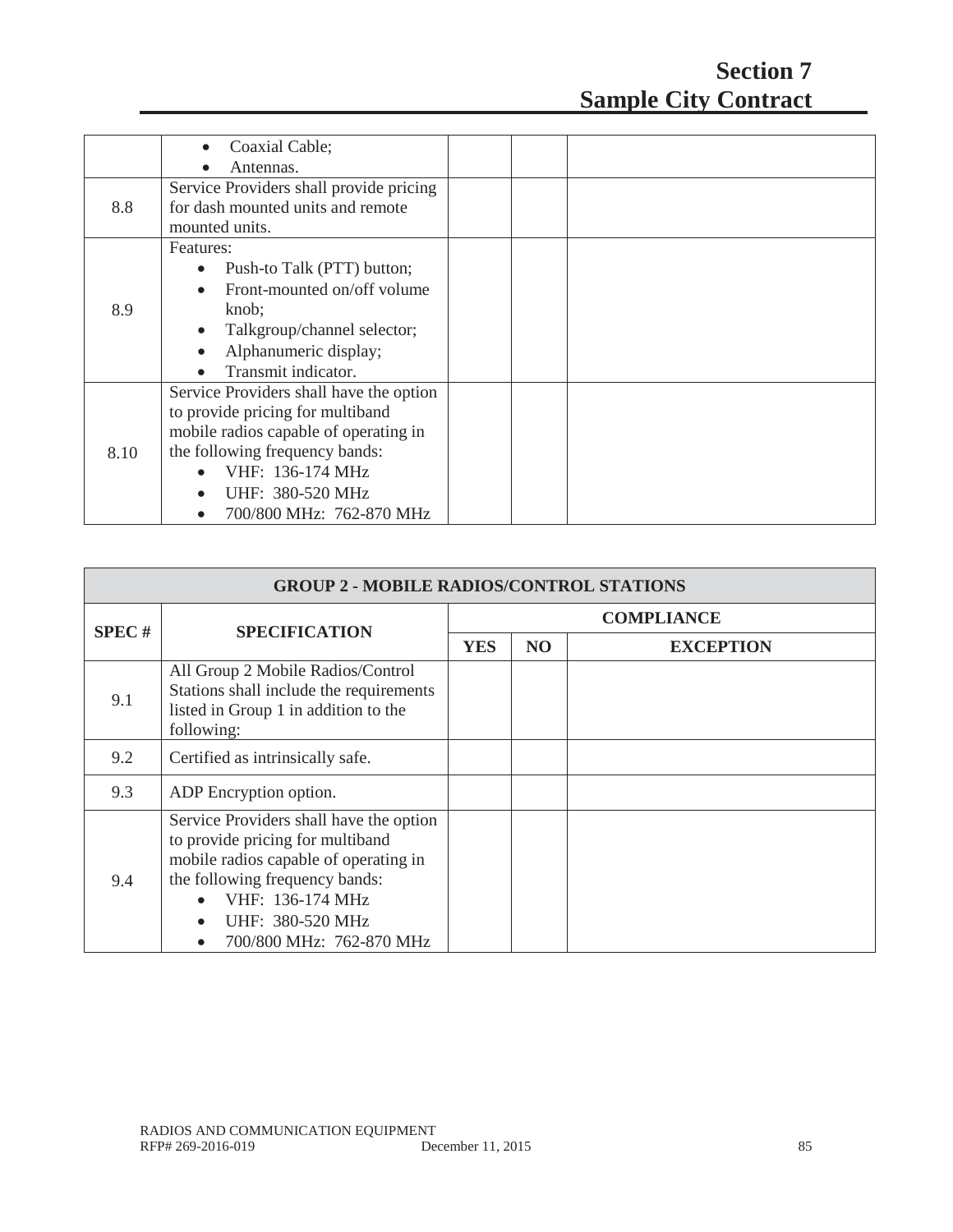| <b>GROUP 3 - MOBILE RADIOS/CONTROL STATIONS</b> |                                                                                                                                                                                                                            |                   |                |                  |  |
|-------------------------------------------------|----------------------------------------------------------------------------------------------------------------------------------------------------------------------------------------------------------------------------|-------------------|----------------|------------------|--|
|                                                 | <b>SPECIFICATION</b>                                                                                                                                                                                                       | <b>COMPLIANCE</b> |                |                  |  |
| <b>SPEC#</b>                                    |                                                                                                                                                                                                                            | <b>YES</b>        | N <sub>O</sub> | <b>EXCEPTION</b> |  |
| 10.1                                            | All Group 3 Mobile Radios/Control<br>Stations shall include the requirements<br>listed in Group 1 and Group 2 in<br>addition to the following:                                                                             |                   |                |                  |  |
| 10.2                                            | Over the air programming (OTAP)<br>capable to include:<br>Integrated voice and data<br>option;<br>Secure programming and<br>seamless batch programming<br>options;<br>POP25 option or equivalent.                          |                   |                |                  |  |
| 10.3                                            | Text Messaging Format capable to<br>include:<br>Programmable quick access<br>$\bullet$<br>buttons;<br>Store and forward text options.                                                                                      |                   |                |                  |  |
| 10.4                                            | GPS capable.                                                                                                                                                                                                               |                   |                |                  |  |
| 10.5                                            | SmartZone Operation.                                                                                                                                                                                                       |                   |                |                  |  |
| 10.6                                            | Integrated Voice & Data (IV&D)<br>option.                                                                                                                                                                                  |                   |                |                  |  |
| 10.8                                            | Advanced System Key (ASK) option.                                                                                                                                                                                          |                   |                |                  |  |
| 10.9                                            | Radio Authentication option.                                                                                                                                                                                               |                   |                |                  |  |
| 10.10                                           | Programming Over P25 (OTAP)<br>option.                                                                                                                                                                                     |                   |                |                  |  |
| 10.11                                           | Bluetooth option.                                                                                                                                                                                                          |                   |                |                  |  |
| 10.13                                           | Service Providers shall have the option<br>to provide pricing for multiband<br>mobile radios capable of operating in<br>the following frequency bands:<br>VHF: 136-174 MHz<br>UHF: 380-520 MHz<br>700/800 MHz: 762-870 MHz |                   |                |                  |  |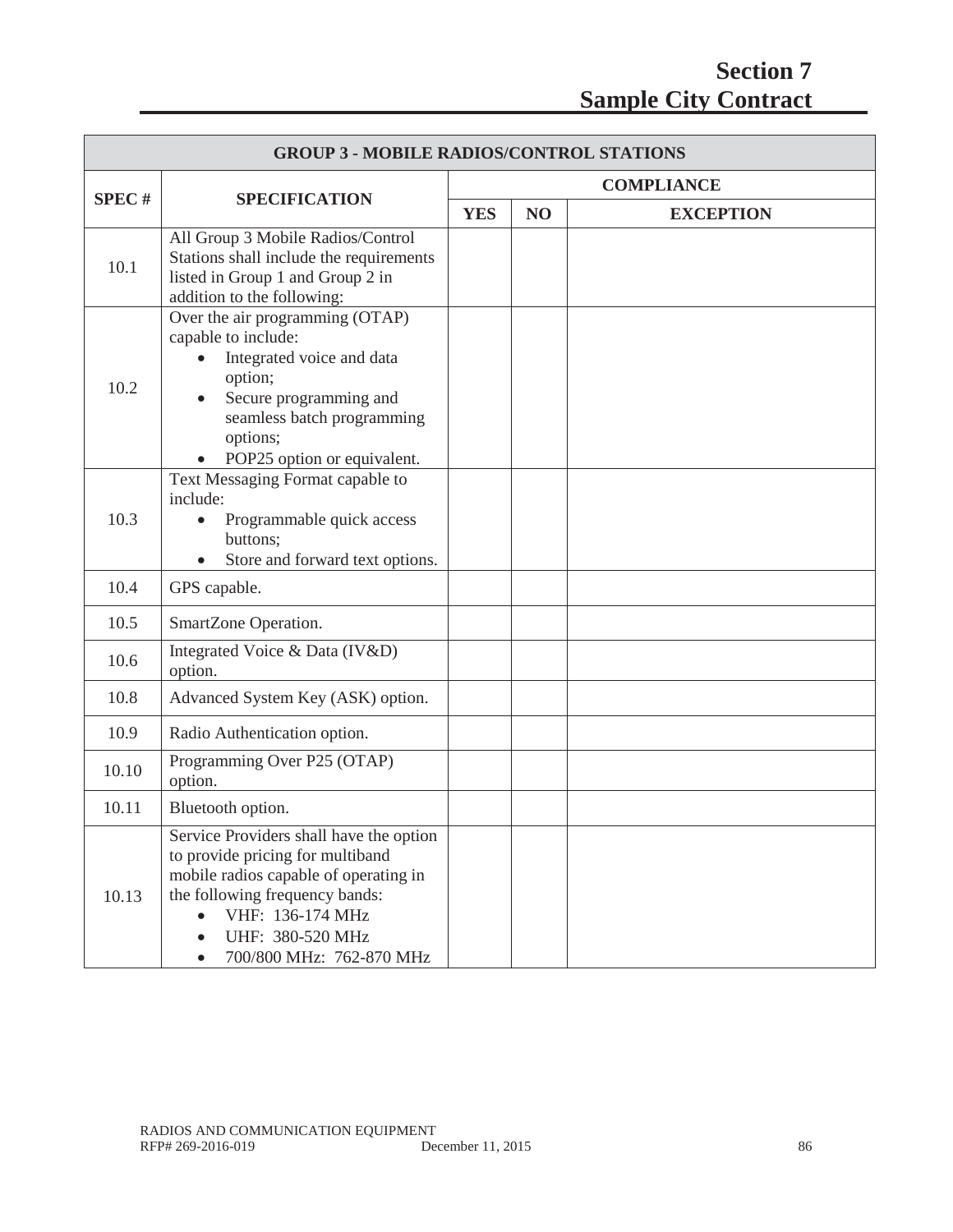| <b>GROUP 4 - MOTOTRBO 5000 SERIES MOBILE RADIOS</b> |                                                                                                                                                                                                                                                                           |                   |           |                  |  |
|-----------------------------------------------------|---------------------------------------------------------------------------------------------------------------------------------------------------------------------------------------------------------------------------------------------------------------------------|-------------------|-----------|------------------|--|
| SPEC#                                               | <b>SPECIFICATION</b>                                                                                                                                                                                                                                                      | <b>COMPLIANCE</b> |           |                  |  |
|                                                     |                                                                                                                                                                                                                                                                           | <b>YES</b>        | <b>NO</b> | <b>EXCEPTION</b> |  |
| 11.1                                                | All MotoTrbo 5000 Series Mobile<br>Radios shall be brand specific or equal<br>for the following models:<br><b>XPR 5580</b><br><b>XPR 5380</b>                                                                                                                             |                   |           |                  |  |
| 11.2                                                | All radios shall be supplied complete<br>with the following for a complete<br>working solution:<br>Microphone;<br>External Speaker;<br>Cables;<br>Fusing;<br>$\bullet$<br>Mounting Hardware;<br>$\bullet$<br>Coaxial Cable;<br>Antennas;<br><b>Installation Services.</b> |                   |           |                  |  |
| 11.3                                                | All radios, including "or equal"<br>proposed radios, must be compatible<br>with the CLT Aviation MotoTrbo Link<br>Capacity Plus radio system.                                                                                                                             |                   |           |                  |  |
| 11.4                                                | Service Providers shall provide proof<br>of being an authorized reseller of these<br>types of radios.                                                                                                                                                                     |                   |           |                  |  |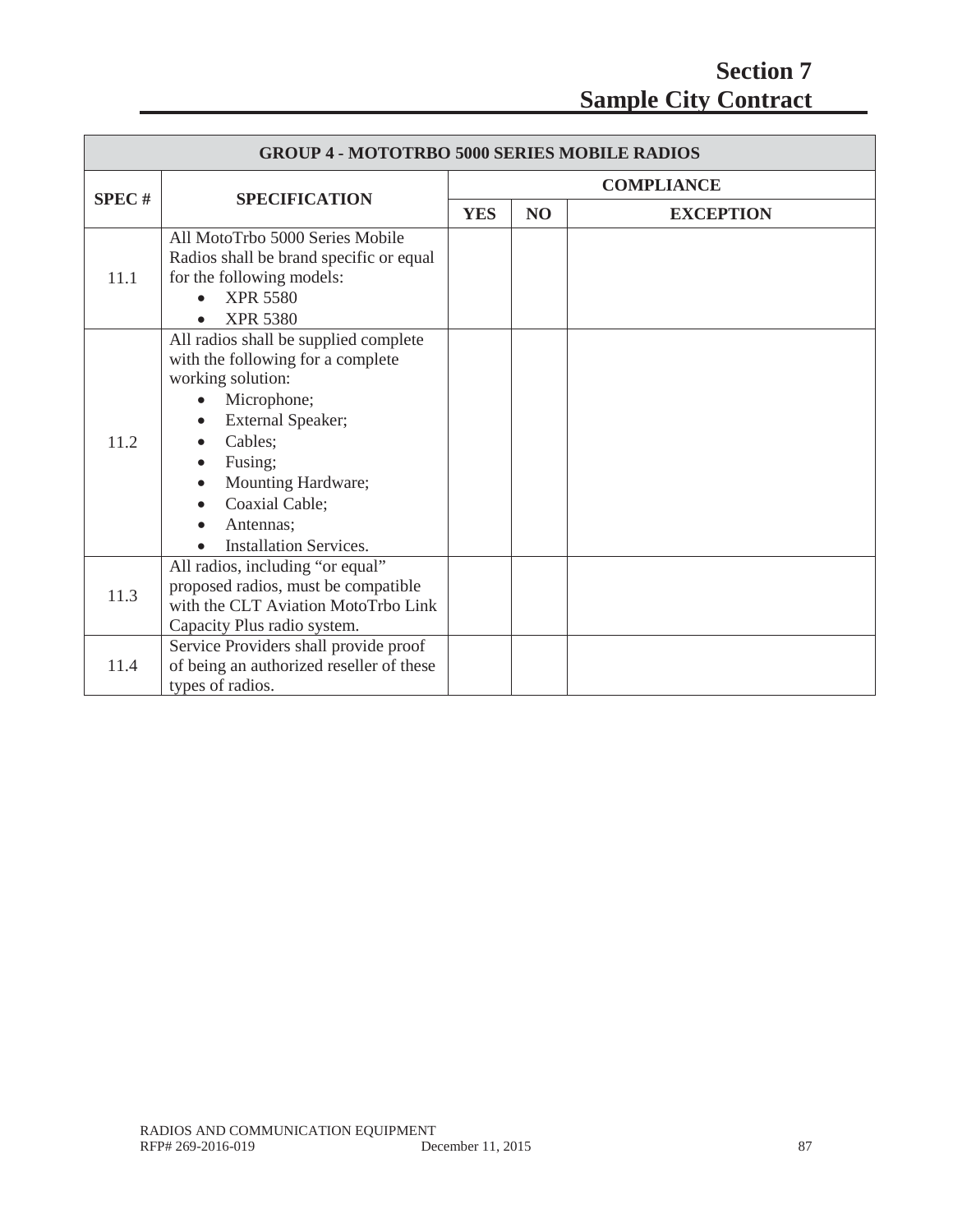| <b>GROUP 5 - ICOM MOBILE RADIOS</b> |                                                                                                                                                                                                                                                                                                                                                          |                   |    |                  |  |
|-------------------------------------|----------------------------------------------------------------------------------------------------------------------------------------------------------------------------------------------------------------------------------------------------------------------------------------------------------------------------------------------------------|-------------------|----|------------------|--|
|                                     |                                                                                                                                                                                                                                                                                                                                                          | <b>COMPLIANCE</b> |    |                  |  |
| <b>SPEC#</b>                        | <b>SPECIFICATION</b>                                                                                                                                                                                                                                                                                                                                     | <b>YES</b>        | NO | <b>EXCEPTION</b> |  |
| 12.1                                | All ICOM Mobile Radios shall be<br>brand specific or equal mobile vehicle<br>mounted radios for communications to<br>and from aircraft and/or a Federal<br>Aviation Administration (FAA) tower<br>in an Aviation environment for the<br>following models:<br>A120<br>$\bullet$<br>A210<br>$\bullet$                                                      |                   |    |                  |  |
| 12.2                                | All ICOM A120 Mobile Radios shall<br>be Federal Communications<br>Commission (FCC) type accepted<br>according to FCC Part 87 (aviation<br>services) and meet applicable rules for<br>FCC Part 87 and Part 15.                                                                                                                                            |                   |    |                  |  |
| 12.3                                | All ICOM A210 Mobile Radios shall<br>be made in accordance with RTCA<br>DO-186B.                                                                                                                                                                                                                                                                         |                   |    |                  |  |
| 12.4                                | All radios shall be supplied complete<br>with the following for a complete<br>working solution:<br>Microphone;<br>$\bullet$<br>External Speaker;<br>$\bullet$<br>Cables;<br>$\bullet$<br>Fusing;<br>$\bullet$<br>Mounting Hardware;<br>$\bullet$<br>Coaxial Cable;<br>$\bullet$<br>Antennas;<br><b>Installation Services.</b>                            |                   |    |                  |  |
| 12.5                                | All radios shall contain the following<br>features:<br>Operation on USA Aviation<br>$\bullet$<br><b>Communications Band</b><br>$(118.00-136.992 \text{ MHz});$<br>A120 only - Both 12- and 24-<br>volt systems compatible;<br>A120 only - 8.33 kHz and 25<br>kHz channel spacing;<br>PC programming capability.<br>Service Providers shall provide proof |                   |    |                  |  |
| 12.6                                | of being an authorized reseller of these<br>types of radios.                                                                                                                                                                                                                                                                                             |                   |    |                  |  |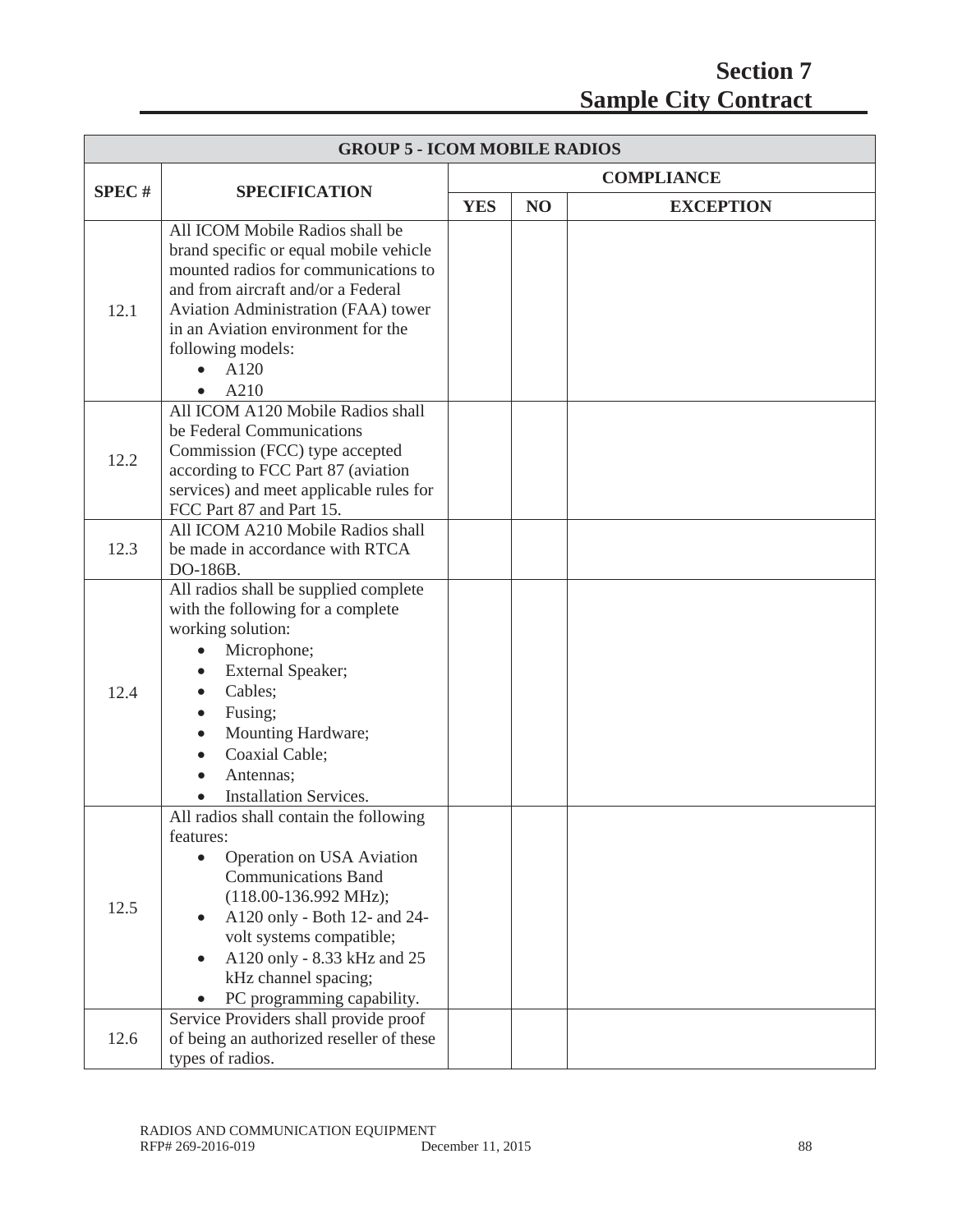| <b>ACCESSORIES</b> |                                                                                                                                                                                                    |                   |                |                  |  |
|--------------------|----------------------------------------------------------------------------------------------------------------------------------------------------------------------------------------------------|-------------------|----------------|------------------|--|
| SPEC#              | <b>SPECIFICATION</b>                                                                                                                                                                               | <b>COMPLIANCE</b> |                |                  |  |
|                    |                                                                                                                                                                                                    | <b>YES</b>        | N <sub>O</sub> | <b>EXCEPTION</b> |  |
| 13.1               | Service Providers shall provide pricing<br>for all optional OEM accessories,<br>including the following at a minimum:                                                                              |                   |                |                  |  |
| 13.2               | Cables:<br>Data Cables;<br>$\bullet$<br><b>Extension Cables;</b><br>$\bullet$<br>Adapters;<br>Power Cables;<br>Programming Cables.                                                                 |                   |                |                  |  |
| 13.3               | Antennas                                                                                                                                                                                           |                   |                |                  |  |
| 13.4               | <b>External Speakers</b>                                                                                                                                                                           |                   |                |                  |  |
| 13.5               | <b>Public Address Kits</b>                                                                                                                                                                         |                   |                |                  |  |
| 13.6               | Desktop Microphone (Control Stations<br>Only)                                                                                                                                                      |                   |                |                  |  |
| 13.7               | All proposed accessories shall be<br>Original Equipment Manufacturer<br>(OEM) and must be accompanied by a<br>compatible mobile radio or control<br>station in the Service Provider's<br>proposal. |                   |                |                  |  |

| DETAILED EQUIPMENT SPECIFICATIONS |                                                                                                                                                                                       |                   |                 |                  |  |
|-----------------------------------|---------------------------------------------------------------------------------------------------------------------------------------------------------------------------------------|-------------------|-----------------|------------------|--|
| <b>SPEC#</b>                      | <b>SPECIFICATION</b>                                                                                                                                                                  | <b>COMPLIANCE</b> |                 |                  |  |
|                                   |                                                                                                                                                                                       | <b>YES</b>        | NO <sub>1</sub> | <b>EXCEPTION</b> |  |
| 14.1                              | Service Providers shall provide<br>detailed equipment specifications for<br>all proposed mobile radios, control<br>stations, and accessories, including the<br>following information: |                   |                 |                  |  |
| 14.2                              | <b>Radio Dimensions</b>                                                                                                                                                               |                   |                 |                  |  |
| 14.3                              | Radio Weight                                                                                                                                                                          |                   |                 |                  |  |
| 14.4                              | Antenna Type                                                                                                                                                                          |                   |                 |                  |  |
| 14.5                              | <b>Frequency Channel Capacity</b>                                                                                                                                                     |                   |                 |                  |  |
| 14.6                              | General features, transmit/receive<br>parameters, and mechanical<br>specifications.                                                                                                   |                   |                 |                  |  |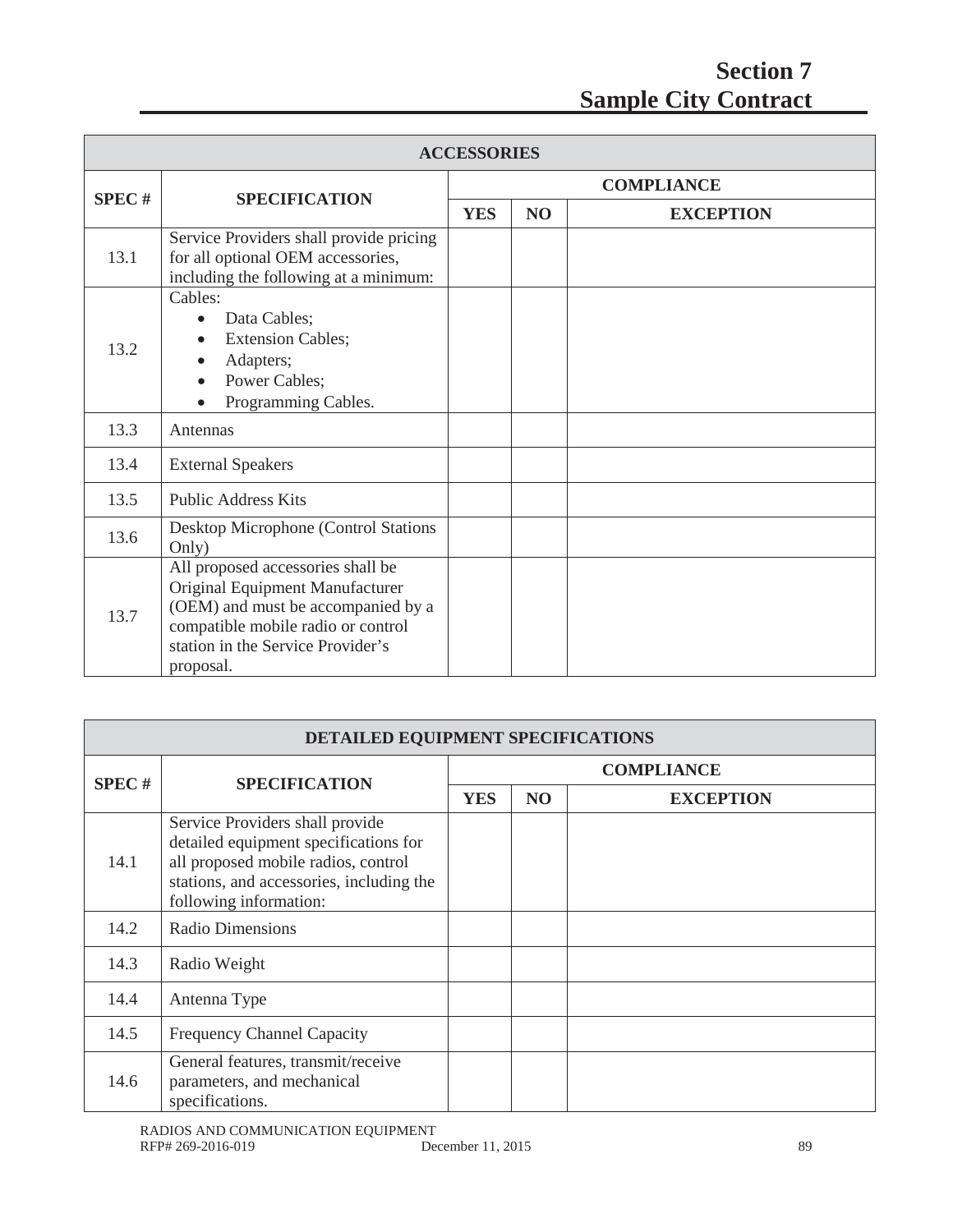- **3. Product Life.** The useful life span of all radios and communication equipment shall be a minimum of one (1) year. During their life span and under normal wear conditions, the radios and communication equipment shall maintain internal integrity, functionality and usability and other attributes as originally delivered.
- **4. Delivery Personnel.** All delivery personnel of the Company may be subject to background checks at the discretion of the Lead Public Agency and Participating Public Agency. Bids shall include company policies regarding selection of personnel who will be frequenting Lead Public Agency and Participating Public Agency facilities.
- **5. Company Personnel Removal or Replacement.** The Company shall consult with the Lead Public Agency regarding the replacement of any personnel of the Company or the Company's subcontractors who are assigned to provide services to the Lead Public Agency.
- **6. Applicable Laws.** The Company must be familiar with, have a working knowledge of, and comply with all federal, state, and local laws, statutes, ordinances and regulations as applicable to the service requirements of this RFP. These shall include the rules, regulations and interpretations of the North Carolina Department of Labor relative to Occupational Safety and Health Standards.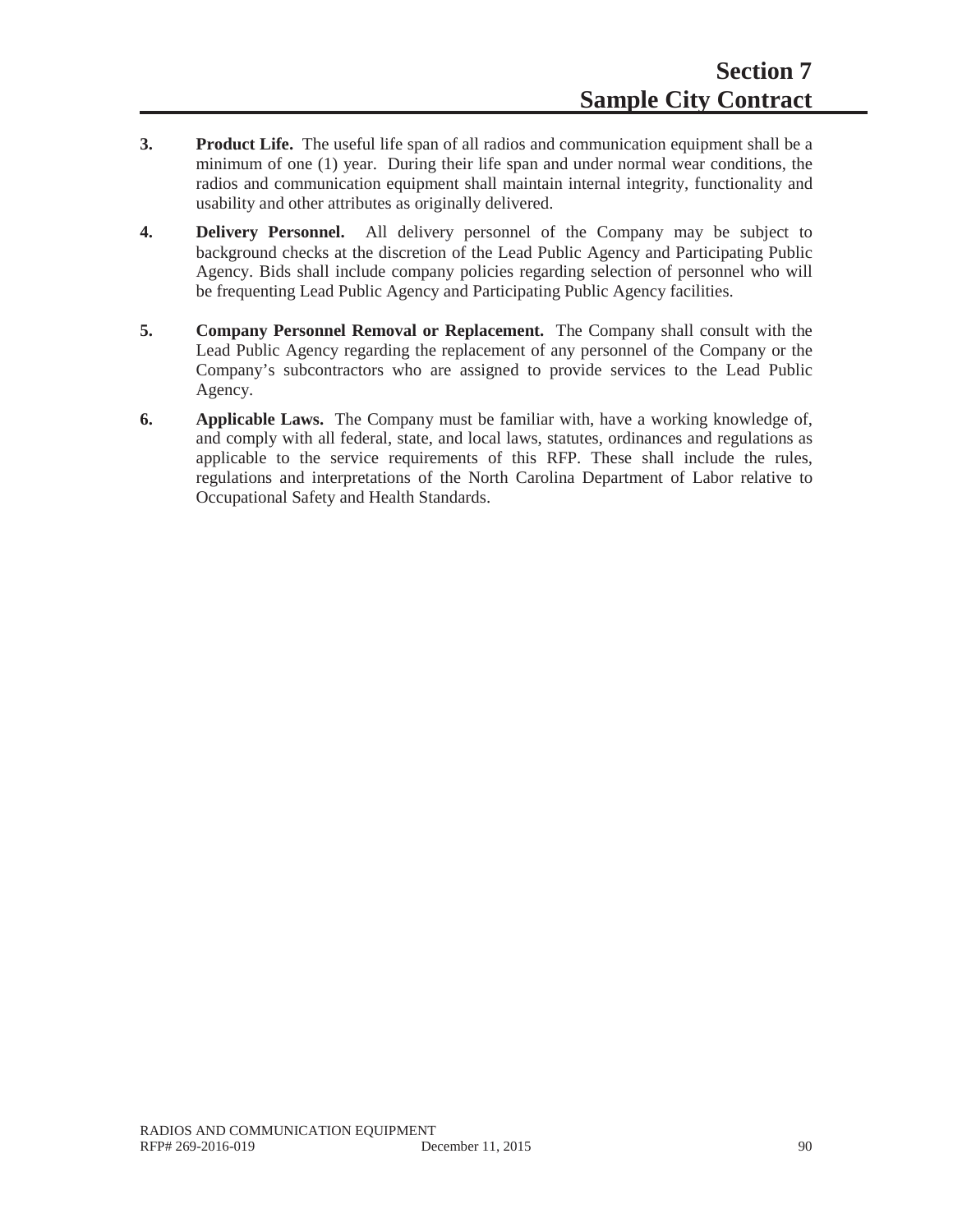### **Exhibit D – CCPA ADMINISTRATIVE FEES AND REPORTING**

This **Exhibit D** is incorporated into and made a part of the Contract for Radios and Communication Equipment ("Contract") between the City of Charlotte (the "City") and [Company Name] (the "Company"). Unless otherwise defined herein, capitalized terms in this Exhibit shall have the same meanings as are assigned to such terms in the main body of this Contract.

The Company shall pay to CCPA an administrative fee of **\_\_\_\_%** for all Lead Public Agency and Participating Public Agency sales volume within thirty (30) calendar days of the end of each calendar quarter set out in this Contract.

The Company shall furnish electronic quarterly usage reports showing a summary of the ordering and/or history of the Lead Public Agency and each Participating Public Agency department for the previous quarter to the Lead Public Agency within thirty (30) calendar days of the end of each calendar quarter. The report must show at minimum purchase order number, description, part number, serial number, quantity, order number, cost, order date, ship date, total quantity of each item ordered during the period and reporting period. The Lead Public Agency and Participating Public Agency reserves the right to request additional information, if required, when reviewing Contract activity.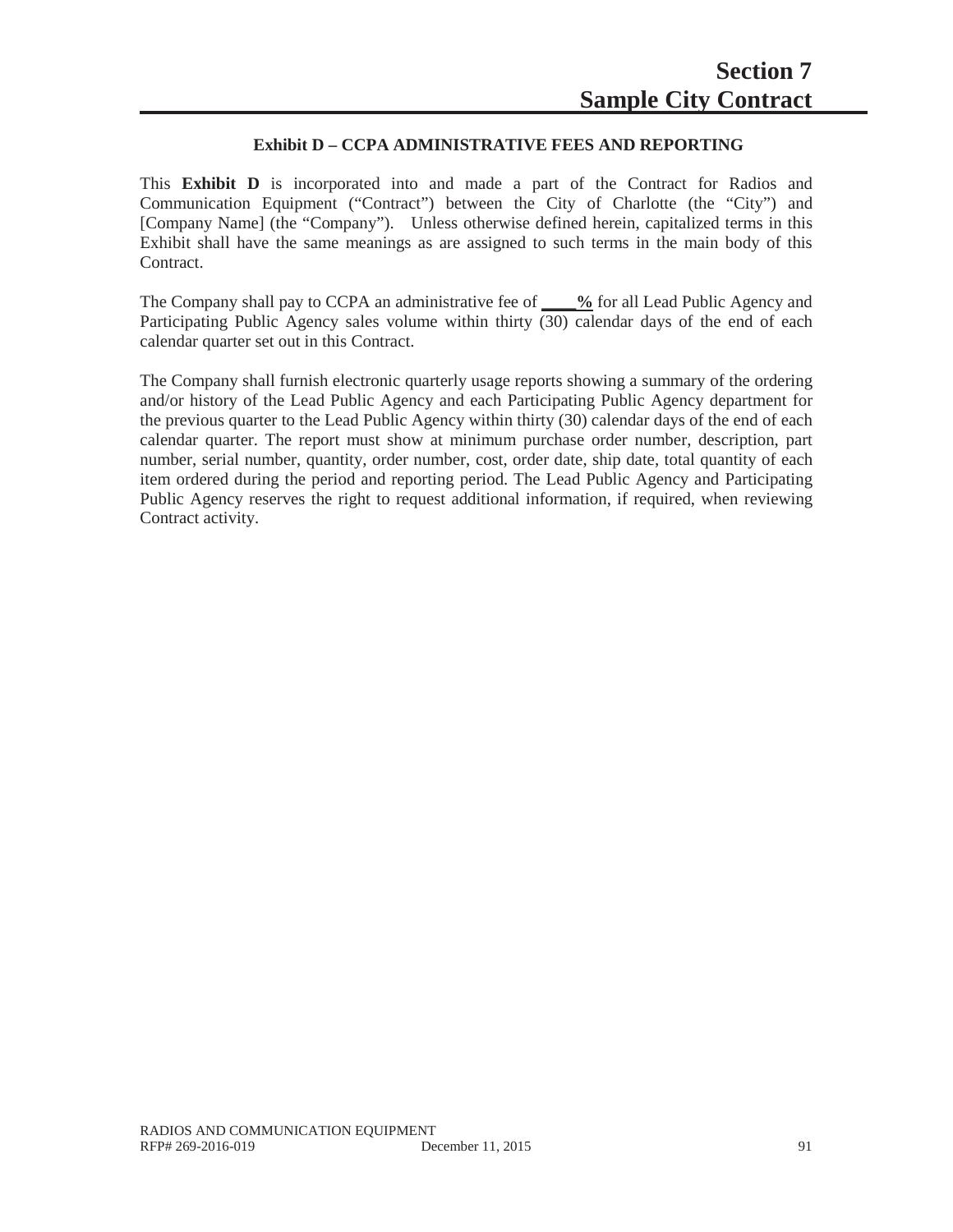### **Exhibit E - MASTER INTERGOVERNMENTAL COOPERATIVE PURCHASING AGREEMENT**

This **Exhibit E** is incorporated into and made a part of the Contract for Radio and Communication Equipment ("Contract") between the City of Charlotte (the "City") and [Company Name] (the "Company"). Some of the terms under which other agencies participate in the Charlotte Cooperative Purchasing Alliance appear in this **Exhibit E**.

This Charlotte Cooperative Purchasing Alliance ("CCPA") Master Intergovernmental Cooperative Purchasing Agreement ("CCPA Master Agreement") will allow a Participating Public Agency to purchase commodities and/or services from any and all CCPA cooperative purchasing contracts, under the same terms, conditions and prices as stated in each contract competitively solicited and awarded by the City of Charlotte, North Carolina ("Contracting Agent") on behalf of itself and all other public agencies. It is hereby agreed to by CCPA and the Participating Public Agency that:

- 1. CPPA has followed procurement procedures for Products and/or Services offered by each CCPA cooperative purchasing contract in accordance with CCPA's governing procurement statutes and regulations.
- 2. The cooperative use of proposals obtained by a party to this CCPA Master Agreement shall be in accordance with the terms and conditions of the solicitation document, except as modification of those terms and conditions is otherwise allowed or required by applicable law.
- 3. It is the sole responsibility of each Participating Public Agency to follow its state procurement statutes as it pertains to cooperative purchasing, and the rules and regulations that govern each Participant's procurement practices.
- 4. CCPA cooperative purchasing contracts are available to Participating Public Agencies "as is," and CCPA is under no obligation to revise the terms, conditions, scope, price, and/or other conditions of the contract for the benefit of the Participating Public Agencies.
- 5. It is the sole responsibility of the Participating Public Agency to accept delivery of Products and/or Services, and the Participating Public Agency hereby agrees to make timely payments to each company for Products and/or Services received pursuant to a CCPA cooperative purchasing contract. Any dispute which may arise between the Participating Public Agency and the Company are to be resolved between the Participating Public Agency and a company that is a party to a CCPA contract.
- 6. The Contracting Agent shall not be held liable for any costs, damages, expenses, fees, or liabilities incurred by any other Participating Public Agency as a result of any contract or other arrangement entered into between that Participating Public Agency and the Company.
- 7. A procuring Participating Public Agency shall not use a CCPA cooperative purchasing contract as a method for obtaining additional concessions or reduced prices for similar products or services.
- 8. This CCPA Master Agreement incorporates all contracts, covenants and understandings between CCPA and the Participating Public Agency. No prior agreement or understanding, verbal or otherwise, by the parties or their agents, shall be valid or enforceable unless embodied in this CCPA Master Agreement. This CCPA Master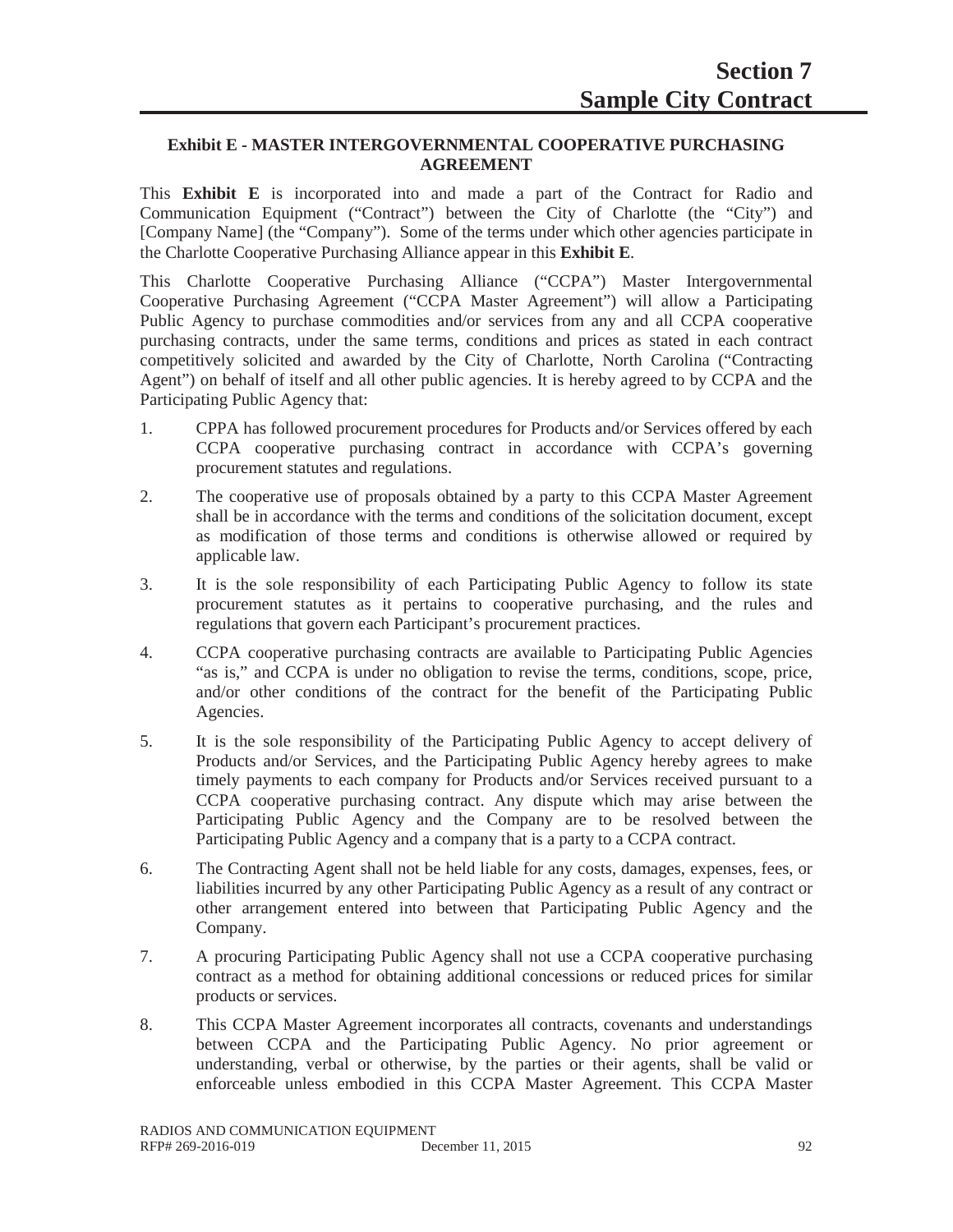Agreement shall not be altered, changed, or amended except by written revision or addendum executed by both parties.

- 9. This CCPA Master Agreement is non-exclusive and shall not in any way preclude Participating Public Agencies from entering into similar agreements and/or arrangements with other cooperative purchasing programs, or from acquiring similar goods and services from other sources.
- 10. This CCPA Master Agreement shall take effect after the Participating Public Agency submits the competed electronic CCPA registration and shall remain in effect until termination by a party giving 30 days written notice to the other party.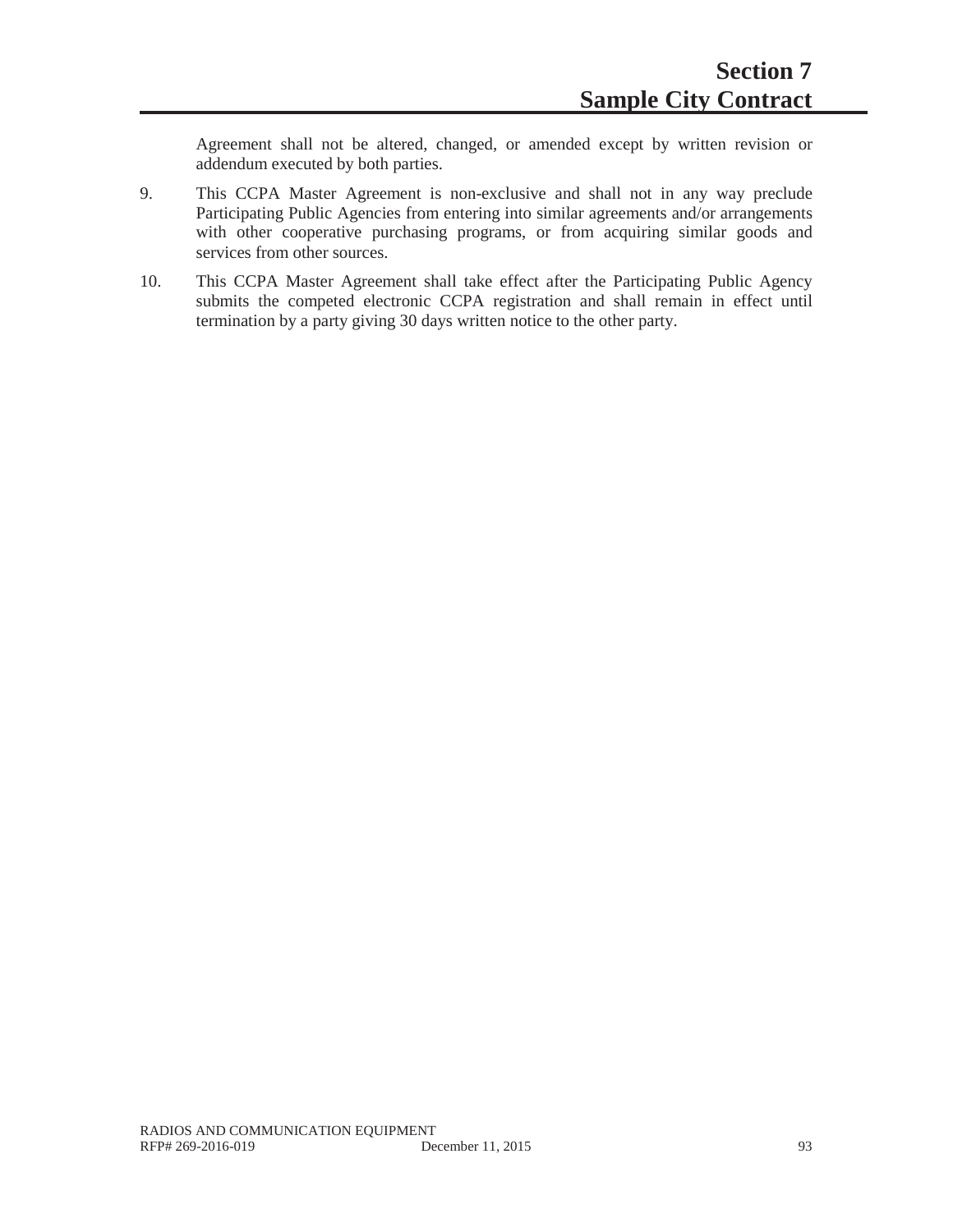### **Exhibit F - CONFIDENTIALITY AGREEMENT**

This Confidentiality Agreement (the "Confidentiality Agreement") is made and entered into as of this day of cases, 2015 (the "Confidentiality Agreement Effective Date"), by and between the City of Charlotte, a North Carolina municipal corporation ("the City") and [Company Name], a [State of Incorporation] corporation doing business in North Carolina (the "Company")

WHEREAS, the City and Company are contemplating or have entered into certain business relationships and have exchanged and/or may need to exchange confidential information in connection with discussions of such relationships; and

WHEREAS, the City and Company desire to stipulate and agree that any disclosure of confidential information in connection with such relationships has occurred or will occur under circumstances and conditions that will protect and preserve the confidentiality of the information.

NOW, THEREFORE, in consideration of the pursuit of current discussions, and other good and valuable consideration, the receipt and sufficiency of which are hereby acknowledged, and in further consideration of the covenants and representations contained herein, the parties agree as follows:

- 1. **CONFIDENTIAL INFORMATION.** "Confidential Information" means any information, in any medium (whether written, oral or electronic), obtained from the City or the Company or any of their respective suppliers, contractors or licensors which falls within any of the following general categories:
	- 1.1. *Trade secrets.* For purposes of this Confidentiality Agreement, trade secrets consist of information of the City or the Company or any of their respective suppliers, contractors or licensors: (a) that derives value from being secret; and (b) that the owner has taken reasonable steps to keep confidential. Examples of trade secrets include information relating to proprietary software, new technology, new products or services, flow charts or diagrams that show how things work, manuals that tell how things work and business processes and procedures. Notwithstanding the forgoing, in order for materials in a bid or proposal submitted by the Company to be considered trade secrets, they must be submitted to the City in a separate, sealed envelope (not co-mingled with the remainder of the bid or proposal), and must have the following phrase conspicuously displayed on each page that contains trade secrets: "CONFIDENTIAL TRADE SECRET / DO NOT DISCLOSE."
	- 1.2. *Information marked "Confidential" or "Proprietary."*
	- 1.3. *Information relating to criminal investigations conducted by the City, and records of criminal intelligence information compiled by* the City.
	- 1.4. *Any attorney / client privileged information disclosed by either party.*
	- 1.5. *Information contained in the City's personnel files, as defined by N.C. Gen. Stat. 160A-168.* This consists of all information gathered by the City about employees, except for that information which is a matter of public record under North Carolina law.
	- 1.6. *Personal identifying information about individuals* that the City is prohibited from disclosing by law, including:
		- (a) Social security or employer taxpayer identification numbers.
		- (b) Driver's license (driver's license numbers are not included if the number appears on law enforcement records), State identification card, or passport numbers.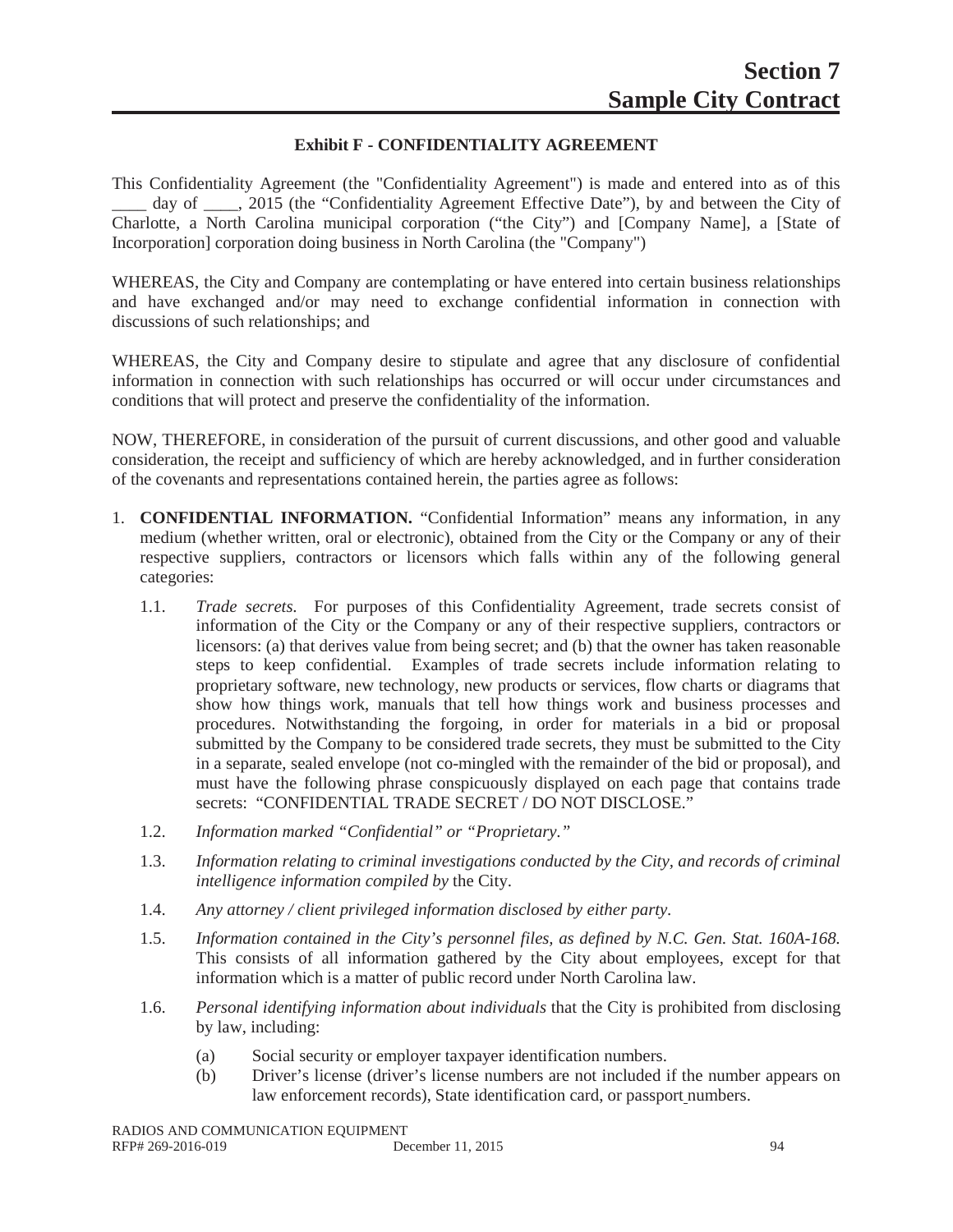- (c) Checking account numbers.
- (d) Savings account numbers.
- (e) Credit card numbers.
- (f) Debit card numbers.
- (g) Personal Identification (PIN) Code as defined in G.S. 14-113.8(6).
- (h) Digital signatures.
- (i) Any other numbers or information that can be used to access a person's financial resources.
- (j) Biometric data.
- (k) Fingerprints.
- (l) Passwords.
- 1.7. *The security features of the City's electronic data processing systems*, *information technology systems, telecommunications networks, and electronic security systems*, including passwords, security standards, security logs, procedures, processes, configurations, software and codes.
- 1.8. *Local tax records of the City that contains information about a taxpayer's income or receipts.*
- 1.9. *Any data collected from a person applying for financial or other types of assistance, including but not limited to their income, bank accounts, savings accounts, etc.*
- 1.10. *Building plans of city-owned buildings or structures, as well as specific details of public security plans.*
- 1.11. *Billing information of customers compiled and maintained in connection with the City providing utility services.*
- 1.12. *Plans to prevent or respond to terrorist activity*, including vulnerability and risk assessments, potential targets, specific tactics or specific security or emergency procedures, the disclosure of which would jeopardize the safety of government personnel or the general public or the security of any governmental facility, structure or information storage system(s).
- 1.13. *Other information obtained from the City that is exempt from disclosure under the North Carolina public records laws.*

The information described in Sections 1.5 through 1.12 is a subcategory of Confidential Information called "Highly Restricted Information." Highly Restricted Information is subject to all requirements applicable to Confidential Information, but is also subject to additional restrictions as set forth in this Confidentiality Agreement.

The parties acknowledge that Confidential Information includes information disclosed prior to execution of this Confidentiality Agreement as well as information disclosed after execution.

Notwithstanding the above, contracts between the Company and the City are not Confidential Information and will be considered public records, except for attached exhibits that: (a) meet the legal requirements for trade secrets; and (b) are clearly identified as such.

- 2. **RESTRICTIONS AND REQUIREMENTS.** Each party shall comply with the following restrictions and requirements regarding Confidential Information:
	- 2.1. Neither party shall copy, modify, enhance, compile or assemble (or reverse compile or disassemble), or reverse engineer Confidential Information, except as authorized by written agreement of the parties or by the written consent of the other party.
	- 2.2. Neither party shall, directly or indirectly, disclose, divulge, reveal, report or transfer Confidential Information of the other to any third party, other than an agent, subcontractor or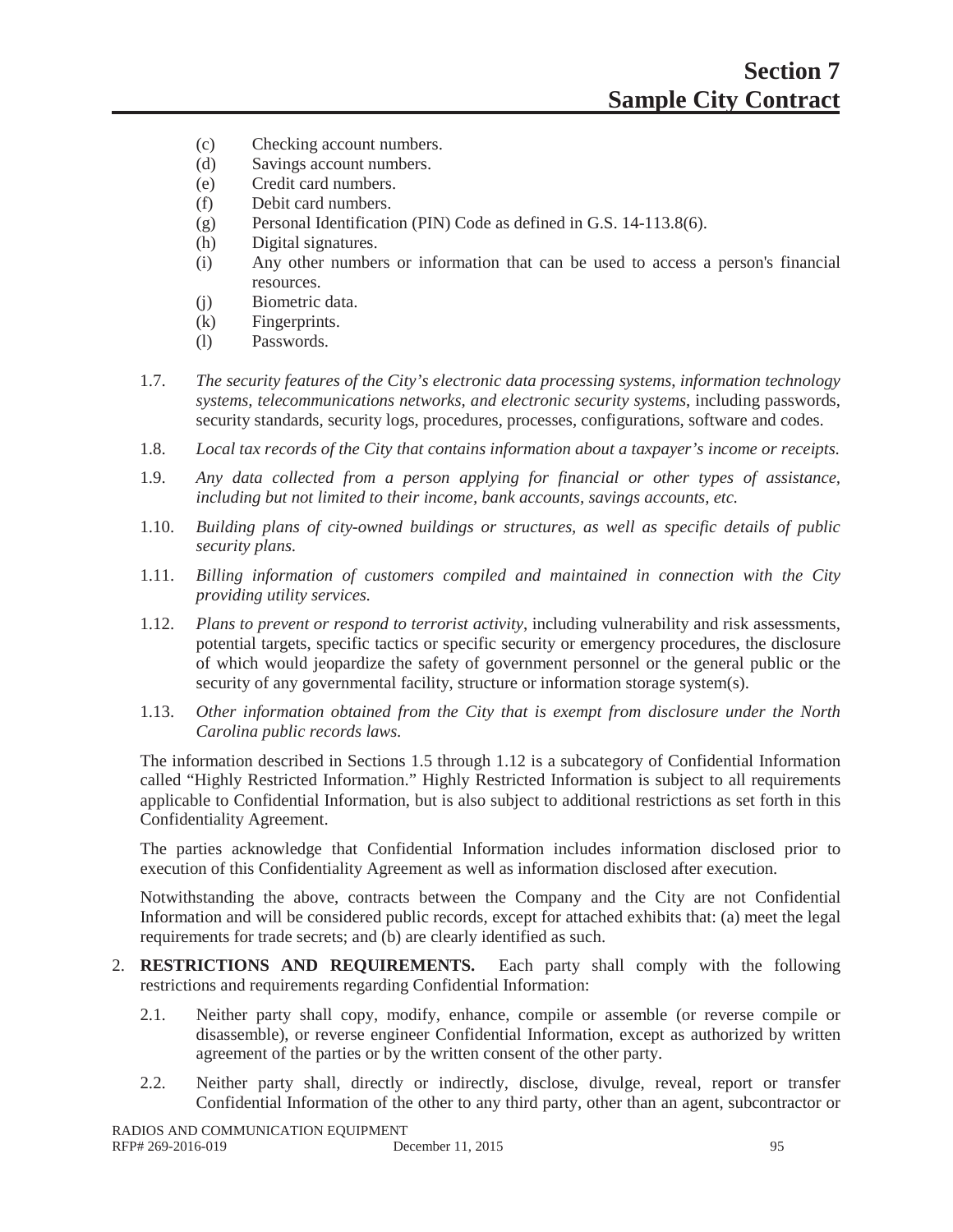vendor of the City or the Company who: (a) has a need to know such Confidential Information for purpose of performing work contemplated by written agreements between the City and the Company, and (b) has executed a confidentiality agreement incorporating substantially the form of this Confidentiality Agreement. Notwithstanding the Company shall not directly or indirectly, disclose, divulge, reveal, report or transfer Highly Restricted of the other to any third party without the City's prior written consent.

- 2.3. Neither party shall use any Confidential Information of the other for its own benefit or for the benefit of a third party, except to the extent such use is authorized by this Confidentiality Agreement or other written agreements between the parties hereto, or is for the purpose for which such Confidential Information is being disclosed.
- 2.4. Neither party shall remove any proprietary legends or notices, including copyright notices, appearing on or in the Confidential Information of the other.
- 2.5. Each party shall use reasonable efforts to prohibit its employees, vendors, agents and subcontractors from using or disclosing the Confidential Information in a manner not permitted by this Confidentiality Agreement.
- 2.6. In the event that any demand is made in litigation, arbitration or any other proceeding for disclosure of Confidential Information, the party upon which the demand is made shall notify the other party of the demand, and shall cooperate with and reasonably assist the other party in seeking a protective order or other appropriate relief to prevent or restrict and protect any disclosure of Confidential Information.
- 2.7. All materials which constitute, reveal or derive from Confidential Information shall be kept confidential to the extent disclosure of such materials would reveal Confidential Information.
- 2.8. Each party shall restrict employee access to the Confidential Information of the other party to those employees having a need to know for purposes of their jobs. For Company employees, "need to know" shall mean having a need to know in order to: (a) fulfill the Company's contractual obligations to the City, or (b) resolve a dispute with the City. For City employees, "need to know" shall mean a need to know in order to: (a) use, test, evaluate or manage services or products provided by the Company, (b) to fulfill the Company's obligations to the City, or (c) to resolve a dispute with the Company.
- 2.9. The Company shall comply with the City's Restricted Data Policy, a copy of which is posted on the City's website, and with any instructions or procedures issued by City key business units from time to time with respect to protecting specific types of Confidential Information.
- 2.10. Each party shall take reasonable measures to prevent the use or disclosure of Confidential Information by its employees in a manner not permitted by this Confidentiality Agreement. The Company shall have each of its employees who will have access to the Confidential Information sign a confidentiality agreement which provides the City and its vendors, licensors, subcontractors, employees and taxpayers the same level of protection as provided by this Confidentiality Agreement, including compliance with the City's Restricted Data Policy.
- 2.11. The Company shall further ensure that each person who obtains access to Confidential Information through the Company (including but not limited to Company's employees and subcontractors) has undergone training sufficient to understand his or her responsibilities with respect to this Confidentiality Agreement and the City's Restricted Data Policy.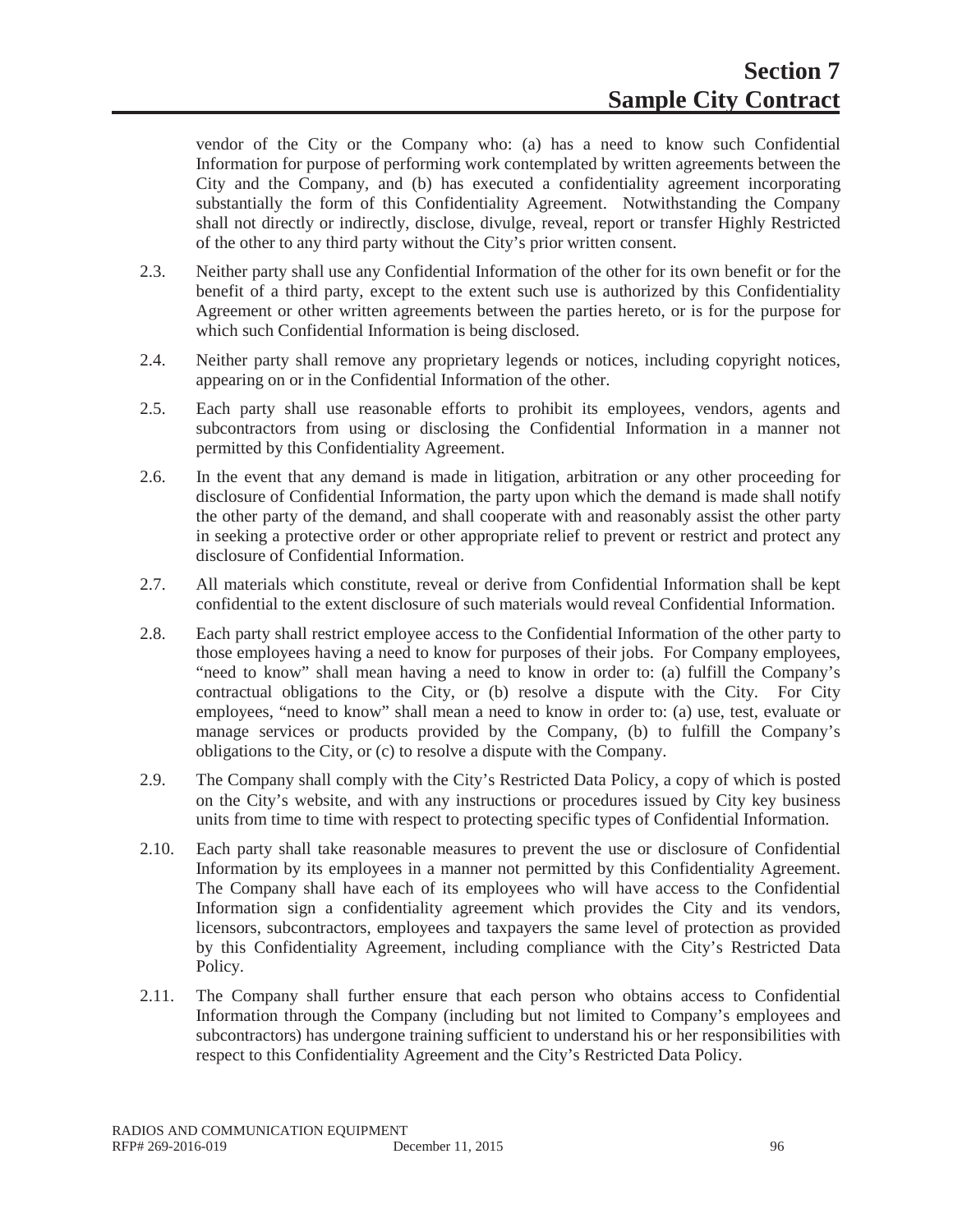- 3. **EXCEPTIONS**. The disclosing party to this Confidentiality Agreement agrees that the receiving party ("Recipient") shall have no obligation with respect to any Confidential Information that the Recipient can establish:
	- 3.1. was already known to Recipient prior to being disclosed by the disclosing party;
	- 3.2. was or becomes publicly known through no wrongful act of Recipient;
	- 3.3. was rightfully obtained by Recipient from a third party without similar restriction and without breach hereof
	- 3.4. was used or disclosed by Recipient with the prior written authorization of the other party;
	- 3.5. was disclosed pursuant to the requirement or request of a governmental agency, which disclosure cannot be made in confidence, provided that, in such instance, Recipient shall first give to the other party notice of such requirement or request;
	- 3.6. was disclosed pursuant to the order of a court of competent jurisdiction or a lawfully issued subpoena, provided that the Recipient shall take reasonable steps to obtain an agreement or protective order providing that this Confidentiality Agreement will be applicable to all disclosures under the court order or subpoena.
- 4. **DATA**. The Company will treat as Confidential Information all data provided by the City or processed for the City or for citizens under this Confidentiality Agreement (including metadata). Such data shall remain the exclusive property of the City. The Company will not reproduce, copy, duplicate, disclose, or in any way treat the data supplied by the City in any manner except that contemplated by this Contract.
- 5. **PUBLIC RECORDS***.* Notwithstanding anything contained herein to the contrary, the parties recognize and acknowledge that the City is a subdivision of the State of North Carolina and is, therefore, subject to the North Carolina Public Records Act (the "Act") at N.C. Gen. Stat. 132-1 *et seq.* The parties further acknowledge that any Confidential Information that is a public record under North Carolina law may be released and disclosed by the City pursuant to the Act, and that any such release or disclosure shall not in any way constitute a breach of this Confidentiality Agreement, nor shall the City be liable to the Company for such release or disclosure.

In the event the City receives a request for disclosure of Confidential Information which the Company has specifically marked "Confidential" or "Proprietary" the City shall give the Company written notice of such request (the "Notice of Request for Disclosure"). In the event the Company has a reasonable basis for contending that the disclosure of such Confidential Information is not required by the Act, the Company shall within ten days after receipt of the Notice of Request for Disclosure notify the City in writing of its objection to disclosure and the basis therefor. The Company shall indemnify, defend and hold harmless the City from and against all losses, damages, liabilities, costs, obligations and expenses (including reasonable attorneys' fees) incurred by the City in connection with any refusal by the City to disclose Confidential Information after receiving an objection to disclosure from the Company. If the City receives no written objection from the Company within ten days after the Company's receipt of a Notice of Request for Disclosure, the City shall disclose the Confidential Information referenced in the Notice of Request for Disclosure.

Notwithstanding the forgoing, the parties agree that the computer database information that the City is required to disclose under N.C. Gen. Stat. §132-6.1 shall not be deemed Confidential Information, and that the City shall be entitled to disclose such information without notice to the Company.

6. **REMEDIES**. Each party acknowledges that the unauthorized disclosure of the Confidential Information of the other will diminish the value of the proprietary interests therein. Accordingly, it is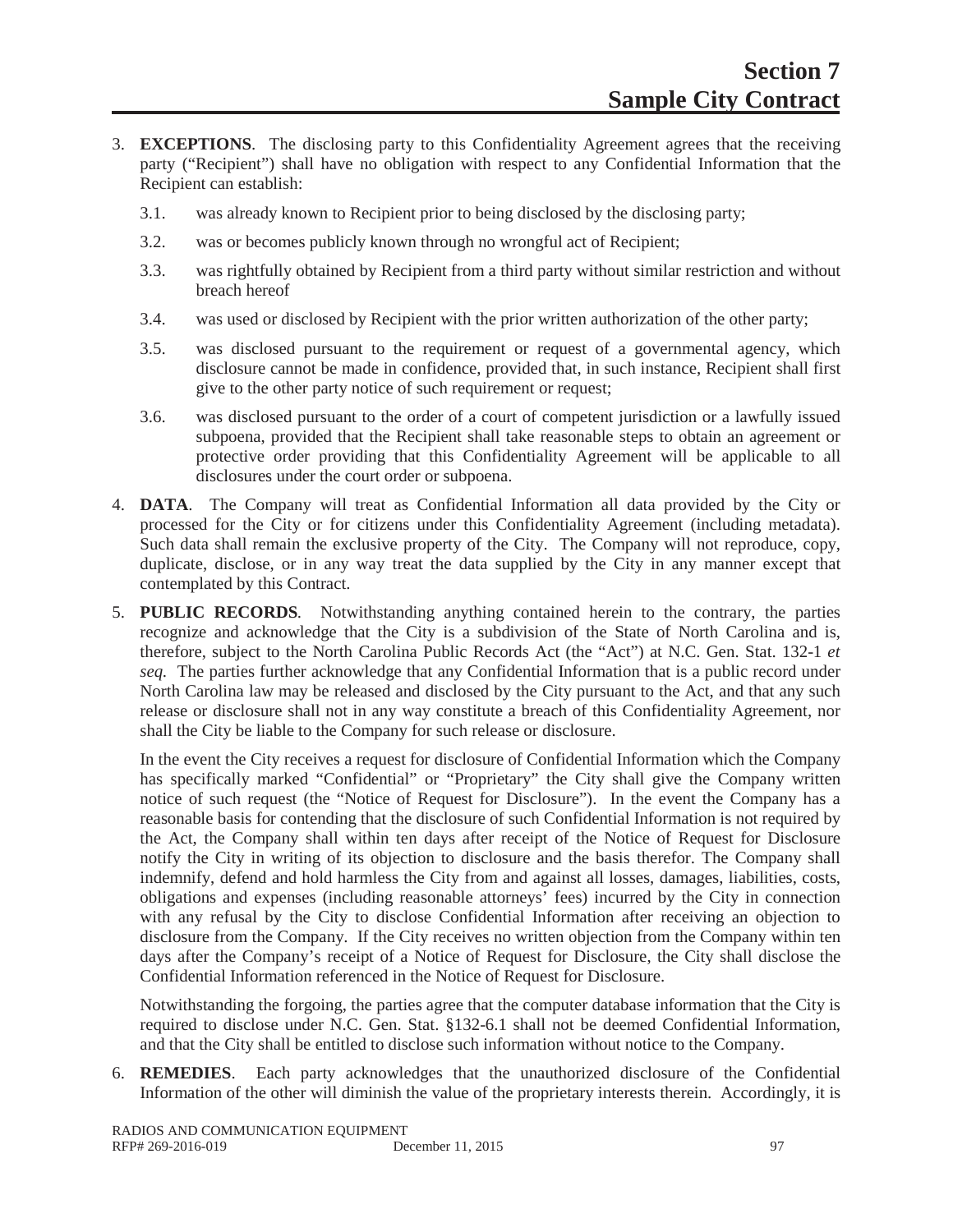agreed that if a party breaches its obligations hereunder, the other party shall be entitled to equitable relief to protect its interests, including but not limited to injunctive relief, as well as monetary damages.

7. **NOTICES**. Any notice, consent or other communication required or contemplated by this Confidentiality Agreement shall be in writing, and shall be delivered in person, by U.S. mail, by overnight courier, by electronic mail or by telefax to the intended recipient at the following address:

| For the Company: | For the City:                        |
|------------------|--------------------------------------|
|                  | David Tate                           |
|                  | <b>Procurement Services Division</b> |
|                  | 600 East Fourth Street               |
|                  | Charlotte, NC 28202                  |
|                  | Phone: 704-336-5669                  |
|                  | Fax: 704-632-8520                    |
| E-mail:          | E-mail: dtate@charlottenc.gov        |
|                  |                                      |

Notice shall be effective upon the date of receipt by the intended recipient; provided that any notice of breach or default which is sent by telefax or electronic mail shall also be simultaneously sent by mail deposited with the U.S. Postal Service or by overnight courier. Each party may change its address for notification purposes by giving the other party written notice of the new address and the date upon which it shall become effective. Any notice of breach or default under this Confidentiality Agreement shall also be sent to:

For the Company For the City

| For the Company | For the City                   |
|-----------------|--------------------------------|
|                 | Cindy White                    |
|                 | Office of the City Attorney    |
|                 | 15th Floor, CMCG               |
|                 | 600 East Fourth Street         |
|                 | Charlotte, N.C. 28203-2841     |
|                 | Phone: 704-336-3012            |
|                 | Fax: 704-336-6644              |
| E-mail:         | E-mail: cwhite@charlottenc.gov |
|                 |                                |

## **8. MISCELLANEOUS**

- 8.1. *ENTIRE AGREEMENT.* This Confidentiality Agreement constitutes the entire agreement between the parties with respect to protection and disclosure of the Confidential Information. There are no other representations, understandings of agreements between the parties with respect to such subject matter. On the subject matter of this Confidentiality Agreement, it supersedes all prior agreements, negotiations, representations and proposals, written or oral.
- 8.2. *AMENDMENT*. No amendment or change to this Confidentiality Agreement shall be valid unless in writing and signed by both parties to this Confidentiality Agreement.
- 8.3. *GOVERNING LAW AND JURISDICTION.* North Carolina law shall govern interpretation of this Confidentiality Agreement and all other matters relating to this Confidentiality Agreement (all without regard North Carolina conflicts of laws principles). Any and all legal actions or proceedings relating to this Confidentiality Agreement shall be brought in a state or federal court sitting in Mecklenburg County, North Carolina. By execution of this Confidentiality Agreement, the parties submit to the jurisdiction of said courts and hereby irrevocably waive any and all objections which they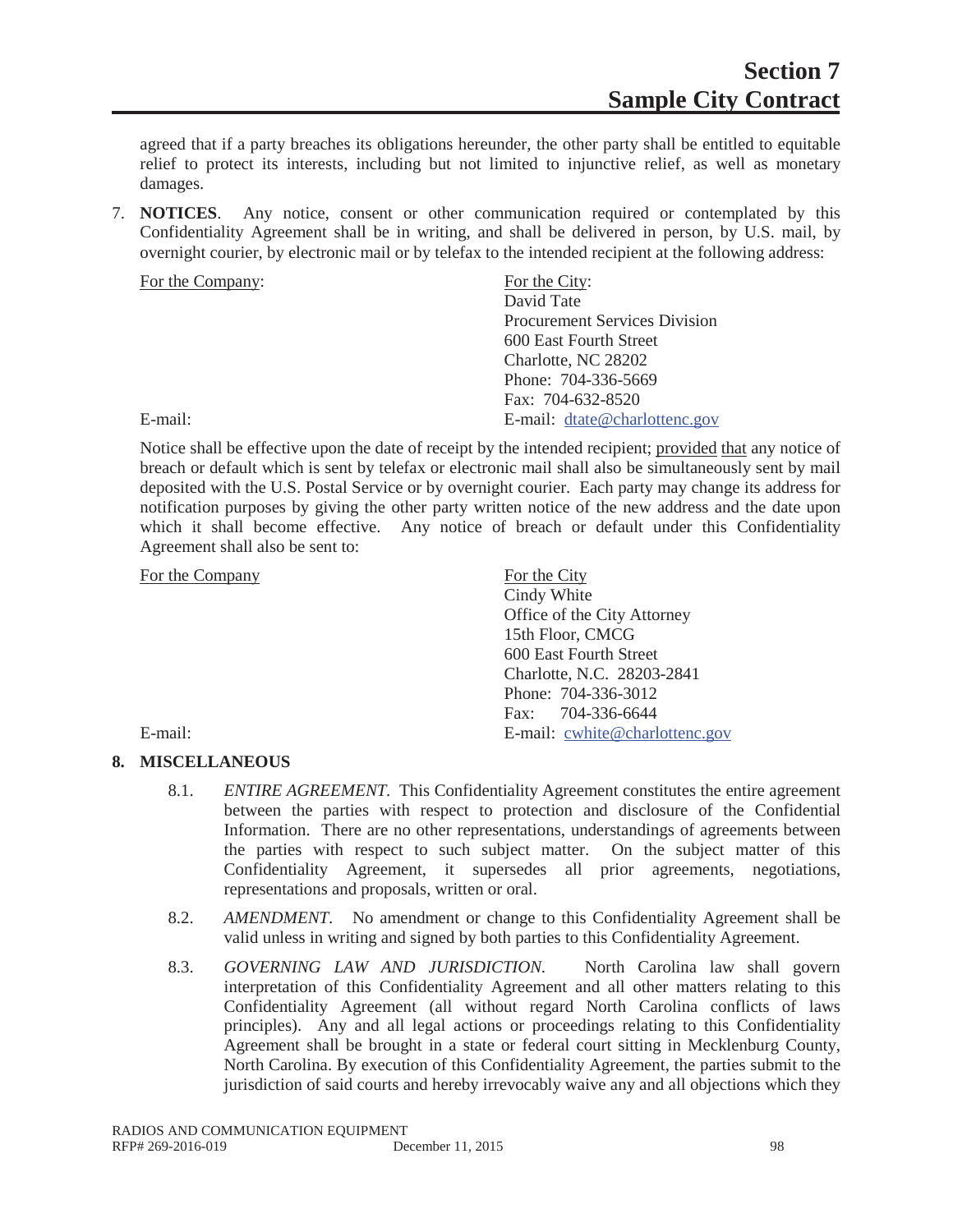may have with respect to venue in any court sitting in Mecklenburg County, North Carolina.

- 8.4. *BINDING NATURE AND ASSIGNMENT.* This Confidentiality Agreement shall bind the parties and their successors and permitted assigns. Neither party may assign any rights or obligations under this Confidentiality Agreement without the prior written consent of the other. Any assignment attempted without the written consent of the other party shall be void.
- 8.5. *SEVERABILITY.* The invalidity of one or more of the phrases, sentences, clauses or sections contained in this Confidentiality Agreement shall not affect the validity of the remaining portion of the Confidentiality Agreement so long as the material purposes of the Confidentiality Agreement can be determined and effectuated. If any provision of this Confidentiality Agreement is held to be unenforceable, then both parties shall be relieved of all obligations arising under such provision, but only to the extent that such provision is unenforceable, and this Confidentiality Agreement shall be deemed amended by modifying such provision to the extent necessary to make it enforceable while preserving its intent.
- 8.6. *WAIVER.* No delay or omission by either party to exercise any right or power it has under this Confidentiality Agreement shall impair or be construed as a waiver of such right or power. A waiver by either party of any covenant or breach of this Confidentiality Agreement shall not constitute or operate as a waiver of any succeeding breach of that covenant or of any other covenant. No waiver of any provision of this Confidentiality Agreement shall be effective unless in writing and signed by the party waiving the rights.
- 8.7. *COUNTERPARTS.* This Confidentiality Agreement may be executed in any number of counterparts, all of which taken together shall constitute one single agreement between the parties.
- 8.8. *TITLES OF SECTIONS*. The section headings inserted herein are for convenience only and are not intended to be used as aids to interpretation and are not binding on the parties.

Nothing in this Confidentiality Agreement shall be deemed to eliminate or lessen any obligation either party may have at law with respect to protecting the confidentiality of Confidential Information, except as the provisions of this Confidentiality Agreement expressly authorize the release of Confidential Information.

IN WITNESS WHEREOF, and in acknowledgment that the parties hereto have read and understood each and every provision hereof, the parties have caused this Confidentiality Agreement to be executed on the date first written above.

#### **[COMPANY] CITY OF CHARLOTTE**

BY: \_\_\_\_\_\_\_\_\_\_\_\_\_\_\_\_\_\_\_\_\_\_\_\_\_ BY: \_\_\_\_\_\_\_\_\_\_\_\_\_\_\_\_\_\_\_\_\_\_\_\_\_\_\_\_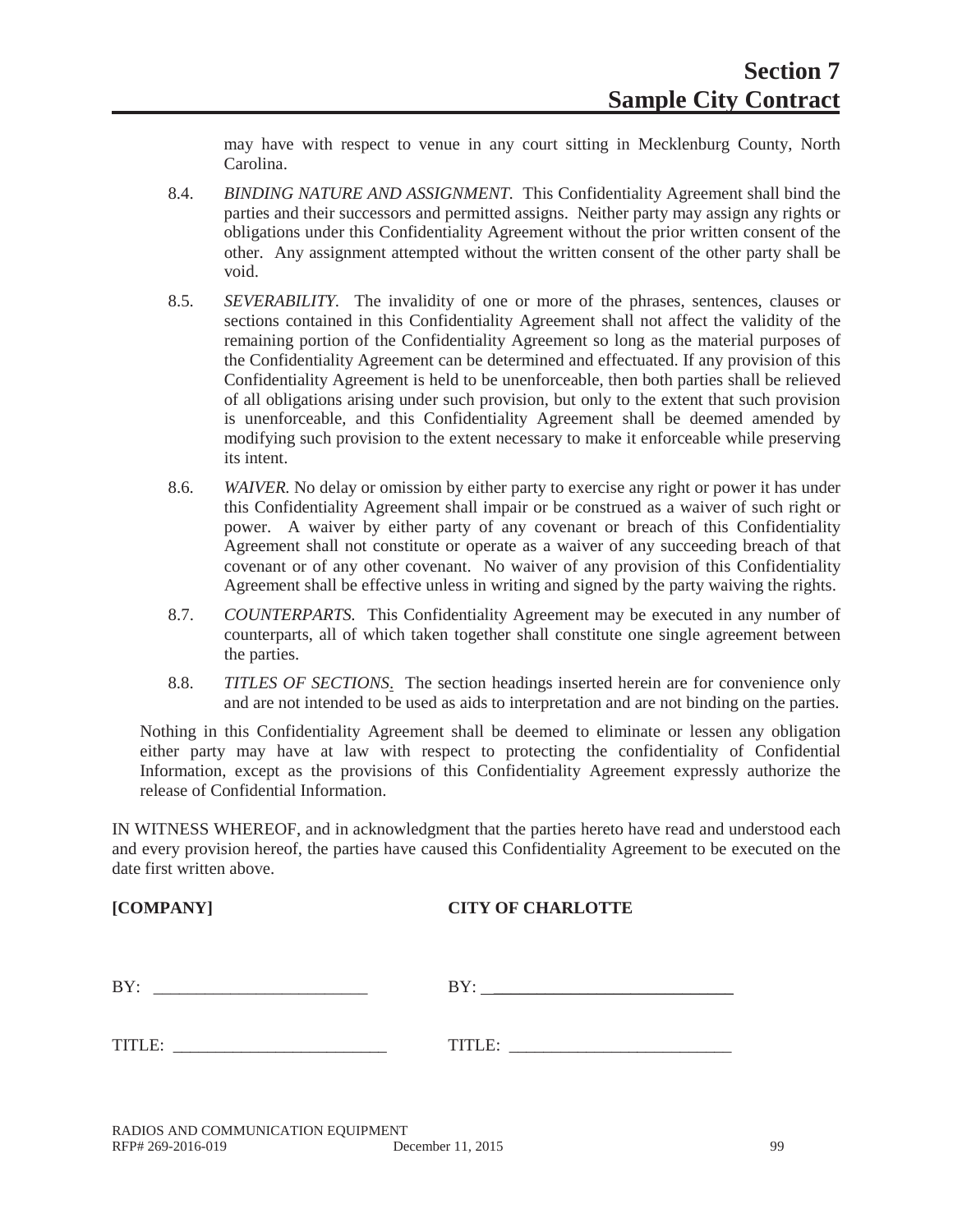# **Exhibit G – COMPANY BACKGROUND CHECK POLICY**

This **Exhibit G** is incorporated by reference into the Contract for Radios and Communication Equipment (the "Contract") between the City of Charlotte (on behalf of itself and other Participating Public Agencies) and [Company Name] (the "Company").

The Company will conduct such background checks respect to all personnel who will be working on-site at any Lead Public Agency or Participating Public Agency facility, or who will have access to Confidential Information. The Company will conduct such background checks prior to the personnel commencing work under this Contract, whether as part of the Company's standard pre-employment screening practices or otherwise. The Company will complete a background check on an annual basis for each person working at the Lead Public Agency's or a Participating Public Agency's facility. Background checks will include at a minimum:

- a. Criminal records search,
- b. Identification verification; and
- c. Proof of authorization to work in the United States.

The Company agrees that if any personnel do not meet the background qualifications, he/she shall not be assigned to perform services under this Contract. The subcontractor will notify the Lead Public Agency or applicable Participating Public Agency immediately if a background check reveals any conviction(s). If there is any question as to whether any personnel meets the background qualifications, prior to assignment of any Services under this Contract, the subcontractor shall contact the Lead Public Agency or applicable Participating Public Agency immediately.